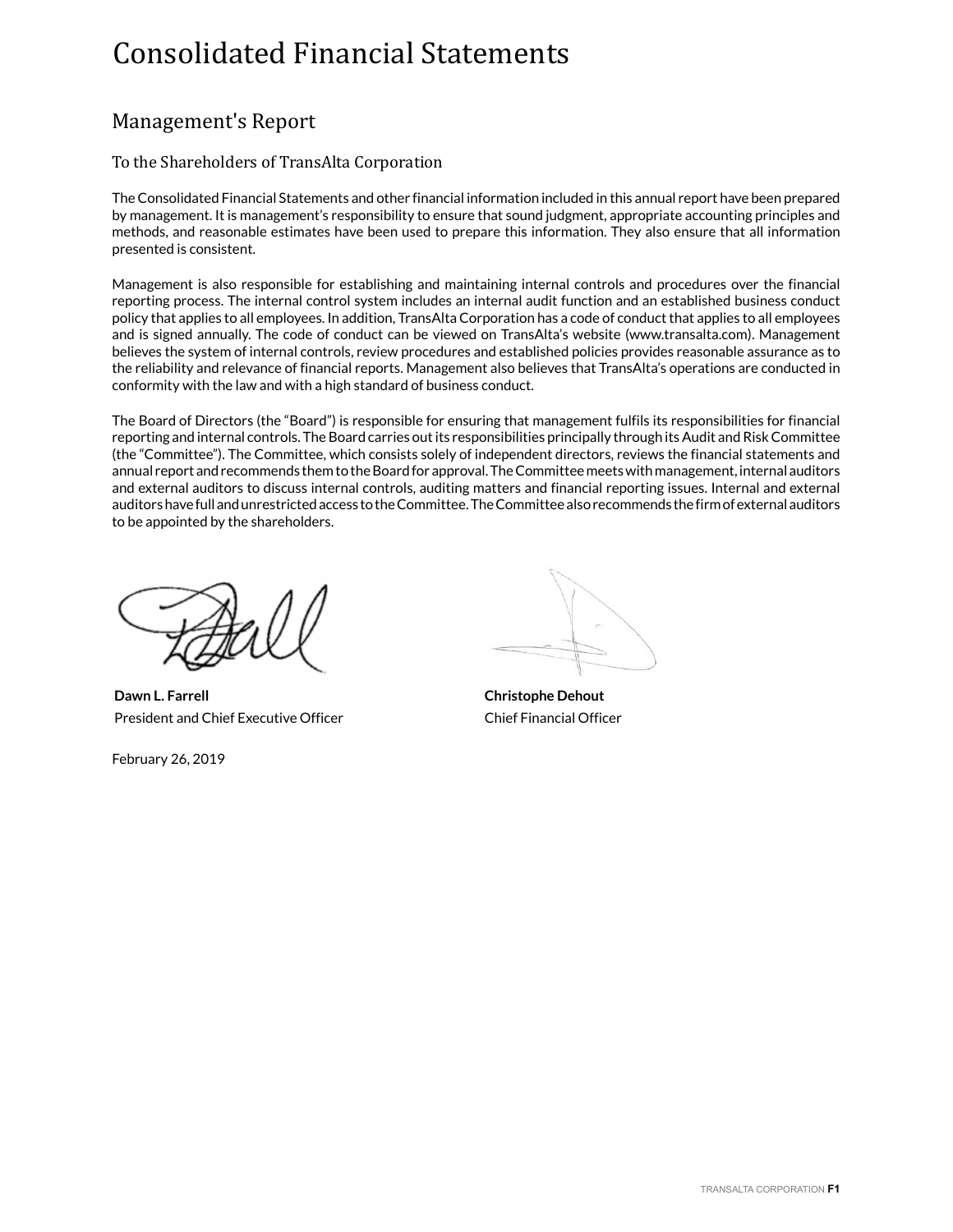# Management's Annual Report on Internal Control over Financial Reporting

# To the Shareholders of TransAlta Corporation

The following report is provided by management in respect of TransAlta Corporation's ("TransAlta") internal control over financial reporting (as defined in Rules 13a-15f and 15d-15f under the United States *Securities Exchange Act of 1934* and *National Instrument 52-109 Certification of Disclosure in Issuers' Annual and Interim Filings).*

TransAlta's management is responsible for establishing and maintaining adequate internal control over financial reporting for TransAlta.

Management has used the Committee of Sponsoring Organizations of the Treadway Commission ("COSO") 2013 framework to evaluate the effectiveness of TransAlta's internal control over financial reporting. Management believes that the COSO 2013 framework is a suitable framework for its evaluation of TransAlta's internal control over financial reporting because it is free from bias, permits reasonably consistent qualitative and quantitative measurements of TransAlta's internal controls, is sufficiently complete so that those relevant factors that would alter a conclusion about the effectiveness of TransAlta's internal controls are not omitted, and is relevant to an evaluation of internal control over financial reporting.

Internal control over financial reporting cannot provide absolute assurance of achieving financial reporting objectives because of its inherent limitations. Internal control over financial reporting is a process that involves human diligence and compliance and is subject to lapses in judgment and breakdowns resulting from human failures. Internal control over financial reporting also can be circumvented by collusion or improper overrides. Because of such limitations, there is a risk that material misstatements may not be prevented or detected on a timely basis by internal control over financial reporting. However, these inherent limitations are known features of the financial reporting process, and it is possible to design safeguards into the process to reduce, though not eliminate, this risk.

TransAlta proportionately consolidates the accounts of the Sheerness and Genesee Unit 3 joint operations in accordance with International Financial Reporting Standards. Management does not have the contractual ability to assess the internal controls of these joint arrangements. Once the financial information is obtained from these joint arrangements it falls within the scope of TransAlta's internal controls framework. Management's conclusion regarding the effectiveness of internal controls does not extend to the internal controls at the transactional level of these joint arrangements. The 2018 Consolidated Financial Statements of TransAlta included \$588 million and \$521 million of total and net assets, respectively, as of December 31, 2018, and \$244 million and \$27 million of revenues and net loss, respectively, for the year then ended related to these joint arrangements.

Management has assessed the effectiveness of TransAlta's internal control over financial reporting, as at December 31, 2018, and has concluded that such internal control over financial reporting is effective.

Ernst & Young LLP, who has audited the consolidated financial statements of TransAlta for the year ended December 31, 2018, has also issued a report on internal control over financial reporting under the standards of the Public Company Accounting Oversight Board (United States). This report is located on the following page of this Annual Report.

**Dawn L. Farrell Christophe Dehout** President and Chief Executive Officer Chief Financial Officer

February 26, 2019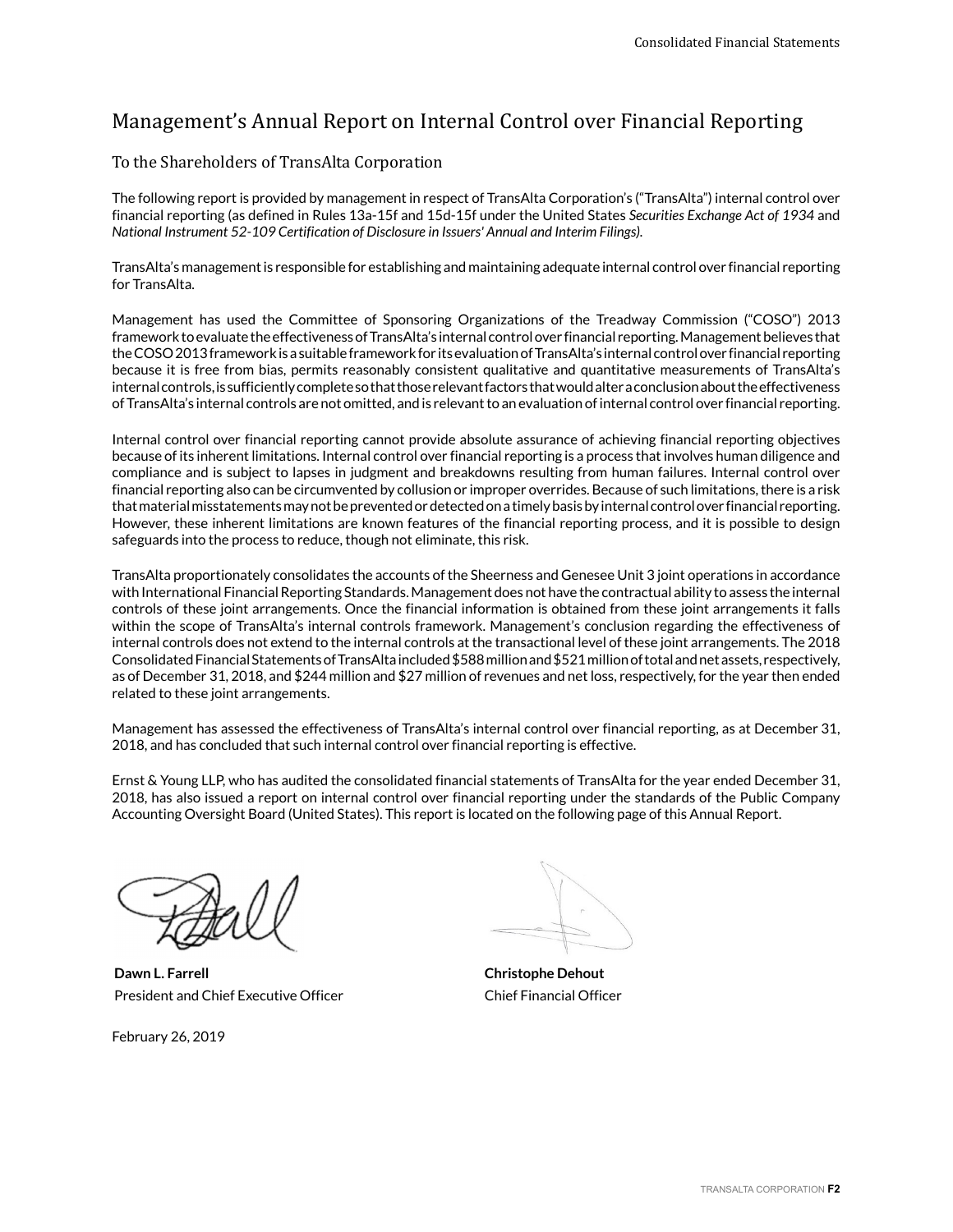# Report of Independent Registered Public Accounting Firm

# To the Shareholders and Directors of TransAlta Corporation

#### **Opinion on Internal Control over Financial Reporting**

We have audited TransAlta Corporation's internal control over financial reporting as of December 31, 2018, based on criteria established in Internal Control - Integrated Framework issued by the Committee of Sponsoring Organizations of the Treadway Commission (2013 framework) (the "COSO criteria"). In our opinion, TransAlta Corporation maintained, in all material respects, effective internal control over financial reporting as of December 31, 2018, based on the COSO criteria.

We also have audited, in accordance with the standards of the Public Company Accounting Oversight Board (United States) ("PCAOB"), the Consolidated Statements of Financial Position of TransAlta Corporation as of December 31, 2018 and 2017, and the related Consolidated Statements of Earnings (Loss), Comprehensive Income (Loss), Changes in Equity and Cash Flows for each of the three years in the period ended December 31, 2018 and the related notes and our report dated February 26, 2019 expressed an unqualified opinion thereon.

#### **Basis for Opinion**

TransAlta Corporation's management is responsible for maintaining effective internal control over financial reporting and for its assessment of the effectiveness of internal control over financial reporting included in the accompanying Management's Annual Report on Internal Control over Financial Reporting. Our responsibility is to express an opinion on TransAlta Corporation's internal control over financial reporting based on our audit. We are a public accounting firm registered with the PCAOB and are required to be independent with respect to TransAlta Corporation in accordance with the US federal securities laws and the applicable rules and regulations of the Securities and Exchange Commission and the PCAOB.

We conducted our audit in accordance with the standards of the PCAOB. Those standards require that we plan and perform the audit to obtain reasonable assurance about whether effective internal control over financial reporting was maintained in all material respects.

Our audit included obtaining an understanding of internal control over financial reporting, assessing the risk that a material weakness exists, testing and evaluating the design and operating effectiveness of internal control based on the assessed risk, and performing such other procedures as we considered necessary in the circumstances. We believe that our audit provides a reasonable basis for our opinion.

#### **Definition and Limitations of Internal Control Over Financial Reporting**

A company's internal control over financial reporting is a process designed to provide reasonable assurance regarding the reliability of financial reporting and the preparation of financial statements for external purposes in accordance with International Financial Reporting Standards as issued by the International Accounting Standards Board. A company's internal control over financial reporting includes those policies and procedures that (1) pertain to the maintenance of records that, in reasonable detail, accurately and fairly reflect the transactions and dispositions of the assets of the corporation; (2) provide reasonable assurance that transactions are recorded as necessary to permit preparation of financial statements in accordance with International Financial Reporting Standards as issued by the International Accounting Standards Board, and that receipts and expenditures of the corporation are being made only in accordance with authorizations of management and directors of the corporation; and (3) provide reasonable assurance regarding prevention or timely detection of unauthorized acquisition, use, or disposition of the corporation's assets that could have a material effect on the financial statements.

Because of its inherent limitations, internal control over financial reporting may not prevent or detect misstatements. Also, projections of any evaluation of effectiveness to future periods are subject to the risk that controls may become inadequate because of changes in conditions, or that the degree of compliance with the policies or procedures may deteriorate.

As indicated in the accompanying Management's Annual Report on Internal Control over Financial Reporting, management's assessment of and conclusion on the effectiveness of internal control over financial reporting did not include the internal controls of the Sheerness and Genesee Unit 3 joint arrangements, which are included in the 2018 consolidated financial statements of TransAlta and constituted \$588 million and \$521 million of total and net assets, respectively, as of December 31, 2018, and \$244 million and \$27 million of revenues and net loss, respectively, for the year then ended. Our audit of internal control over financial reporting of TransAlta Corporation did not include an evaluation of the internal control over financial reporting of the Sheerness and Genesee Unit 3 joint arrangements.

Ernet + Young LLP

Chartered Professional Accountants Calgary, Canada February 26, 2019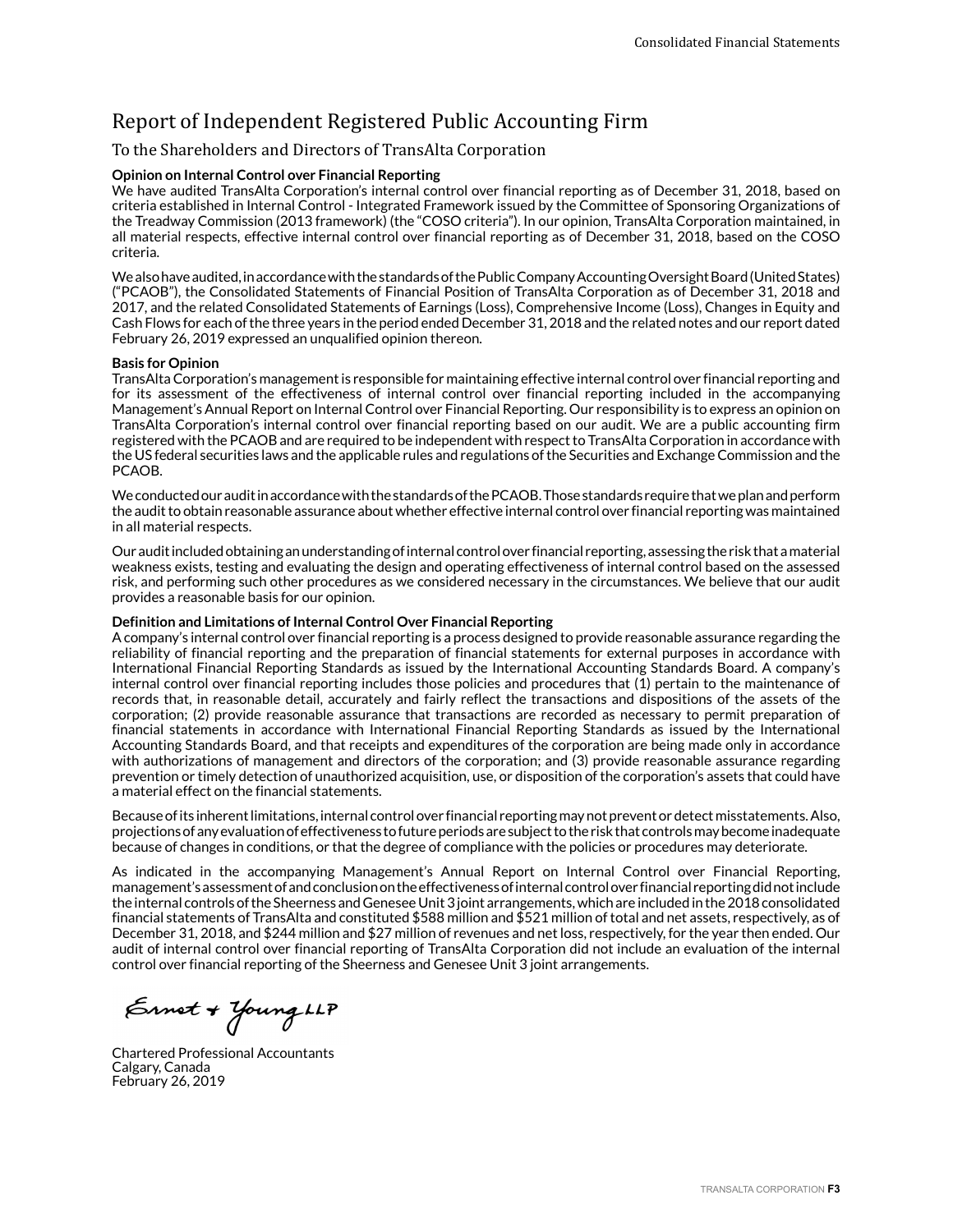# Independent Auditors' Report of Registered Public Accounting Firm

# To the Shareholders and Directors of TransAlta Corporation

#### **Opinion on the Consolidated Financial Statements**

We have audited the accompanying Consolidated Statements of Financial Position of TransAlta Corporation as of December 31, 2018 and 2017, the related Consolidated Statements of Earnings (Loss), Comprehensive Income (Loss), Changes in Equity and Cash Flows, for each of the years then ended, and the related notes (collectively referred to as the "Consolidated Financial Statements"). In our opinion, the Consolidated Financial Statements present fairly, in all material respects, the financial position of TransAlta Corporation at December 31, 2018 and 2017, and the results of its operations and its cash flows for each of the three years in the period ended December 31, 2018, in conformity with International Financial Reporting Standards as issued by the International Accounting Standards Board.

#### **Report on internal control over financial reporting**

We also have audited, in accordance with the standards of the Public Company Accounting Oversight Board (United States) ("PCAOB"), TransAlta Corporation's internal control over financial reporting as of December 31, 2018, based on criteria established in Internal Control - Integrated Framework (2013) issued by the Committee of Sponsoring Organizations of the Treadway Commission ("COSO"), and our report dated February 26, 2019 expressed an unqualified opinion thereon.

#### **Basis for Opinion**

These consolidated financial statements are the responsibility of TransAlta Corporation's management. Our responsibility is to express an opinion on TransAlta Corporation's Consolidated Financial Statements based on our audits. We are a public accounting firm registered with the PCAOB and are required to be independent with respect to TransAlta Corporation in accordance with the US federal securities laws and the applicable rules and regulations of the Securities and Exchange Commission and the PCAOB.

We conducted our audits in accordance with the standards of the PCAOB. Those standards require that we plan and perform the audit to obtain reasonable assurance about whether the consolidated financial statements are free of material misstatement, whether due to error or fraud. Our audits included performing procedures to assess the risks of material misstatement of the Consolidated Financial Statements, whether due to error or fraud, and performing procedures that respond to those risks. Such procedures include examining, on a test basis, evidence regarding the amounts and disclosures in the Consolidated Financial Statements. Our audits also included evaluating the accounting principles used and significant estimates made by management, as well as evaluating the overall presentation of the Consolidated Financial Statements. We believe that our audits provide a reasonable basis for our opinion.

Ernet + Young LLP

Chartered Professional Accountants We have served as TransAlta Corporation and its predecessor entities' auditor since 1947 Calgary, Canada February 26, 2019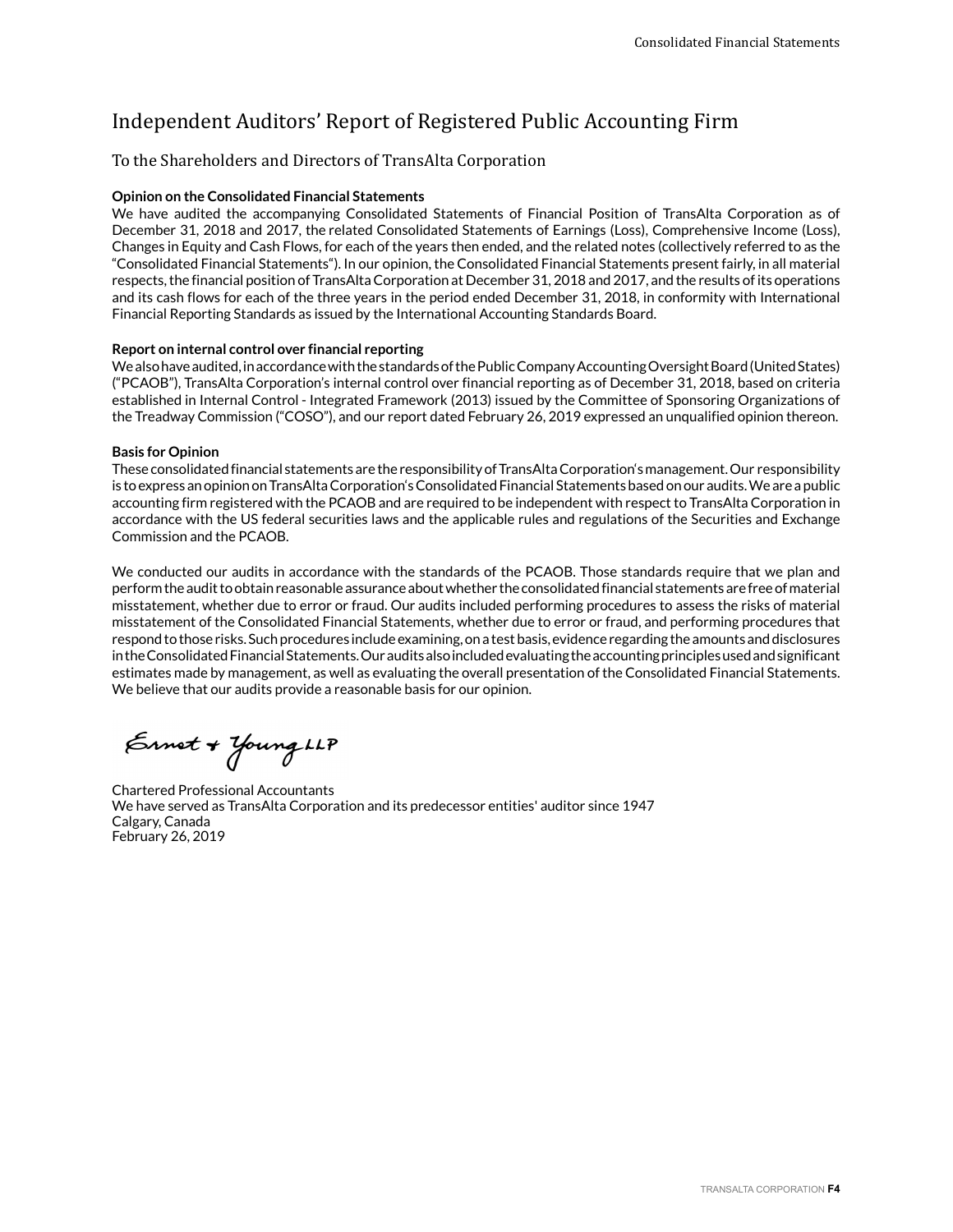# Consolidated Statements of Earnings (Loss)

| Year ended Dec. 31 (in millions of Canadian dollars except where noted)                           | 2018   | 2017   | 2016  |
|---------------------------------------------------------------------------------------------------|--------|--------|-------|
|                                                                                                   |        |        |       |
| Revenues (Note 5)                                                                                 | 2,249  | 2,307  | 2,397 |
| Fuel and purchased power (Note 6)                                                                 | 1,100  | 1,016  | 963   |
| <b>Gross margin</b>                                                                               | 1.149  | 1,291  | 1.434 |
| Operations, maintenance and administration (Note 6)                                               | 515    | 517    | 489   |
| Depreciation and amortization                                                                     | 574    | 635    | 601   |
| Asset impairment charges (reversals) (Note 7)                                                     | 73     | 20     | 28    |
| Taxes, other than income taxes                                                                    | 31     | 30     | 31    |
| Net other operating expense (income) (Note 9)                                                     | (204)  | (49)   | (193) |
| <b>Operating income</b>                                                                           | 160    | 138    | 478   |
| Finance lease income                                                                              | 8      | 54     | 66    |
| Net interest expense (Note 10)                                                                    | (250)  | (247)  | (229) |
| Foreign exchange gain (loss)                                                                      | (15)   | (1)    | (5)   |
| Gain on sale of assets and other                                                                  | 1      | 2      | 4     |
| Earnings (loss) before income taxes                                                               | (96)   | (54)   | 314   |
| Income tax expense (recovery) (Note 11)                                                           | (6)    | 64     | 38    |
| Net earnings (loss)                                                                               | (90)   | (118)  | 276   |
| Net earnings (loss) attributable to:                                                              |        |        |       |
| TransAlta shareholders                                                                            | (198)  | (160)  | 169   |
| Non-controlling interests (Note 12)                                                               | 108    | 42     | 107   |
|                                                                                                   | (90)   | (118)  | 276   |
| Net earnings (loss) attributable to TransAlta shareholders                                        | (198)  | (160)  | 169   |
| Preferred share dividends (Note 25)                                                               | 50     | 30     | 52    |
| Net earnings (loss) attributable to common shareholders                                           | (248)  | (190)  | 117   |
| Weighted average number of common shares outstanding in the year (millions)                       | 287    | 288    | 288   |
|                                                                                                   |        |        |       |
| Net earnings (loss) per share attributable to common shareholders, basic and diluted<br>(Note 24) | (0.86) | (0.66) | 0.41  |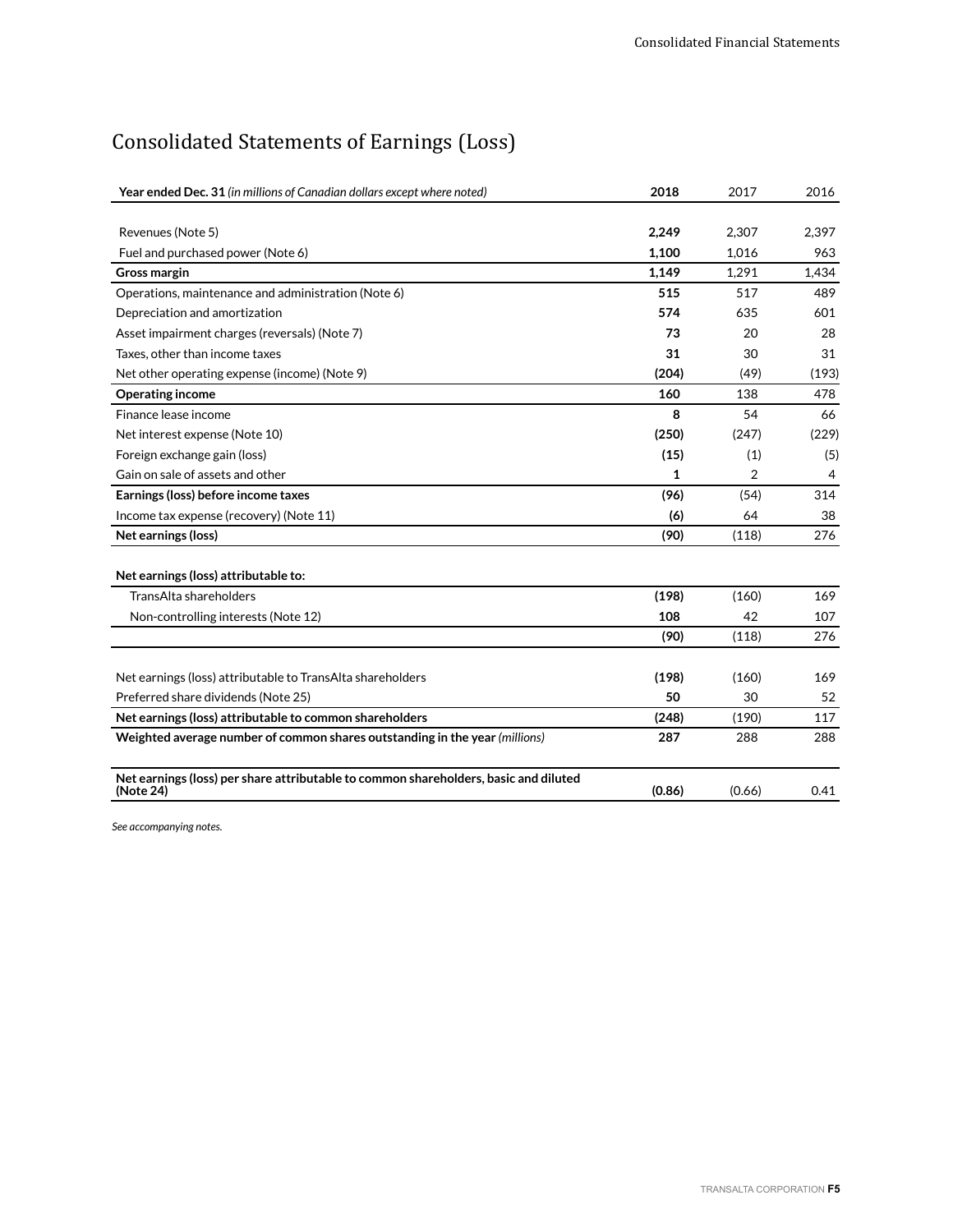# Consolidated Statements of Comprehensive Income (Loss)

| Year ended Dec. 31 (in millions of Canadian dollars)                                                                                           | 2018  | 2017  | 2016           |
|------------------------------------------------------------------------------------------------------------------------------------------------|-------|-------|----------------|
| Net earnings (loss)                                                                                                                            | (90)  | (118) | 276            |
| Other comprehensive income (loss)                                                                                                              |       |       |                |
| Net actuarial gains (losses) on defined benefit plans, net of tax <sup>(1)</sup>                                                               | 15    | (6)   | 8              |
| Gains (losses) on derivatives designated as cash flow hedges, net of tax <sup>(2)</sup>                                                        |       | (1)   | (1)            |
| Total items that will not be reclassified subsequently to net earnings                                                                         | 15    | (7)   | $\overline{7}$ |
| Gains (losses) on translating net assets of foreign operations, net of tax <sup>(3)</sup>                                                      | 84    | (80)  | (71)           |
| Reclassification of translation gains on net assets of divested foreign operations <sup>(4)</sup><br>(Note 4)                                  |       | (9)   |                |
| Gains (losses) on financial instruments designated as hedges of foreign operations,<br>net of $tax^{(5)}$                                      | (41)  | 50    | 18             |
| Reclassification of losses on financial instruments designated as hedges of divested<br>foreign operations, net of $\text{tax}^{(6)}$ (Note 4) |       | 14    |                |
| Gains (losses) on derivatives designated as cash flow hedges, net of tax <sup>(7)</sup>                                                        | (8)   | 214   | 179            |
| Reclassification of gains on derivatives designated as cash flow hedges to net earnings,<br>net of $tax^{(8)}$                                 | (46)  | (107) | (48)           |
| Total items that will be reclassified subsequently to net earnings                                                                             | (11)  | 82    | 78             |
| Other comprehensive income                                                                                                                     | 4     | 75    | 85             |
| Total comprehensive income (loss)                                                                                                              | (86)  | (43)  | 361            |
| Total comprehensive income (loss) attributable to:                                                                                             |       |       |                |
| TransAlta shareholders                                                                                                                         | (210) | (74)  | 215            |
| Non-controlling interests (Note 12)                                                                                                            | 124   | 31    | 146            |
|                                                                                                                                                | (86)  | (43)  | 361            |

*(1) Net of income tax expense of 5 million for the year ended Dec. 31, 2018 (2017 - 4 million recovery, 2016 - 4 million expense).*

*(2) Net of income tax of nil for the year ended Dec. 31, 2018 (2017 - nil , 2016 - nil).*

*(3) Net of income tax of nil for the year ended Dec. 31, 2018 (2017 - nil, 2016 - 11 million expense).*

*(4) Net of reclassification of income tax of nil for the year ended Dec. 31, 2018 (2017 - 11 million expense, 2016 - nil).*

*(5) Net of income tax of nil for the year ended Dec. 31, 2018 (2017 - 2 million expense, 2016 - 5 million expense).*

*(6) Net of reclassification of income tax of nil for the year ended Dec. 31, 2018 (2017 - 2 million recovery, 2016 - nil).*

*(7) Net of income tax recovery of 1 million for the year ended Dec. 31, 2018 (2017 - 77 million recovery, 2016 - 92 million expense).*

*(8) Net of reclassification of income tax expense of 11 million for the year ended Dec. 31, 2018 (2017 - 31 million expense, 2016 - 41 million expense).*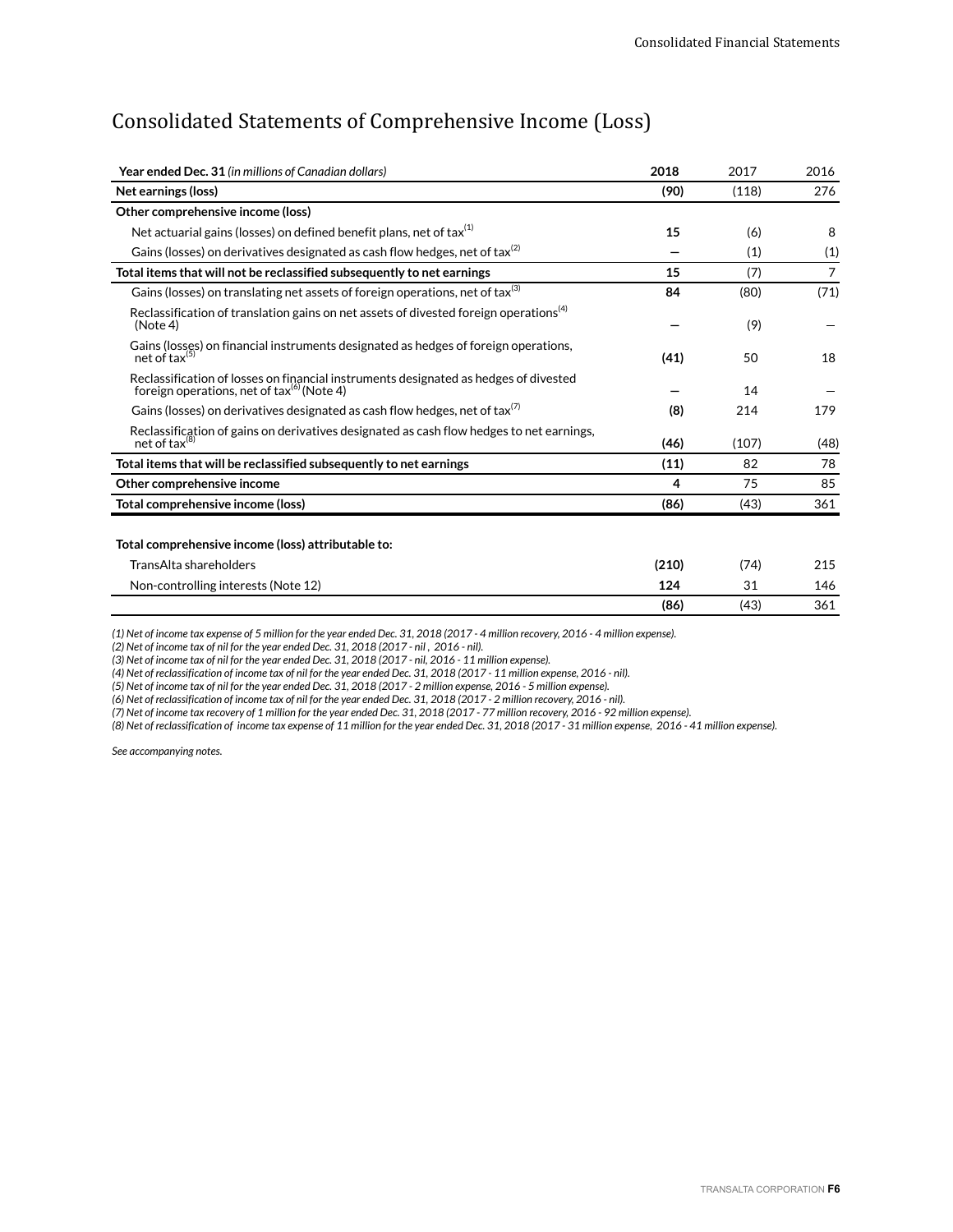# Consolidated Statements of Financial Position

| As at Dec. 31 (in millions of Canadian dollars)                                | 2018     | 2017     |
|--------------------------------------------------------------------------------|----------|----------|
| Cash and cash equivalents                                                      | 89       | 314      |
| Restricted cash (Note 22)                                                      | 66       |          |
| Trade and other receivables (Note 13)                                          | 756      | 933      |
| Prepaid expenses                                                               | 13       | 24       |
| Risk management assets (Note 14 and 15)                                        | 146      | 219      |
| Inventory (Note 16)                                                            | 242      | 219      |
|                                                                                | 1,312    | 1,709    |
| Restricted cash (Note 22)                                                      |          | 30       |
| Long-term portion of finance lease receivables (Note 8)                        | 191      | 215      |
| Property, plant and equipment (Note 17)                                        |          |          |
| Cost                                                                           | 13,202   | 12,973   |
| Accumulated depreciation                                                       | (7,038)  | (6, 395) |
|                                                                                | 6,164    | 6,578    |
| Goodwill (Note 18)                                                             | 464      | 463      |
| Intangible assets (Note 19)                                                    | 373      | 364      |
| Deferred income tax assets (Note 11)                                           | 28       | 24       |
| Risk management assets (Note 14 and 15)                                        | 662      | 684      |
| Other assets (Note 20)                                                         | 234      | 237      |
| <b>Total assets</b>                                                            | 9,428    | 10,304   |
|                                                                                |          |          |
| Accounts payable and accrued liabilities                                       | 497      | 595      |
| Current portion of decommissioning and other provisions (Note 21)              | 70       | 67       |
| Risk management liabilities (Note 14 and 15)                                   | 90       | 101      |
| Income taxes payable                                                           | 10       | 64       |
| Dividends payable (Note 24 and 25)                                             | 58       | 34       |
| Current portion of long-term debt and finance lease obligations (Note 22)      | 148      | 747      |
|                                                                                | 873      | 1,608    |
| Credit facilities, long-term debt and finance lease obligations (Note 22)      | 3,119    | 2,960    |
| Decommissioning and other provisions (Note 21)                                 | 386      | 403      |
| Deferred income tax liabilities (Note 11)                                      | 501      | 549      |
| Risk management liabilities (Note 14 and 15)                                   | 41       | 40       |
| Contract liabilities (Note 5)                                                  | 87       | 62       |
| Defined benefit obligation and other long-term liabilities (Note 23)<br>Equity | 287      | 297      |
| Common shares (Note 24)                                                        | 3,059    | 3,094    |
| Preferred shares (Note 25)                                                     | 942      | 942      |
| Contributed surplus                                                            | 11       | 10       |
| Deficit                                                                        | (1, 496) | (1,209)  |
| Accumulated other comprehensive income (Note 26)                               | 481      | 489      |
| Equity attributable to shareholders                                            | 2,997    | 3,326    |
| Non-controlling interests (Note 12)                                            | 1,137    | 1,059    |
| <b>Total equity</b>                                                            | 4,134    | 4,385    |
| <b>Total liabilities and equity</b>                                            | 9,428    | 10,304   |

Commitments and contingencies (Note 33)

Ljorden D. Kjefin filsente.

On behalf of the Board:

Gordon D. Giffin<br>Director

Beverlee F. Park Director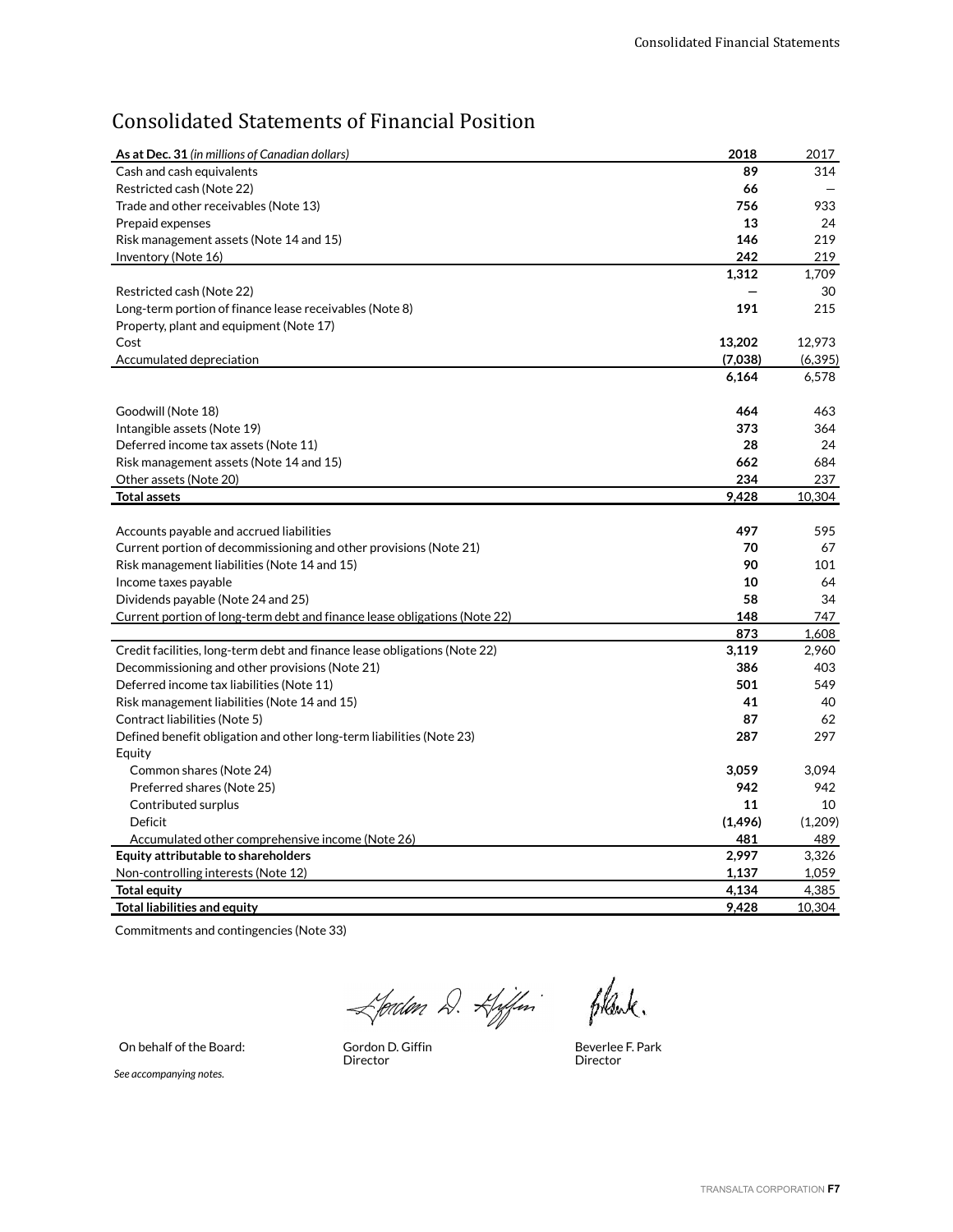# Consolidated Statements of Changes in Equity

*(in millions of Canadian dollars)*

|                                                                                            |                  | <b>Attributable</b><br>Accumulated |                        |          |                                                 |                                           |                                        |       |
|--------------------------------------------------------------------------------------------|------------------|------------------------------------|------------------------|----------|-------------------------------------------------|-------------------------------------------|----------------------------------------|-------|
|                                                                                            | Common<br>shares | Preferred<br>shares                | Contributed<br>surplus | Deficit  | other<br>comprehensiye<br>income <sup>(1)</sup> | <b>Attributable</b><br>to<br>shareholders | to<br>non-<br>controlling<br>interests | Total |
| Balance, Dec. 31, 2016                                                                     | 3,094            | 942                                | 9                      | (933)    | 399                                             | 3,511                                     | 1,152                                  | 4,663 |
| Net earnings                                                                               |                  |                                    | —                      | (160)    |                                                 | (160)                                     | 42                                     | (118) |
| Other comprehensive income<br>(loss):                                                      |                  |                                    |                        |          |                                                 |                                           |                                        |       |
| Net losses on translating net<br>assets of foreign operations,<br>net of hedges and of tax |                  |                                    |                        |          | (25)                                            | (25)                                      |                                        | (25)  |
| Net gains on derivatives<br>designated as cash flow hedges,<br>net of tax                  |                  |                                    |                        |          | 106                                             | 106                                       |                                        | 106   |
| Net actuarial gains on<br>defined benefits plans, net of tax                               |                  |                                    |                        |          | (6)                                             | (6)                                       |                                        | (6)   |
| Intercompany available-for-sale<br>investments                                             |                  |                                    |                        |          | 11                                              | 11                                        | (11)                                   | —     |
| Total comprehensive income                                                                 |                  |                                    |                        | (160)    | 86                                              | (74)                                      | 31                                     | (43)  |
| Common share dividends                                                                     |                  |                                    |                        | (34)     |                                                 | (34)                                      |                                        | (34)  |
| Preferred share dividends                                                                  |                  |                                    |                        | (30)     |                                                 | (30)                                      |                                        | (30)  |
| Changes in non-controlling<br>interests in TransAlta<br>Renewables (Note 4)                |                  |                                    |                        | (52)     | 4                                               | (48)                                      | 48                                     |       |
| Effect of share-based payment<br>plans                                                     |                  |                                    | 1                      |          |                                                 | 1                                         |                                        | 1     |
| Distributions paid, and payable, to<br>non-controlling interests                           |                  |                                    |                        |          |                                                 |                                           | (172)                                  | (172) |
| Balance, Dec. 31, 2017                                                                     | 3,094            | 942                                | 10                     | (1,209)  | 489                                             | 3,326                                     | 1,059                                  | 4,385 |
| Impact of change in accounting<br>policy (Note 3)                                          |                  |                                    |                        | (14)     |                                                 | (14)                                      | 1                                      | (13)  |
| Adjusted balance as at Jan. 1,<br>2018                                                     | 3,094            | 942                                | 10                     | (1,223)  | 489                                             | 3,312                                     | 1,060                                  | 4,372 |
| Net earnings (loss)                                                                        |                  |                                    |                        | (198)    |                                                 | (198)                                     | 108                                    | (90)  |
| Other comprehensive income<br>(loss):                                                      |                  |                                    |                        |          |                                                 |                                           |                                        |       |
| Net losses on translating net<br>assets of foreign operations,<br>net of hedges and of tax |                  |                                    |                        |          | 43                                              | 43                                        |                                        | 43    |
| Net gains on derivatives<br>designated as cash flow hedges,<br>net of tax                  |                  |                                    |                        |          | (54)                                            | (54)                                      |                                        | (54)  |
| Net actuarial gains on<br>defined benefits plans, net of tax                               |                  |                                    |                        |          | 15                                              | 15                                        |                                        | 15    |
| Intercompany fair value through<br>other comprehensive income<br>investments               |                  |                                    |                        |          | (16)                                            | (16)                                      | 16                                     |       |
| Total comprehensive income                                                                 |                  |                                    |                        | (198)    | (12)                                            | (210)                                     | 124                                    | (86)  |
| Common share dividends                                                                     |                  |                                    |                        | (57)     |                                                 | (57)                                      |                                        | (57)  |
| Preferred share dividends                                                                  |                  |                                    |                        | (50)     |                                                 | (50)                                      |                                        | (50)  |
| Shares purchased under NCIB                                                                | (35)             |                                    |                        | 12       |                                                 | (23)                                      |                                        | (23)  |
| Changes in non-controlling<br>interests in TransAlta<br>Renewables (Note 4)                |                  |                                    |                        | 20       | 4                                               | 24                                        | 133                                    | 157   |
| Effect of share-based payment<br>plans                                                     |                  |                                    | 1                      |          |                                                 | 1                                         |                                        | 1     |
| Distributions paid, and payable, to<br>non-controlling interests                           |                  |                                    |                        |          |                                                 |                                           | (180)                                  | (180) |
| <b>Balance, Dec.31, 2018</b>                                                               | 3,059            | 942                                | 11                     | (1, 496) | 481                                             | 2,997                                     | 1,137                                  | 4,134 |

*(1) Refer to Note 26 for details on components of, and changes in, accumulated other comprehensive income (loss).*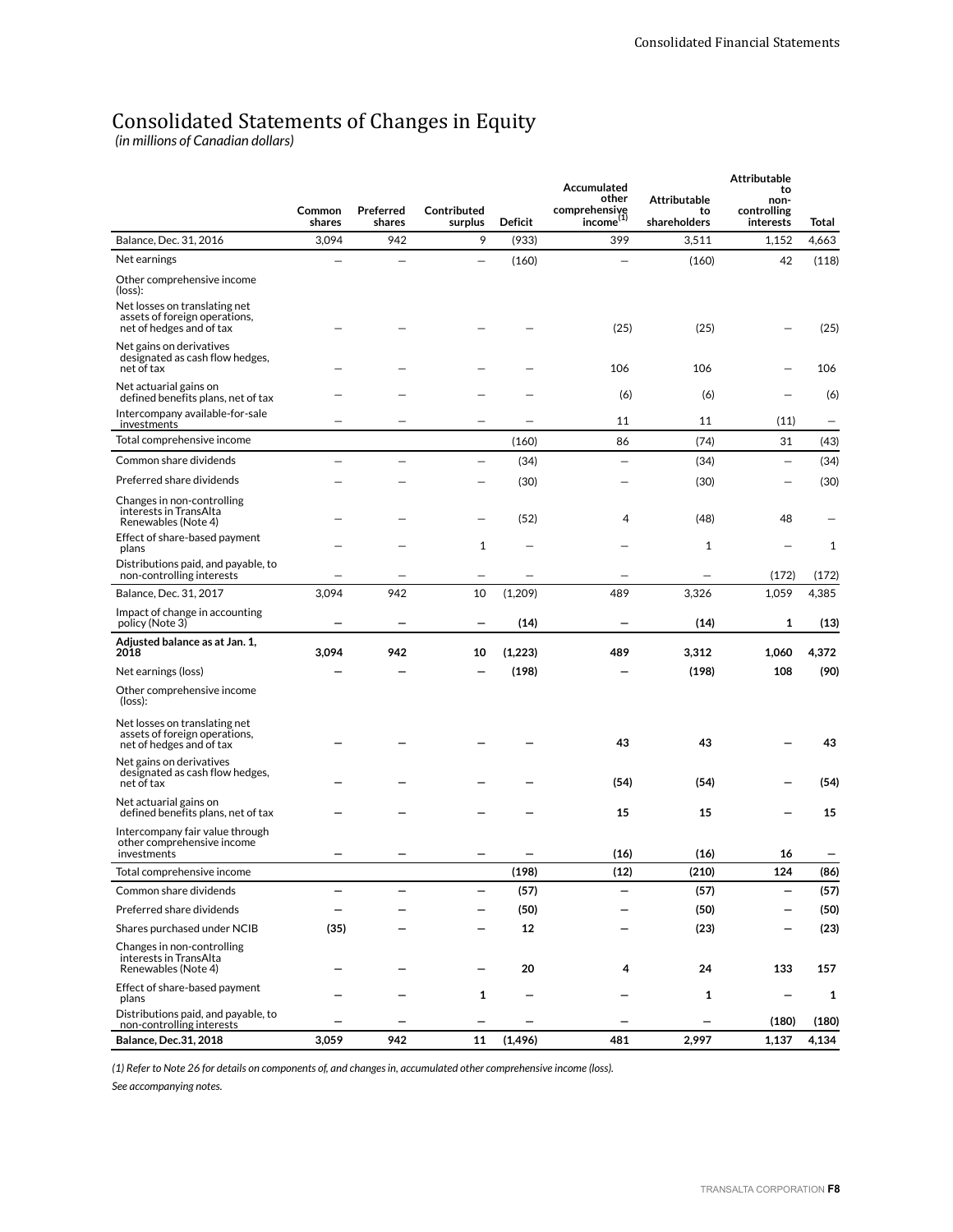# Consolidated Statements of Cash Flows

| <b>Year ended Dec. 31</b> (in millions of Canadian dollars)                   | 2018           | 2017              | 2016              |
|-------------------------------------------------------------------------------|----------------|-------------------|-------------------|
| <b>Operating activities</b>                                                   |                |                   |                   |
| Net earnings (loss)                                                           | (90)           | (118)             | 276               |
| Depreciation and amortization (Note 34)                                       | 710            | 708               | 664               |
| Gain (loss) on sale of assets (Note 4)                                        |                | (1)               | (1)               |
| Accretion of provisions (Note 21)                                             | 24             | 23                | 20                |
| Decommissioning and restoration costs settled (Note 21)                       | (31)           | (19)              | (23)              |
| (Note 11) Deferred income tax expense (recovery)                              | (34)           | (15)              | 15                |
| Unrealized (gain) loss from risk management activities                        | 30             | (48)              | 58                |
| Unrealized foreign exchange (gain) loss                                       | 28             | 22                | (1)               |
| Provisions                                                                    | 7              | (7)               | (123)             |
| Asset impairment charges (reversals) (Note 7)                                 | 73             | 20                | 28                |
| Other non-cash items                                                          | 147            | 175               | (242)             |
| Cash flow from operations before changes in working capital                   | 864            | 740               | 671               |
| Change in non-cash operating working capital balances (Note 30)               | (44)           | (114)             | 73                |
| Cash flow from operating activities                                           | 820            | 626               | 744               |
| <b>Investing activities</b>                                                   |                |                   |                   |
| Additions to property, plant and equipment (Note 17 and 34)                   | (277)          | (338)             | (358)             |
| Additions to intangibles (Note 19 and 34)                                     | (20)           | (51)              | (21)              |
| Restricted cash (Note 22)                                                     | (35)           | (30)              |                   |
| Loan receivable (Note 20)                                                     | 1              | (38)              |                   |
| Acquisition of renewable energy facilities, net of cash acquired (Note 4)     | (30)           | -                 |                   |
| Proceeds on sale of property, plant and equipment                             | $\overline{2}$ | 3                 | 6                 |
| Proceeds on sale of Wintering Hills facility and Solomon disposition (Note 4) | $\overline{2}$ | 478               |                   |
| Income tax expense on Solomon disposition (Note 4 and 11)                     |                | (56)              |                   |
| Realized gains (losses) on financial instruments                              | $\overline{2}$ | 6                 | (6)               |
| Decrease in finance lease receivable                                          | 59             | 59                | 56                |
| Other                                                                         | (2)            | (3)               | $\overline{2}$    |
| Change in non-cash investing working capital balances                         | (96)           | 57                | (6)               |
| Cash flow from (used in) investing activities                                 | (394)          | 87                | (327)             |
| <b>Financing activities</b>                                                   |                |                   |                   |
| Net increase (decrease) in borrowings under credit facilities (Note 22)       | 312            | 26                | (315)             |
| Repayment of long-term debt (Note 22)                                         | (1, 179)       | (814)             | (88)              |
| Issuance of long-term debt (Note 22)                                          | 345            | 260               | 361               |
| Dividends paid on common shares (Note 24)                                     | (46)           | (46)              | (69)              |
| Dividends paid on preferred shares (Note 25)                                  | (40)           | (40)              | (42)              |
| Net proceeds on sale of non-controlling interest in subsidiary (Note 4)       | 144            |                   | 162               |
| Repurchase of common shares under NCIB (Note 24)                              | (23)           |                   |                   |
| Realized gains (losses) on financial instruments                              | 48             | 106               | (2)               |
| Distributions paid to subsidiaries' non-controlling interests (Note 12)       | (165)          | (172)             | (151)             |
| Decrease in finance lease obligations (Note 22)                               | (18)           | (17)              | (16)              |
| Other                                                                         | (31)           | (6)               | (3)               |
| Change in non-cash financing working capital balances                         | 2              | $\qquad \qquad -$ | $\qquad \qquad -$ |
| Cash flow from (used in) financing activities                                 | (651)          | (703)             | (163)             |
| Cash flow from (used in) operating, investing, and financing activities       | (225)          | 10                | 254               |
| Effect of translation on foreign currency cash                                | —              | (1)               | (3)               |
| Increase (decrease) in cash and cash equivalents                              | (225)          | 9                 | 251               |
| Cash and cash equivalents, beginning of year                                  | 314            | 305               | 54                |
| Cash and cash equivalents, end of year                                        | 89             | 314               | 305               |
| Cash income taxes paid                                                        | 87             | 14                | 27                |
| Cash interest paid                                                            | 188            | 230               | 235               |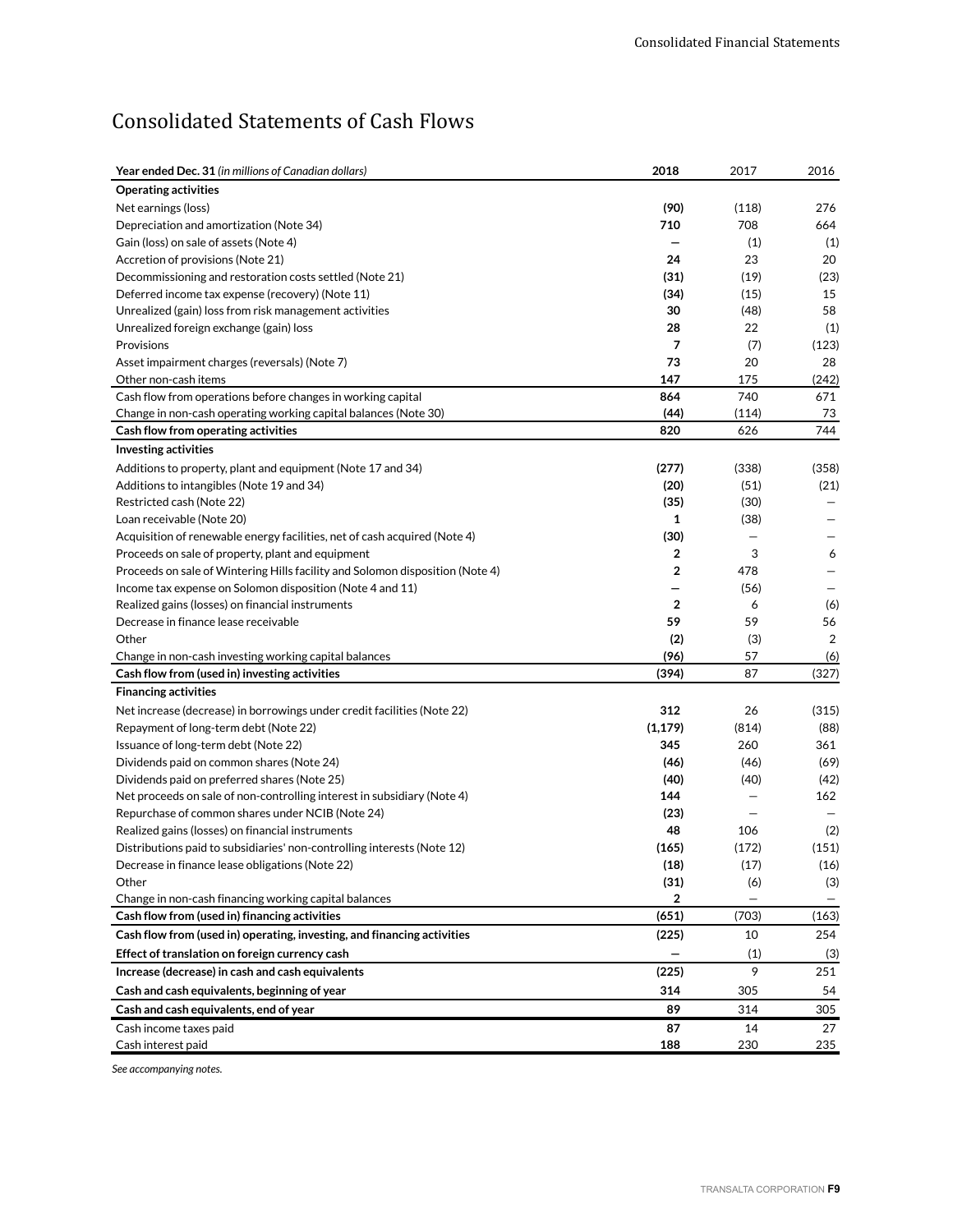# Notes to Consolidated Financial Statements

*(Tabular amounts in millions of Canadian dollars, except as otherwise noted)*

# 1. Corporate Information

# A. Description of the Business

TransAlta Corporation ("TransAlta" or the "Corporation") was incorporated under the *Canada Business Corporations Act* in March 1985. The Corporation became a public company in December 1992. Its head office is located in Calgary, Alberta.

### **I. Generation Segments**

The six generation segments of the Corporation are as follows: Canadian Coal, US Coal, Canadian Gas, Australian Gas, Wind and Solar, and Hydro. The Corporation directly or indirectly owns and operates hydro, wind and solar, natural gas and coal-fired facilities, and related mining operations in Canada, the United States ("US"), and Australia. Revenues are derived from the availability and production of electricity and steam as well as ancillary services such as system support. Electricity sales made by the Corporation's commercial and industrial group are assumed to be sourced from the Corporation's production and have been included in the Canadian Coal segment.

### **II. Energy Marketing Segment**

The Energy Marketing segment derives revenue and earnings from the wholesale trading of electricity and other energyrelated commodities and derivatives.

Energy Marketing manages available generating capacity as well as the fuel and transmission needs of the generation segments by utilizing contracts of various durations for the forward sales of electricity and for the purchase of natural gas and transmission capacity. Energy Marketing is also responsible for recommending portfolio optimization decisions. The results of these other activities are included in each generation segment.

### **III. Corporate**

The Corporate segment includes the Corporation's central financial, legal, administrative, investor relation functions and corporate development. Charges directly or reasonably attributable to other segments are allocated thereto.

### B. Basis of Preparation

These consolidated financial statements have been prepared by management in compliance with International Financial Reporting Standards ("IFRS") as issued by the International Accounting Standards Board ("IASB").

The consolidated financial statements have been prepared on a historical cost basis except for financial instruments and assets held for sale, which are measured at fair value, as explained in the following accounting policies.

These consolidated financial statements were authorized for issue by TransAlta's Board of Directors (the "Board") on February 26, 2019.

# C. Basis of Consolidation

The consolidated financial statements include the accounts of the Corporation and the subsidiaries that it controls. Control exists when the Corporation is exposed, or has rights, to variable returns from its involvement with the subsidiary and has the ability to affect the returns through its power over the subsidiary. The financial statements of the subsidiaries are prepared for the same reporting period and apply consistent accounting policies as the parent company.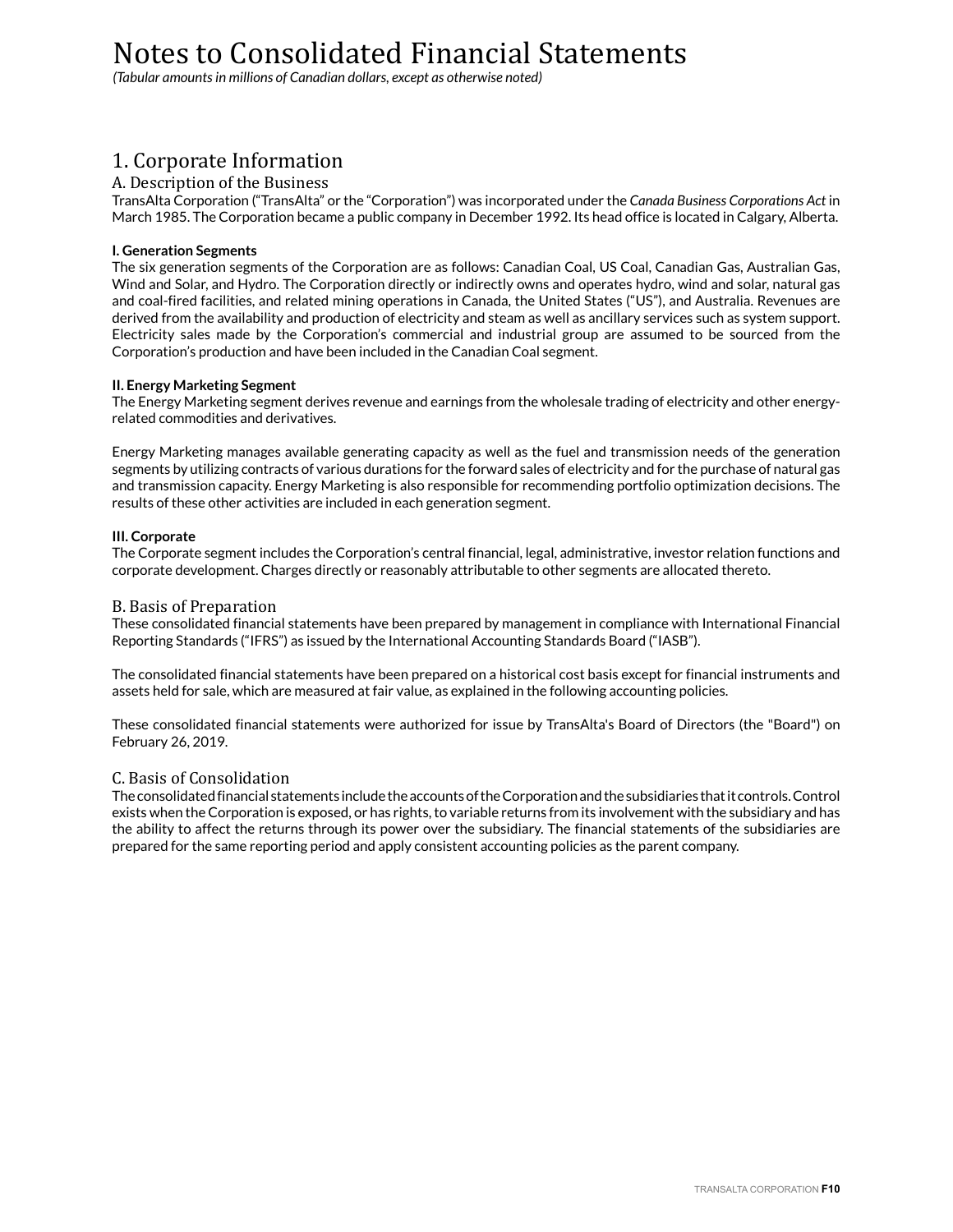# 2. Significant Accounting Policies

#### A. Revenue Recognition

#### **I. Revenue from Contracts with Customers**

The Corporation has adopted IFRS 15 *Revenue from Contracts with Customers* (IFRS 15) with an initial adoption date of Jan. 1, 2018. As a result, the Corporation has changed its accounting policy for revenue recognition, which is outlined below.

The Corporation has elected to adopt IFRS 15 retrospectively with the modified retrospective method of transition practical expedient and has elected to apply IFRS 15 only to contracts that are active at the date of initial adoption. Comparative information has not been restated and is reported under IAS 18 *Revenue* (IAS 18). Refer to section III below for the accounting policy for prior years.

The majority of the Corporation's revenues from contracts with customers are derived from the sale of generation capacity, electricity, thermal energy, renewable attributes and byproducts of power generation. The Corporation evaluates whether the contracts it enters into meet the definition of a contract with a customer at the inception of the contract and on an ongoing basis if there is an indication of significant changes in facts and circumstances. Revenue is measured based on the transaction price specified in a contract with a customer. Revenue is recognized when control of the good or services is transferred to the customer. For certain contracts, revenue may be recognized at the invoiced amount, as permitted using the invoice practical expedient, if such amount corresponds directly with the Corporation's performance to date. The Corporation excludes amounts collected on behalf of third parties from revenue.

#### *Performance Obligations*

Each promised good or service is accounted for separately as a performance obligation if it is distinct. The Corporation's contracts may contain more than one performance obligation.

#### *Transaction Price*

The Corporation allocates the transaction price in the contract to each performance obligation. Transaction price allocated to performance obligations may include variable consideration. Variable consideration is included in the transaction price for each performance obligation when it is highly probable that a significant reversal of the cumulative variable revenue will not occur. Variable consideration is assessed at each reporting period to determine whether the constraint is lifted. The consideration contained in some of the Corporation's contracts with customers is primarily variable, and may include both variability in quantity and pricing, such as: revenues can be dependent upon future production volumes which are driven by customer or market demand or by the operational ability of the plant; revenues can be dependent upon the variable cost of producing the energy; revenues can be dependent upon market prices; and revenues can be subject to various indices and escalators.

When multiple performance obligations are present in a contract, transaction price is allocated to each performance obligation in an amount that depicts the consideration the Corporation expects to be entitled to in exchange for transferring the good or service. The Corporation estimates the amount of the transaction price to allocate to individual performance obligations based on their relative standalone selling prices, which is primarily estimated based on the amounts that would be charged to customers under similar market conditions.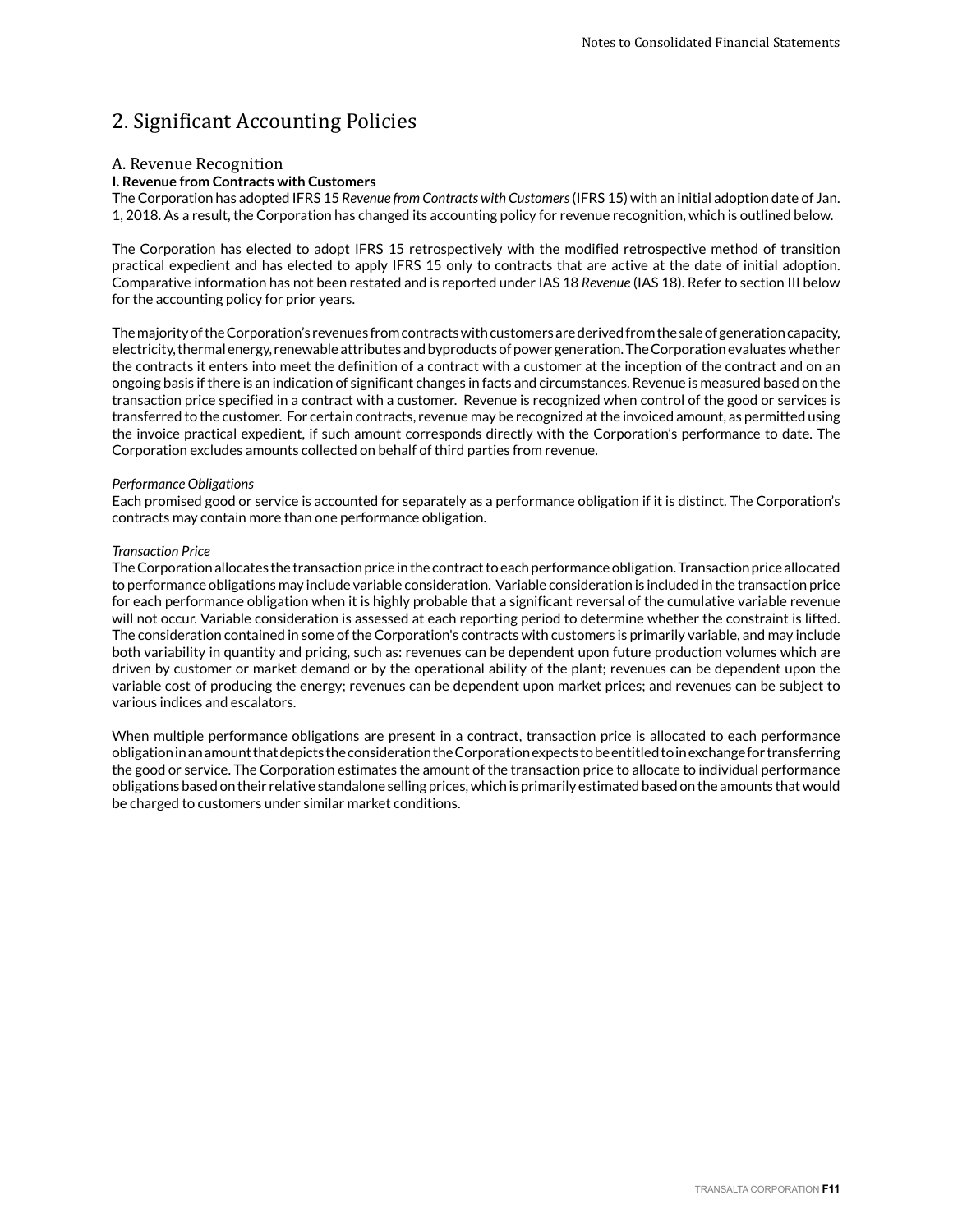#### *Recognition*

The nature, timing of recognition of satisfied performance obligations, and payment terms for the Corporation's goods and services are described below:

| <b>Good or Service</b> | <b>Description</b>                                                                                                                                                                                                                                                                                                                                                                                                                                                                                                                    |
|------------------------|---------------------------------------------------------------------------------------------------------------------------------------------------------------------------------------------------------------------------------------------------------------------------------------------------------------------------------------------------------------------------------------------------------------------------------------------------------------------------------------------------------------------------------------|
| Capacity               | Capacity refers to the availability of an asset to deliver goods or services. Customers typically<br>pay for capacity for each defined time period (i.e., monthly) in an amount representative of<br>availability of the asset for the defined time period. Obligations to deliver capacity are<br>satisfied over time and revenue is recognized using a time-based measure. Contracts for<br>capacity are typically long term in nature. Payments are typically received from customers<br>on a monthly basis.                       |
| <b>Contract Power</b>  | The sale of contract power refers to the delivery of units of electricity to a customer under<br>the terms of a contract. Customers pay a contractually specified price for the output at the<br>end of predefined contractual periods (i.e., monthly). Obligations to deliver electricity are<br>satisfied over time and revenue is recognized using a units-based output measure (i.e.,<br>megawatt hours). Contracts for power are typically long term in nature and payments are<br>typically received on a monthly basis.        |
| <b>Thermal Energy</b>  | Thermal energy refers to the delivery of units of steam to a customer under the terms of a<br>contract. Customers pay a contractually specified price for the output at the end of<br>predefined contractual periods (i.e., monthly). Obligations to deliver steam are satisfied over<br>time and revenue is recognized using a units-based output measure (i.e., gigajoules).<br>Contracts for thermal energy are typically long term in nature. Payments are typically<br>received from customers on a monthly basis.               |
| Renewable Attributes   | Renewable attributes refers to the delivery of renewable energy certificates, green<br>attributes and other similar items. Customers may contract for renewable attributes in<br>conjunction with the purchase of power, in which case the customer pays for the attributes<br>in the month subsequent to the delivery of the power. Alternatively, customers pay upon<br>delivery of the renewable attributes. Obligations to deliver renewable attributes are<br>satisfied at a point in time, generally upon delivery of the item. |
| Generation byproducts  | Generation byproducts refers to the sale of byproducts from the use of coal in the<br>Corporation's Canadian and US coal operations, and the sale of coal to third parties.<br>Obligations to deliver byproducts are satisfied at a point in time, generally upon delivery of<br>the item. Payments are received upon satisfaction of delivery of the byproducts.                                                                                                                                                                     |

The Corporation recognizes a contract asset or contract liability for contracts where either party has performed. A contract liability is recorded when the Corporation receives consideration before the performance obligations have been satisfied. A contract asset is recorded when the Corporation has rights to consideration for the completion of a performance obligation before it has invoiced the customer. The Corporation recognizes unconditional rights to consideration separately as a receivable. Contract assets and receivables are evaluated at each reporting period to determine whether there is any objective evidence that they are impaired.

The Corporation recognizes a significant financing component where the timing of payment from the customer differs from the Corporation's performance under the contract and where that difference is the result of the Corporation financing the transfer of goods and services.

#### **Significant Judgments**

#### *Identification of performance obligations*

Where contracts contain multiple promises for goods or services, management exercises judgment in determining whether goods or services constitute distinct goods or services or a series of distinct goods or services that are substantially the same and that have the same pattern of transfer to the customer. The determination of a performance obligation affects whether the transaction price is recognized at a point in time or over time. Management considers both the mechanics of the contract and the economic and operating environment of the contract in determining whether the goods or services in a contract are distinct.

#### *Transaction price*

In determining the transaction price and estimates of variable consideration, management considers past history of customer usage and capacity requirements, in estimating the goods and services to be provided to the customer. The Corporation also considers the historical production levels and operating conditions for its variable generating assets.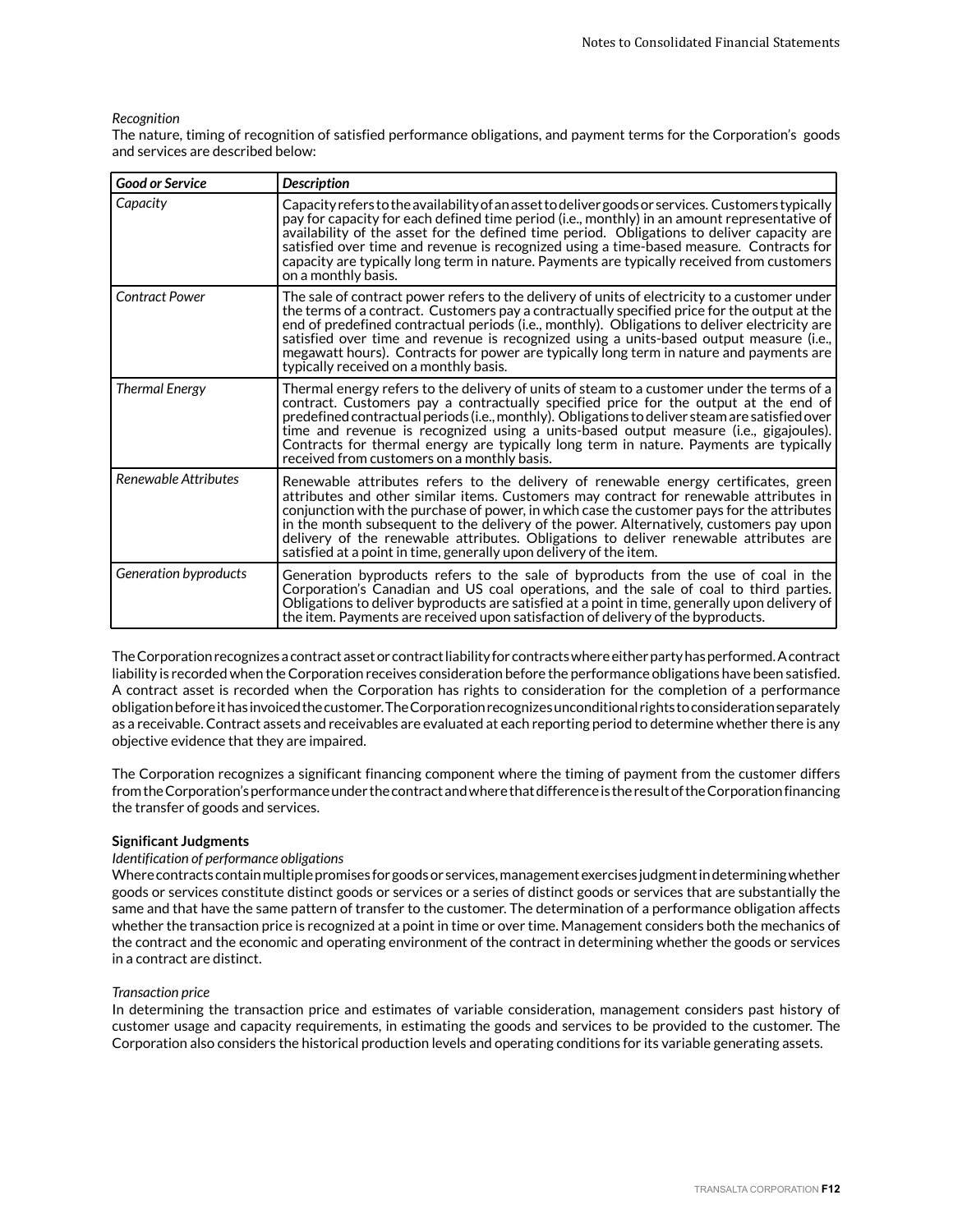#### *Allocation of transaction price to performance obligations*

The Corporation's contracts generally outline a specific amount to be invoiced to a customer associated with each performance obligation in the contract. Where contracts do not specify amounts for individual performance obligations, the Corporation estimates the amount of the transaction price to allocate to individual performance obligations based on their standalone selling price, which is primarily estimated based on the amounts that would be charged to customers under similar market conditions.

#### *Satisfaction of performance obligations*

The satisfaction of performance obligations requires management to use judgment as to when control of the underlying good or service transfers to the customer. Determining when a performance obligation is satisfied affects the timing of revenue recognition. Management considers both customer acceptance of the good or service, and the impact of laws and regulations such as certification requirements, in determining when this transfer occurs. Management also applies judgment in determining whether the invoice practical expedient can be relied upon in measuring progress toward complete satisfaction of performance obligations. The invoice practical expedient permits recognition of revenue at the invoiced amount, if that invoiced amount corresponds directly with the entity's performance to date.

#### **II. Revenue from Other Sources**

#### *Lease revenue*

In certain situations, a long-term electricity or thermal sales contract may contain, or be considered, a lease. Revenues associated with non-lease elements are recognized as goods or services revenues as outlined above. Where the terms and conditions of the contract result in the customer assuming the principal risks and rewards of ownership of the underlying asset, the contractual arrangement is considered a finance lease, which results in the recognition of finance lease income. Where the Corporation retains the principal risks and rewards, the contractual arrangement is an operating lease. Rental income, including contingent rents where applicable, is recognized over the term of the contract.

#### *Revenue from derivatives*

Commodity risk management activities involve the use of derivatives such as physical and financial swaps, forward sales contracts, futures contracts and options, which are used to earn revenues and to gain market information. These derivatives are accounted for using fair value accounting. The initial recognition and subsequent changes in fair value affect reported net earnings in the period the change occurs and are presented on a net basis in revenue. The fair values of instruments that remain open at the end of the reporting period represent unrealized gains or losses and are presented on the Consolidated Statements of Financial Position as risk management assets or liabilities. Some of the derivatives used by the Corporation in trading activities are not traded on an active exchange or have terms that extend beyond the time period for which exchange-based quotes are available. The fair values of these derivatives are determined using internal valuation techniques or models.

#### **III. Revenue Recognition Policy in Prior Years**

The majority of the Corporation's revenues are derived from the sale of physical power, the leasing of power facilities and from energy marketing and trading activities. Revenues are measured at the fair value of the consideration received or receivable.

Revenues under long-term electricity and thermal sales contracts generally include one or more of the following components: fixed capacity payments for availability, energy payments for generation of electricity, incentives or penalties for exceeding or not meeting availability targets, excess energy payments for power generation above committed capacity, and ancillary services. Each component is recognized when: i) output, delivery or satisfaction of specific targets is achieved, all as governed by contractual terms; ii) the amount of revenue can be measured reliably; iii) it is probable that the economic benefits will flow to the Corporation; and iv) the costs incurred or to be incurred in respect of the transaction can be measured reliably. Revenue from the rendering of services is recognized when criteria ii), iii) and iv) above are met and when the stage of completion of the transaction at the end of the reporting period can be measured reliably.

Revenues from non-contracted capacity are comprised of energy payments, at market prices, for each megawatt hour ("MWh") produced, and are recognized upon delivery.

In certain situations, a long-term electricity or thermal sales contract may contain, or be considered, a lease. Revenues associated with non-lease elements are recognized as goods or services revenues as outlined above.

Commodity risk management activities involve the use of derivatives such as physical and financial swaps, forward sales contracts, futures contracts and options, which are used to earn revenues and to gain market information. These derivatives are accounted for using fair value accounting. The initial recognition and subsequent changes in fair value affect reported net earnings in the period the change occurs and are presented on a net basis in revenue. The fair values of instruments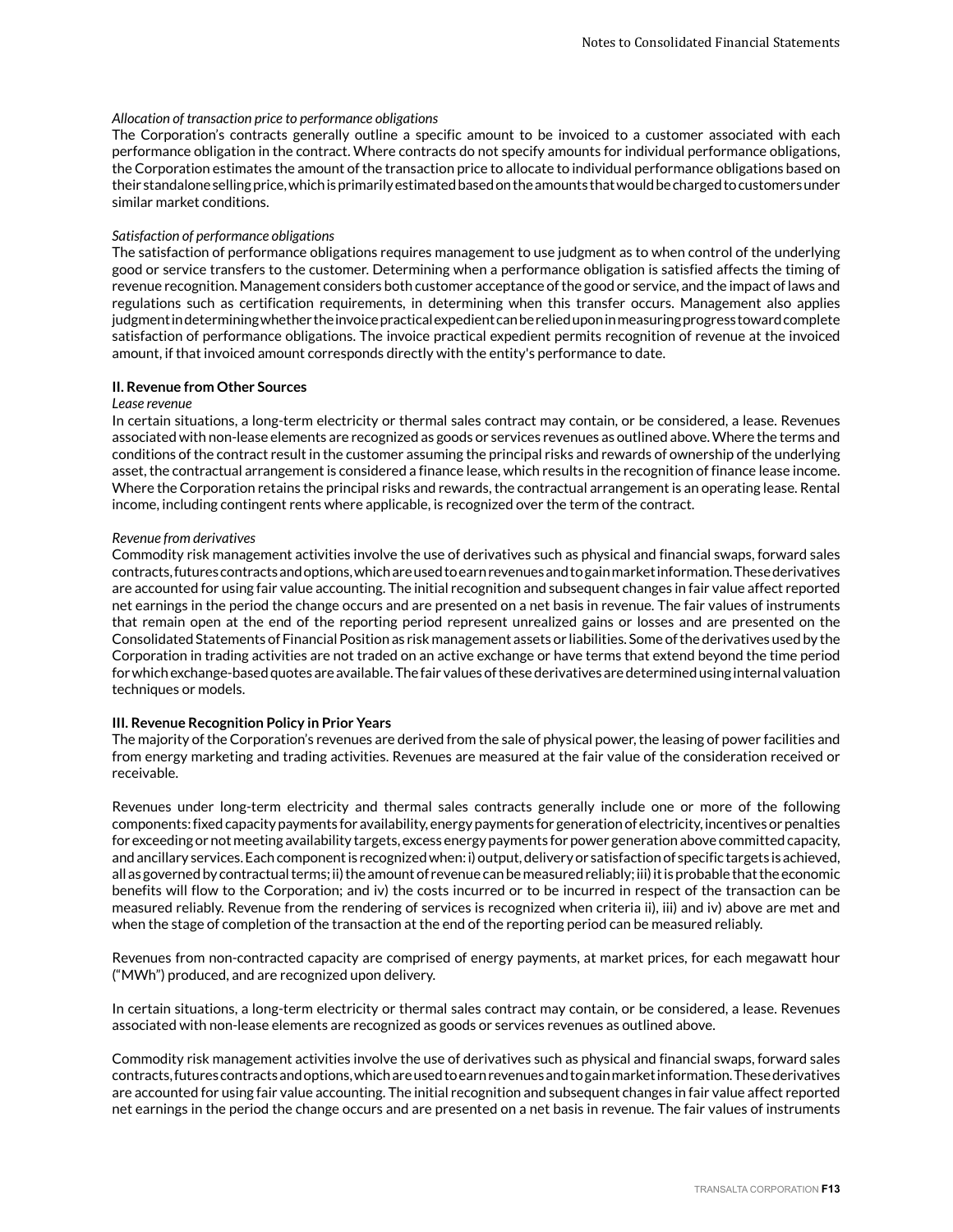that remain open at the end of the reporting period represent unrealized gains or losses and are presented on the Consolidated Statements of Financial Position as risk management assets or liabilities. Some of the derivatives used by the Corporation in trading activities are not traded on an active exchange or have terms that extend beyond the time period for which exchange-based quotes are available. The fair values of these derivatives are determined using internal valuation techniques or models.

#### B. Foreign Currency Translation

The Corporation, its subsidiary companies and joint arrangements each determine their functional currency based on the currency of the primary economic environment in which they operate. The Corporation's functional currency is the Canadian dollar, while the functional currencies of its subsidiary companies and joint arrangements are the Canadian, US or Australian dollar. Transactions denominated in a currency other than the functional currency of an entity are translated at the exchange rate in effect on the transaction date. The resulting exchange gains and losses are included in each entity's net earnings in the period in which they arise.

The Corporation's foreign operations are translated to the Corporation's presentation currency, which is the Canadian dollar, for inclusion in the consolidated financial statements. Foreign-denominated monetary and non-monetary assets and liabilities of foreign operations are translated at exchange rates in effect at the end of the reporting period, and revenue and expenses are translated at exchange rates in effect on the transaction date. The resulting translation gains and losses are included in other comprehensive income (loss) ("OCI") with the cumulative gain or loss reported in accumulated other comprehensive income (loss) ("AOCI"). Amounts previously recognized in AOCI are recognized in net earnings when there is a reduction in a foreign net investment as a result of a disposal, partial disposal or loss of control.

#### C. Financial Instruments and Hedges

#### **I. Financial Instruments**

Effective Jan. 1, 2018, the Corporation adopted IFRS 9. In accordance with the transition provisions of the standard, the Corporation has elected to not restate prior periods. Refer to section III below for information on its prior accounting policy. The Corporation's accounting policies under IFRS 9 are outlined below.

#### *Classification and Measurement*

IFRS 9 introduces the requirement to classify and measure financial assets based on their contractual cash flow characteristics and the Corporation's business model for the financial asset. All financial assets and financial liabilities, including derivatives, are recognized at fair value on the Consolidated Statements of Financial Position when the Corporation becomes party to the contractual provisions of a financial instrument or non-financial derivative contract. Financial assets must be classified and measured at either amortized cost, at fair value through profit or loss ("FVTPL"), or at fair value through other comprehensive income ("FVTOCI").

Financial assets with contractual cash flows arising on specified dates, consisting solely of principal and interest, and that are held within a business model whose objective is to collect the contractual cash flows are subsequently measured at amortized cost. Financial assets measured at FVTOCI are those that have contractual cash flows arising on specific dates, consisting solely of principal and interest, and that are held within a business model whose objective is to collect the contractual cash flows and to sell the financial asset. All other financial assets are subsequently measured at FVTPL.

Financial liabilities are classified as FVTPL when the financial liability is held for trading. All other financial liabilities are subsequently measured at amortized cost.

The Corporation enters into a variety of derivative financial instruments to manage its exposure to commodity price risk, interest rate risk, and foreign currency exchange risk, including fixed price financial swaps, long-term physical power sale contracts, foreign exchange forward contracts and designating foreign currency debt as a hedge of net investments in foreign operations.

Derivatives are initially recognized at fair value at the date the derivative contracts are entered into and are subsequently remeasured to their fair value at the end of each reporting period. The resulting gain or loss is recognized in net earnings immediately, unless the derivative is designated and effective as a hedging instrument, in which case the timing of the recognition in net earnings is dependent on the nature of the hedging relationship.

Derivatives embedded in non-derivative host contracts that are not financial assets within the scope of IFRS 9 (e.g., financial liabilities) are treated as separate derivatives when they meet the definition of a derivative, their risks and characteristics are not closely related to those of the host contracts and the host contracts are not measured at FVTPL. Derivatives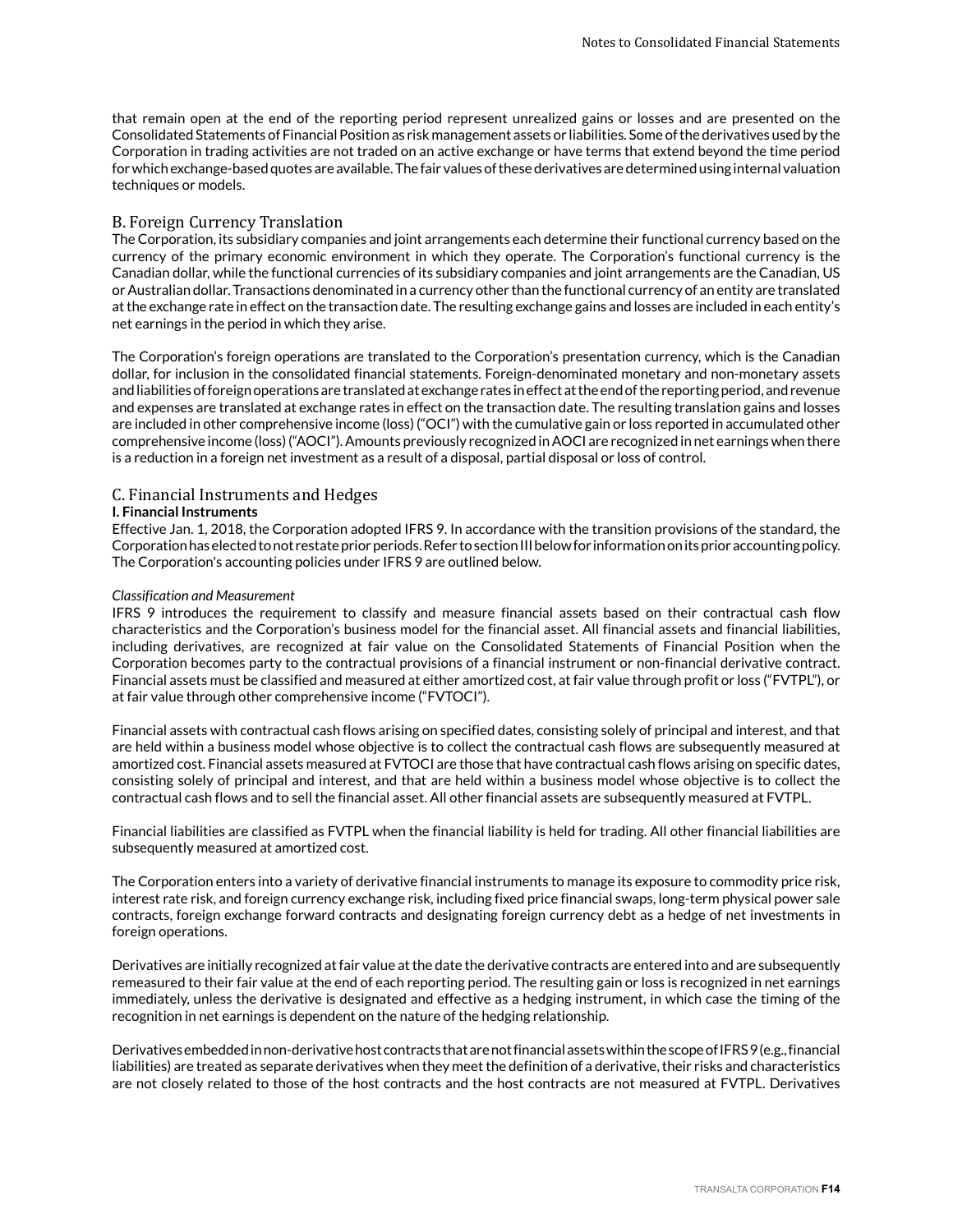embedded in hybrid contracts that contain financial asset hosts within the scope of IFRS 9 are not separated and the entire contract is measured at either FVTPL or amortized cost, as appropriate.

Financial assets are derecognized when the contractual rights to receive cash flows expire. Financial liabilities are derecognized when the obligation is discharged, cancelled or expired.

Financial assets are also derecognized when the Corporation has transferred its rights to receive cash flows from the asset or has assumed an obligation to pay the received cash flows to a third party under a "pass-through" arrangement and either transferred substantially all the risks and rewards of the asset, or transferred control of the asset. TransAlta will continue to recognize the asset and any associated liability if TransAlta retains substantially all of the risks and rewards of the asset, or retains control of the asset. Continuing involvement that takes the form of a guarantee over the transferred asset is measured at the lower of the original carrying amount of the asset and the maximum amount of consideration that TransAlta could be required to repay.

Financial assets and financial liabilities are offset and the net amount is reported in the Consolidated Statements of Financial Position if there is a currently enforceable legal right to offset the recognized amounts and there is an intention to settle on a net basis or to realize the assets and settle the liabilities simultaneously.

Transaction costs are expensed as incurred for financial instruments classified or designated as at fair value through profit or loss. For other financial instruments, such as debt instruments, transaction costs are recognized as part of the carrying amount of the financial instrument. The Corporation uses the effective interest method of amortization for any transaction costs or fees, premiums or discounts earned or incurred for financial instruments measured at amortized cost.

#### *Impairment of Financial Assets*

TransAlta recognizes an allowance for expected credit losses for financial assets measured at amortized cost as well as certain other instruments. The loss allowance for a financial asset is measured at an amount equal to the lifetime expected credit loss if its credit risk has increased significantly since initial recognition, or if the financial asset is a purchased or originated credit-impaired financial asset. If the credit risk on a financial asset has not increased significantly since initial recognition, its loss allowance is measured at an amount equal to the 12-month expected credit loss.

For trade receivables, lease receivables and contract assets recognized under IFRS 15, TransAlta applies a simplified approach for measuring the loss allowance. Therefore, the Corporation does not track changes in credit risk but instead recognizes a loss allowance at an amount equal to the lifetime expected credit losses at each reporting date.

The assessment of the expected credit loss is based on historical data and adjusted by forward-looking information. Forward-looking information utilized includes third-party default rates over time, dependent on credit ratings.

#### **II. Hedges**

Where hedge accounting can be applied and the Corporation chooses to seek hedge accounting treatment, a hedge relationship is designated as a fair value hedge, a cash flow hedge or a hedge of foreign currency exposures of a net investment in a foreign operation.

A relationship qualifies for hedge accounting if, at inception, it is formally designated and documented as a hedge, and the hedging instrument and the hedged item have values that generally move in opposite direction because of the hedged risk. The documentation includes identification of the hedging instrument and hedged item or transaction, the nature of the risk being hedged, the Corporation's risk management objectives and strategy for undertaking the hedge, and how hedge effectiveness will be assessed. The process of hedge accounting includes linking derivatives to specific recognized assets and liabilities or to specific firm commitments or highly probable anticipated transactions.

The Corporation formally assesses, both at the hedge's inception and on an ongoing basis, whether the derivatives used are highly effective in offsetting changes in fair values or cash flows of hedged items. If hedge criteria are not met or the Corporation does not apply hedge accounting, the derivative is accounted for on the Consolidated Statements of Financial Position at fair value, with subsequent changes in fair value recorded in net earnings in the period of change.

#### *Fair Value Hedges*

In a fair value hedging relationship, the carrying amount of the hedged item is adjusted for changes in fair value attributable to the hedged risk, with the changes being recognized in net earnings. Changes in the fair value of the hedged item, to the extent that the hedging relationship is effective, are offset by changes in the fair value of the hedging derivative, which is also recorded in net earnings.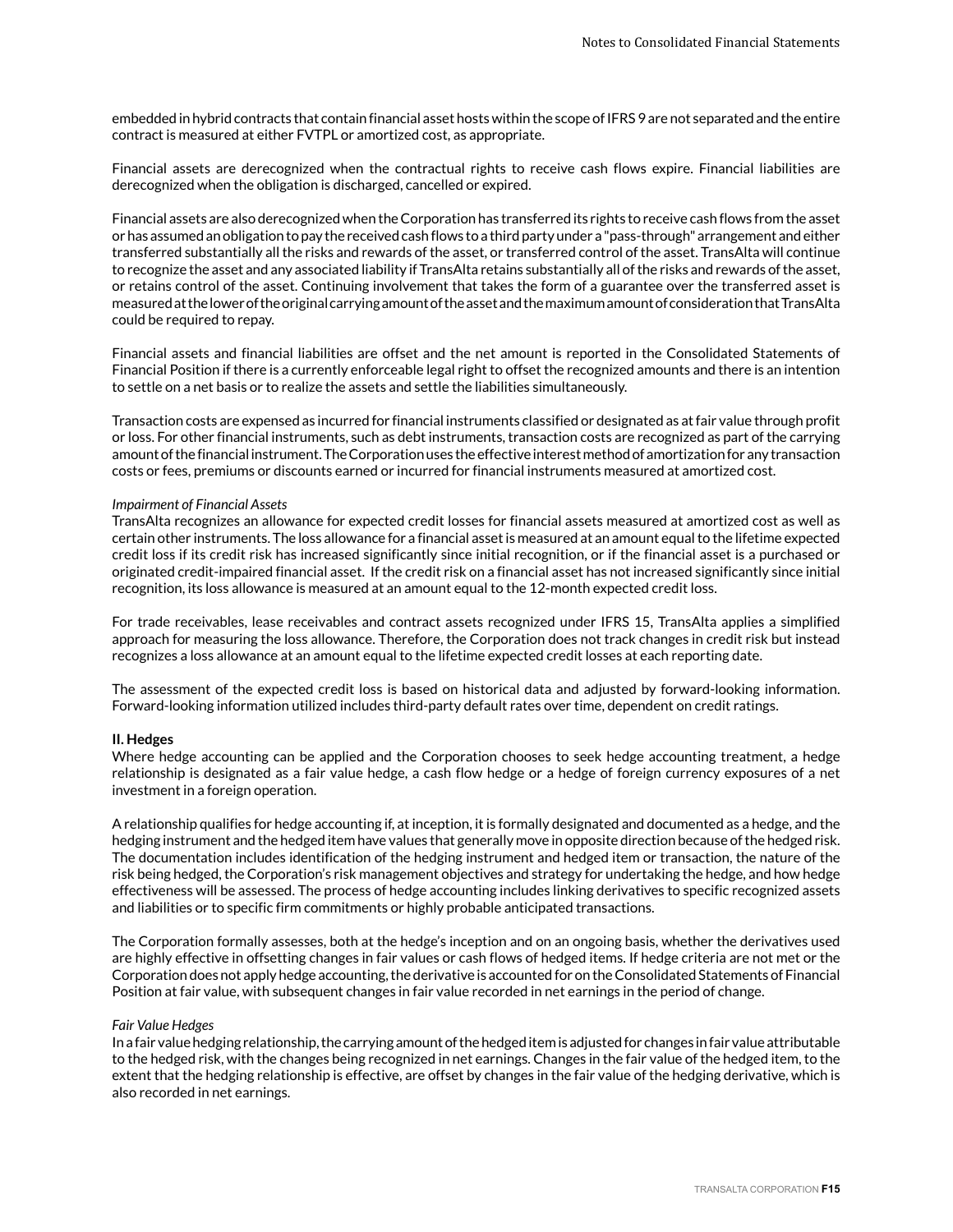For fair value hedges relating to items carried at amortized cost, any adjustment to carrying value is amortized through profit or loss over the remaining term of the hedge using the effective interest rate ("EIR") method. The EIR amortization may begin as soon as an adjustment exists and no later than when the hedged item ceases to be adjusted for changes in its fair value attributable to the risk being hedged.

If the hedged item is derecognized, the unamortized fair value is recognized immediately in profit or loss.

#### *Cash Flow Hedges*

In a cash flow hedging relationship, the effective portion of the change in the fair value of the hedging derivative is recognized in OCI while any ineffective portion is recognized in net earnings. The cash flow hedge reserve is adjusted to the lower of the cumulative gain or loss on the hedging instrument and the cumulative change in fair value of the hedged item.

If cash flow hedge accounting is discontinued, the amounts previously recognized in AOCI must remain in AOCI if the hedged future cash flows are still expected to occur. Otherwise, the amount will be immediately reclassified to net earnings as a reclassification adjustment. After discontinuation, once the hedged cash flow occurs, any amount remaining in AOCI must be accounted for depending on the nature of the underlying transaction.

#### *Hedges of Foreign Currency Exposures of a Net Investment in a Foreign Operation*

In hedging a foreign currency exposure of a net investment in a foreign operation, the effective portion of foreign exchange gains and losses on the hedging instrument is recognized in OCI and the ineffective portion is recognized in net earnings. The related fair values are recorded in risk management assets or liabilities, as appropriate. The amounts previously recognized in AOCI are recognized in net earnings when there is a reduction in the hedged net investment as a result of a disposal, partial disposal or loss of control.

#### **III. Financial Instruments and Hedges Accounting Policy for Prior Years Financial Instruments**

Financial assets and financial liabilities, including derivatives and certain non-financial derivatives, are recognized on the Consolidated Statements of Financial Position when the Corporation becomes a party to the contract. All financial instruments, except for certain non-financial derivative contracts that meet the Corporation's own use requirements, are measured at fair value upon initial recognition. Measurement in subsequent periods depends on whether the financial instrument has been classified as: at fair value through profit or loss, available-for-sale, held-to-maturity, loans and receivables, or other financial liabilities. Classification of the financial instrument is determined at inception depending on the nature and purpose of the financial instrument.

Financial assets and financial liabilities classified or designated as at fair value through profit or loss are measured at fair value with changes in fair values recognized in net earnings. Financial assets classified as either held-to-maturity or as loans and receivables, and other financial liabilities, are measured at amortized cost using the effective interest method of amortization. Other financial assets are those non-derivative financial assets that are designated as such or that have not been classified as another type of financial asset, and are measured at fair value through OCI. Other financial assets are measured at cost if fair value is not reliably measurable.

Financial assets are assessed for impairment on an ongoing basis and at reporting dates. An impairment may exist if an incurred loss event has arisen that has an impact on the recoverability of the financial asset. Factors that may indicate an incurred loss event and related impairment may exist include, for example, if a debtor is experiencing significant financial difficulty, or a debtor has entered or it is probable that they will enter, bankruptcy or other financial reorganization. The carrying amount of financial assets, such as receivables, is reduced for impairment losses through the use of an allowance account, and the loss is recognized in net earnings.

Financial assets are derecognized when the contractual rights to receive cash flows expire. Financial liabilities are derecognized when the obligation is discharged, cancelled or expired.

Financial assets and financial liabilities are offset and the net amount is reported in the Consolidated Statements of Financial Position if there is a currently enforceable legal right to offset the recognized amounts and there is an intention to settle on a net basis or to realize the assets and settle the liabilities simultaneously.

Derivative instruments that are embedded in financial or non-financial contracts that are not already required to be recognized at fair value are treated and recognized as separate derivatives if their risks and characteristics are not closely related to their host contracts and the contract is not measured at fair value. Changes in the fair values of these and other derivative instruments are recognized in net earnings with the exception of the effective portion of i) derivatives designated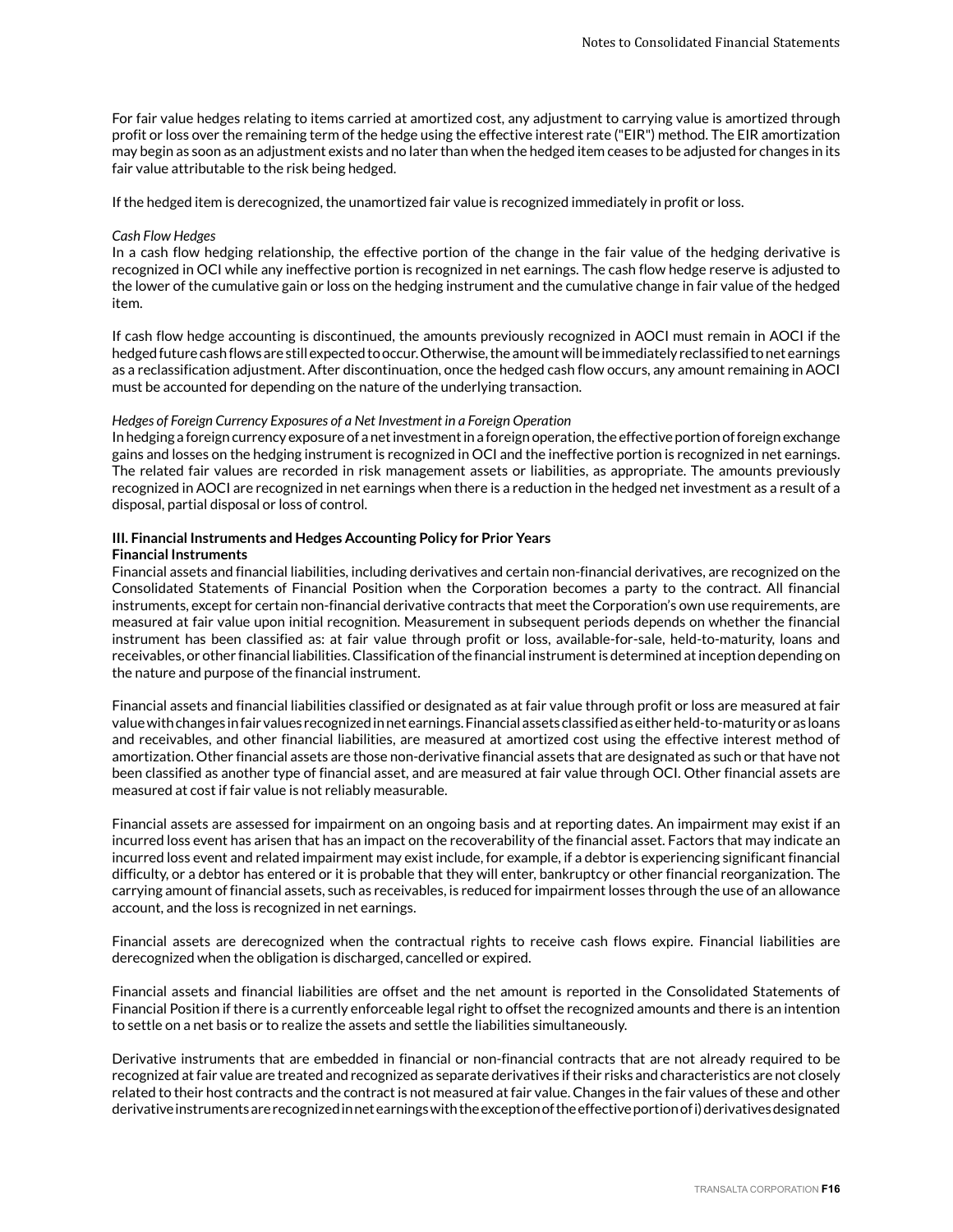as cash flow hedges and ii) hedges of foreign currency exposure of a net investment in a foreign operation, each of which is recognized in OCI.

Transaction costs are expensed as incurred for financial instruments classified or designated as at fair value through profit or loss. For other financial instruments, such as debt instruments, transaction costs are recognized as part of the carrying amount of the financial instrument. The Corporation uses the effective interest method of amortization for any transaction costs or fees, premiums or discounts earned or incurred for financial instruments measured at amortized cost.

#### **Hedges**

Where hedge accounting can be applied and the Corporation chooses to seek hedge accounting treatment, a hedge relationship is designated as a fair value hedge, a cash flow hedge or a hedge of foreign currency exposures of a net investment in a foreign operation. A hedging relationship qualifies for hedge accounting if, at inception, it is formally designated and documented as a hedge, and the hedge is expected to be highly effective at inception and on an ongoing basis. The documentation includes identification of the hedging instrument and hedged item or transaction, the nature of the risk being hedged, the Corporation's risk management objectives and strategy for undertaking the hedge, and how hedge effectiveness will be assessed. The process of hedge accounting includes linking derivatives to specific recognized assets and liabilities or to specific firm commitments or highly probable anticipated transactions.

The Corporation formally assesses, both at the hedge's inception and on an ongoing basis, whether the derivatives used are highly effective in offsetting changes in fair values or cash flows of hedged items. If hedge criteria are not met or the Corporation does not apply hedge accounting, the derivative is accounted for on the Consolidated Statements of Financial Position at fair value, with subsequent changes in fair value recorded in net earnings in the period of change.

#### *Fair Value Hedges*

In a fair value hedging relationship, the carrying amount of the hedged item is adjusted for changes in fair value attributable to the hedged risk, with the changes being recognized in net earnings. Changes in the fair value of the hedged item, to the extent that the hedging relationship is effective, are offset by changes in the fair value of the hedging derivative, which is also recorded in net earnings. Hedge effectiveness for fair value hedges is achieved if changes in the fair value of the derivative are highly effective at offsetting changes in the fair value of the item hedged. If hedge accounting is discontinued, the carrying amount of the hedged item is no longer adjusted and the cumulative fair value adjustments to the carrying amount of the hedged item are amortized to net earnings over the remaining term of the original hedging relationship.

The Corporation primarily uses interest rate swaps as fair value hedges to manage the ratio of floating rate versus fixed rate debt. Interest rate swaps require the periodic exchange of payments without the exchange of the notional principal amount on which the payments are based. Interest expense on the debt is adjusted to include the payments made or received under the interest rate swaps.

#### *Cash Flow Hedges*

In a cash flow hedging relationship, the effective portion of the change in the fair value of the hedging derivative is recognized in OCI while any ineffective portion is recognized in net earnings. Hedge effectiveness is achieved if the derivative's cash flows are highly effective at offsetting the cash flows of the hedged item and the timing of the cash flows is similar. All components of each derivative's change in fair value are included in the assessment of cash flow hedge effectiveness. If hedge accounting is discontinued, the amounts previously recognized in AOCI are reclassified to net earnings during the periods when the variability in the cash flows of the hedged item affects net earnings. Gains and losses on derivatives are reclassified to net earnings from AOCI immediately when the forecasted transaction is no longer expected to occur within the time period specified in the hedge documentation.

The Corporation primarily uses physical and financial swaps, forward sales contracts, futures contracts and options as cash flow hedges to hedge the Corporation's exposure to fluctuations in electricity and natural gas prices. If hedging criteria are met, the fair values of the hedges are recorded in risk management assets or liabilities with changes in value being reported in OCI. Gains and losses on these derivatives are recognized, on settlement, in net earnings in the same period and financial statement caption as the hedged exposure.

The Corporation also uses foreign currency forward contracts as cash flow hedges to hedge the foreign exchange exposures resulting from highly probable forecasted project-related costs denominated in foreign currencies. If the hedging criteria are met, changes in fair value are reported in OCI with the fair value being reported in risk management assets or liabilities, as appropriate. Upon settlement of the derivative, any gain or loss on the forward contracts is included in the cost of the asset acquired or liability incurred.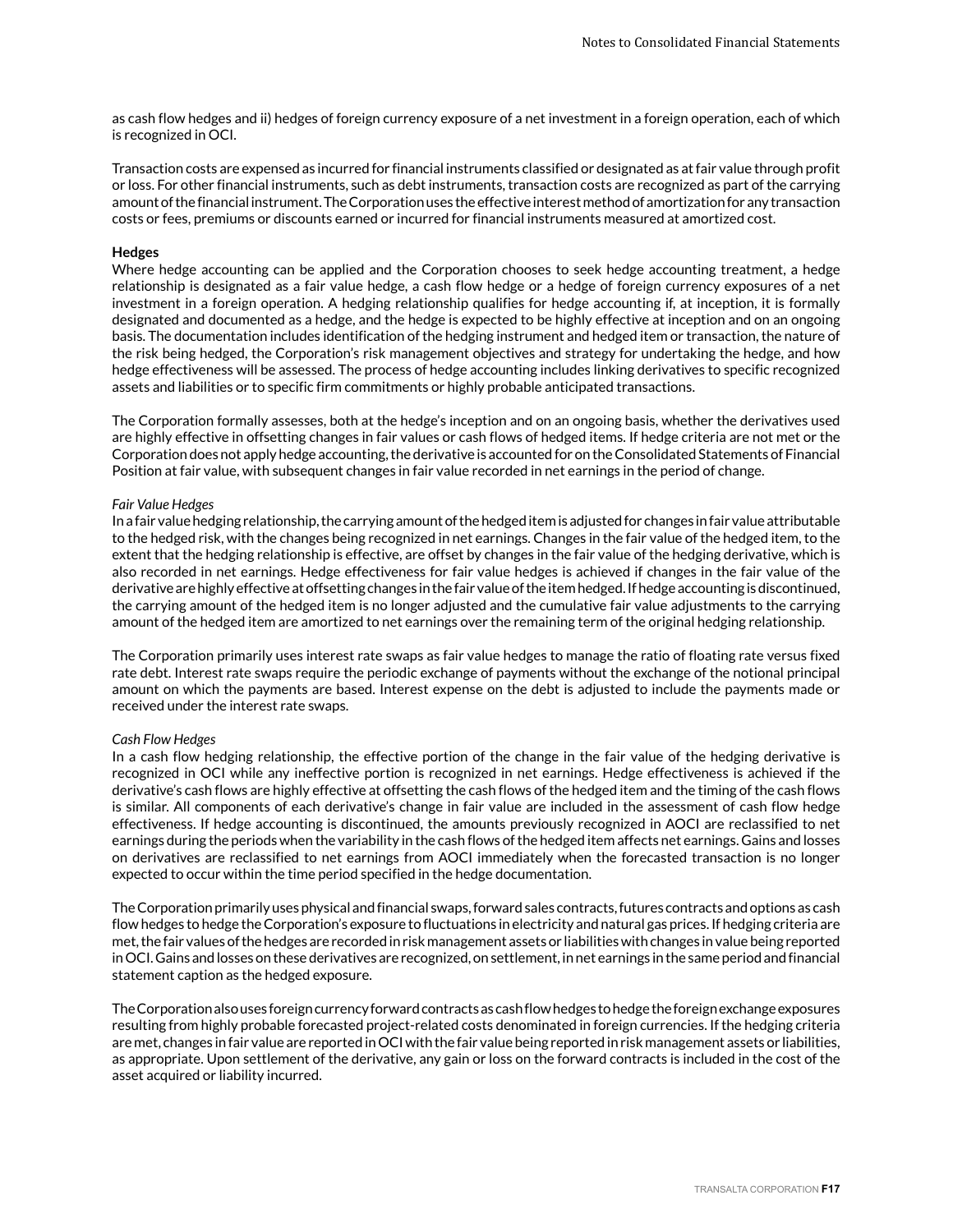The Corporation uses forward starting interest rate swaps as cash flow hedges to hedge exposures to anticipated changes in interest rates for forecasted issuances of debt. If the hedging criteria are met, changes in fair value are reported in OCI with the fair value being reported in risk management assets or liabilities, as appropriate. When the swaps are closed out on issuance of the debt, the resulting gains or losses recorded in AOCI are amortized to net earnings over the term of the swap. If no debt is issued, the gains or losses are recognized in net earnings immediately.

#### *Hedges of Foreign Currency Exposures of a Net Investment in a Foreign Operation*

In hedging a foreign currency exposure of a net investment in a foreign operation, the effective portion of foreign exchange gains and losses on the hedging instrument is recognized in OCI and the ineffective portion is recognized in net earnings. The related fair values are recorded in risk management assets or liabilities, as appropriate. The amounts previously recognized in AOCI are recognized in net earnings when there is a reduction in the hedged net investment as a result of a disposal, partial disposal or loss of control. The Corporation primarily uses foreign currency forward contracts and foreigndenominated debt to hedge exposure to changes in the carrying values of the Corporation's net investments in foreign operations that result from changes in foreign exchange rates.

#### D. Cash and Cash Equivalents

Cash and cash equivalents are comprised of cash and highly liquid investments with original maturities of three months or less.

### E. Collateral Paid and Received

The terms and conditions of certain contracts may require the Corporation or its counterparties to provide collateral when the fair value of the obligation pursuant to these contracts is in excess of any credit limits granted. Downgrades in creditworthiness by certain credit rating agencies may decrease the credit limits granted and accordingly increase the amount of collateral that may have to be provided.

### F. Inventory

#### **I. Fuel**

The Corporation's inventory balance is comprised of coal and natural gas used as fuel, which is measured at the lower of weighted average cost and net realizable value.

The cost of internally produced coal inventory is determined using absorption costing, which is defined as the sum of all applicable expenditures and charges directly incurred in bringing inventory to its existing condition and location. Available coal inventory tends to increase during the second and third quarters as a result of favourable weather conditions and lower electricity production as maintenance is performed. Due to the limited number of processing steps incurred in mining coal and preparing it for consumption and its relatively low value on a per-unit basis, management does not distinguish between work in process and coal available for consumption. The cost of natural gas and purchased coal inventory includes all applicable expenditures and charges incurred in bringing the inventory to its existing condition and location.

#### **II. Energy Marketing**

Commodity inventories held in the Energy Marketing segment for trading purposes are measured at fair value less costs to sell. Changes in fair value less costs to sell are recognized in net earnings in the period of change.

#### **III. Parts, Materials and Supplies**

Parts, materials and supplies are recorded at the lower of cost, measured at moving average costs, and net realizable value.

# G. Property, Plant and Equipment

The Corporation's investment in property, plant and equipment ("PP&E") is initially measured at the original cost of each component at the time of construction, purchase or acquisition. A component is a tangible portion of an asset that can be separately identified and depreciated over its own expected useful life, and is expected to provide a benefit for a period in excess of one year. Original cost includes items such as materials, labour, borrowing costs and other directly attributable costs, including the initial estimate of the cost of decommissioning and restoration. Costs are recognized as PP&E assets if it is probable that future economic benefits will be realized and the cost of the item can be measured reliably. The cost of major spare parts is capitalized and classified as PP&E, as these items can only be used in connection with an item of PP&E.

Planned maintenance is performed at regular intervals. Planned major maintenance includes inspection, repair and maintenance of existing components, and the replacement of existing components. Costs incurred for planned major maintenance activities are capitalized in the period maintenance activities occur and are amortized on a straight-line basis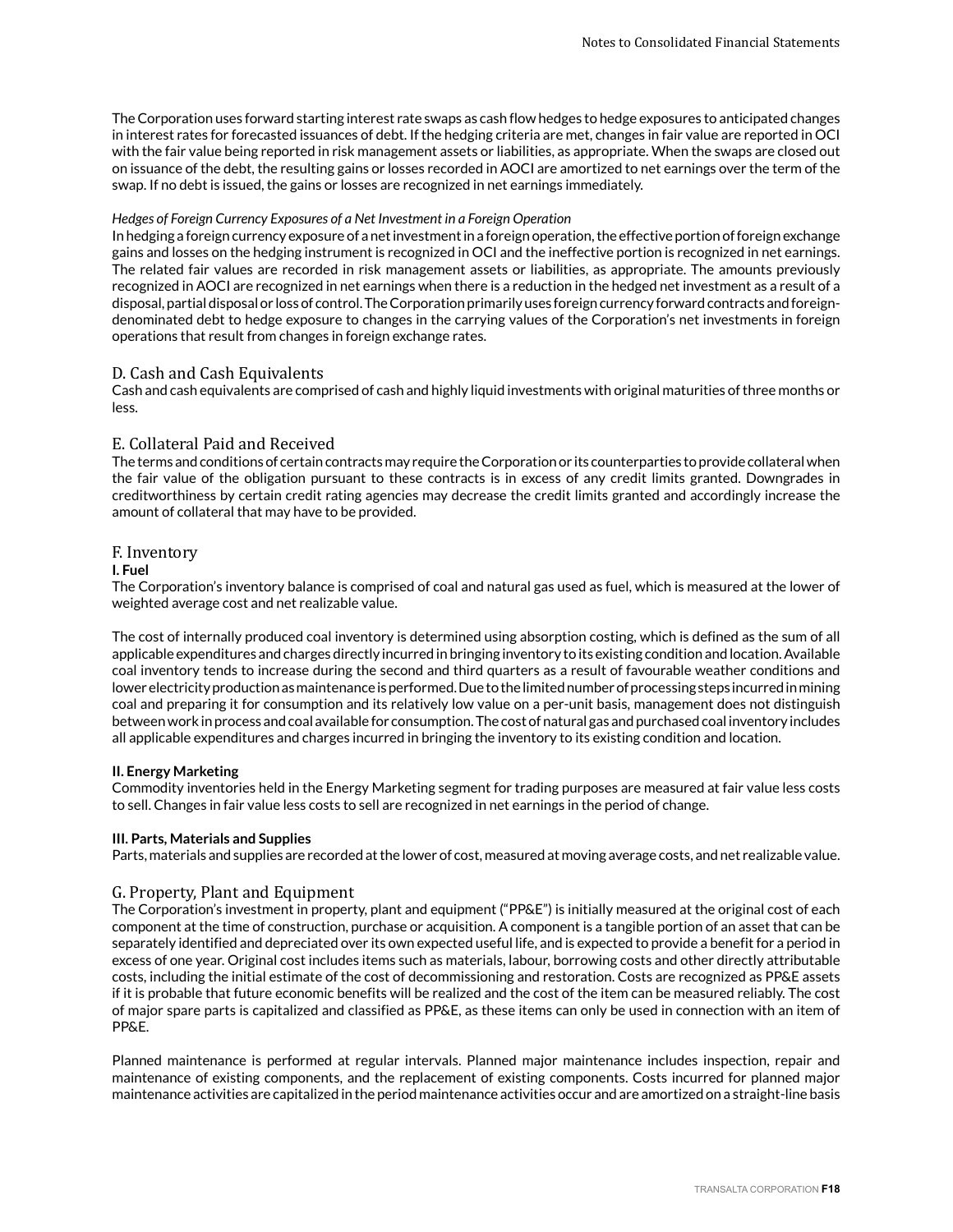over the term until the next major maintenance event. Expenditures incurred for the replacement of components during major maintenance are capitalized and amortized over the estimated useful life of such components.

The cost of routine repairs and maintenance and the replacement of minor parts are charged to net earnings as incurred. Subsequent to initial recognition and measurement at cost, all classes of PP&E continue to be measured using the cost model and are reported at cost less accumulated depreciation and impairment losses, if any.

An item of PP&E or a component is derecognized upon disposal or when no future economic benefits are expected from its use or disposal. Any gain or loss arising on derecognition is included in net earnings when the asset is derecognized. The estimate of the useful lives of each component of PP&E is based on current facts and past experience, and takes into consideration existing long-term sales agreements and contracts, current and forecasted demand, and the potential for technological obsolescence. The useful life is used to estimate the rate at which the component of PP&E is depreciated. PP&E assets are subject to depreciation when the asset is considered to be available for use, which is typically upon commencement of commercial operations. Capital spares that are designated as critical for uninterrupted operation in a particular facility are depreciated over the life of that facility, even if the item is not in service. Other capital spares begin to be depreciated when the item is put into service. Each significant component of an item of PP&E is depreciated to its residual value over its estimated useful life, generally using straight-line or unit-of-production methods. Estimated useful lives, residual values and depreciation methods are reviewed annually and are subject to revision based on new or additional information. The effect of a change in useful life, residual value or depreciation method is accounted for prospectively.

Estimated useful lives of the components of depreciable assets, categorized by asset class, are as follows:

| Coal generation               | 2-12 years |
|-------------------------------|------------|
| Gas generation                | 2-30 years |
| Hydro generation              | 3-60 years |
| Wind generation               | 3-30 years |
| Mining property and equipment | 2-12 years |
| Capital spares and other      | 2-30 years |

TransAlta capitalizes borrowing costs on capital invested in projects under construction (see Note 2(S)). Upon commencement of commercial operations, capitalized borrowing costs, as a portion of the total cost of the asset, are depreciated over the estimated useful life of the related asset.

#### H. Intangible Assets

Intangible assets acquired in a business combination are recognized separately from goodwill at their fair value at the date of acquisition. Intangible assets acquired separately are recognized at cost. Internally generated intangible assets arising from development projects are recognized when certain criteria related to the feasibility of internal use or sale, and probable future economic benefits of the intangible asset, are demonstrated.

Intangible assets are initially recognized at cost, which is comprised of all directly attributable costs necessary to create, produce and prepare the intangible asset to be capable of operating in the manner intended by management.

Subsequent to initial recognition, intangible assets continue to be measured using the cost model, and are reported at cost less accumulated amortization and impairment losses, if any. Amortization is included in depreciation and amortization and fuel and purchased power in the Consolidated Statements of Earnings (Loss).

Amortization commences when the intangible asset is available for use, and is computed on a straight-line basis over the intangible asset's estimated useful life, except for coal rights, which are amortized using a unit-of-production basis, based on the estimated mine reserves. Estimated useful lives of intangible assets may be determined, for example, with reference to the term of the related contract or licence agreement. The estimated useful lives and amortization methods are reviewed annually with the effect of any changes being accounted for prospectively.

Intangible assets consist of power sale contracts with fixed prices higher than market prices at the date of acquisition, coal rights, software and intangibles under development. Estimated useful lives of intangible assets are as follows:

| Software             | 2-7 years  |
|----------------------|------------|
| Power sale contracts | 5-20 years |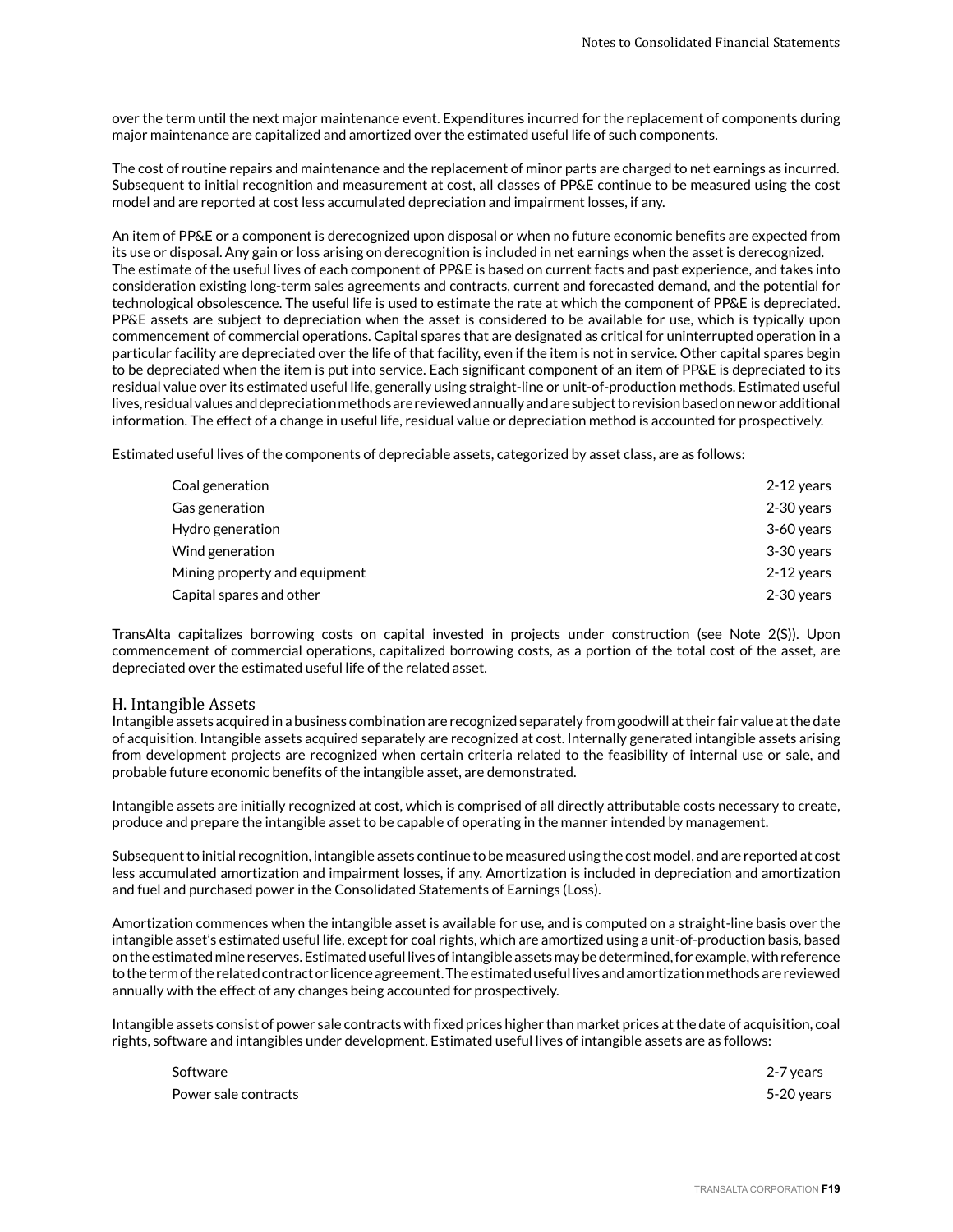# I. Impairment of Tangible and Intangible Assets Excluding Goodwill

At the end of each reporting period, the Corporation assesses whether there is any indication that PP&E and finite life intangible assets are impaired.

Factors that could indicate that an impairment exists include: significant underperformance relative to historical or projected operating results; significant changes in the manner in which an asset is used, or in the Corporation's overall business strategy; or significant negative industry or economic trends. In some cases, these events are clear. However, in many cases, a clearly identifiable event indicating possible impairment does not occur. Instead, a series of individually insignificant events occur over a period of time leading to an indication that an asset may be impaired. This can be further complicated in situations where the Corporation is not the operator of the facility. Events can occur in these situations that may not be known until a date subsequent to their occurrence.

The Corporation's operations, the market and business environment are routinely monitored, and judgments and assessments are made to determine whether an event has occurred that indicates a possible impairment. If such an event has occurred, an estimate is made of the recoverable amount of the asset or cash-generating unit ("CGU") to which the asset belongs. Recoverable amount is the higher of an asset's fair value less costs of disposal and its value in use. Fair value is the price that would be received to sell an asset in an orderly transaction between market participants at the measurement date. In determining fair value, recent market transactions are taken into account. If no such transactions can be identified, an appropriate valuation model such as discounted cash flows is used. Value in use is the present value of the estimated future cash flows expected to be derived from the asset from its continued use and ultimate disposal by the Corporation. If the recoverable amount is less than the carrying amount of the asset or CGU, an asset impairment loss is recognized in net earnings, and the asset's carrying amount is reduced to its recoverable amount.

At each reporting date, an assessment is made whether there is any indication that an impairment loss previously recognized may no longer exist or may have decreased. If such indication exists, the recoverable amount of the asset or CGU to which the asset belongs is estimated, and, if there has been an increase in the recoverable amount, the impairment loss previously recognized is reversed. Where an impairment loss is subsequently reversed, the carrying amount of the asset is increased to the lesser of the revised estimate of its recoverable amount or the carrying amount that would have been determined (net of depreciation) had no impairment loss been recognized previously. A reversal of an impairment loss is recognized in net earnings.

# J. Goodwill

Goodwill arising in a business combination is recognized as an asset at the date control is acquired. Goodwill is measured as the cost of an acquisition plus the amount of any non-controlling interest in the acquiree (if applicable) less the fair value of the related identifiable assets acquired and liabilities assumed.

Goodwill is not subject to amortization, but is tested for impairment at least annually, or more frequently, if an analysis of events and circumstances indicate that a possible impairment may exist. These events could include a significant change in financial position of the CGUs or groups of CGUs to which the goodwill relates or significant negative industry or economic trends. For impairment purposes, goodwill is allocated to each of the Corporation's CGUs or groups of CGUs that are expected to benefit from the synergies of the business combination in which the goodwill arose. To test for impairment, the recoverable amount of the CGUs or groups of CGUs to which the goodwill relates is compared to its carrying amount. If the recoverable amount is less than the carrying amount, an impairment loss is recognized in net earnings immediately, by first reducing the carrying amount of the goodwill, and then by reducing the carrying amount of the other assets in the unit. An impairment loss recognized for goodwill is not reversed in subsequent periods.

#### K. Project Development Costs

Project development costs include external, direct and incremental costs that are necessary for completing an acquisition or construction project. These costs are recognized as operating expenses until construction of a plant or acquisition of an investment is likely to occur, there is reason to believe that future costs are recoverable, and that efforts will result in future value to the Corporation, at which time the costs incurred subsequently are included in other assets. The appropriateness of capitalization of these costs is evaluated each reporting period, and amounts capitalized for projects no longer probable of occurring are charged to net earnings.

#### L. Income Taxes

The Corporation uses the liability method of accounting for income taxes. Under the liability method, deferred income tax assets and liabilities are recognized on the differences between the carrying amounts of assets and liabilities and their respective income tax basis (temporary differences). A deferred income tax asset may also be recognized for the benefit expected from unused tax credits and losses available for carryforward, to the extent that it is probable that future taxable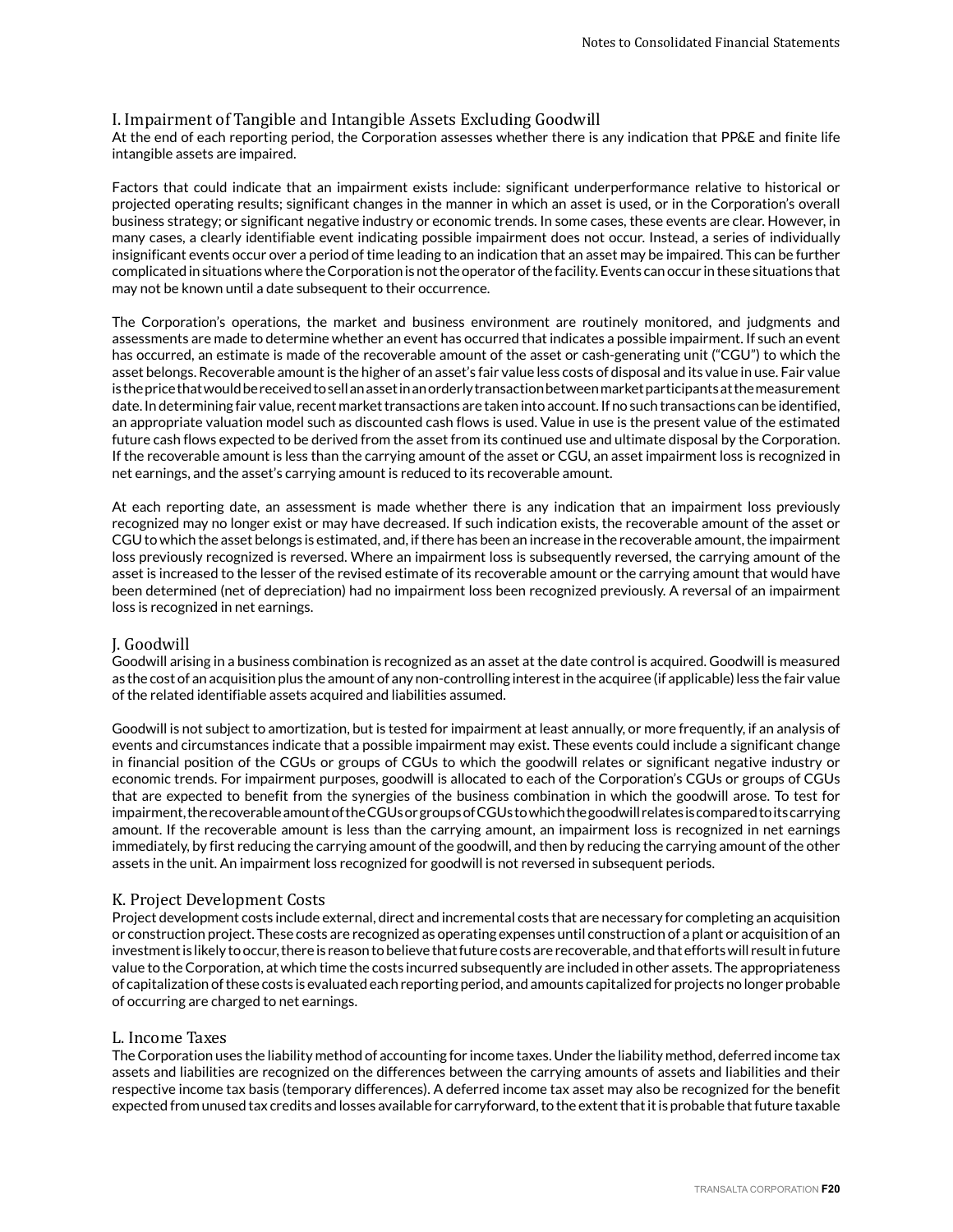earnings will be available against which the tax credits and losses can be applied. Deferred income tax assets and liabilities are measured based on income tax rates and tax laws that are enacted or substantively enacted by the end of the reporting period and that are expected to apply in the years in which temporary differences are expected to be realized or settled. Deferred income tax is charged or credited to net earnings, except when related to items charged or credited to either OCI or directly to equity. The carrying amount of deferred income tax assets is evaluated at the end of each reporting period and is reduced to the extent that it is no longer probable that sufficient taxable income will be available to allow all or part of the asset to be realized.

Deferred income tax liabilities are recognized for taxable temporary differences arising on investments in subsidiaries, except where the Corporation is able to control the reversal of the temporary difference and it is probable that the temporary difference will not reverse in the foreseeable future.

#### M. Employee Future Benefits

The Corporation has defined benefit pension and other post-employment benefit plans. The current service cost of providing benefits under the defined benefit plans is determined using the projected unit credit method pro-rated based on service. The net interest cost is determined by applying the discount rate to the net defined benefit liability. The discount rate used to determine the present value of the defined benefit obligation, and the net interest cost, is determined by reference to market yields at the end of the reporting period on high-quality corporate bonds with terms and currencies that match the estimated terms and currencies of the benefit obligations. Remeasurements, which include actuarial gains and losses and the return on plan assets (excluding net interest), are recognized through OCI in the period in which they occur. Actuarial gains and losses arise from experience adjustments and changes in actuarial assumptions. Remeasurements are not reclassified to profit or loss, from OCI, in subsequent periods.

Gains or losses arising from either a curtailment or settlement of a defined benefit plan are recognized when the curtailment or settlement occurs. When the restructuring of a benefit plan gives rise to a curtailment and a settlement of obligations, the curtailment is accounted for prior to the settlement.

In determining whether statutory minimum funding requirements of the Corporation's defined benefit pension plans give rise to recording an additional liability, letters of credit provided by the Corporation as security are considered to alleviate the funding requirements. No additional liability results in these circumstances.

Contributions payable under defined contribution pension plans are recognized as a liability and an expense in the period in which the services are rendered.

#### N. Provisions

Provisions are recognized when the Corporation has a present obligation (legal or constructive) as a result of a past event, it is probable that the Corporation will be required to settle the obligation, and a reliable estimate can be made of the amount of the obligation. A legal obligation can arise through a contract, legislation or other operation of law. A constructive obligation arises from an entity's actions whereby through an established pattern of past practice, published policies or a sufficiently specific current statement, the entity has indicated it will accept certain responsibilities and has thus created a valid expectation that it will discharge those responsibilities. The amount recognized as a provision is the best estimate, remeasured at each period-end, of the expenditures required to settle the present obligation, considering the risks and uncertainties associated with the obligation. Where expenditures are expected to be incurred in the future, the obligation is measured at its present value using a current market-based, risk-adjusted interest rate.

The Corporation records a decommissioning and restoration provision for all generating facilities and mine sites for which it is legally or constructively required to remove the facilities at the end of their useful lives and restore the plant or mine sites. For some hydro facilities, the Corporation is required to remove the generating equipment, but is not required to remove the structures. Initial decommissioning provisions are recognized at their present value when incurred. Each reporting date, the Corporation determines the present value of the provision using the current discount rates that reflect the time value of money and associated risks. The Corporation recognizes the initial decommissioning and restoration provisions, as well as changes resulting from revisions to cost estimates and period-end revisions to the market-based, risk-adjusted discount rate, as a cost of the related PP&E (see Note 2(G)). The accretion of the net present value discount is charged to net earnings each period and is included in net interest expense. Where the Corporation expects to receive reimbursement from a third party for a portion of future decommissioning costs, the reimbursement is recognized as a separate asset when it is virtually certain that the reimbursement will be received. Decommissioning and restoration obligations for coal mines are incurred over time as new areas are mined, and a portion of the provision is settled over time as areas are reclaimed prior to final pit reclamation. Reclamation costs for mining assets are recognized on a unit-ofproduction basis.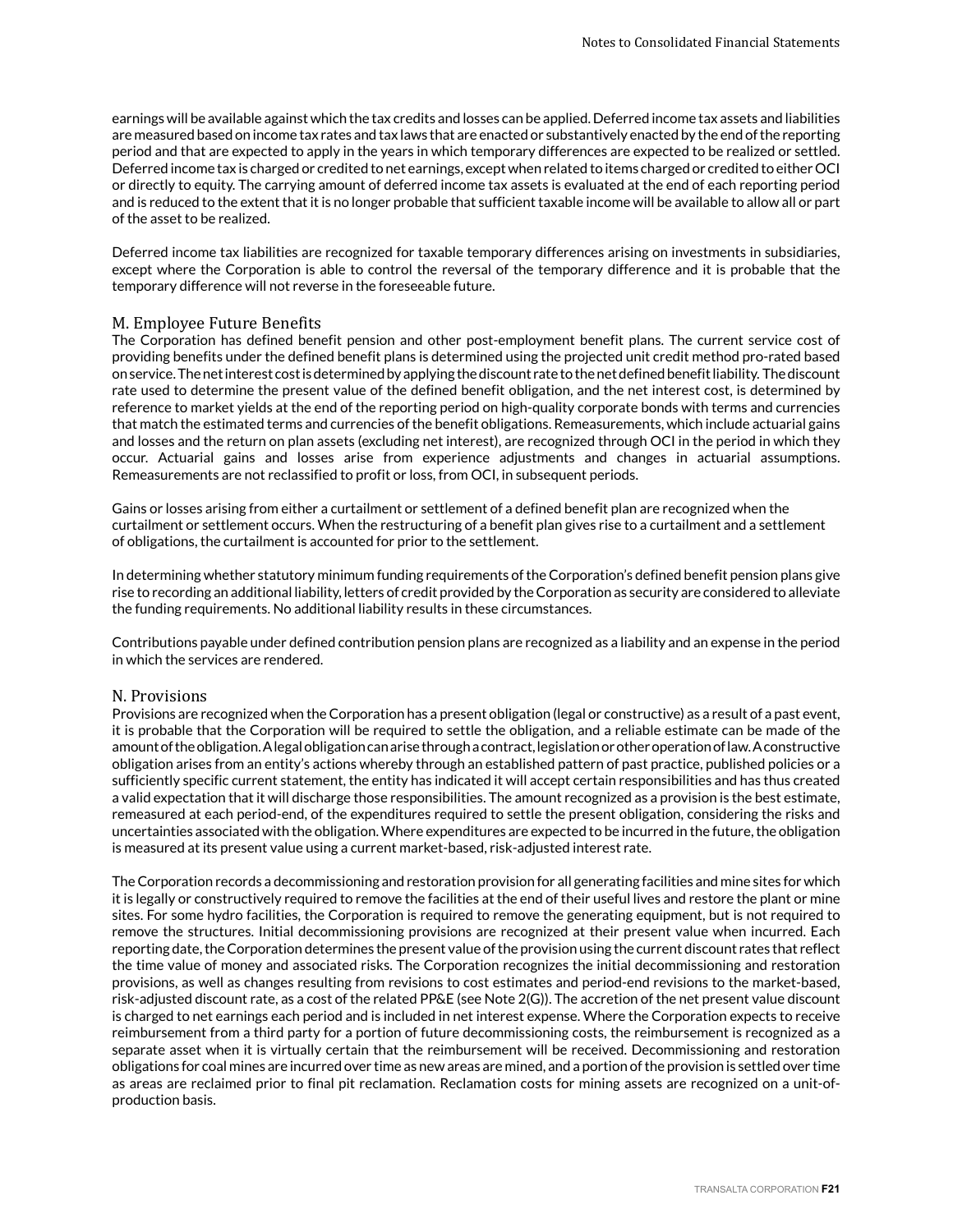Changes in other provisions resulting from revisions to estimates of expenditures required to settle the obligation or period-end revisions to the market-based, risk-adjusted discount rate are recognized in net earnings. The accretion of the net present value discount is charged to net earnings each period and is included in net interest expense.

#### O. Share-Based Payments

The Corporation measures share-based awards compensation expense at grant date fair value and recognizes the expense over the vesting period based on the Corporation's estimate of the number of units that will eventually vest. Any award that vests in installments is accounted for as a separate award with its own distinct fair value measurement.

Compensation expense associated with equity-settled and cash-settled awards are recognized within equity and liability, respectively. The liability associated with cash-settled awards is remeasured to fair value at each reporting date up to, and including, the settlement date, with changes in fair value recognized within compensation expense.

#### P. Emission Credits and Allowances

Emission credits and allowances are recorded as inventory at cost. Those purchased for use by the Corporation are recorded at cost and are carried at the lower of weighted average cost and net realizable value. Credits granted to, or internally generated by, TransAlta are recorded at nil. Emission liabilities are recorded using the best estimate of the amount required by the Corporation to settle its obligation in excess of government-established caps and targets. To the extent compliance costs are recoverable under the terms of contracts with third parties, the amounts are recognized as revenue in the period of recovery.

Emission credits and allowances that are held for trading and that meet the definition of a derivative are accounted for using the fair value method of accounting. Emission credits and allowances that do not satisfy the criteria of a derivative are accounted for using the accrual method.

#### Q. Assets Held for Sale

Assets are classified as held for sale if their carrying amount will be recovered primarily through a sale as opposed to continued use by the Corporation. Assets classified as held for sale are measured at the lower of their carrying amount and fair value less costs of disposal. Any impairment is recognized in net earnings. Depreciation and equity accounting ceases when an asset or equity investment, respectively, is classified as held for sale. Assets classified as held for sale are reported as current assets in the Consolidated Statements of Financial Position.

#### R. Leases

A lease is an arrangement whereby the lessor conveys to the lessee, in return for a payment or series of payments, the right to use an asset for an agreed period of time.

Power purchase arrangements ("PPA") and other long-term contracts may contain, or may be considered, leases where the fulfilment of the arrangement is dependent on the use of a specific asset (e.g., a generating unit) and the arrangement conveys to the customer the right to use that asset.

Where the Corporation determines that the contractual provisions of a contract contain, or are, a lease and result in the customer assuming the principal risks and rewards of ownership of the asset, the arrangement is a finance lease. Assets subject to finance leases are not reflected as PP&E and the net investment in the lease, represented by the present value of the amounts due from the lessee, is recorded in the Consolidated Statements of Financial Position as a financial asset, classified as a finance lease receivable. The payments considered to be part of the leasing arrangement are apportioned between a reduction in the lease receivable and finance lease income. The finance lease income element of the payments is recognized using a method that results in a constant rate of return on the net investment in each period and is reflected in finance lease income on the Consolidated Statements of Earnings (Loss).

Where the Corporation determines that the contractual provisions of a contract contain, or are, a lease and result in the Corporation retaining the principal risks and rewards of ownership of the asset, the arrangement is an operating lease. For operating leases, the asset is, or continues to be, capitalized as PP&E and depreciated over its useful life. Rental income, including contingent rent, from operating leases is recognized over the term of the arrangement and is reflected in revenue on the Consolidated Statements of Earnings (Loss). Contingent rent may arise when payments due under the contract are not fixed in amount but vary based on a future factor such as the amount of use or production.

Leasing or other contractual arrangements that transfer substantially all of the risks and rewards of ownership to the Corporation are considered finance leases. A leased asset and lease obligation are recognized at the lower of the fair value or the present value of the minimum lease payments. Lease payments are apportioned between interest expense and a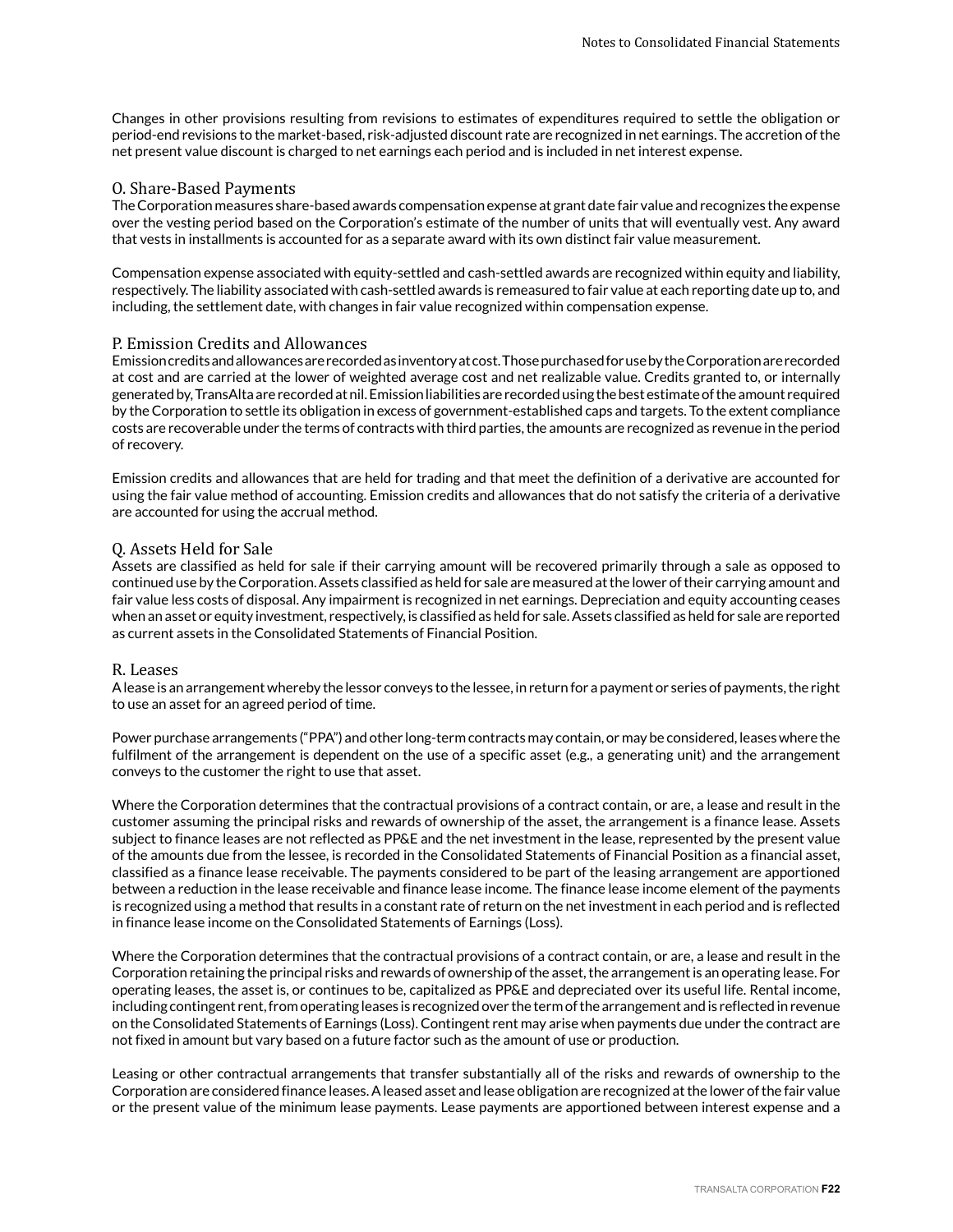reduction of the lease liability. Contingent rents are charged as expenses in the periods incurred. The leased asset is depreciated over the shorter of the estimated useful life of the asset and the lease term.

#### S. Borrowing Costs

TransAlta capitalizes borrowing costs that are directly attributable to, or relate to general borrowings used for, the construction of qualifying assets. Qualifying assets are assets that take a substantial period of time to prepare for their intended use and typically include generating facilities or other assets that are constructed over periods of time exceeding 12 months. Borrowing costs are considered to be directly attributable if they could have been avoided if the expenditure on the qualifying asset had not been made. Borrowing costs that are capitalized are included in the cost of the related PP&E component. Capitalization of borrowing costs ceases when substantially all the activities necessary to prepare the asset for its intended use are complete.

All other borrowing costs are expensed in the period in which they are incurred.

#### T. Non-Controlling Interests

Non-controlling interests arise from business combinations in which the Corporation acquires less than a 100 per cent interest. Non-controlling interests are initially measured at either fair value or at the non-controlling interest's proportionate share of the acquiree's identifiable net assets. The Corporation determines on a transaction by transaction basis which measurement method is used. Non-controlling interests also arise from other contractual arrangements between the Corporation and other parties, whereby the other party has acquired an interest in a specified asset or operation, and the Corporation retains control.

Subsequent to acquisition, the carrying amount of non-controlling interests is increased or decreased by the noncontrolling interest's share of subsequent changes in equity and payments to the non-controlling interest. Total comprehensive income is attributed to the non-controlling interests even if this results in the non-controlling interests having a negative balance.

#### U. Joint Arrangements

A joint arrangement is a contractual arrangement that establishes the terms by which two or more parties agree to undertake and jointly control an economic activity. TransAlta's joint arrangements are generally classified as two types: joint operations and joint ventures.

A joint operation arises when the parties that have joint control have rights to the assets and obligations for the liabilities relating to the arrangement. Generally, each party takes a share of the output from the asset and each bears an agreed upon share of the costs incurred in respect of the joint operation. The Corporation reports its interests in joint operations in its consolidated financial statements using the proportionate consolidation method by recognizing its share of the assets, liabilities, revenues and expenses in respect of its interest in the joint operation.

In a joint venture, the venturers do not have rights to individual assets or obligations of the venture. Rather, each venturer has rights to the net assets of the arrangement. The Corporation reports its interests in joint ventures using the equity method. Under the equity method, the investment is initially recognized at cost and the carrying amount is increased or decreased to recognize the Corporation's share of the joint venture's net earnings or loss after the date of acquisition. The impact of transactions between the Corporation and joint ventures is eliminated based on the Corporation's ownership interest. Distributions received from joint ventures reduce the carrying amount of the investment. Any excess of the cost of an acquisition less the fair value of the recognized identifiable assets, liabilities and contingent liabilities of an acquired joint venture is recognized as goodwill and is included in the carrying amount of the investment and is assessed for impairment as part of the investment.

Investments in joint ventures are evaluated for impairment at each reporting date by first assessing whether there is objective evidence that the investment is impaired. If such objective evidence is present, an impairment loss is recognized if the investment's recoverable amount is less than its carrying amount. The investment's recoverable amount is determined as the higher of value in use and fair value less costs of disposal.

#### V. Government Incentives

Government incentives are recognized when the Corporation has reasonable assurance that it will comply with the conditions associated with the incentive and that the incentive will be received. When the incentive relates to an expense item, it is recognized in net earnings over the same period in which the related costs or revenues are recognized. When the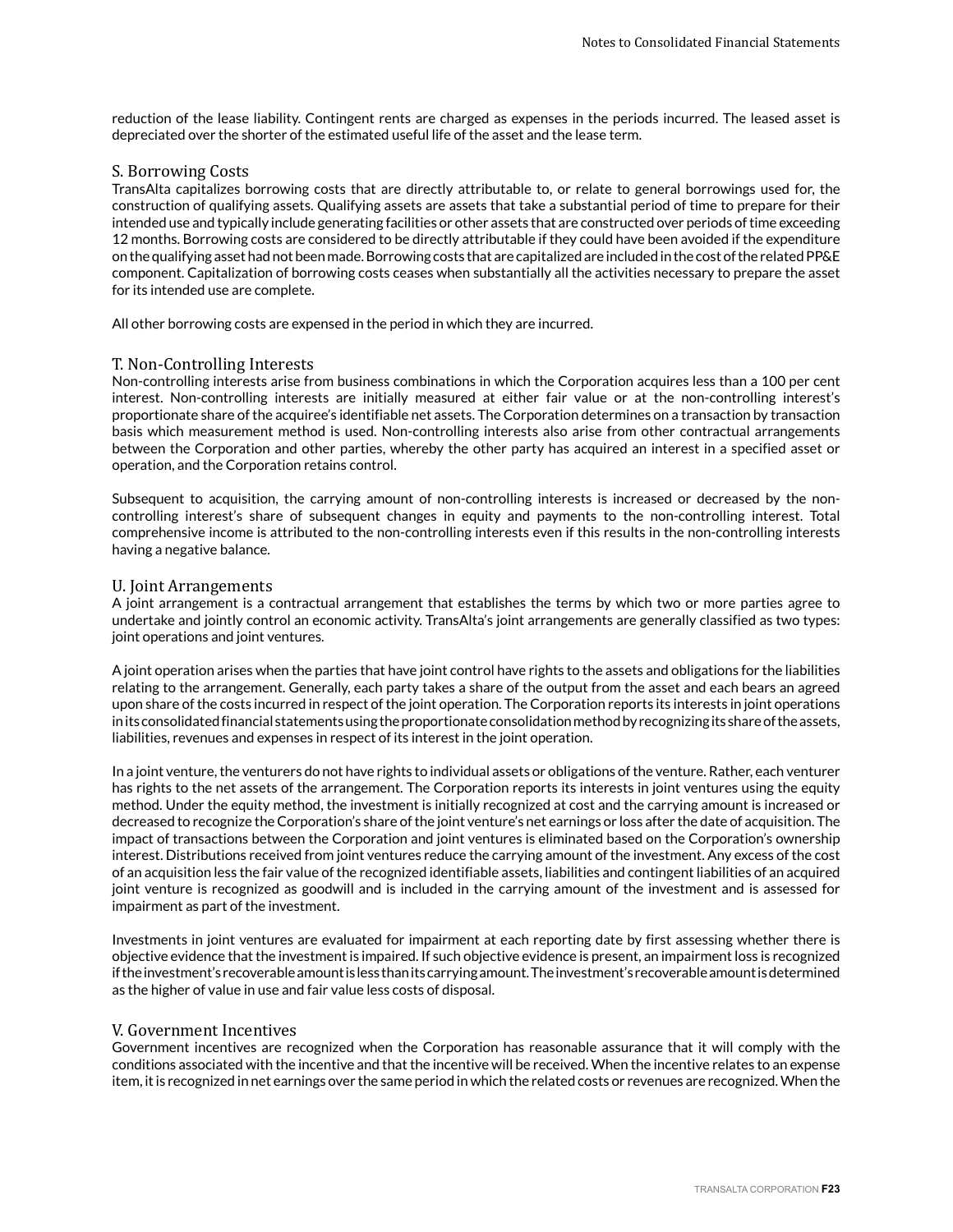incentive relates to an asset, it is recognized as a reduction of the carrying amount of PP&E and released to earnings as a reduction in depreciation over the expected useful life of the related asset.

#### W. Earnings per Share

Basic earnings per share is calculated by dividing net earnings attributable to common shareholders by the weighted average number of common shares outstanding in the year.

Diluted earnings per share is calculated by dividing net earnings attributable to common shareholders, adjusted for the after-tax effects of dividends, interest or other changes in net earnings that would result from potential dilutive instruments, by the weighted average number of common shares outstanding in the year, adjusted for additional common shares that would have been issued on the conversion of all potential dilutive instruments.

### X. Business Combinations

Transactions in which the acquisition constitutes a business are accounted for using the acquisition method. Identifiable assets acquired and liabilities assumed are measured at their acquisition date fair values. Goodwill is measured as the excess of the fair value of consideration transferred less the fair value of the identifiable assets acquired and liabilities assumed.

Acquisition-related costs to effect the business combination, with the exception of costs to issue debt or equity securities, are recognized in net earnings as incurred.

### Y. Stripping Costs

A mine stripping activity asset is recognized when all of the following are met: i) it is probable that the future benefit associated with improved access to the coal reserves associated with the stripping activity will be realized; ii) the component of the coal reserve to which access has been improved can be identified; and iii) the costs related to the stripping activity associated with that component can be measured reliably. Costs include those directly incurred to perform the stripping activity as well as an allocation of directly attributable overheads. The resulting stripping activity asset is amortized on a unit-of-production basis over the expected useful life of the identified component that it relates to. The amortization is recognized as a component of the standard cost of coal inventory.

# Z. Significant Accounting Judgments and Key Sources of Estimation Uncertainty

The preparation of financial statements requires management to make judgments, estimates and assumptions that could affect the reported amounts of assets, liabilities, revenues, expenses and disclosures of contingent assets and liabilities during the period. These estimates are subject to uncertainty. Actual results could differ from those estimates due to factors such as fluctuations in interest rates, foreign exchange rates, inflation and commodity prices, and changes in economic conditions, legislation and regulations.

In the process of applying the Corporation's accounting policies, management has to make judgments and estimates about matters that are highly uncertain at the time the estimate is made and that could significantly affect the amounts recognized in the consolidated financial statements. Different estimates with respect to key variables used in the calculations, or changes to estimates, could potentially have a material impact on the Corporation's financial position or performance. The key judgments and sources of estimation uncertainty are described below:

#### **I. Impairment of PP&E and Goodwill**

Impairment exists when the carrying amount of an asset, CGU or group of CGUs to which goodwill relates exceeds its recoverable amount, which is the higher of its fair value less costs of disposal and its value in use. An assessment is made at each reporting date as to whether there is any indication that an impairment loss may exist or that a previously recognized impairment loss may no longer exist or may have decreased. In determining fair value less costs of disposal, information about third-party transactions for similar assets is used and if none is available, other valuation techniques, such as discounted cash flows, are used. Value in use is computed using the present value of management's best estimates of future cash flows based on the current use and present condition of the asset.

In estimating either fair value less costs of disposal or value in use using discounted cash flow methods, estimates and assumptions must be made about sales prices, cost of sales, production, fuel consumed, capital expenditures, retirement costs and other related cash inflows and outflows over the life of the facilities, which can range from 30 to 60 years. In developing these assumptions, management uses estimates of contracted and future market prices based on expected market supply and demand in the region in which the plant operates, anticipated production levels, planned and unplanned outages, changes to regulations and transmission capacity or constraints for the remaining life of the facilities.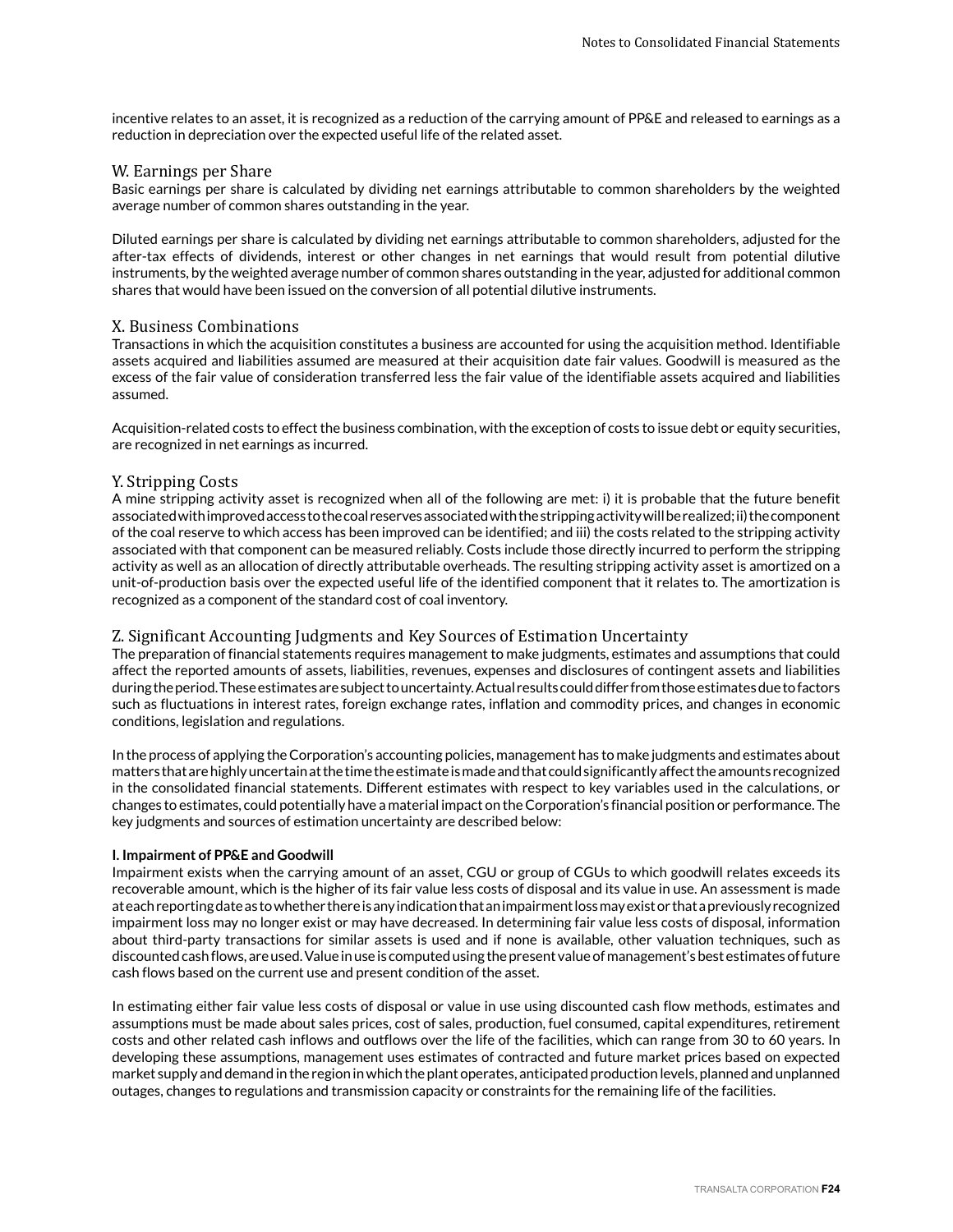Discount rates are determined by employing a weighted average cost of capital methodology that is based on capital structure, cost of equity and cost of debt assumptions based on comparable companies with similar risk characteristics and market data as the asset, CGU or group of CGUs subject to the test. These estimates and assumptions are susceptible to change from period to period and actual results can, and often do, differ from the estimates, and can have either a positive or negative impact on the estimate of the impairment charge, and may be material.

The impairment outcome can also be impacted by the determination of CGUs or groups of CGUs for asset and goodwill impairment testing. A CGU is the smallest identifiable group of assets that generates cash inflows that are largely independent of the cash inflows from other assets or groups of assets, and goodwill is allocated to each CGU or group of CGUs that is expected to benefit from the synergies of the acquisition from which the goodwill arose. The allocation of goodwill is reassessed upon changes in the composition of segments, CGUs or groups of CGUs. In respect of determining CGUs, significant judgment is required to determine what constitutes independent cash flows between power plants that are connected to the same system. The Corporation evaluates the market design, transmission constraints and the contractual profile of each facility, as well as the Corporation's own commodity price risk management plans and practices, in order to inform this determination.

With regard to the allocation or reallocation of goodwill, significant judgment is required to evaluate synergies and their impacts. Minimum thresholds also exist with respect to segmentation and internal monitoring activities. The Corporation evaluates synergies with regards to opportunities from combined talent and technology, functional organization and future growth potential, and considers its own performance measurement processes in making this determination. Information regarding significant judgments and estimates in respect of impairment during 2016 to 2018 is found in Notes 7 and 18.

#### **II. Leases**

In determining whether the Corporation's PPAs and other long-term electricity and thermal sales contracts contain, or are, leases, management must use judgment in assessing whether the fulfilment of the arrangement is dependent on the use of a specific asset and the arrangement conveys the right to use the asset. For those agreements considered to contain, or be, leases, further judgment is required to determine whether substantially all of the significant risks and rewards of ownership are transferred to the customer or remain with the Corporation, to appropriately account for the agreement as either a finance or operating lease. These judgments can be significant and impact how the Corporation classifies amounts related to the arrangement as either PP&E or as a finance lease receivable on the Consolidated Statements of Financial Position, and therefore the amount of certain items of revenue and expense is dependent upon such classifications.

#### **III. Income Taxes**

Preparation of the consolidated financial statements involves determining an estimate of, or provision for, income taxes in each of the jurisdictions in which the Corporation operates. The process also involves making an estimate of income taxes currently payable and income taxes expected to be payable or recoverable in future periods, referred to as deferred income taxes. Deferred income taxes result from the effects of temporary differences due to items that are treated differently for tax and accounting purposes. The tax effects of these differences are reflected in the Consolidated Statements of Financial Position as deferred income tax assets and liabilities. An assessment must also be made to determine the likelihood that the Corporation's future taxable income will be sufficient to permit the recovery of deferred income tax assets. To the extent that such recovery is not probable, deferred income tax assets must be reduced. Management uses the Corporation's long-range forecasts as a basis for evaluation of recovery of deferred income tax assets. Management must exercise judgment in its assessment of continually changing tax interpretations, regulations and legislation to ensure deferred income tax assets and liabilities are complete and fairly presented. Differing assessments and applications than the Corporation's estimates could materially impact the amounts recognized for deferred income tax assets and liabilities. See Note 11 for further details on the impacts of the Corporation's tax policies.

#### **IV. Financial Instruments and Derivatives**

The Corporation's financial instruments and derivatives are accounted for at fair value, with the initial and subsequent changes in fair value affecting earnings in the period the change occurs. The fair values of financial instruments and derivatives are classified within three levels, with Level III fair values determined using inputs for the asset or liability that are not readily observable. These fair value levels are outlined and discussed in more detail in Note 14. Some of the Corporation's fair values are included in Level III because they are not traded on an active exchange or have terms that extend beyond the time period for which exchange-based quotes are available and require the use of internal valuation techniques or models to determine fair value.

The determination of the fair value of these contracts and derivative instruments can be complex and relies on judgments and estimates concerning future prices, volatility and liquidity, among other factors. These fair value estimates may not necessarily be indicative of the amounts that could be realized or settled, and changes in these assumptions could affect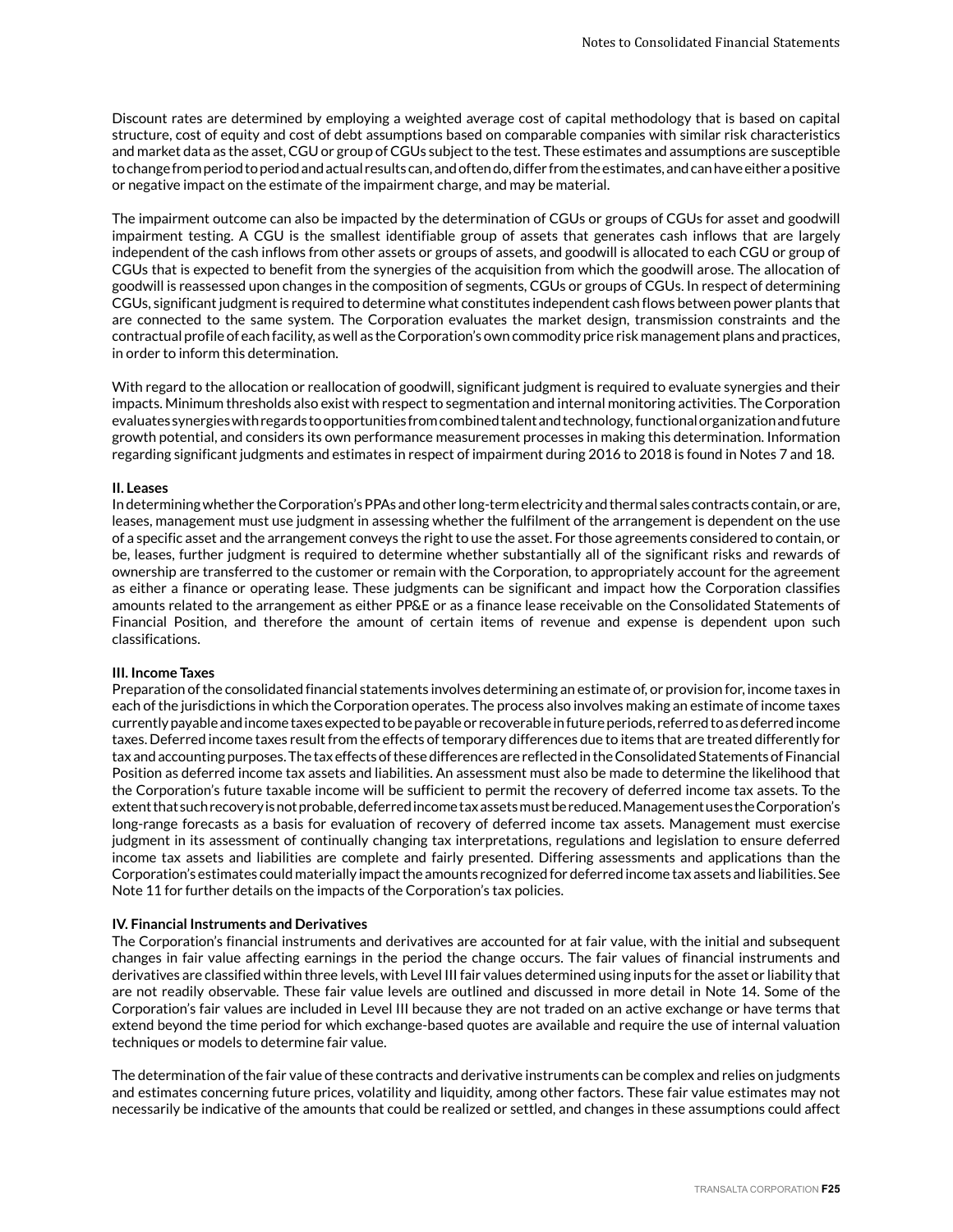the reported fair value of financial instruments. Fair values can fluctuate significantly and can be favourable or unfavourable depending on current market conditions. Judgment is also used in determining whether a highly probable forecasted transaction designated in a cash flow hedge is expected to occur based on the Corporation's estimates of pricing and production to allow the future transaction to be fulfilled.

#### **V. Project Development Costs**

Project development costs are capitalized in accordance with the accounting policy in Note 2(K). Management is required to use judgment to determine if there is reason to believe that future costs are recoverable, and that efforts will result in future value to the Corporation, in determining the amount to be capitalized. Information on the write-off of project development costs is disclosed in Note 7(B).

#### **VI. Provisions for Decommissioning and Restoration Activities**

TransAlta recognizes provisions for decommissioning and restoration obligations as outlined in Note 2(N) and Note 21. Initial decommissioning provisions, and subsequent changes thereto, are determined using the Corporation's best estimate of the required cash expenditures, adjusted to reflect the risks and uncertainties inherent in the timing and amount of settlement. The estimated cash expenditures are present valued using a current, risk-adjusted, market-based, pre-tax discount rate. A change in estimated cash flows, market interest rates or timing could have a material impact on the carrying amount of the provision.

#### **VII. Useful Life of PP&E**

Each significant component of an item of PP&E is depreciated over its estimated useful life. Estimated useful lives are determined based on current facts and past experience, and take into consideration the anticipated physical life of the asset, existing long-term sales agreements and contracts, current and forecasted demand, the potential for technological obsolescence and regulations. The useful lives of PP&E are reviewed at least annually to ensure they continue to be appropriate. Information on changes in useful lives of facilities is disclosed in Note 3(A)(III).

#### **VIII. Employee Future Benefits**

The Corporation provides pension and other post-employment benefits, such as health and dental benefits, to employees. The cost of providing these benefits is dependent upon many factors, including actual plan experience and estimates and assumptions about future experience.

The liability for pension and post-employment benefits and associated costs included in annual compensation expenses are impacted by estimates related to:

- employee demographics, including age, compensation levels, employment periods, the level of contributions made to the plans and earnings on plan assets,
- the effects of changes to the provisions of the plans; and
- changes in key actuarial assumptions, including rates of compensation and health-care cost increases, and discount rates.

Due to the complexity of the valuation of pension and post-employment benefits, a change in the estimate of any one of these factors could have a material effect on the carrying amount of the liability for pension and other post-employment benefits or the related expense. These assumptions are reviewed annually to ensure they continue to be appropriate. See Note 28 for disclosures on employee future benefits.

#### **IX. Other Provisions**

Where necessary, TransAlta recognizes provisions arising from ongoing business activities, such as interpretation and application of contract terms, ongoing litigation and force majeure claims. These provisions, and subsequent changes thereto, are determined using the Corporation's best estimate of the outcome of the underlying event and can also be impacted by determinations made by third parties, in compliance with contractual requirements. The actual amount of the provisions that may be required could differ materially from the amount recognized. More information is disclosed in Notes 4 and 21 with respect to other provisions.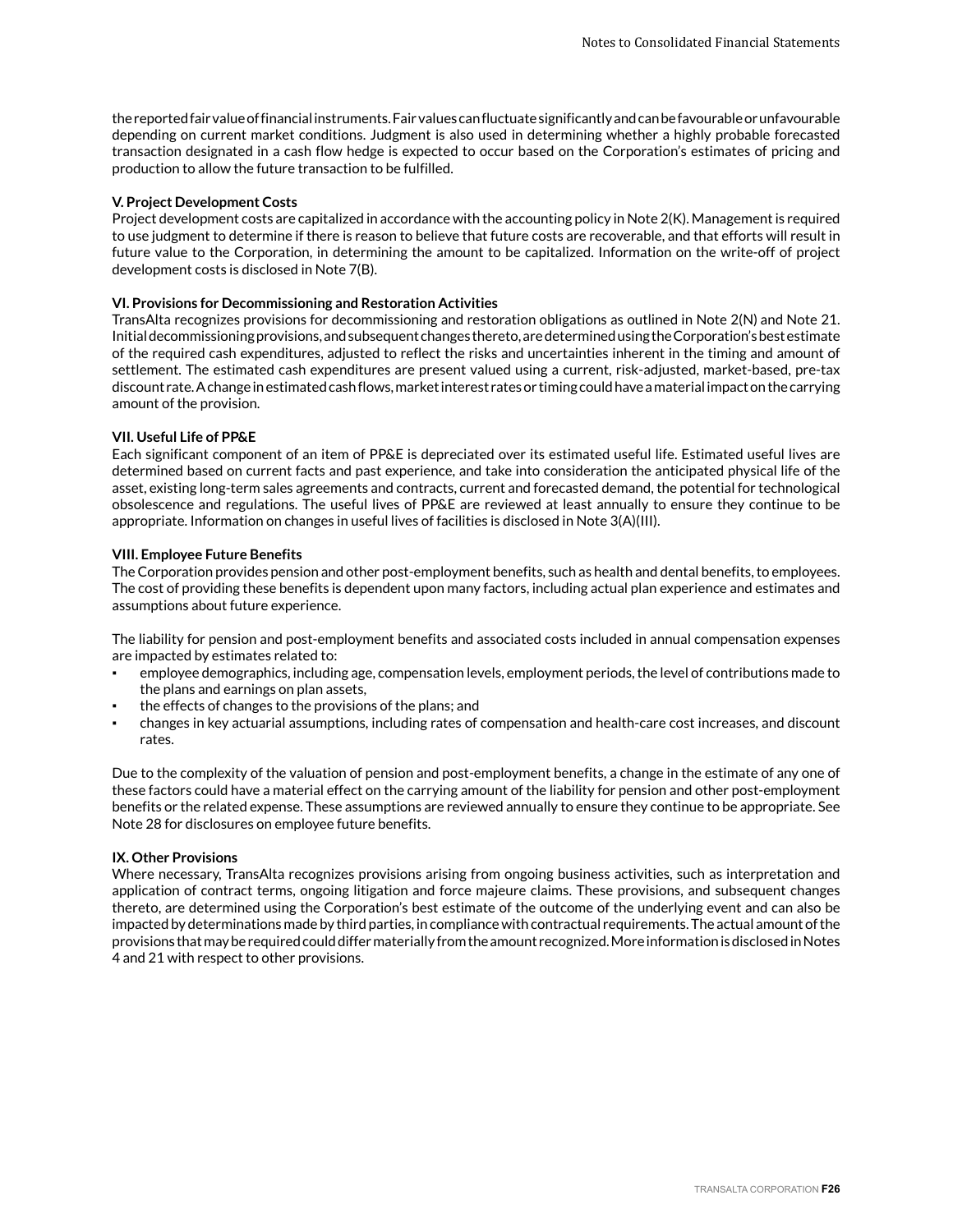# 3. Accounting Changes

# A. Current Accounting Changes

### **I. IFRS 15** *Revenue from Contracts with Customers*

In May 2014, the IASB issued IFRS 15 *Revenue from Contracts with Customers* ("IFRS 15"), which replaces existing revenue recognition guidance with a single comprehensive accounting model. The model specifies that an entity recognizes revenue when it transfers promised goods or services to customers in an amount that reflects the consideration to which it expects to be entitled in exchange for those goods or services. In April 2016, the IASB issued an amendment to IFRS 15 to clarify the identification of performance obligations, principal versus agent considerations, licenses of intellectual property and transition practical expedients. IFRS 15, including the amendment, is required to be adopted either retrospectively or using a modified retrospective approach for annual periods beginning on or after Jan. 1, 2018, with earlier adoption permitted.

The Corporation has adopted IFRS 15 with an initial adoption date of Jan. 1, 2018. As a result, the Corporation has changed its accounting policy for revenue recognition, which is outlined in Note 2(A).

The Corporation has elected to adopt IFRS 15 retrospectively with the modified retrospective method of transition practical expedient and has elected to apply IFRS 15 only to contracts that are not completed contracts at the date of initial application. Comparative information has not been restated and is reported under IAS 18 *Revenue* ("IAS 18"), which is outlined in Note 2(A)(iii).

The Corporation recognized the cumulative impact of the initial application of the standard in the deficit as at Jan. 1, 2018. Applying the significant financing component requirements to a specific contract resulted in an increase to the contract liability of \$17 million, a decrease in deferred income tax liabilities of \$4 million and an increase to the deficit of \$13 million. IFRS 15 requires that, in determining the transaction price, the promised amount of consideration is to be adjusted for the effects of the time value of money if the timing of payments specified in a contract provides either party with a significant benefit of financing the transfer of goods or services to the customer ("significant financing component"). The objective when adjusting the promised amount of consideration for a significant financing component is to recognize revenue at an amount that reflects the price that the customer would have paid, had they paid cash in the future when the goods or services are transferred to them. The application of the significant financing component requirement results in the recognition of interest expense over the financing period and a higher amount of revenue.

Additionally, the Corporation no longer recognizes revenue (or fuel costs) related to non-cash consideration for natural gas supplied by a customer at one of its gas plants , as it was determined under IFRS 15 that the Corporation does not obtain control of the customer-supplied natural gas.

Refer to the discussion in Note 2(A) and in Note 5 for a breakdown of the Corporation's revenues from contracts with customers and revenues from other sources.

The following tables summarize the financial statement line items impacted by adopting IFRS 15 as at and for the year ended Dec. 31, 2018:

#### **Condensed Consolidated Statement of Earnings (Loss)**

| <b>Year ended Dec. 31, 2018</b>        | Reported in accordance<br>with IAS 18 and IAS 11 | <b>Adiustments</b> | As reported under IFRS 15 |
|----------------------------------------|--------------------------------------------------|--------------------|---------------------------|
| Revenues                               | 2.253                                            | (4)                | 2.249                     |
| Fuel, carbon costs and purchased power | (1,109)                                          |                    | (1,100)                   |
| Net interest expense                   | (243)                                            | (7)                | (250)                     |
| Net earnings impact                    | (88)                                             | (2)                | (90)                      |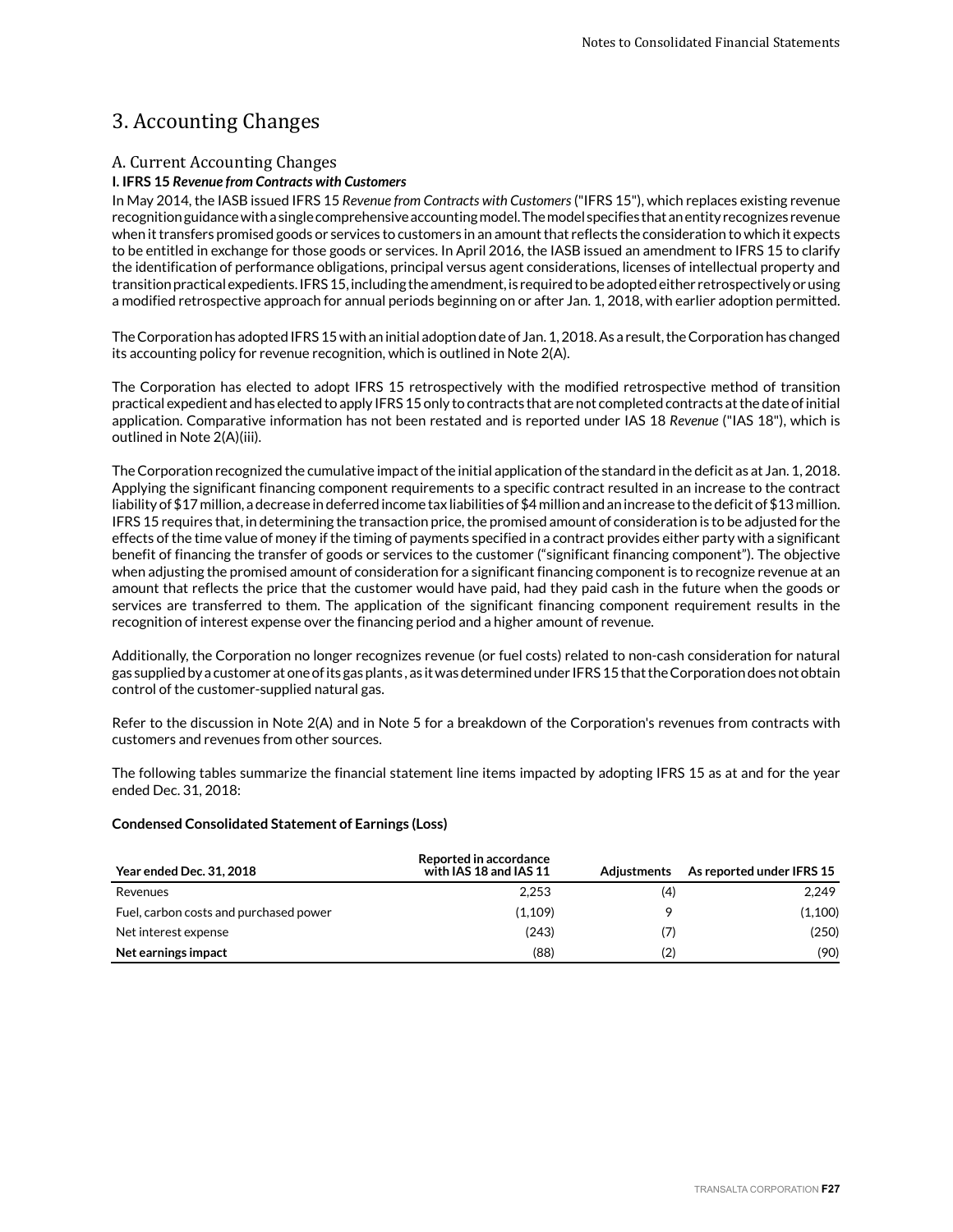#### **Condensed Consolidated Statements of Financial Position**

| As at Dec. 31, 2018             | <b>Reported in accordance</b><br>with IAS 18 and IAS 11 | Adiustments | As reported under IFRS 15 |
|---------------------------------|---------------------------------------------------------|-------------|---------------------------|
| Deferred income tax liabilities | 505                                                     | (4)         | 501                       |
| Contract liability              | 68                                                      | 19          | 87                        |
| Deficit                         | (1.481)                                                 | (15)        | (1,496)                   |

There were no impacts to the statement of cash flows as a result of adopting IFRS 15.

#### **II. IFRS 9** *Financial Instruments*

Effective Jan. 1, 2018, the Corporation adopted IFRS 9, which introduces new requirements for:

- the classification and measurement of financial assets and liabilities;
- the recognition and measurement of impairment of financial assets; and
- general hedge accounting.

In accordance with the transition provisions of the standard, the Corporation has elected to not restate prior periods. The impact of adopting IFRS 9 was recognized in the deficit at Jan. 1, 2018. While the Corporation had no direct impact of adopting IFRS 9, a \$1 million increase in the deficit resulted from the increase in equity attributable to non-controlling interests due to IFRS 9 impacts at TransAlta Renewables Inc. ("TransAlta Renewables").

The Corporation's accounting policies under IFRS 9 are outlined in Note 2(C) and the key impacts are outlined below. For more information on the Corporation's accounting policies under IAS 39 for the period ended Dec. 31, 2017, refer to note 2 of the Corporation's 2017 annual consolidated financial statements.

#### *a. Classification and Measurement*

IFRS 9 introduces the requirement to classify and measure financial assets based on their contractual cash flow characteristics and the Corporation's business model for the financial asset. All financial assets and financial liabilities, including derivatives, are recognized at fair value on the Consolidated Statements of Financial Position when the Corporation becomes party to the contractual provisions of a financial instrument or non-financial derivative contract. Financial assets must be classified and measured at either amortized cost, at FVTPL, or at FVTOCI. Refer to Note 2 (C) for further details.

The Corporation's management reviewed and assessed the classifications of its existing financial instruments as at Jan. 1, 2018, based on the facts and circumstances that existed at that date, as shown below. None of the reclassifications had a significant impact on the Corporation's financial position, earnings (loss), other comprehensive income (loss) or total comprehensive income (loss) after the date of initial application.

| <b>Financial instrument</b>                                                                            | IAS 39 category                                  | <b>IFRS 9 classification</b> |
|--------------------------------------------------------------------------------------------------------|--------------------------------------------------|------------------------------|
| Cash and cash equivalents                                                                              | Loans and receivables                            | Amortized cost               |
| Restricted cash                                                                                        | Loans and receivables                            | Amortized cost               |
| Trade and other receivables                                                                            | Loans and receivables                            | Amortized cost               |
| Long-term portion of finance lease receivables                                                         | Loans and receivables                            | Amortized cost               |
| Loan receivable (other assets)                                                                         | Loans and receivables                            | Amortized cost               |
| Risk management assets (current and long-term) -<br>derivatives held for trading                       | Held for trading                                 | <b>FVTPL</b>                 |
| Risk management assets (current and long-term) -<br>derivatives designated as hedging instruments      | Derivatives designated as<br>hedging instruments | <b>FVOCI</b>                 |
| Accounts payable and accrued liabilities                                                               | Other financial liabilities                      | Amortized cost               |
| Dividends payable                                                                                      | Other financial liabilities                      | Amortized cost               |
| Risk management liabilities (current and long-term) -<br>derivatives held for trading                  | Held for trading                                 | <b>FVTPL</b>                 |
| Risk management liabilities (current and long-term) -<br>derivatives designated as hedging instruments | Derivatives designated as<br>hedging instruments | <b>FVOCI</b>                 |
| Credit facilities and long-term debt                                                                   | Other financial liabilities                      | Amortized cost               |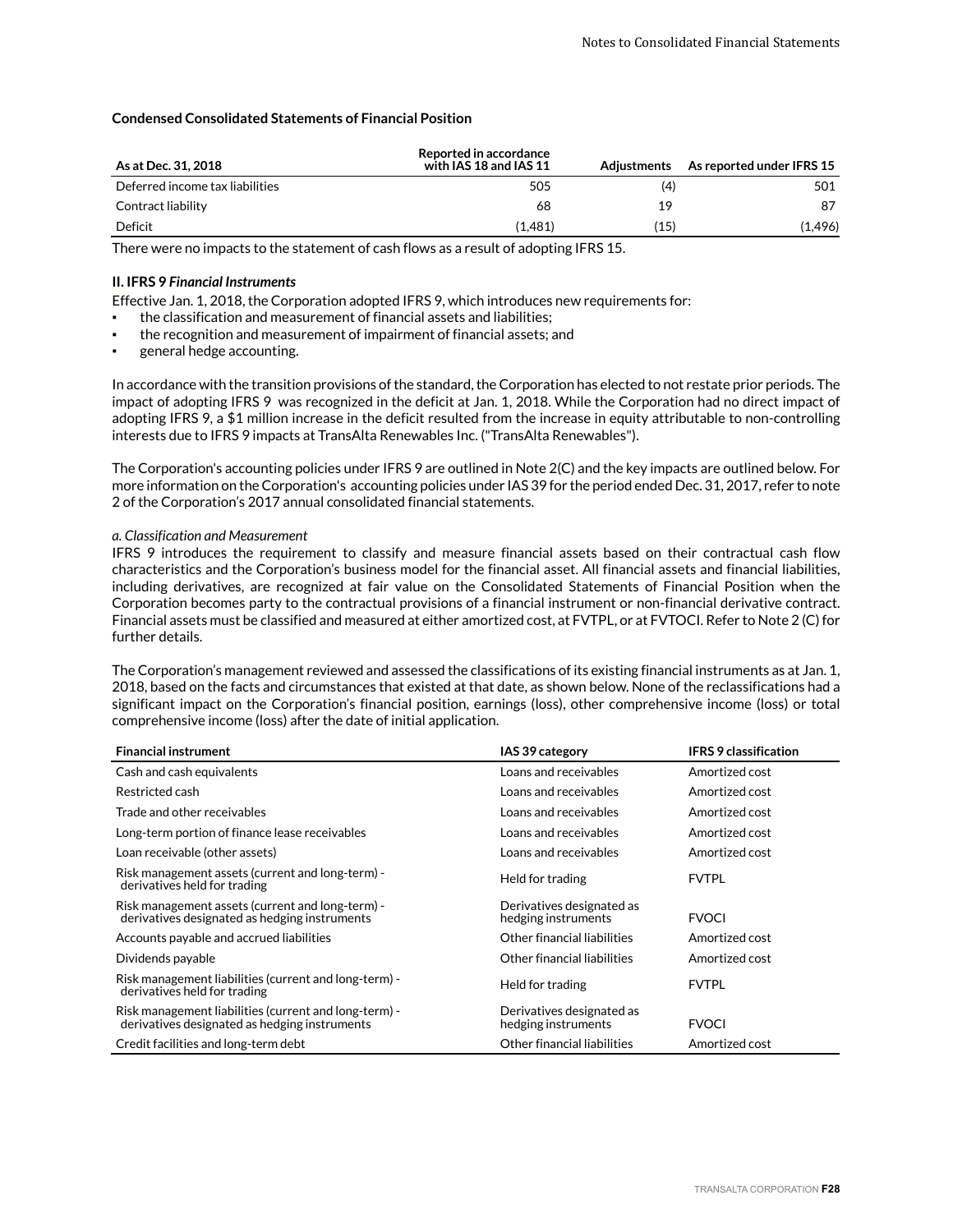#### *b. Impairment of Financial Assets*

IFRS 9 introduces a new impairment model for financial assets measured at amortized cost as well as certain other instruments. The expected credit loss model requires entities to account for expected credit losses on financial assets at the date of initial recognition, and to account for changes in expected credit losses at each reporting date to reflect changes in credit risk.

The Corporation's management reviewed and assessed its existing financial assets for impairment using reasonable and supportable information in accordance with the requirements of IFRS 9 to determine the credit risk of the respective items at the date they were initially recognized, and compared that to the credit risk as at Jan. 1, 2018. There were no significant increases in credit risk determined upon application of IFRS 9 and no loss allowance was recognized.

#### *c. General Hedge Accounting*

IFRS 9 retains the three types of hedges from IAS 39 (fair value hedges, cash flow hedges and hedges of a net investment in a foreign operation), but increases flexibility as to the types of transactions that are eligible for hedge accounting.

The effectiveness test of IAS 39 is replaced by the principle of an "economic relationship", which requires that the hedging instrument and the hedged item have values that generally move in opposite direction because of the hedged risk. Additionally, retrospective hedge effectiveness testing is no longer required under IFRS 9.

In accordance with IFRS 9's transition provisions for hedge accounting, the Corporation has applied the IFRS 9 hedge accounting requirements prospectively from the date of initial application on Jan. 1, 2018, and comparative figures have not been restated. The Corporation's qualifying hedging relationships under IAS 39 in place as at Jan. 1, 2018 also qualified for hedge accounting in accordance with IFRS 9, and were therefore regarded as continuing hedging relationships. No rebalancing of any of the hedging relationships was necessary on Jan. 1, 2018. As the critical terms of the hedging instruments match those of their corresponding hedged items, all hedging relationships continue to be effective under IFRS 9's effectiveness assessment. The Corporation has not designated any hedging relationships under IFRS 9 that would not have met the qualifying hedge accounting criteria under IAS 39. Further details of the Corporation's hedging activities are disclosed in Notes 14 and 15.

The Corporation's risk management objective and strategy, including risk management instruments and their key terms, are detailed in Notes 15A and 15C.

In certain cases, the Corporation purchases non-financial items in a foreign currency, for which it may enter into forward contracts to hedge foreign currency risk on the anticipated purchases. Both IAS 39 and IFRS 9 require hedging gains and losses to be basis adjusted to the initial carrying amount of non-financial hedged items once recognized (such as PP&E), but under IFRS 9, these adjustments are no longer considered reclassification adjustments and do not affect OCI. Under IFRS 9, these amounts will be directly transferred to the asset and will be reflected in the statement of changes in equity as a reclassification from AOCI.

The application of IFRS 9 hedge accounting requirements has no other impact on the results and financial position of the Corporation for the current or prior years.

#### **III. Change in Estimates - Useful Lives**

As a result of the Off-Coal Agreement ("OCA") with the Government of Alberta described in Note 4(O), the Corporation has adjusted the useful lives of some of its mine assets to align with the Corporation's coal-to-gas conversion plans. In addition, on Jan. 1, 2017, the useful lives of the PP&E and amortizable intangibles associated with some of the Corporation's Alberta coal assets were reduced to 2030. As a result, depreciation expense and intangibles amortization for the year ended Dec. 31, 2018, increased by approximately \$38 million (2017 - \$58 million). The useful lives may be revised or extended in compliance with the Corporation's accounting policies, dependent upon future operating decisions and events, such as coal-to-gas conversions.

Due to the Corporation's decision to retire Sundance Unit 1 effective Jan. 1, 2018 (see Note 4(A) for further details), the useful lives of the Sundance Unit 1 PP&E and amortizable intangibles were reduced in the second quarter of 2017 by two years to Dec. 31, 2018. As a result, depreciation expense and intangibles amortization for the year ended Dec. 31, 2017, increased by approximately \$26 million.

Since Sundance Unit 1 was shut down two years early, the Canadian federal Minister of Environment & Climate Change agreed to extend the life of Sundance Unit 2 from 2019 to 2021. As such, during the third quarter of 2017, the Corporation extended the life of Sundance Unit 2 to 2021 (see Note 4(A) for further details). As a result, depreciation expense and intangibles amortization for the year ended Dec. 31, 2017, decreased in total by approximately \$4 million. However, in the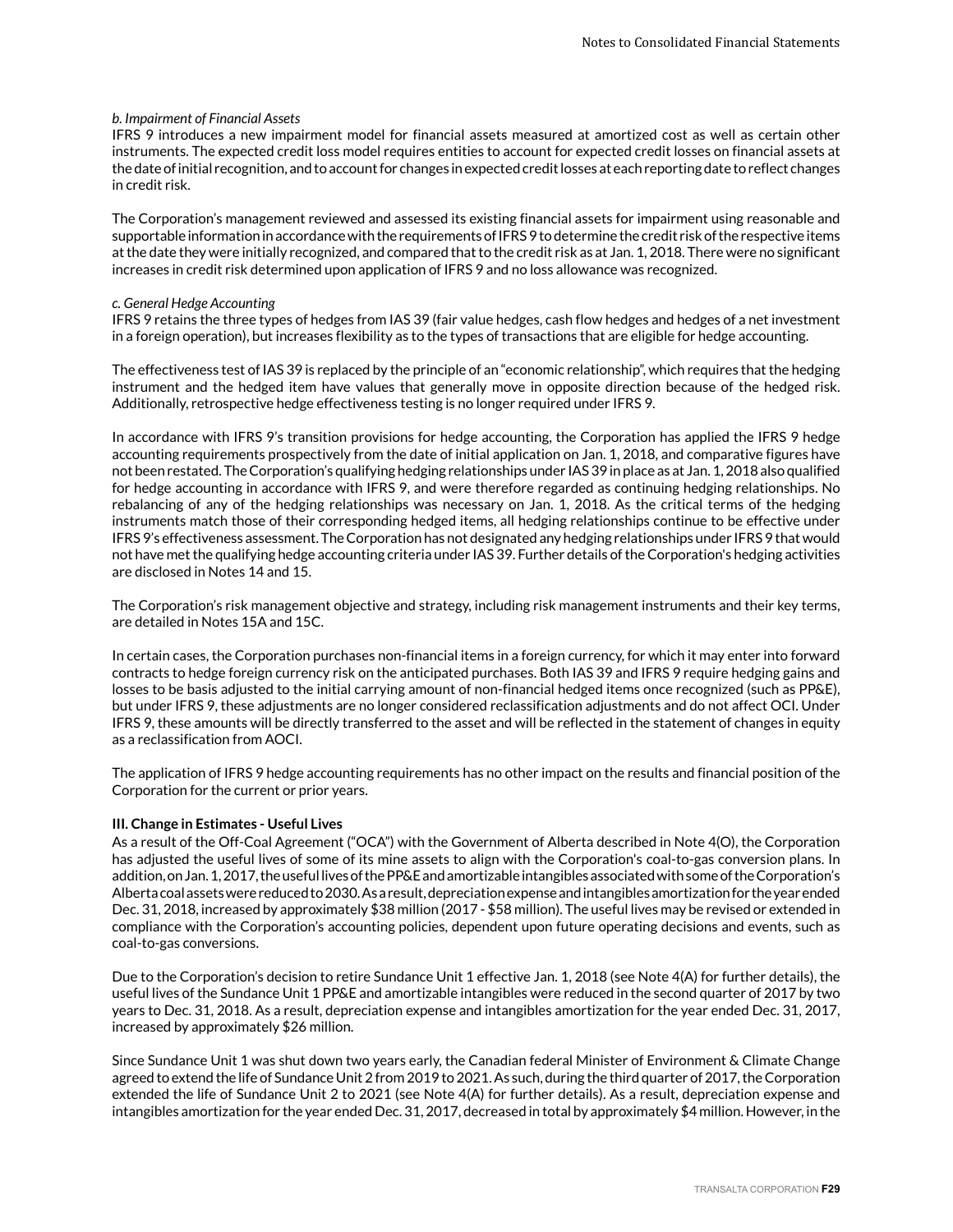third quarter of 2018, the Corporation retired Sundance Unit 2 and recorded an impairment loss for the remaining net book value of the asset (see Note 4(A) and Note 7 for further details).

# B. Future Accounting Changes

Accounting standards that have been previously issued by the IASB, but are not yet effective and have not been applied by the Corporation include IFRS 16 *Leases.* In January 2016, the IASB issued IFRS 16 *Leases*, which replaces the current IFRS guidance on leases. Under current guidance, lessees are required to determine if the lease is a finance or operating lease, based on specified criteria. Finance leases are recognized on the statement of financial position, while operating leases are not. Under IFRS 16, lessees must recognize a lease liability and a right-of-use asset for virtually all lease contracts. An optional exemption to not recognize certain short-term leases and leases of low value can be applied by lessees. In addition, the nature and timing of expenses related to leases will change, as IFRS 16 replaces the straight-line operating leases expense with the depreciation expense for the assets and interest expense on the lease liabilities. For lessors, the accounting remains essentially unchanged.

IFRS 16 is effective for annual periods beginning on or after Jan. 1, 2019. The standard is required to be adopted either retrospectively or using a modified retrospective approach. On transition, TransAlta has elected to apply IFRS 16 using the modified retrospective approach effective Jan. 1, 2019. In applying IFRS 16 for the first time, the Corporation has used the following practical expedients permitted by the standard:

- Exemption for short-term leases that have a remaining lease term of less than 12 months as at Jan. 1, 2019 and low value leases;
- Excluding initial direct costs for the measurement of the right-of-use asset at the date of initial application;
- Using hindsight in determining the lease term where the contract contains options to extend or terminate the lease;
- Adjusting the right-of-use assets by the amount of IAS 37 onerous contract provision immediately before the date of initial application; and
- Measuring the right-of-use assets at an amount equal to the lease liability, adjusted by the amount of any prepaid or accrued lease payments relating to that lease recognized in the statement of financial position immediately before the date of initial application.

The Corporation has substantially completed its assessment of existing operating leases. The Corporation estimates that we will recognize right-of-use lease assets and related lease liabilities for existing operating leases where we are the lessee in the range of \$42 million to \$52 million. These changes will be partially offset by the derecognition of a finance lease asset and a finance lease liability related to a contractual arrangement that was accounted for as a finance lease under IAS 17 but is no longer considered a lease under IFRS 16.

# C. Comparative Figures

Certain comparative figures have been reclassified to conform to the current period's presentation. These reclassifications did not impact previously reported net earnings.

# 4. Significant Events

# A. Transition to Clean Power in Alberta

#### **I. Alberta Renewable Energy Program Project - Windrise**

In the fourth quarter of 2018, TransAlta's 207 MW Windrise wind project was selected by the Alberta Electric System Operator ("AESO") as one of the three successful projects in the third round of the Renewable Electricity Program. The Windrise facility, which is in the county of Willow Creek, is underpinned by a 20-year Renewable Electricity Support Agreement with the AESO. The project is expected to cost approximately \$270 million and is targeted to reach commercial operation during the second quarter of 2021.

#### **II. Gas Supply for Coal-to-Gas Conversions**

On Dec. 17, 2018, the Corporation exercised its option to acquire 50 percent ownership in the Pioneer gas pipeline ("Pioneer Pipeline"). Tidewater Midstream and Infrastructure Ltd. ("Tidewater") will construct and operate the 120 km natural gas pipeline, which will have an initial throughput of 130 MMcf/d with the potential to expand to approximately 440 MMcf/d. The Pioneer Pipeline will allow TransAlta to increase the amount of natural gas it co-fires at its Sundance and Keephills coal-fired units, resulting in lower carbon emissions and costs. As well, the Pioneer Pipeline will provide a significant amount of the gas required for the full conversion of the coal units to natural gas. The investment for TransAlta will amount to approximately \$90 million. Construction of the pipeline commenced in November 2018 and the Pioneer Pipeline is expected to be fully operational by the second half of 2019. TransAlta's investment is subject to final regulatory approvals, which are expected to be received in the first half of 2019.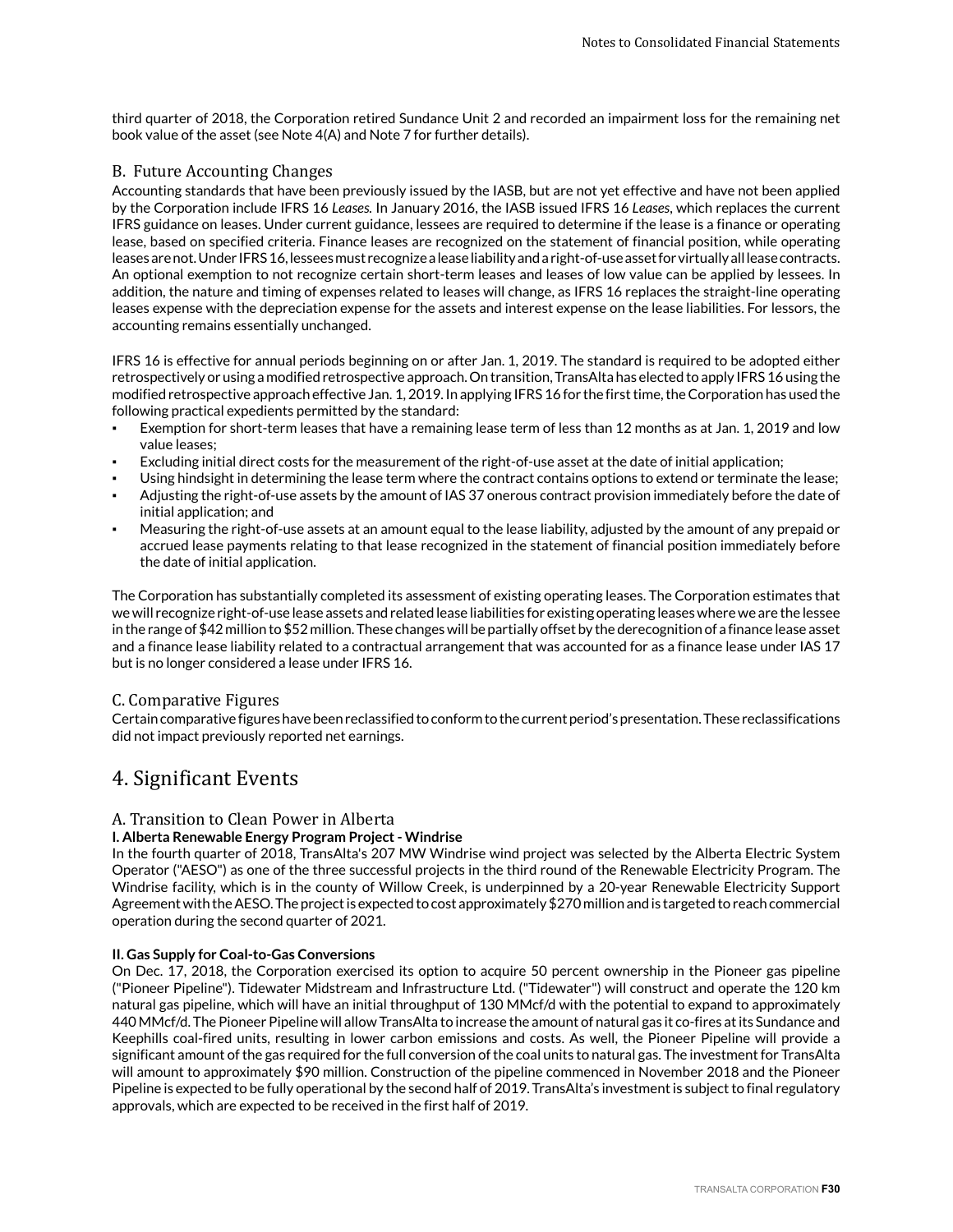The decision to work with Tidewater advances the time frame for the construction of the Pioneer Pipeline and permits the acceleration of plant conversions. TransAlta remains of the view that having at least two pipelines supplying natural gas would reduce operational risks and continues to advance discussions with other parties to construct additional pipelines to meet the remaining gas supply requirements for the facilities.

#### **III. Sundance and Keephills Units 1 and 2 Coal-to-Gas Conversion Strategy**

On Dec. 6, 2017, the Corporation updated its strategy to accelerate its transition to gas and renewables generation. During 2018, the Corporation mothballed and retired the following Sundance Units:

- retired Sundance Unit 1 on Jan. 1, 2018;
- retired Sundance Unit 2 on July 31, 2018;
- temporarily mothballed Sundance Unit 3 on April 1, 2018, for a period of up to two years; and
- temporarily mothballed Sundance Unit 5 on April 1, 2018, for a period of up to one year, which has now been extended to two years.

TransAlta is no longer planning to temporarily mothball Sundance Unit 4 and will perform maintenance during the first half of 2019.

On December 18, 2018, the federal government published the *Regulations Limiting Carbon Dioxide Emissions from Natural Gas-fired Generation of Electricity*. The regulations provide rules for new gas-fired electricity facilities, as well as specific provisions for coal-to-gas conversions. In addition to extending their operating lives, the benefits of converting units to gas generation include: significantly lowering carbon emissions and costs; significantly lowering operating and sustaining capital costs; and increasing operating flexibility. TransAlta expects to convert some or all of its Sundance Units 3 to 6 and Keephills Units 1 to 3 in the 2020 to 2023 period.

#### **IV. Sundance Units 1 and 2**

Canadian federal regulations stipulate that all coal plants built before 1975 must cease to operate on coal by the end of 2019, which includes Sundance Units 1 and 2. Given that Sundance Unit 1 was shut down two years early, the federal Minister of Environment & Climate Change agreed to extend the life of Sundance Unit 2 from 2019 to 2021. This provided the Corporation with the flexibility to respond to the regulatory environment for coal-to-gas conversions and the new upcoming Alberta capacity market. However, in July 2018, TransAlta retired Sundance Unit 2. This decision was driven largely by Sundance Unit 2's age, size and short useful life relative to other units, and the capital requirements needed to return the unit to service.

Sundance Units 1 and 2 collectively made up 560 MW of the 2,141 MW capacity of the Sundance power plant, which serves as a baseload provider for the Alberta electricity system. The PPA with the Balancing Pool relating to Sundance Units 1 and 2 expired on Dec. 31, 2017.

In the third quarter of 2018, the Corporation recognized an impairment charge of \$38 million (\$28 million after-tax) relating to the retirement of Sundance Unit 2. During the second quarter of 2017, the Corporation recognized an impairment charge on Sundance Unit 1 of \$20 million (\$15 million after-tax) due to the Corporation's decision to early retire Sundance Unit 1. See Note 7 for further details.

#### B. Kent Hills 3 Wind Project

During 2017, a subsidiary of TransAlta Renewables, Kent Hills Wind LP ("KHWLP"), entered into a long-term contract with New Brunswick Power Corporation ("NB Power") for the sale of all power generated by an additional 17.25 MW of capacity from the Kent Hills 3 expansion wind project. At the same time, the term of the Kent Hills 1 contract with NB Power was extended from 2033 to 2035, matching the life of the Kent Hills 2 and Kent Hills 3 wind projects.

On Oct. 19, 2018, TransAlta Renewables announced that the expansion is fully operational, bringing total generating capacity of the Kent Hills wind farm to 167 MW.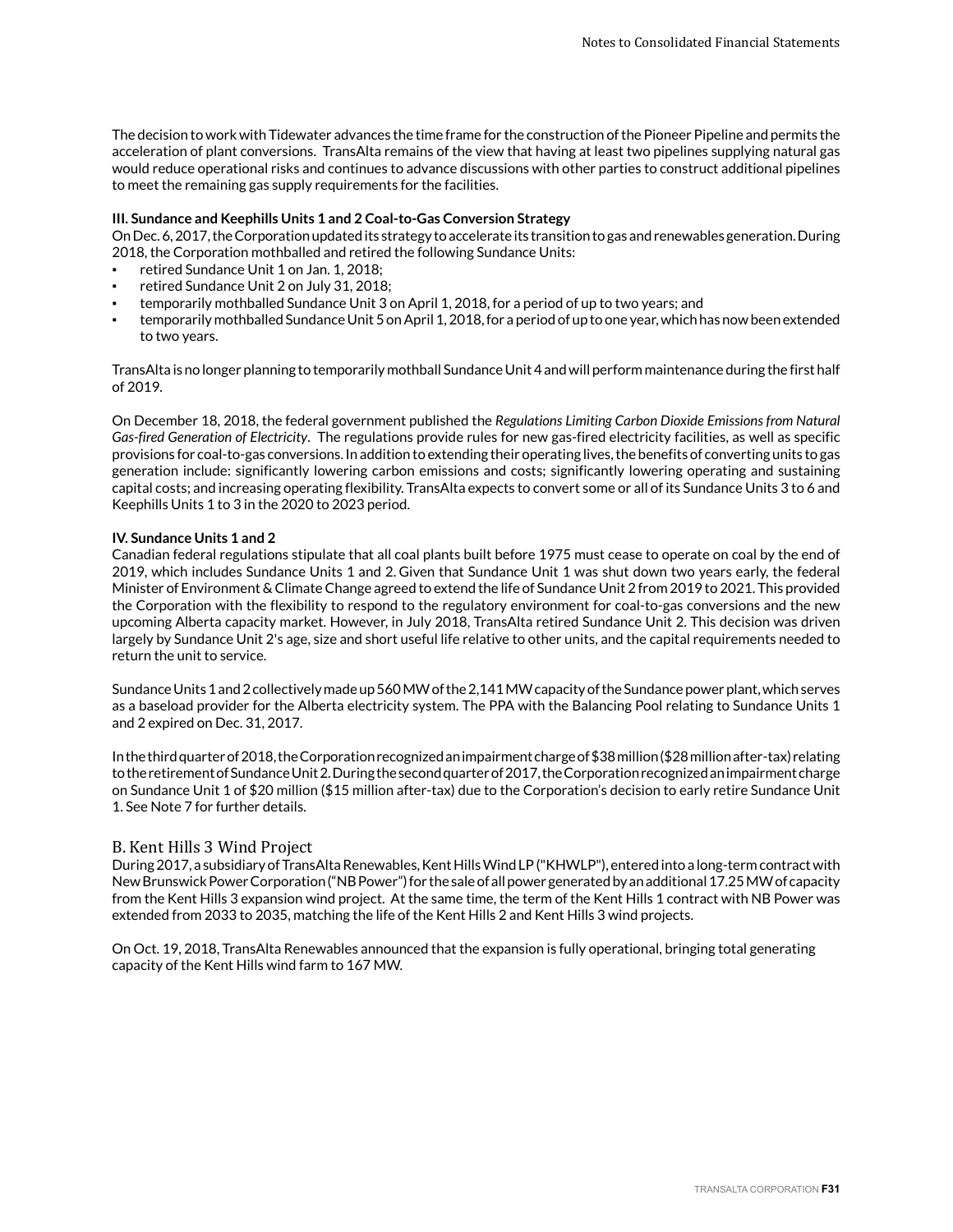#### C. Acquisition of Two US Wind Projects

On Feb. 20, 2018, TransAlta Renewables announced it had entered into an arrangement to acquire two construction-ready projects in the Northeastern United States. The wind development projects consist of: i) a 90 MW project located in Pennsylvania that has a 15-year PPA with Microsoft Corp. ("Big Level"), and ii) a 29 MW project located in New Hampshire with two 20-year PPAs ("Antrim") (collectively, the "US Wind Projects"), with counterparties that have Standard & Poor's credit ratings of A+ or better. The commercial operation date for both projects is expected during the second half of 2019. A subsidiary of TransAlta acquired Big Level on Feb. 20, 2018,and the acquisition of Antrim remains subject to certain closing conditions, including the receipt of a favourable regulatory ruling. The Corporation expects the Antrim acquisition to close in early 2019.

On April 20, 2018, TransAlta Renewables completed the acquisition of an economic interest in the US Wind Projects from a subsidiary of TransAlta ("TA Power"). Pursuant to the arrangement, a TransAlta subsidiary owns the US Wind Projects directly and TA Power issued to TransAlta Renewables tracking preferred shares that pay quarterly dividends based on the pre-tax net earnings of the US Wind Projects. The tracking preferred shares have preference over the common shares of TA Power held by TransAlta, in respect of dividends and the distribution of assets in the event of the liquidation, dissolution or winding-up of TA Power. The construction and acquisition costs of the two US Wind Projects are expected to be funded by TransAlta Renewables and a \$25 million promissory note receivable and are estimated to be US\$240 million. TransAlta Renewables will fund these costs either by acquiring additional preferred shares issued by TA Power or by subscribing for interest-bearing notes issued by the project entity. The proceeds from the issuance of such preferred shares or notes will be used exclusively in connection with the acquisition and construction of the US Wind Projects. TransAlta Renewables expects to fund these acquisition and construction costs using its existing liquidity and tax equity.

During the year ended Dec. 31, 2018, TransAlta Renewables funded approximately \$61 million (US\$48 million) of construction costs. On Jan. 2, 2019, TransAlta Renewables funded an additional \$45 million (US\$33 million) of construction costs.

#### D. TransAlta Renewables Acquires Three Renewable Assets from the Corporation

On May 31, 2018, TransAlta Renewables acquired from a subsidiary of the Corporation an economic interest in the 50 MW Lakeswind wind farm in Minnesota and 21 MW of solar projects located in Massachusetts ("Mass Solar") through the subscription of tracking preferred shares of a subsidiary of the Corporation. In addition, TransAlta Renewables acquired from a subsidiary of the Corporation ownership of the 20 MW Kent Breeze wind farm located in Ontario. The total purchase price for the three assets was approximately \$166 million, including the assumption of \$62 million of tax equity obligations and project debt, for net cash consideration of \$104 million. The Corporation continues to operate these assets on behalf of TransAlta Renewables.

The acquisition of Kent Breeze was accounted for by TransAlta Renewables as a business combination under common control, requiring the application of the pooling of interests method of accounting, whereby the assets and liabilities acquired were recognized at the book values previously recognized by TransAlta at May 31, 2018, and not at their fair values. As a result, the Corporation recognized a transfer of equity from the non-controlling interests in the amount of \$1 million in 2018.

On June 28, 2018, TransAlta Renewables subscribed for an additional \$33 million of tracking preferred shares of a subsidiary of the Corporation related to Mass Solar, to fund the repayment of Mass Solar's project debt.

In connection with these acquisitions, the Corporation recorded a \$12 million impairment charge, of which \$11 million was recorded against PP&E and \$1 million against intangibles. See Note 7 for further details.

#### E. TransAlta Renewables Closes \$150 Million Offering of Common Shares

On June 22, 2018, TransAlta Renewables closed a bought deal offering of 11,860,000 common shares through a syndicate of underwriters (the "Offering"). The common shares were issued at a price of \$12.65 per common share for gross proceeds of approximately \$150 million (\$144 million of net proceeds).

The net proceeds were used to partially repay drawn amounts under TransAlta Renewables' credit facility, which was drawn in order to fund recent acquisitions. The additional liquidity under the credit facility is to be used for general corporate purposes, including ongoing construction costs associated with the US Wind Projects, described in 4(C) above.

The Corporation did not purchase any additional common shares under the Offering and, following the closing, owned 161 million common shares, representing approximately 61 per cent of the outstanding common shares of TransAlta Renewables. See Note 12 for further details of TransAlta's ownership of TransAlta Renewables.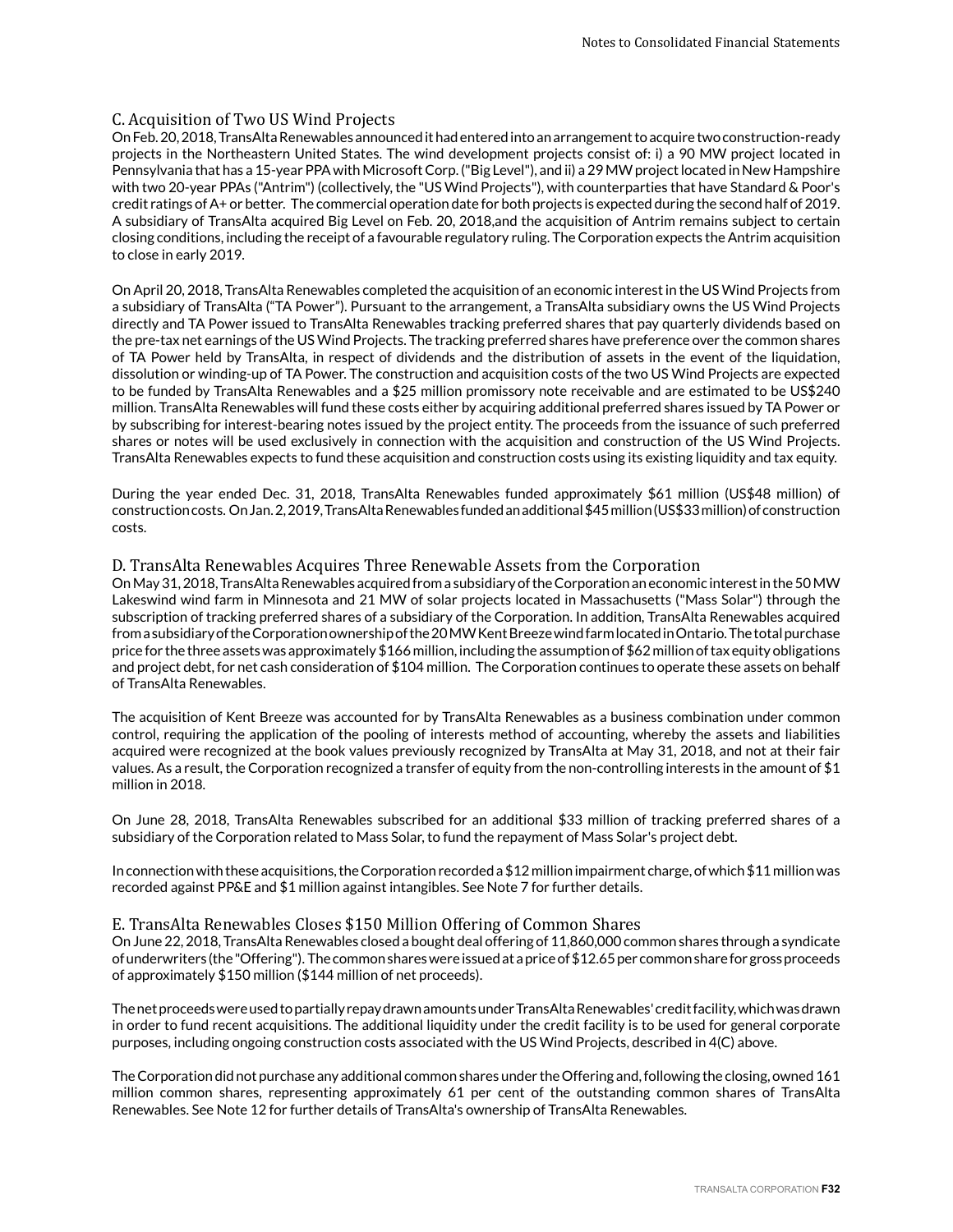# F. \$345 Million Financing

On July 20, 2018, the Corporation monetized the payments under the OCA with the Government of Alberta by closing a \$345 million bond offering through its indirect wholly owned subsidiary, TransAlta OCP LP ("TransAlta OCP"). The offering was a private placement that was secured by, among other things, a first ranking charge over the OCA payments payable by the Government of Alberta. The amortizing bonds bear interest at a rate of 4.509 per cent per annum, payable semiannually and maturing on Aug. 5, 2030. The bonds have a rating of BBB, with a Stable trend, by DBRS. Under the terms of the OCA, the Corporation receives annual cash payments on or before July 31 of approximately \$40 million (approximately \$37 million, net to the Corporation), commencing Jan. 1, 2017, and terminating at the end of 2030.

The net proceeds were used to partially repay the 6.40 per cent debentures, as described below.

### G. Early Redemption of \$400 Million of Debentures

On Aug. 2, 2018, the Corporation early redeemed all of its then outstanding 6.40 per cent debentures, due Nov. 18, 2019, for the principal amount of\$400 million. The redemption price was approximately \$425 million in aggregate, including a prepayment premium and accrued and unpaid interest. See Note 22 for further details.

### H. Normal Course Issuer Bid

On March 9, 2018 the Corporation announced that the Toronto Stock Exchange ("TSX") accepted the notice filed by the Corporation to implement a normal course issuer bid ("NCIB") for a portion of its common shares. Pursuant to the NCIB, the Corporation may repurchase up to a maximum of 14,000,000 common shares, representing approximately 4.86 per cent of issued and outstanding common shares as at March 2, 2018. Purchases under the NCIB may be made through open market transactions on the TSX and any alternative Canadian trading platforms on which the common shares are traded, based on the prevailing market price. Common shares purchased under the NCIB are cancelled.

The period during which TransAlta is authorized to make purchases under the NCIB commenced on March 14, 2018, and ends on March 13, 2019, or such earlier date on which the maximum number of common shares are purchased under the NCIB or the NCIB is terminated at the Corporation's election.

Under TSX rules, not more than102,039 common shares (being 25 per cent of the average daily trading volume on the TSX of 408,156 common shares for the six months ended February 28, 2018) can be purchased on the TSX on any single trading day under the NCIB, with the exception that one block purchase in excess of the daily maximum is permitted per calendar week.

During the year ended Dec. 31, 2018, the Corporation purchased and cancelled 3,264,500 common shares at an average price of \$7.02 per common share, for a total cost of \$23 million. See Note 24 for further details. Further transactions, if any, under the NCIB will depend on market conditions. The Corporation retains discretion whether to make purchases under the NCIB, and to determine the timing, amount and acceptable price of any such purchases, subject at all times to applicable TSX and other regulatory requirements.

#### I. Early Redemption of Senior Notes

On March 15, 2018, the Corporation early redeemed all of its outstanding 6.650 per cent US \$500 million senior notes due May 15, 2018, for approximately \$617 million (US\$516 million). A \$5 million early redemption premium was recognized in net interest expense. See Note 22 for further details.

J. Balancing Pool Provides Notice to Terminate the Alberta Sundance Power Purchase Arrangements On Sept 18. 2017, the Corporation received formal notice from the Balancing Pool for the termination of the Sundance B and C PPAs effective March 31, 2018.

This announcement was expected and the Corporation took steps to re-take dispatch control for the units effective March 31, 2018. Pursuant to a written agreement, the Balancing Pool paid the Corporation approximately \$157 million on March 29, 2018. The Corporation is disputing the termination payment it received. The Balancing Pool excluded certain mining assets that the Corporation believes should be included in the net book value calculation for an additional termination payment of \$56 million. The dispute is currently proceeding through the PPA arbitration process.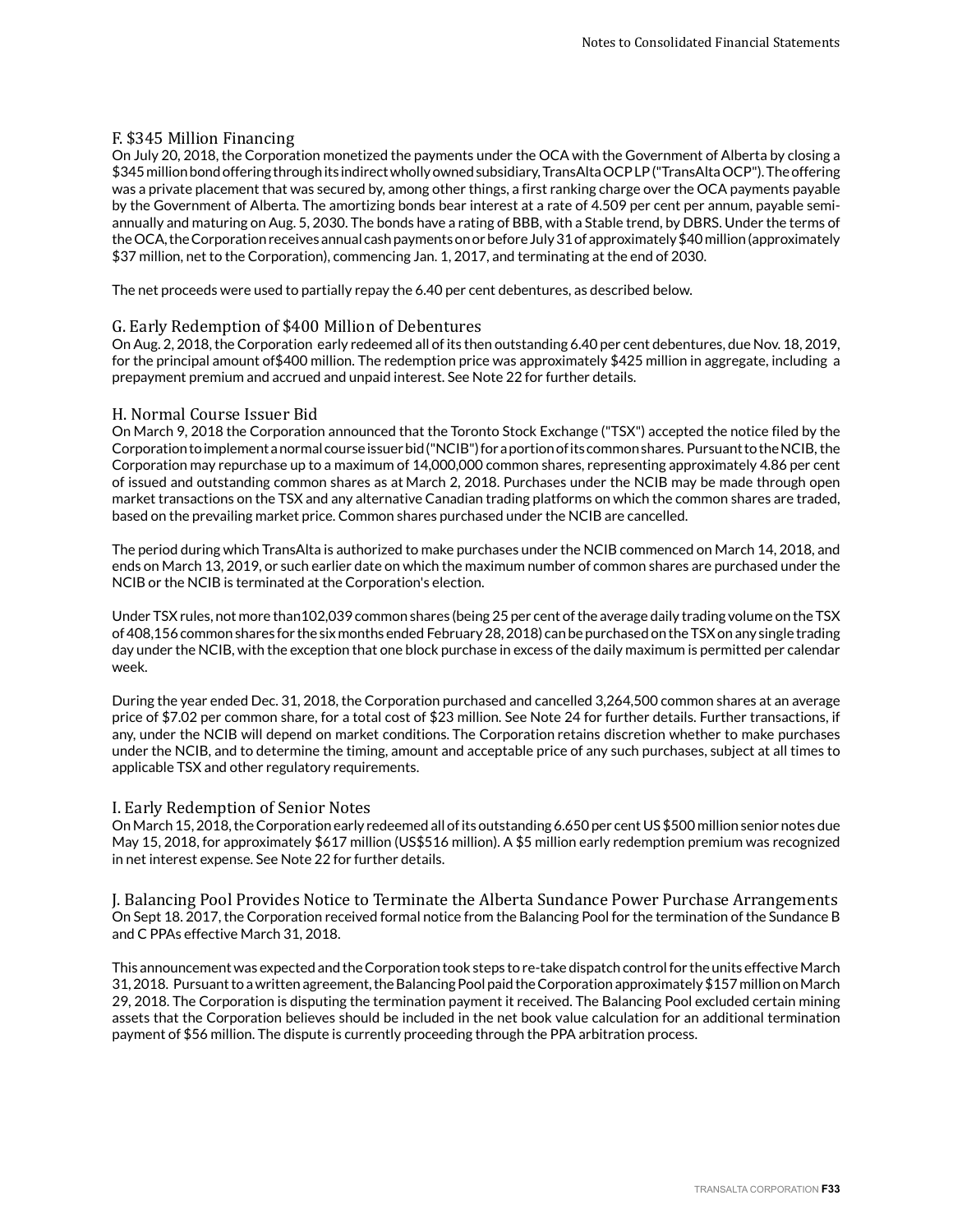# K. Notice of Termination of South Hedland Power Purchase Agreement from Fortescue Metals Group Limited

On Nov. 13, 2017, the Corporation announced that TEC Hedland Pty Ltd ("TEC Hedland"), a subsidiary of the Corporation, received formal notice of termination of the South Hedland Power Purchase Agreement ("South Hedland PPA") from a subsidiary of Fortescue Metals Group Limited ("FMG"). The South Hedland PPA allows FMG to terminate the agreement if the power station has not reached commercial operation within a specified time period. FMG continues to be of the view that South Hedland Power Station has yet to achieve commercial operation.

The Corporation believes that all conditions required to establish commercial operations, including all performance conditions, have been achieved under the terms of the South Hedland PPA. These conditions include receiving a commercial operation certificate, successfully completing and passing certain test requirements, and obtaining all permits and approvals required from the North West Interconnected System and government agencies. Confirmation of commercial operation has been provided by independent engineering firms, as well as by Horizon Power, the state-owned utility. The Corporation is taking all steps necessary to protect its interests in the facility and ensure all cash flows promised under the South Hedland PPA are realized. The South Hedland Power Station has been fully operational and able to meet FMG's requirements under the terms of the South Hedland PPA since July 2017.

TEC Hedland commenced proceedings in the Supreme Court of Western Australia on Dec. 4, 2017, to recover amounts invoiced under the South Hedland PPA.

# L. Re-acquisition of Solomon Power Station

On Aug. 1, 2017, the Corporation received notice of FMG's intention to repurchase the Solomon Power Station from TEC Pipe Pty Ltd. ("TEC Pipe"), a wholly owned subsidiary of the Corporation, for approximately US\$335 million. FMG completed its acquisition of the Solomon Power Station on Nov. 1, 2017, and TEC Pipe received US\$325 million as consideration. FMG has held back the balance from the purchase price. It is the Corporation's view that this should not have been held back and the Corporation is taking action in the Supreme Court of Western Australia to recover all, or a significant portion of, this amount from FMG.

# M. TransAlta Renewables' \$260-Million Project Financing of New Brunswick Wind Assets and Early Redemption of Outstanding Debentures

On Oct. 2, 2017, TransAlta Renewables announced that its indirect majority-owned subsidiary, KHWLP, closed an approximate \$260 million bond offering, secured by, among other things, a first ranking charge over all assets of KHWLP. The bonds are amortizing and bear interest at a rate of 4.454 per cent, payable quarterly, and mature on Nov. 30, 2033. A portion of the net proceeds was used to fund a portion of the construction costs for the 17.25 MW Kent Hills 3 wind project. The remaining proceeds were advanced to its subsidiary Canadian Hydro Developers, Inc. ("CHD") and to Natural Forces Technologies Inc., KHWLP's partner, which owns approximately 17 per cent of KHWLP. Proceeds of \$31 million are classified as restricted cash as at Dec. 31, 2018, relating to the construction reserve account, and will be released upon certain conditions being met, which are expected to be finalized in Q1 2019.

At the same time, CHD, a wholly owned subsidiary of TransAlta Renewables, provided notice that it would be early redeeming all of its unsecured debentures. The debentures were scheduled to mature in June 2018. On Oct. 12, 2017, CHD redeemed the unsecured debentures for \$201 million, which included the principal of \$191 million, an early redemption premium of \$6 million and accrued interest of \$4 million. The \$6 million early redemption premium was recognized in net interest expense for the year ended Dec. 31, 2017.

#### N. Series E and C Preferred Share Conversion Results and Dividend Rate Reset

On Sept. 17, 2017, the Corporation announced that the minimum election notices received did not meet the requirements to give effect to the conversion of its Series E Preferred Shares into Series F Preferred Shares. As a result, none of the Series E Preferred Shares were converted into Series F Preferred Shares on Sept. 30, 2017, and the dividend rate remains fixed for the subsequent five-year period. See Note 25 for further details.

On June 16, 2017, the Corporation announced that the minimum election notices received did not meet the requirements to give effect to the conversion of its Series C Preferred Shares into the Series D Preferred Shares. As a result, none of the Series C Preferred Shares were converted into Series D Preferred Shares on June 30, 2017, and the dividend remains fixed for the subsequent five-year period. See Note 25 for further details.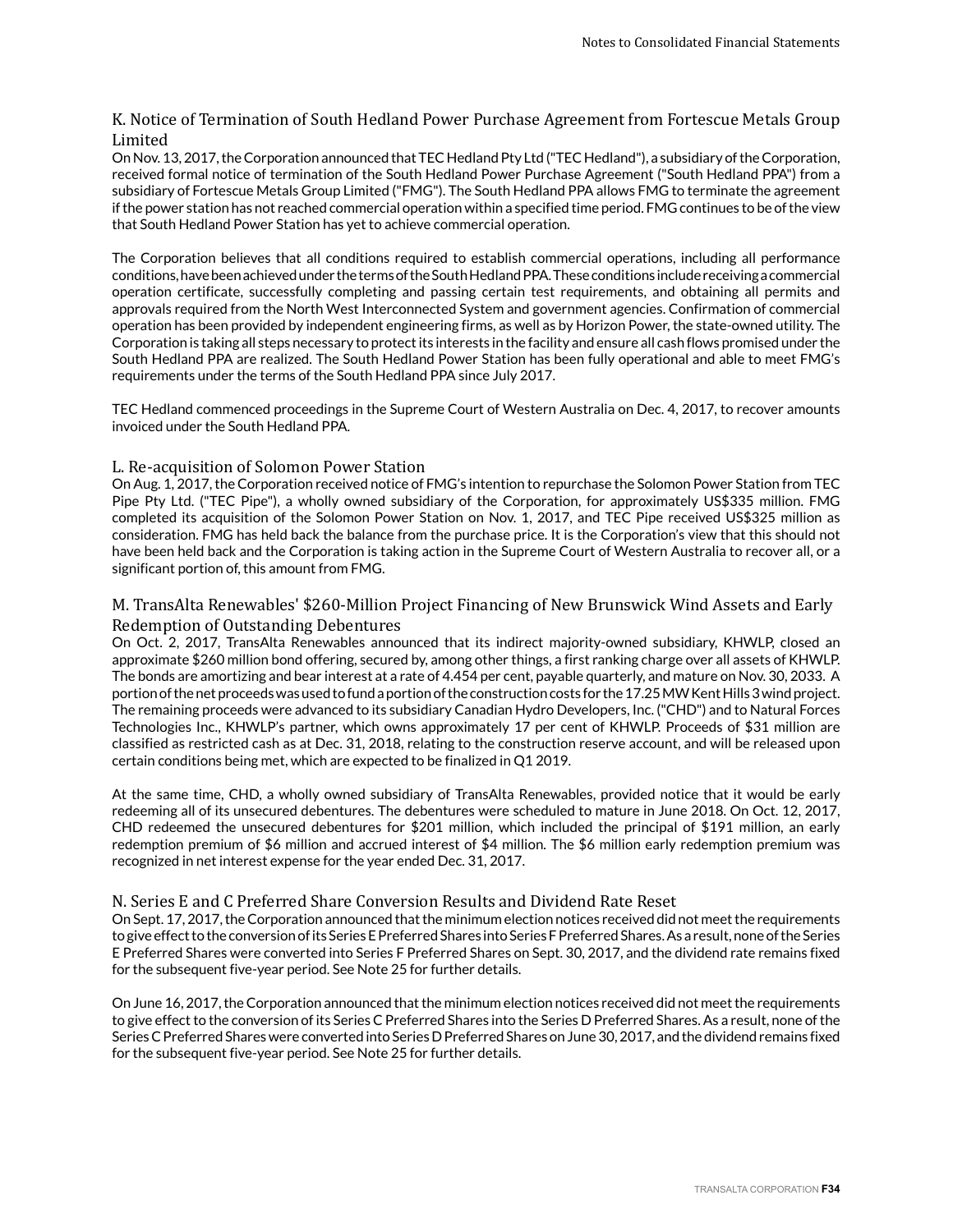# O. Alberta Off-Coal Agreement

On Nov. 24, 2016, the Corporation announced that it had entered into an agreement with the Government of Alberta (the "Government") on transition payments for the cessation of coal-fired emissions from the Keephills 3, Genesee 3 and Sheerness coal-fired plants on or before Dec. 31, 2030.

Under the terms of the OCA, the Corporation will receive annual cash payments of approximately \$37 million, net to the Corporation, commencing in 2017 and terminating in 2030. Receipt of the payments is subject to certain terms and conditions. The OCA's main condition is the cessation of all coal-fired emissions on or before Dec. 31, 2030. Other conditions include: maintaining prescribed spending on investment and investment-related activities in Alberta; maintaining a significant business presence in Alberta (including through the maintenance of prescribed employment levels); and maintaining spending on programs and initiatives to support the communities surrounding the plants, the employees of the Corporation negatively impacted by the phase-out of coal generation and fulfilling all obligations to affected employees. The affected plants are not, however, precluded from generating electricity at any time by any method, other than the combustion of coal.

The Corporation also entered into a Memorandum of Understanding with the Government to collaborate and co-operate in the development of a policy framework to facilitate coal-to-gas fired conversions and renewable electricity development, and ensure existing generation is able to effectively participate in a future capacity market to be developed for the Province of Alberta.

# P. Force Majeure Relief - Keephills 1

Keephills 1 tripped off-line on March 5, 2013, due to a suspected winding failure within the generator. After extensive testing and analysis, it was determined that a full rewind of the generator stator was required. After completing the repairs, the unit returned to service on Oct. 6, 2013. The Corporation claimed force majeure relief on March 26, 2013. The buyer, ENMAX, disputed the claim of force majeure, which triggered the need for an arbitration hearing that took place in May 2016. On Nov. 18, 2016, the Corporation announced that the independent arbitration panel confirmed the Corporation's claim for force majeure relief. Accordingly, the Corporation reversed a provision of approximately \$94 million in 2016. The buyer and the Balancing Pool are seeking to set the arbitration panel's decision aside in the Court of Queen's Bench of Alberta. This application is scheduled to be heard from Feb. 27, 2019 to Mar. 1, 2019.

# Q. Poplar Creek Financing

On Dec. 7, 2016, the Corporation announced that its indirect wholly owned subsidiary, TAPC Holdings LP, which holds the Corporation's interest in the Poplar Creek cogeneration facility, completed the private placement of a \$202.5 million aggregate principal amount of senior secured floating rate bonds. The bonds, which mature on Dec. 31, 2030, are secured by a first ranking charge over the equity interests of the issuer of such bonds. The bonds are amortizing and bear interest for each quarterly interest period at a rate per annum equal to the three-month Canadian Dollar Offered Rate in effect on the first day of such quarterly interest period plus 395 basis points.

# R. Mississauga Cogeneration Facility NUG Contract

On Dec. 22, 2016, the Corporation announced it had signed the Non-Utility Generator Contract (the "NUG Contract") with the Ontario Independent Electricity System Operator (the "IESO") for its Mississauga cogeneration facility. The NUG Contract was effective on Jan. 1, 2017, and, in conjunction with the execution of the NUG Contract, the Corporation agreed to terminate, effective Dec. 31, 2016, the facility's existing contract with the Ontario Electricity Financial Corporation, which would have otherwise terminated in December 2018. In December 2018, TransAlta exercised its option to terminate its agreement with Boeing Canada Inc. effective Dec. 31, 2021. TransAlta is required to remove the plant and restore the site within the three-year time frame.

The NUG Contract provided the Corporation with fixed monthly payments until Dec. 31, 2018, with no delivery obligations. Further details on the NUG Contract and its impact to these financial statements can be found in Note 9(C).

#### S. Wintering Hills Assets Held for Sale

The Corporation acquired its interest in Wintering Hills in 2015 in connection with the restructuring of the arrangements associated with its Poplar Creek cogeneration facility. At Dec. 31, 2016, the criteria for Wintering Hills to be classified as held for sale were met. The assets held for sale are measured at the lower of carrying amount and fair value less costs to sell. Accordingly, the Corporation recorded an impairment charge of \$28 million in 2016, included in the Wind and Solar segment. Wintering Hills was sold on March 1, 2017, for net proceeds to the Corporation of \$61 million.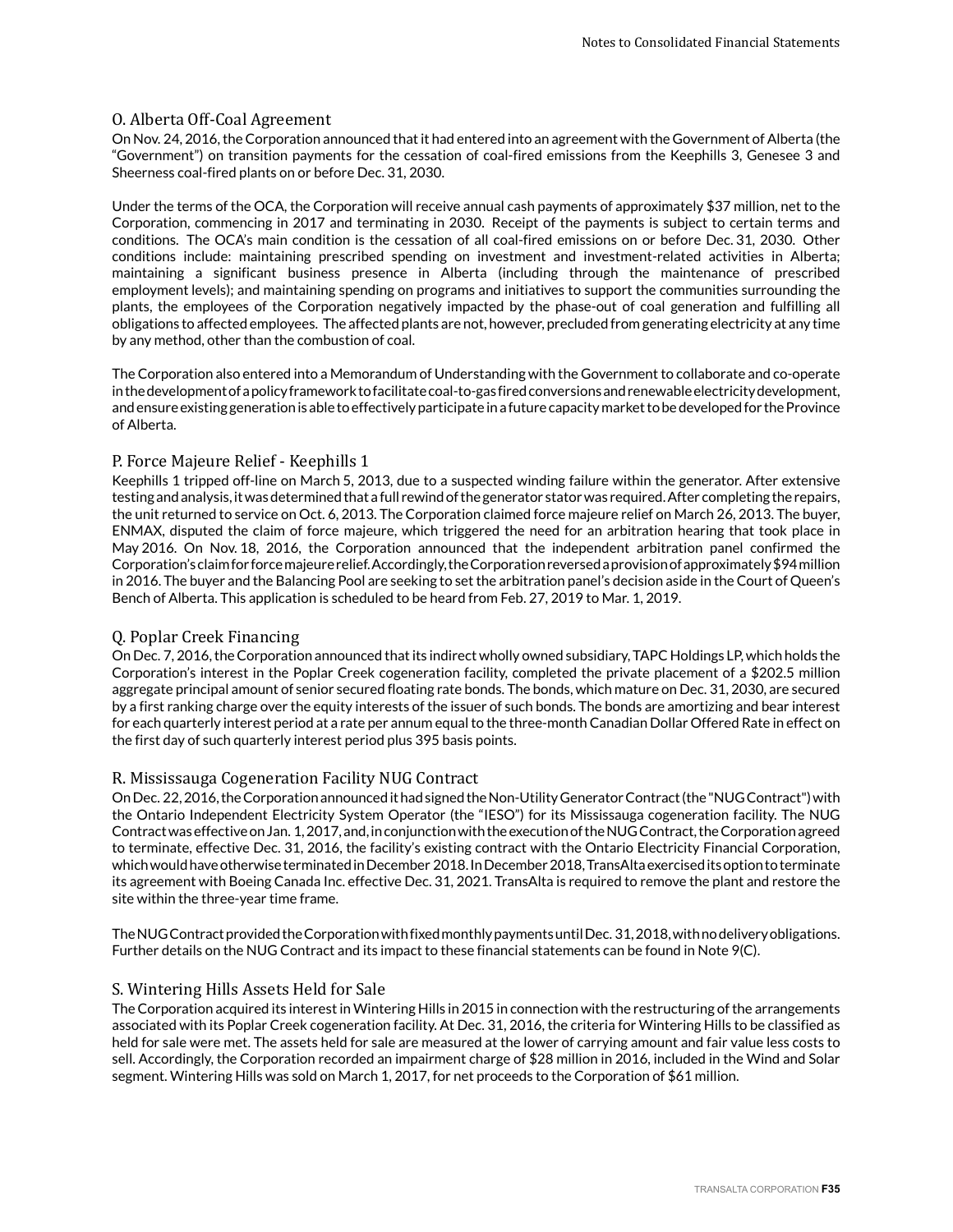# T. Project Financing of a Quebec Wind Asset by TransAlta Renewables

On June 3, 2016, TransAlta Renewables' indirect wholly owned subsidiary, New Richmond Wind L.P. (the "NRWLP"), closed a bond offering of approximately \$159 million, which is secured by a first ranking charge over all assets of the NRWLP. The bonds are amortizing and bear interest at a rate of 3.963 per cent, payable semi-annually, and mature on June 30, 2032.

# U. Investment in, and Acquisition by, TransAlta Renewables of the Sarnia Cogeneration Plant, Le Nordais Wind Farm and Ragged Chute Hydro Facility (the "Canadian Assets")

On Jan. 6, 2016, TransAlta Renewables completed its investment in an economic interest based on the cash flows of the Corporation's Canadian Assets for a combined aggregate value of approximately \$540 million. The Canadian Assets consist of approximately 611 MW of highly contracted power generation assets located in Ontario and Québec.

As consideration, TransAlta Renewables provided to the Corporation \$173 million in cash, issued 15,640,583 common shares with an aggregate value of \$152 million and issued a \$215 million convertible unsecured subordinated debenture. On Nov. 9, 2017, TransAlta Renewables repaid the debentures early, for \$218 million in total, comprised of principal of \$215 million and accrued interest of \$3 million. The convertible debenture was scheduled to mature on Dec. 31, 2020.

TransAlta Renewables funded the cash proceeds through the public issuance of 17,692,750 subscription receipts at a price of \$9.75 per subscription receipt. Upon the closing of the transaction, each holder of subscription receipts received, for no additional consideration, one common share of TransAlta Renewables and a cash dividend equivalent payment of \$0.07 for each subscription receipt held. As a result, TransAlta Renewables issued 17,692,750 common shares and paid a total dividend equivalent of \$1 million. Share issuance costs amounted to \$8 million, net of \$2 million income tax recovery.

On Nov. 30, 2016, TransAlta Renewables acquired direct ownership of the Canadian Assets from the Corporation for a purchase price of \$520 million by issuing a promissory note. At the same time, the Corporation's subsidiary redeemed the preferred shares that it had issued to TransAlta Renewables in January 2016 when TransAlta Renewables acquired an economic interest in the Canadian Assets as described above for \$520 million. The two transactions were subject to a setoff arrangement and resulted in no cash payments. TransAlta Renewables also acquired working capital and certain capital spares totalling \$19 million through the issuance of a non-interest bearing loan payable to the Corporation.

The acquisition of the Canadian Assets was accounted for by TransAlta Renewables as a business combination under common control, requiring the application of the pooling of interests method of accounting, whereby the Canadian Assets' assets and liabilities acquired were recognized at the book values previously recognized by TransAlta at Nov. 30, 2016, and not at their fair values. As a result, the Corporation recognized a transfer of equity from the non-controlling interests in the amount of \$38 million in 2016.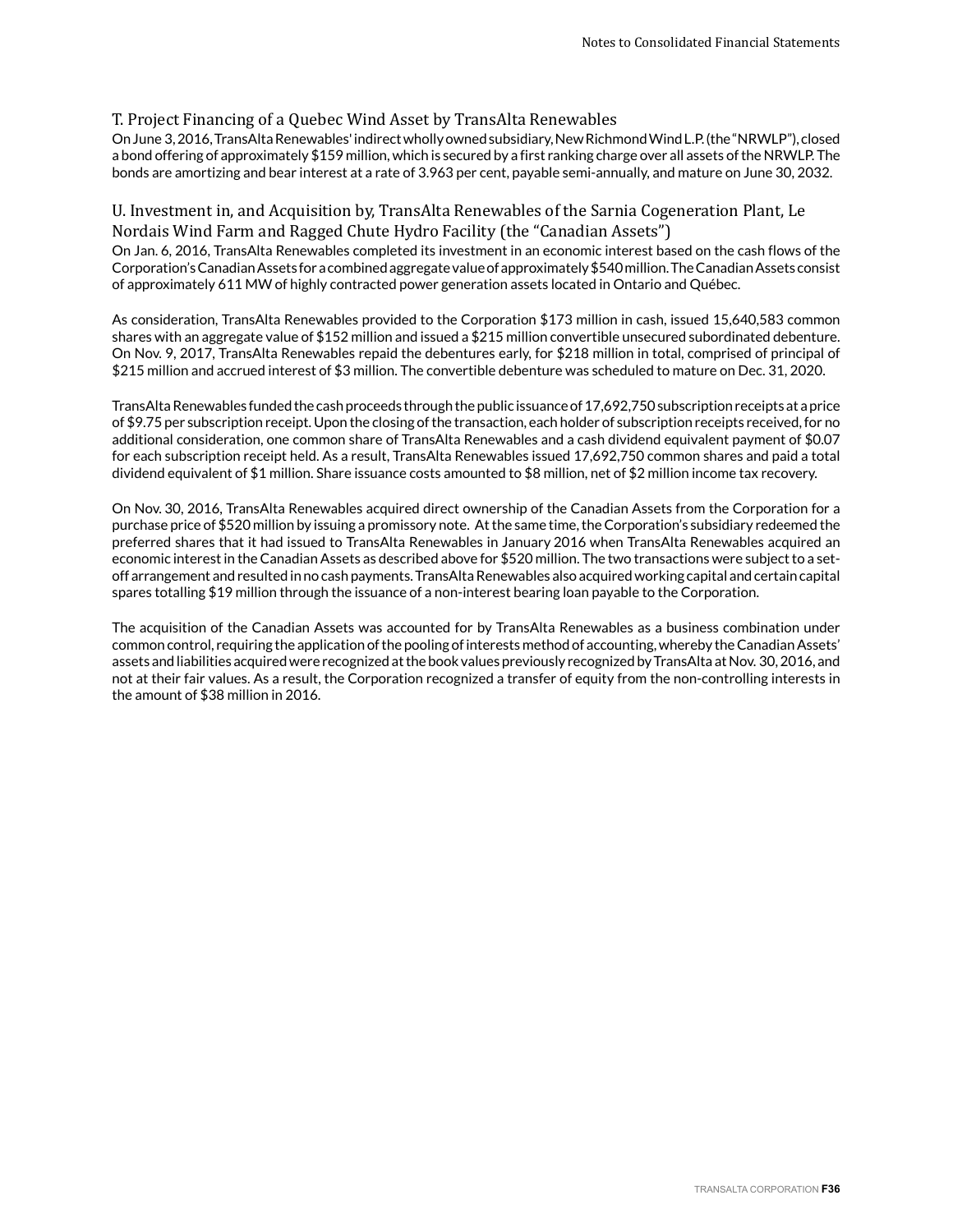## 5. Revenue

## A. Disaggregation of Revenue

The majority of the Corporation's revenues are derived from the sale of physical power, capacity and green attributes, leasing of power facilities, and from energy marketing and trading activities, which the Corporation disaggregates into the following groups for the purpose of determining how economic factors affect the recognition of revenue.

| <b>Year ended Dec. 31, 2018</b>                | Canadian<br>Coal | US<br>Coal | <b>Canadian</b><br>Gas | Australian<br>Gas | Wind and<br>Solar | Hydro | <b>Energy</b><br>Marketing | Corporate | Total |
|------------------------------------------------|------------------|------------|------------------------|-------------------|-------------------|-------|----------------------------|-----------|-------|
| Revenues from contracts with<br>customers      | 517              | 9          | 224                    | 91                | 206               | 132   |                            | -         | 1,179 |
| Revenue from leases <sup>(1)</sup>             | 68               |            |                        | 68                | 27                | 7     |                            |           | 170   |
| Revenue from derivatives                       | (1)              | 115        | 4                      | -                 | (20)              |       | 67                         |           | 165   |
| Government incentives                          |                  |            |                        |                   | 16                |       |                            | -         | 16    |
| Revenue from other <sup>(2)</sup>              | 328              | 318        | 4                      | 6                 | 53                | 17    |                            | (7)       | 719   |
| <b>Total revenue</b>                           | 912              | 442        | 232                    | 165               | 282               | 156   | 67                         | (7)       | 2,249 |
| Revenues from contracts with customers         |                  |            |                        |                   |                   |       |                            |           |       |
| Timing of revenue recognition                  |                  |            |                        |                   |                   |       |                            |           |       |
| At a point in time                             | 38               | 9          |                        |                   | 18                |       |                            |           | 65    |
| Over time                                      | 479              |            | 224                    | 91                | 188               | 132   |                            |           | 1,114 |
| Total revenue from contracts<br>with customers | 517              | 9          | 224                    | 91                | 206               | 132   |                            |           | 1,179 |

*(1) Total rental income, including contingent rent related to certain PPAs and other long-term contracts that meet the criteria of operating leases. 2017 - \$247 million, 2016 - \$221 million.*

*(2) Includes merchant revenue and other miscellaneous.*

## B. Contract Balances

The Corporation has recognized the following revenue-related contract assets and liabilities:

| <b>Contract liabilities</b>                                      |      |
|------------------------------------------------------------------|------|
| Dec. 31, 2017                                                    | 62   |
| <b>IFRS 15 transition adjustment</b>                             | 17   |
| Amounts transferred to revenue included in opening balance       | (10) |
| Consideration received                                           | 13   |
| Increases due to interest accrued and expensed during the period | 6    |
| Amounts transferred to payables                                  | (1)  |
| Dec. 31, 2018                                                    | 87   |

Contract liabilities are primarily comprised of consideration received from the Corporation's Keephills Unit 3 joint operation partner for which the Corporation has a future obligation to transfer goods and services to the partner under the contract. Consideration received is dependent upon the Corporation's mine capital replacement plan and revenue is recognized as the Corporation satisfies its performance obligations under the contract of being available to deliver coal and the delivery of coal.

## C. Remaining Performance Obligations

As required by the new revenue standard, the Corporation is required to disclose the aggregate amount of the transaction price allocated to remaining performance obligation (contract revenues that have not yet been recognized) for contracts in place at the end of the reporting period. The following disclosures exclude revenues related to contracts that qualify for the following practical expedients:

The Corporation recognizes revenue from the contract in an amount that is equal to the amount invoiced where the amount invoiced represents the value to the customer of the service performed to date. Certain of the Corporation's contracts at some of its wind, hydro, gas and solar facilities, and within its commercial and industrial business, qualify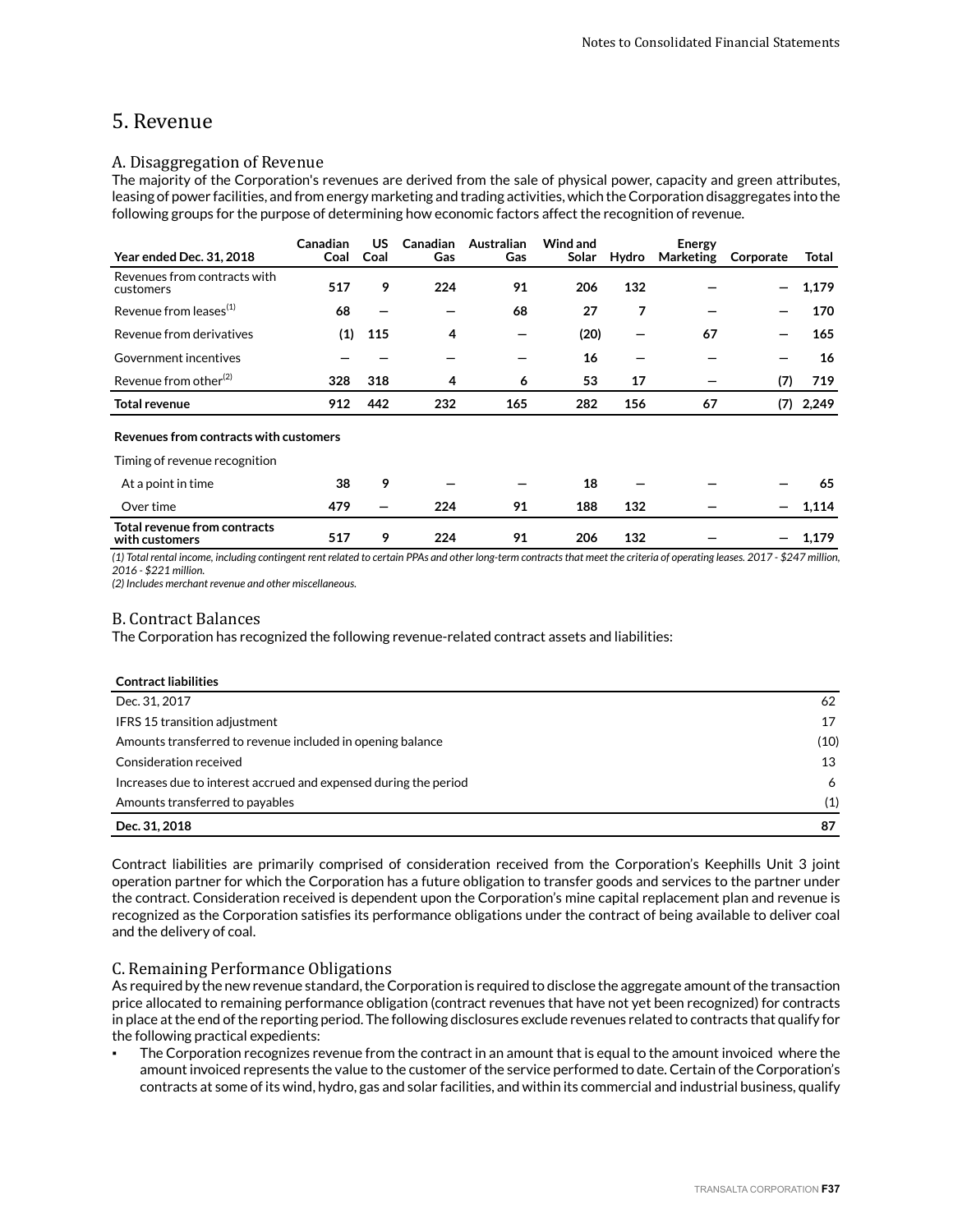for this practical expedient. For these contracts, the Corporation is not required to disclose information about the remaining unsatisfied performance obligations.

Contracts with an original expected duration of less than 12 months.

Additionally, in many of the Corporation's contracts, elements of the transaction price are considered constrained, such as for variable revenues dependent upon future production volumes that are driven by customer or market demand or market prices that are subject to factors outside the Corporation's influence. Future revenues that are related to constrained variable consideration are not included in the disclosure of remaining performance obligations until the constraints are resolved. Further, adjustments to revenue to recognize a significant financing component in a contract are not included in the amounts disclosed for remaining performance obligations.

As a result, the amounts of future revenues disclosed below represent only a portion of future revenues that are expected to be realized by the Corporation from its contractual portfolio.

#### **Canadian Coal**

At Dec. 31, 2018, the Corporation has PPAs with the Balancing Pool for capacity and electricity from two of its coal plants, as dispatched, with contract end dates of Dec. 31, 2020. All generation produced is delivered to the customer. Certain sources of revenue under one PPA contract are accounted for as a lease, and are excluded from these disclosures. Pricing is comprised of multiple components, of both fixed and variable nature, consisting of a capacity payment based on a return of capital, availability payments (from or to the customer) based on the 30-day rolling average pool price and actual availability of the plant as compared to targeted availability specified in the PPAs, recovery of regulatory pass-through costs, and payments for delivery of energy based on the variable cost of producing the energy. Energy-related payments are variable depending on output from the plant, which is dependent upon market demand and the operational ability of the plant. Revenues are generally recognized over time, on a monthly basis. Future revenues that are based upon variable consideration are considered to be fully constrained and are excluded from these disclosures.

The Corporation also has several contracts for sale of byproducts of coal combustion from certain of its coal plants. The contracts range in duration from one to three years. Generally, revenues vary based on market prices that are subject to factors outside of the Corporation's control, and the quantities delivered and sold, which are ultimately dependent upon customer demand. These variable revenues are considered to be fully constrained, and will be recognized at a point in time as the performance obligation, the delivery of byproducts, is satisfied. Accordingly, these revenues are excluded from these disclosures.

The Corporation has a contract at its Alberta coal mine that requires it to be available to deliver coal as required, and to provide byproduct disposal services for the plant. The duration of the contract is largely dependent upon the Corporation's coal-to-gas transition plans and decisions. Pricing terms are based on actual costs incurred to provide the coal, and will vary over the life of the contract. Revenue will be recognized on the basis of the costs incurred and based on volumes of coal delivered, which are variable and depend upon market demand for electricity, which is subject to factors outside of the Corporation's control. Accordingly, revenues related to remaining performance obligations associated with this component of the contract are excluded from these disclosures as they are variable and considered to be fully constrained. The customer also funds a portion of the required mine capital as part of the transaction price, which the Corporation has determined constitutes a significant financing component. Revenues are dependent upon the Corporation's mine capital replacement plan and the recoveries, along with the significant financing component, and are amortized into revenue as the Corporation satisfies its performance obligations of being available to deliver coal and the delivery of coal. The significant financing component of these revenues is excluded from these disclosures.

Estimated future revenues related to the remaining performance obligations for these contracts as of Dec. 31, 2018, are approximately \$330 million, of which the Corporation expects to recognize approximately \$245 million in total over the next two fiscal years and on average, between approximately \$7 million to \$10 million annually thereafter for the duration of the contracts.

### **US Coal**

The Corporation's long-term contract for the sale of electricity produced at its US Coal plant is considered a derivative and is designated as an all-in-one hedge. Accordingly, while revenues for electricity delivered to the customer are recognized pursuant to the contractual terms, the revenues are not accounted for under IFRS 15 and the contract has been excluded from any required IFRS 15 disclosures.

The Corporation also has a contract for the sale of byproducts of coal combustion from its US Coal plant. Generally, revenues vary based on market prices that are subject to factors outside of the Corporation's control, and the quantities delivered and sold, which are ultimately dependent upon customer demand. These variable revenues are considered to be fully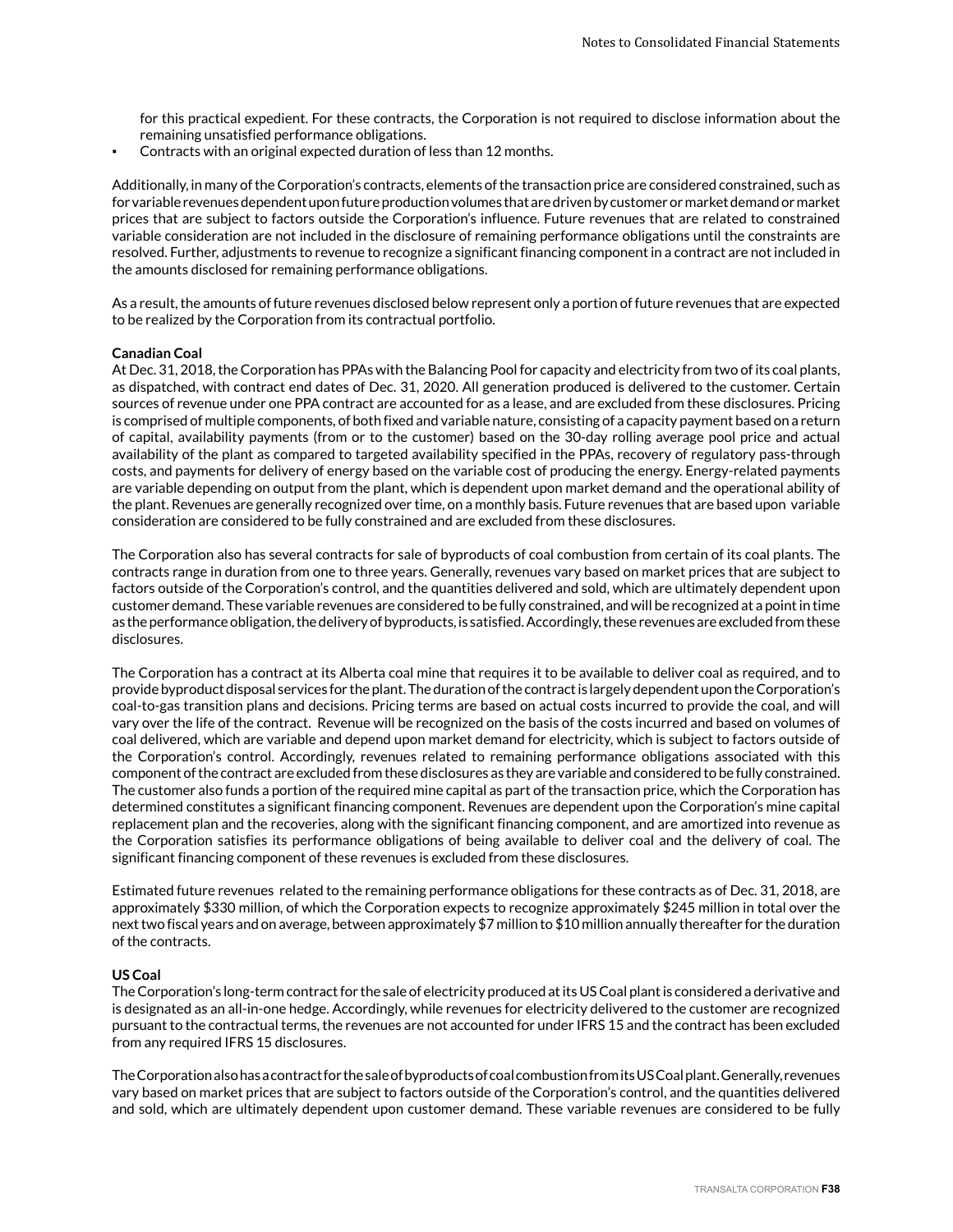constrained, and will be recognized at a point in time as the performance obligation, the delivery of byproducts, is satisfied. Accordingly, these revenues are excluded from these disclosures.

#### **Canadian Gas**

At Dec. 31, 2018, the Corporation has contracts with customers to deliver energy services from one of its gas plants in Ontario. The contracts all consist of a single performance obligation requiring the Corporation to stand ready to deliver electricity and steam. The following is a summary of the key terms:

The energy supply agreements require specified amounts of steam to be delivered to each customer, and have pricing terms that include fixed and variable charges for electricity, capacity and steam, as well as a true-up based on contractual minimum volumes of steam. The steam reconciliation is based on an estimate of the customer's steam volume taken and the contractual minimum volume, and various factors including the annual average market price of electricity and the average locally posted and index prices of natural gas, as well as transportation. For steam volumes not taken by the customer, a revenue-sharing mechanism provides for sharing of revenues earned by the Corporation using that steam to generate and sell electricity. Capacity and electricity pricing vary from contract to contract and are subject to annual indexation at varying rates. Electricity and steam delivered is ultimately dependent upon customer requirements, which is outside of the Corporation's control, These variable revenues under the contracts are considered to be fully constrained. Accordingly, these revenues are excluded from these disclosures. The Corporation expects to recognize revenue as it delivers electricity and steam until the completion of the contract in late 2022.

At the same gas plant, the Corporation has a contract with the local power authority with fixed capacity charges that are adjusted for seasonal fluctuations, steam demand from the plant's other customers, and for deemed net revenue related to production of electricity into the market. As a result, revenues recognized in the future will vary as they are dependent upon factors outside of the Corporation's control and are considered to be fully constrained. Accordingly, these revenues are excluded from these disclosures. The Corporation expects to recognize such revenue as it stands ready to deliver electricity until the completion of the contract term on Dec. 31, 2025.

At Dec. 31, 2018, the Corporation has contracts with customers to deliver steam, hot water and chilled water from one of its other gas plants in Ontario, extending through 2023. Prices under these contracts are at fixed base amounts per gigajoule and are subject to escalation annually for both gas prices and inflation. The contracts include minimum annual take-or-pay volumes.

Estimated future revenues related to the remaining performance obligations for these contracts as of Dec. 31, 2018, are approximately \$25 million in total, of which the Corporation expects to be on average, between approximately \$4 million to \$6 million annually thereafter for the duration of the contracts.

The practical expedient allowing the recognition of revenue from the contract in an amount that is equal to the amount invoiced is applied to some of the Corporation's other gas facilities' contracts in Ontario; accordingly, disclosures related to remaining performance obligations are not provided for these contracts.

### **Australian Gas**

At Dec. 31, 2018, the Corporation has PPAs with customers to deliver electricity from its gas plants located in Australia. One contract is considered to be a lease and is excluded from these disclosures. The PPAs generally call for all available generation to be provided to customers. Pricing terms include fixed and variable price components for delivered electricity and fixed capacity payments. Prices may be subject to true-up adjustments for deviations from expected heat rates and are subject to various escalators to reflect inflation. Electricity delivered is ultimately dependent upon customer requirements, which is outside of the Corporation's control. These variable revenues for electricity delivered are considered to be fully constrained, and will be recognized at a point in time as the performance obligation, the delivery of electricity, is satisfied. Accordingly, these revenues are excluded from these disclosures. The contracts have durations that range from 2021 to 2042.

Estimated future revenues related to the remaining performance obligations for these contracts as of Dec. 31, 2018, are approximately \$2,280 million, of which the Corporation expects to recognize approximately \$230 million in total over the next three fiscal years and on average, between approximately \$80 million to \$110 million annually thereafter for the duration of the contracts.

#### **Wind and Solar**

At Dec. 31, 2018, the Corporation had long-term contracts with customers to deliver electricity and the associated renewable energy credits from two wind farms located in Alberta and Minnesota, for which the invoice practical expedient is not applied. The PPAs generally require all available generation to be provided to customers at fixed prices, with certain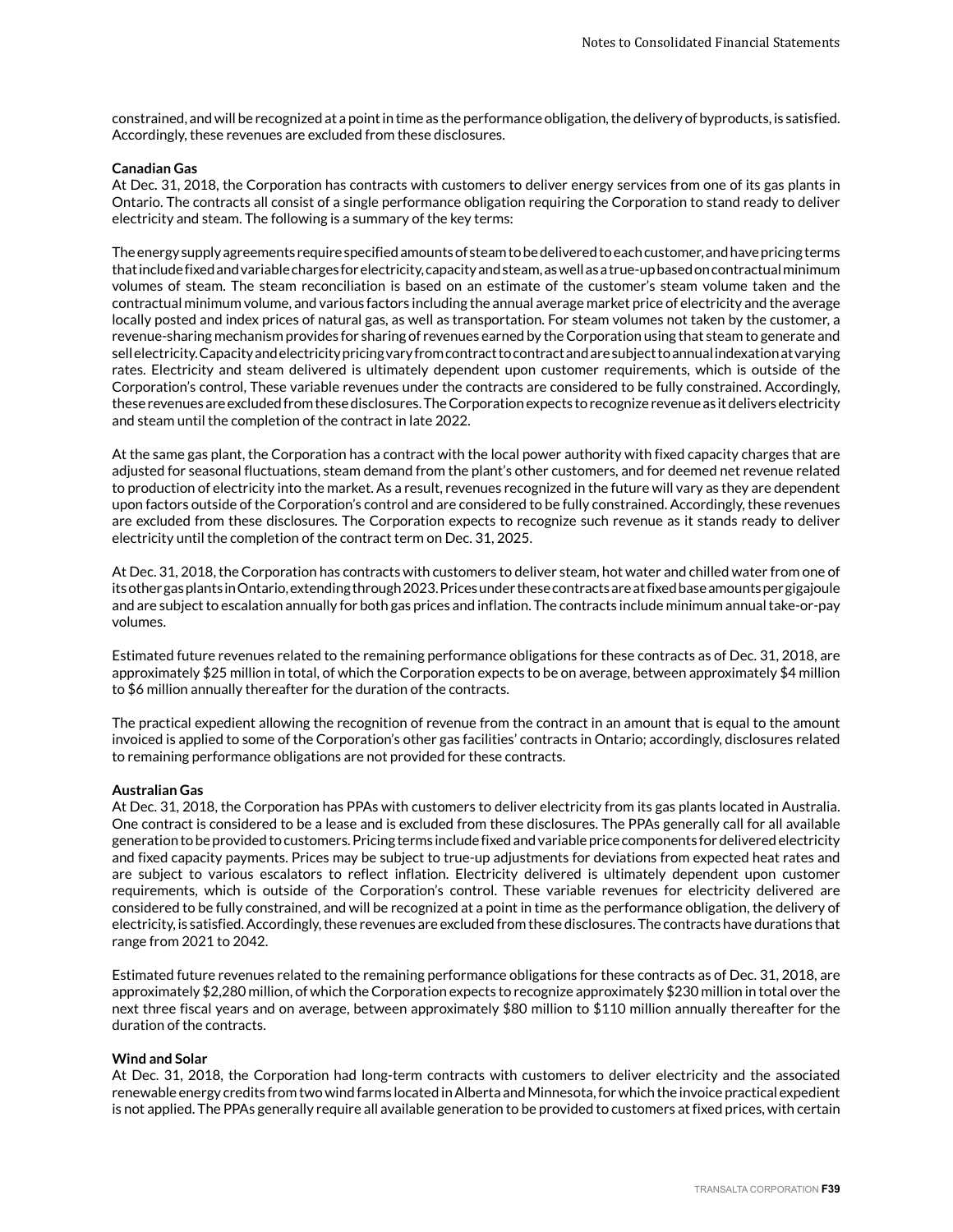pricing subject to annual escalations for inflation. The Corporation expects to recognize such amounts as revenue as it delivers electricity over the remaining terms of the contracts, until 2024 and 2034. Electricity delivered is ultimately dependent upon the wind resource, which is outside of the Corporation's control. Amounts delivered, and therefore revenue recognized, in the future will vary. These variable revenues for electricity delivered are considered to be fully constrained, and will be recognized at a point in time as the performance obligation, the delivery of electricity, is satisfied. Accordingly, these revenues are excluded from these disclosures. The Corporation also has contracts to sell renewable energy certificates generated at merchant wind facilities and expects to recognize revenues as it delivers the renewable energy certificates to the purchaser over the remaining terms of the contracts, from 2019 through 2024.

Estimated future revenues related to the remaining performance obligations for these contracts as of Dec. 31, 2018, are approximately \$9 million, of which the Corporation expects to recognize between approximately \$1 million to \$2 million annually through to contract expiry.

The practical expedient allowing the recognition of revenue from the contract in an amount that is equal to the amount invoiced is applied to wind energy contracts in Ontario, New Brunswick, Quebec and Wyoming, and for all solar contracts; accordingly, disclosures related to remaining performance obligations are not provided for these contracts.

### **Hydro**

At Dec. 31, 2018, the Corporation has a PPA with the Balancing Pool to provide the capacity of 12 hydro plants throughout the province of Alberta. The capacity payment is fixed on an annual basis. As part of the PPA, the Corporation also has a financial obligation to the Balancing Pool determined on the basis of notional quantities of electricity delivered and the pool price for the period. The Corporation expects to recognize revenue as it makes capacity available to the customer until completion of the contract term at Dec. 31, 2020. The Corporation also has contracts for blackstart services at specific hydro plants and a contract with the Government of Alberta to manage water on the Bow River for flood and drought mitigation purposes, which all conclude within 2020.

Estimated future revenues related to the remaining performance obligations for these contracts as of Dec. 31, 2018, are approximately \$130 million, which the Corporation expects to recognize over the next two fiscal years.

The practical expedient allowing the recognition of revenue from the contract in an amount that is equal to the amount invoiced is applied to all hydro energy contracts in Ontario, British Columbia and Washington; accordingly, disclosures related to remaining performance obligations are not provided for these contracts.

## 6. Expenses by Nature

Expenses classified by nature are as follows:

| Year ended Dec. 31                   | 2018                                  |                                                     | 2017                           |                                                     | 2016                           |                                                     |
|--------------------------------------|---------------------------------------|-----------------------------------------------------|--------------------------------|-----------------------------------------------------|--------------------------------|-----------------------------------------------------|
|                                      | <b>Fuel and</b><br>purchased<br>power | Operations.<br>maintenance<br>and<br>administration | Fuel and<br>purchased<br>power | Operations.<br>maintenance<br>and<br>administration | Fuel and<br>purchased<br>power | Operations.<br>maintenance<br>and<br>administration |
| $Fuel^{(1)}$                         | 656                                   |                                                     | 685                            |                                                     | 665                            |                                                     |
| Coal inventory writedown (recovery)  |                                       |                                                     |                                |                                                     | (4)                            |                                                     |
| Purchased power                      | 210                                   |                                                     | 162                            |                                                     | 143                            |                                                     |
| Mine depreciation                    | 136                                   |                                                     | 73                             |                                                     | 63                             |                                                     |
| Salaries and benefits <sup>(1)</sup> | 98                                    | 245                                                 | 96                             | 248                                                 | 96                             | 249                                                 |
| Other operating expenses             |                                       | 270                                                 |                                | 269                                                 |                                | 240                                                 |
| <b>Total</b>                         | 1,100                                 | 515                                                 | 1.016                          | 517                                                 | 963                            | 489                                                 |

*(1) \$90 million in both 2017 and 2016 was reclassified from fuel to salaries and benefits to be consistent with the 2018 classification.*

# 7. Asset Impairment Charges and Reversals

As part of the Corporation's monitoring controls, long-range forecasts are prepared for each CGU. The long-range forecast estimates are used to assess the significance of potential indicators of impairment and provide criteria to evaluate adverse changes in operations. The Corporation also considers the relationship between its market capitalization and its book value, among other factors, when reviewing for indicators of impairment. When indicators of impairment are present, the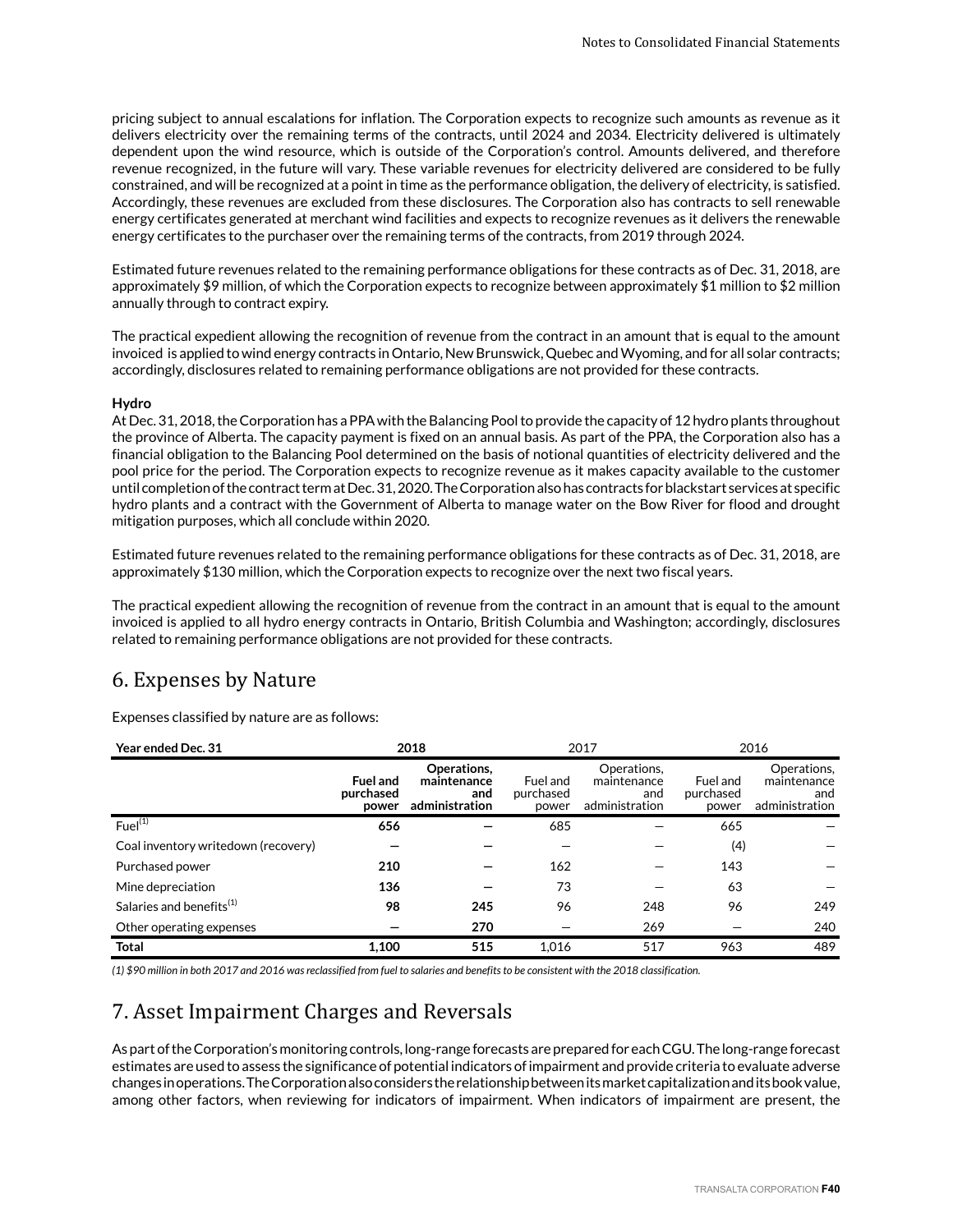Corporation estimates a recoverable amount for each CGU by calculating an approximate fair value less costs of disposal using discounted cash flow projections based on the Corporation's long-range forecasts. The valuations used are subject to measurement uncertainty based on assumptions and inputs to the Corporation's long-range forecast, including changes to fuel costs, operating costs, capital expenditures, external power prices and useful lives of the assets extending to the last planned asset retirement in 2073.

### A. Alberta Merchant CGU

During 2018, 2017 and 2016, uncertainty continued to exist within the province of Alberta regarding the Government's Climate Leadership Plan, the future design parameters of the Alberta electricity market, and federal policies on the carbon levy and greenhouse gas ("GHG") emissions. Economic conditions also contributed to continued oversupply conditions and depressed market prices throughout 2015 to 2017. The Corporation assessed whether these factors, and events arising during the latter part of 2016, which are more fully discussed below, presented an indicator of impairment for its Alberta Merchant CGU. In consideration of the composition of this CGU, the Corporation determined that no indicators of impairment were present with respect to the Alberta Merchant CGU. Due to this determination, the Corporation did not perform an in-depth impairment analysis for any of these years, but for all years, a sensitivity analysis associated with these factors was performed to confirm the continued existence of adequate excess of estimated recoverable amount over book value. This analysis of the Alberta Merchant CGU continued to demonstrate a substantial cushion at the Alberta Merchant CGU in each of 2018, 2017 and 2016, due to the Corporation's large merchant renewable fleet in the province.

### **I. 2018**

### *Sundance Unit 2*

In the third quarter of 2018, the Corporation recognized an impairment charge on Sundance Unit 2 in the amount of \$38 million, due to the Corporation's decision to retire Sundance Unit 2. Previously, the Corporation had expected Sundance Unit 2 to remain mothballed for a period of up to two years and therefore remain within the Alberta Merchant CGU where significant cushion exists. The impairment assessment was based on value in use and included the estimated future cash flows expected to be derived from the Unit until its retirement on July 31, 2018. Discounting did not have a material impact.

### *Lakeswind and Kent Breeze*

On May 31, 2018, TransAlta Renewables acquired an economic interest in Lakeswind through the subscription of tracking preferred shares of a subsidiary of the Corporation and also purchased Kent Breeze (see Note 4(D)). In connection with these acquisitions, the assets were fair valued using discount rates that average approximately 7 per cent. Accordingly, the Corporation has recorded an impairment charge of \$12 million using the valuation in the agreement as the indicator of fair value less cost of disposal in 2018. The impairment charge had an \$11 million impact on PP&E and a \$1 million impact on intangible assets (See Note 17 and 19).

### **II. 2017**

### *Sundance Unit 1*

In the second quarter of 2017, the Corporation recognized an impairment charge on Sundance Unit 1 in the amount of \$20 million, due to the Corporation's decision to early retire Sundance Unit 1. Previously, the Corporation had expected Sundance Unit 1 to operate in the merchant market in 2018 and 2019 and therefore remain within the Alberta Merchant CGU where significant cushion exists. The impairment assessment was based on value in use and included the estimated future cash flows expected to be derived from the Unit until its retirement on Jan. 1, 2018. Discounting did not have a material impact.

No separate stand-alone impairment test was required for Sundance Unit 2, as mothballing the Unit maintained the Corporation's flexibility to operate the Unit as part of the Corporation's Alberta Merchant CGU to 2021.

### **III. 2016**

### *Wintering Hills*

On Jan. 26, 2017, the Corporation announced the sale of its 51 per cent interest in the Wintering Hills merchant wind facility for approximately \$61 million (see Note 4(S)). In connection with this sale, the Wintering Hills assets were accounted for as held for sale at Dec. 31, 2016. As required, the Corporation assessed the assets for impairment prior to classifying them as held for sale. Accordingly, the Corporation has recorded an impairment charge of \$28 million using the purchase price in the sale agreement as the indicator of fair value less cost of disposal in 2016.

### B. Project Development Costs

During 2018, the Corporation wrote off \$23 million in project development costs related to projects that are no longer proceeding.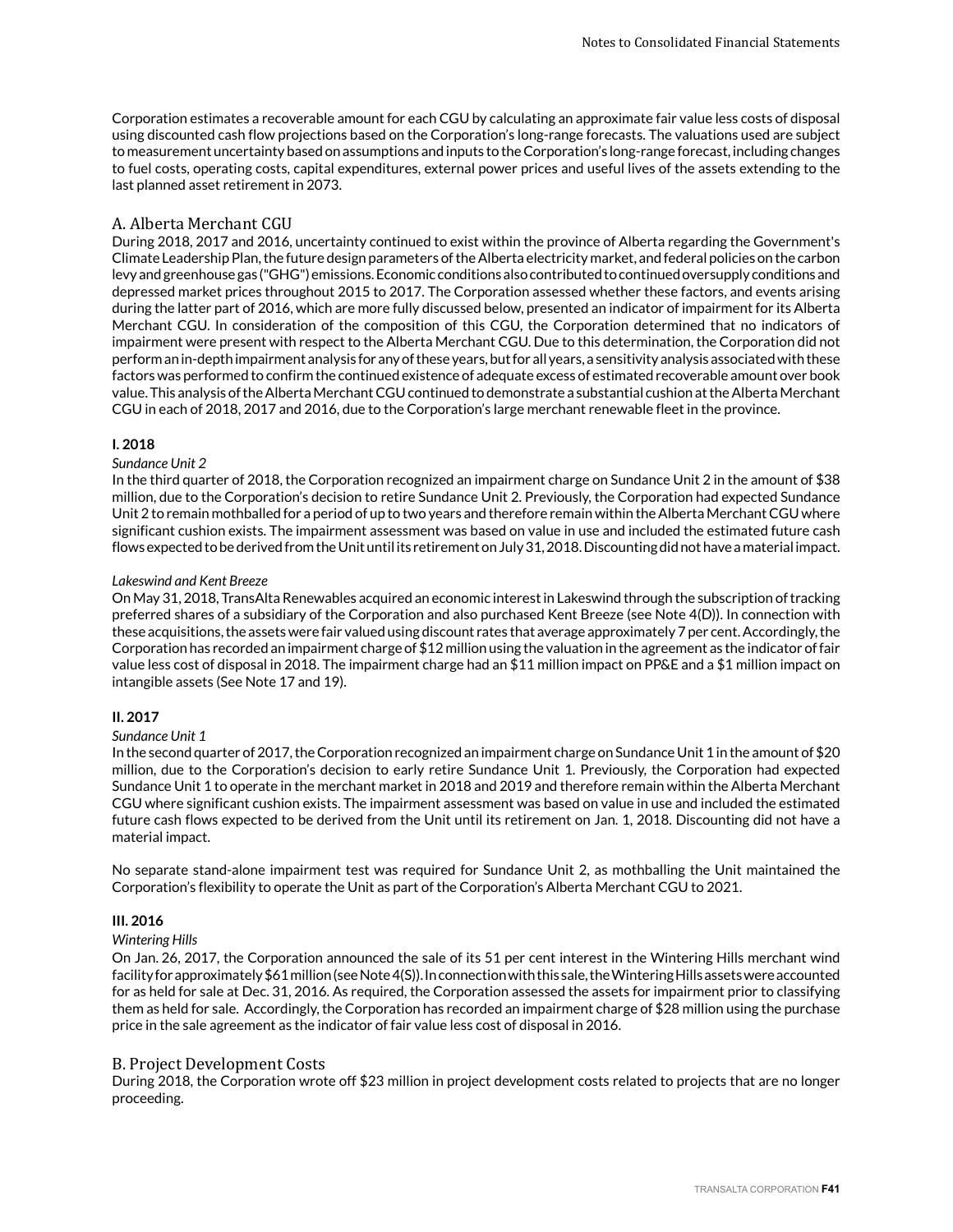# 8. Finance Lease Receivables

Amounts receivable under the Corporation's finance leases associated with the Fort Saskatchewan cogeneration facility and the Poplar Creek cogeneration facility are as follows:

| As at Dec. 31                                                     | 2018                                |                                                     | 2017                         |                                                     |
|-------------------------------------------------------------------|-------------------------------------|-----------------------------------------------------|------------------------------|-----------------------------------------------------|
|                                                                   | <b>Minimum</b><br>lease<br>payments | Present<br>value of<br>minimum<br>lease<br>payments | Minimum<br>lease<br>payments | Present<br>value of<br>minimum<br>lease<br>payments |
| Within one year                                                   | 30                                  | 29                                                  | 68                           | 66                                                  |
| Second to fifth years inclusive                                   | 80                                  | 74                                                  | 110                          | 82                                                  |
| More than five years                                              | 140                                 | 112                                                 | 140                          | 126                                                 |
|                                                                   | 250                                 | 215                                                 | 318                          | 274                                                 |
| Less: unearned finance lease income                               | 35                                  |                                                     | 44                           |                                                     |
| Total finance lease receivables                                   | 215                                 | 215                                                 | 274                          | 274                                                 |
| Included in the Consolidated Statements of Financial Position as: |                                     |                                                     |                              |                                                     |
| Current portion of finance lease receivables (Note 13)            | 24                                  |                                                     | 59                           |                                                     |
| Long-term portion of finance lease receivables                    | 191                                 |                                                     | 215                          |                                                     |
|                                                                   | 215                                 |                                                     | 274                          |                                                     |

## 9. Net Other Operating Expense (Income)

Net other operating expense (income) includes the following:

| Year ended Dec. 31                             | 2018  | 2017 | 2016  |
|------------------------------------------------|-------|------|-------|
| Alberta Off-Coal Agreement                     | (40)  | (40) |       |
| Termination of the Sundance B and C PPAs       | (157) |      |       |
| Mississauga cogeneration facility NUG Contract |       | (9)  | (191) |
| Insurance recoveries                           | (7)   |      | (3)   |
| Restructuring provision                        |       |      |       |
| Net other operating expense (income)           | (204) | (49) | (193) |

## A. Alberta Off-Coal Agreement

The Corporation receives payments from the Government of Alberta for the cessation of coal-fired emissions from its interest in the Keephills 3, Genesee 3 and Sheerness coal-fired plants on or before Dec. 31, 2030.

Under the terms of the OCA, the Corporation receives annual cash payments on or before July 31 of approximately \$40 million (\$37 million, net to the Corporation), commencing Jan. 1, 2017, and terminating at the end of 2030. The Corporation recognizes the off-coal payments evenly throughout the year. Receipt of the payments is subject to certain terms and conditions. The OCA's main condition is the cessation of all coal-fired emissions on or before Dec. 31, 2030. The affected plants are not, however, precluded from generating electricity at any time by any method, other than generation resulting in coal-fired emissions after Dec. 31, 2020. In July 2018, the Corporation obtained financing against the OCA payments (See Note 4(O) and 22).

## B. Termination of the Sundance B and C PPAs

On Sept. 18, 2017, the Corporation received formal notice from the Balancing Pool of the termination of the Sundance B and C PPAs effective March 31, 2018, and received a termination payment of \$157 million during the first quarter of 2018. See Note 4(J) for further details.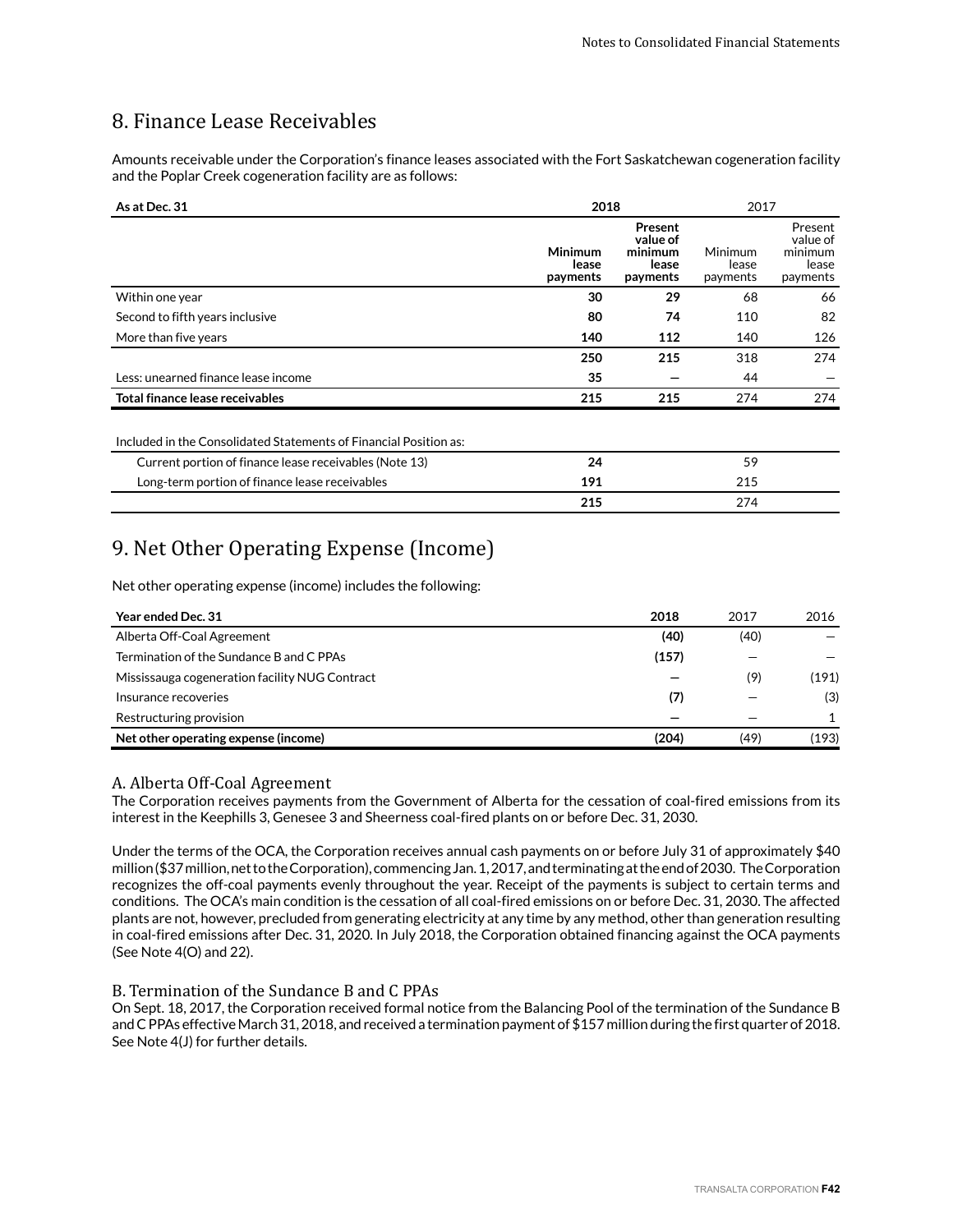## C. Mississauga Cogeneration Facility Contract **2016**

On Dec. 22, 2016, the Corporation announced it had signed a NUG Contract with the IESO for its Mississauga cogeneration facility. The contract was effective on Jan. 1, 2017. The Corporation has agreed to terminate the prior contract with the IESO early, which would have otherwise terminated in December 2018.

As a result of the NUG Contract, the Corporation recognized a pre-tax gain of approximately \$191 million. The predominant components of the gain relate to recognition of a one-time discounted revenue amount of approximately \$207 million, offset by onerous contract expenses and other termination charges totalling approximately \$16 million. The Corporation also recognized \$46 million in accelerated depreciation resulting from the change in useful life of the asset. The Corporation released and recognized in earnings unrealized pre-tax net losses of \$14 million from AOCI due to cash flow hedges dedesignated for accounting purposes.

## **2017**

During the fourth quarter of 2017, the Corporation renegotiated the facility's land lease agreement at a lower cost than previously estimated in 2016, and accordingly, recognized a gain of \$9 million.

## **2018**

In December 2018, TransAlta exercised its option to terminate its agreement with Boeing Canada Inc. effective Jan. 1, 2021. TransAlta is required to remove the plant and restore the site within the three-year time frame.

### D. Insurance Recoveries

During 2018, the Corporation received \$7 million in insurance recoveries, of which \$6 million related insurance proceeds for the tower fire at Wyoming Wind and a \$1 million claim related to equipment repairs within Canadian Coal. There were no insurance recoveries in 2017.

During 2016, the Corporation received \$3 million in insurance recoveries, of which \$2 million related to business interruption insurance claims and \$1 million related to claims for replacement and refurbishment of equipment for certain wind facilities.

## 10. Net Interest Expense

The components of net interest expense are as follows:

| Year ended Dec. 31                                    | 2018 | 2017 | 2016 |
|-------------------------------------------------------|------|------|------|
| Interest on debt                                      | 184  | 218  | 218  |
| Interest income                                       | (11) | (7)  | (2)  |
| Capitalized interest (Note 17)                        | (2)  | (9)  | (16) |
| Loss on redemption of bonds (Note 22)                 | 24   | 6    | 1    |
| Interest on finance lease obligations                 | 3    | 3    | 3    |
| Credit facility fees, bank charges and other interest | 13   | 18   | 19   |
| Keephills 1 outage interest (reversals) (Note 4(P))   |      |      | (10) |
| Other $(1)$                                           | 15   | (3)  | (4)  |
| Accretion of provisions (Note 21)                     | 24   | 21   | 20   |
| Net interest expense                                  | 250  | 247  | 229  |

*(1) During 2018, approximately \$5 million of costs were expensed due to project-level financing that is no longer practicable and approximately \$7 million for the significant financing component required under IFRS 15 (see Note 3).*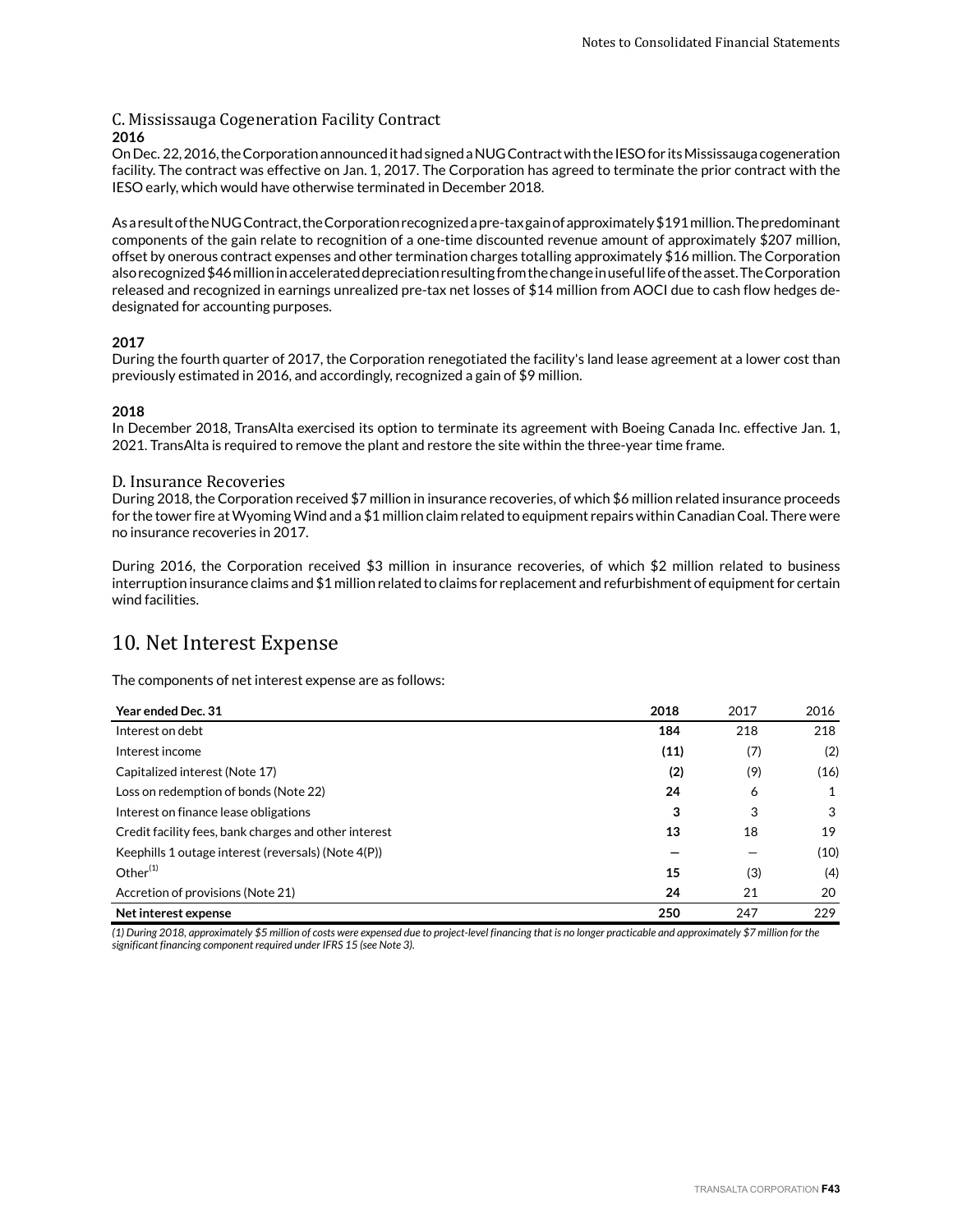# 11. Income Taxes

## A. Consolidated Statements of Earnings

## **I. Rate Reconciliations**

| Year ended Dec. 31                                                                         | 2018  | 2017 | 2016  |
|--------------------------------------------------------------------------------------------|-------|------|-------|
| Earnings before income taxes                                                               | (96)  | (54) | 314   |
| Net earnings attributable to non-controlling interests not subject to tax                  | (19)  | (35) | (109) |
| Adjusted earnings before income taxes                                                      | (115) | (89) | 205   |
| Statutory Canadian federal and provincial income tax rate (%)                              | 26.8  | 26.8 | 26.7  |
| Expected income tax expense (recovery)                                                     | (31)  | (24) | 55    |
| Increase (decrease) in income taxes resulting from:                                        |       |      |       |
| Lower effective foreign tax rates                                                          | (3)   | (11) | (16)  |
| Deferred income tax expense related to temporary difference on investment in<br>subsidiary |       |      | 11    |
| Writedown (reversal of writedown) of deferred income tax assets                            | 27    | (15) | (10)  |
| Statutory and other rate differences                                                       |       | 110  | 1     |
| Other                                                                                      | 1     | 4    | (3)   |
| Income tax expense (recovery)                                                              | (6)   | 64   | 38    |
| Effective tax rate (%)                                                                     | 5     | 72   | 19    |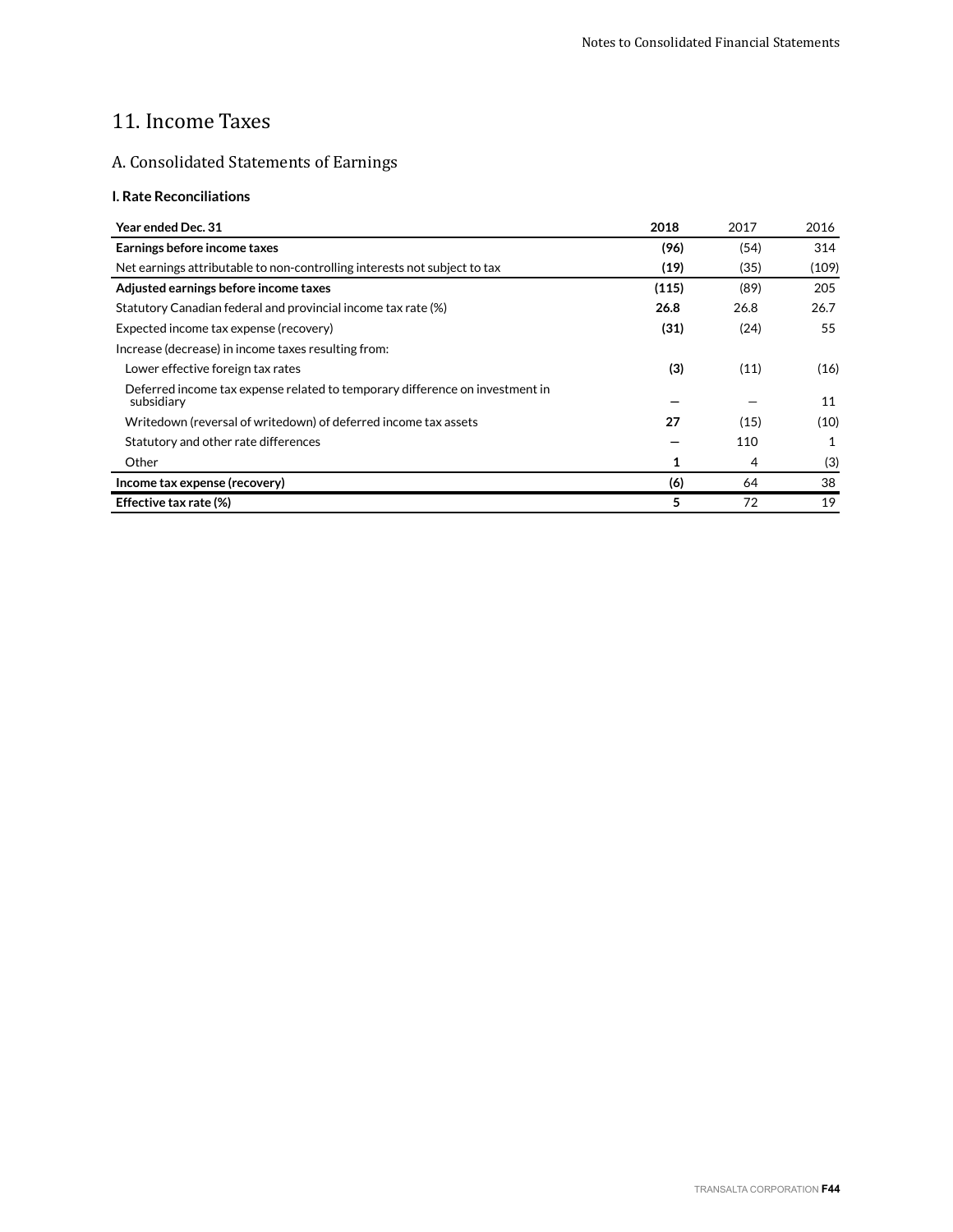### **II. Components of Income Tax Expense**

The components of income tax expense are as follows:

| Year ended Dec. 31                                                                                                                     | 2018 | 2017  | 2016 |
|----------------------------------------------------------------------------------------------------------------------------------------|------|-------|------|
| Current income tax expense <sup>(1)</sup>                                                                                              | 28   | 79    | 23   |
| Adjustments in respect of deferred income tax of previous years                                                                        |      |       | (3)  |
| Deferred income tax expense (recovery) related to the origination and reversal of<br>temporary differences                             | (61) | (110) | 16   |
| Deferred income tax expense related to temporary difference on investment in<br>subsidiary <sup>(2)</sup>                              |      |       | 11   |
| Deferred income tax expense resulting from changes in tax rates or laws <sup>(3)</sup>                                                 |      | 110   | 1    |
| Deferred income tax expense (recovery) arising from the writedown (reversal of writedown) of deferred income tax assets <sup>(4)</sup> | 27   | (15)  | (10) |
| Income tax expense (recovery)                                                                                                          | (6)  | 64    | 38   |
|                                                                                                                                        |      |       |      |
| Year ended Dec. 31                                                                                                                     | 2018 | 2017  | 2016 |
| Current income tax expense                                                                                                             | 28   | 79    | 23   |
| Deferred income tax expense (recovery)                                                                                                 | (34) | (15)  | 15   |
| Income tax expense (recovery)                                                                                                          | (6)  | 64    | 38   |

*(1) During 2017, the Corporation recognized current tax expense of \$56 million due to the disposition of the Solomon Power Station on Nov. 1, 2017. (2) In 2016, reorganizations of certain TransAlta subsidiaries were completed in connection with the New Richmond project financing and the disposition of the Canadian Assets to TransAlta Renewables. The reorganizations resulted in the recognition of deferred tax liabilities of \$3 million and \$8 million, respectively. The deferred tax liabilities had not been recognized previously, as prior to the reorganizations, the taxable temporary differences were not expected to reverse in the foreseeable future.*

*(3) On Dec. 22, 2017, the US government enacted H.R.1, originally known as the* Tax Cuts and Jobs Act*, which includes legislation to decrease its federal corporate income tax rate from 35 per cent to 21 per cent. The Corporation's net deferred tax liability associated with its directly owned US operations is made up of a deferred tax asset and a deferred tax liability that net to \$6 million. The decrease in the US federal corporate income tax rate resulted in a decrease to the deferred tax asset of \$104 million, all of which is recorded as deferred tax expense in the Consolidated Statement of Earnings, offset by a decrease to the deferred tax liability of \$110 million, of which \$1 million is recorded as deferred tax expense in the Consolidated Statement of Earnings with an offsetting \$111 million deferred tax recovery recorded in the Consolidated Statement of Other Comprehensive Income. 2016 relates to the impact of increase in the New Brunswick corporate income tax rate from 12 per cent to 14 per cent, enacted Feb. 3, 2016.* 

*(4) During the year ended Dec. 31, 2018, the Corporation recorded a writedown of deferred income tax assets of \$27 million (2017 - \$15 million writedown reversal, 2016 - \$10 million writedown reversal). The deferred income tax assets relate mainly to the tax benefits of losses associated with the Corporation's directly owned US operations. The Corporation had written these assets off as it was no longer considered probable that sufficient future taxable income would be available from the Corporation's directly owned US operations to utilize the underlying tax losses, due to reduced price growth expectations. Net operating losses expire between 2021 and 2037 for losses generated prior to 2018.* 

## B. Consolidated Statements of Changes in Equity

The aggregate current and deferred income tax related to items charged or credited to equity are as follows:

| <b>Year ended Dec. 31</b>                   | 2018 | 2017  | 2016           |
|---------------------------------------------|------|-------|----------------|
| Income tax expense (recovery) related to:   |      |       |                |
| Net impact related to cash flow hedges      | (12) | (108) | 51             |
| Net impact related to net investment hedges |      | (7)   | 16             |
| Net actuarial gains (losses)                | 5    | (4)   | $\overline{4}$ |
| Income tax expense reported in equity       | (7)  | (119) |                |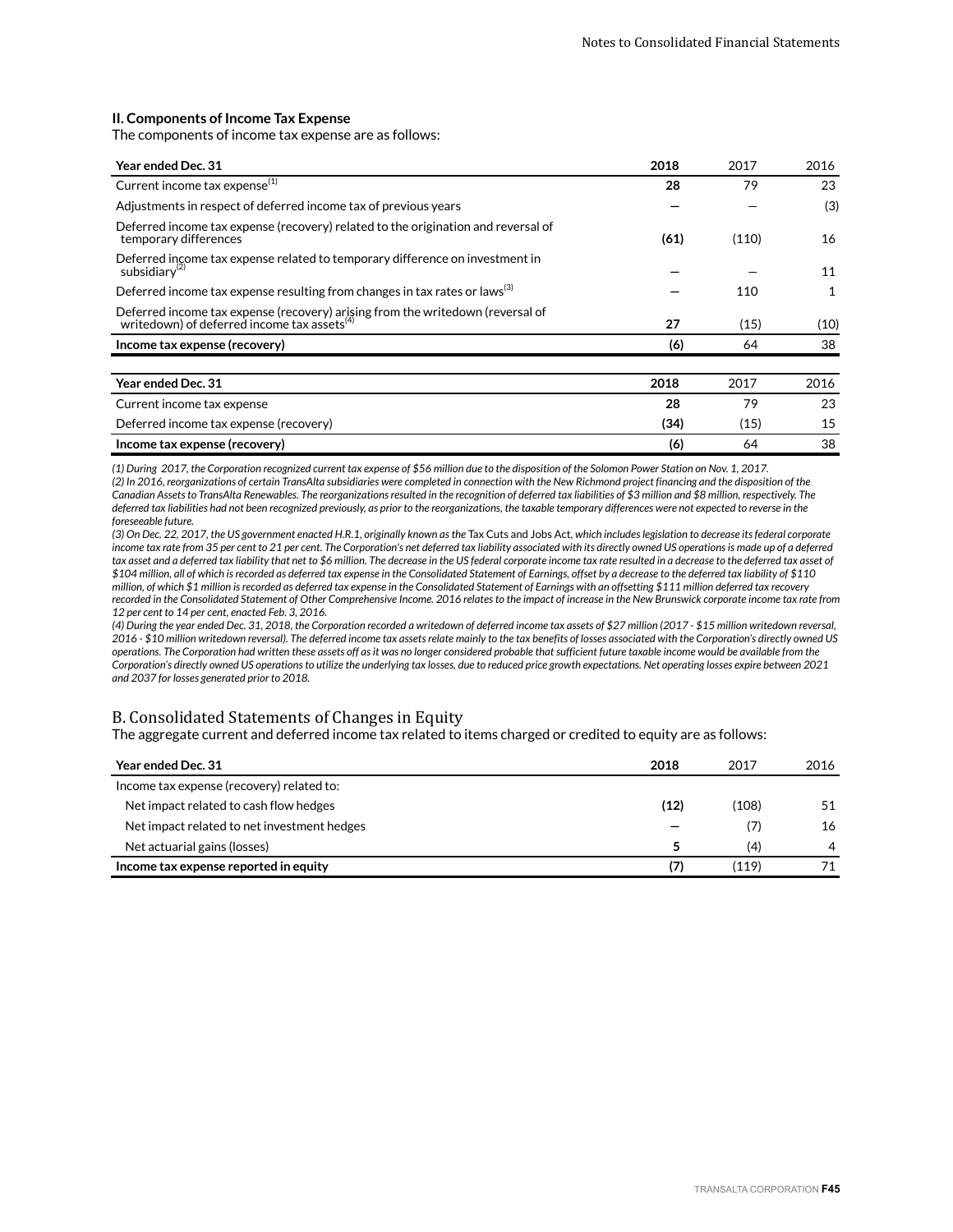## C. Consolidated Statements of Financial Position

Significant components of the Corporation's deferred income tax assets (liabilities) are as follows:

| As at Dec. 31                                                                     | 2018  | 2017    |
|-----------------------------------------------------------------------------------|-------|---------|
| Net operating loss carryforwards                                                  | 547   | 541     |
| Future decommissioning and restoration costs                                      | 113   | 117     |
| Property, plant and equipment                                                     | (896) | (1,009) |
| Risk management assets and liabilities, net                                       | (145) | (160)   |
| Employee future benefits and compensation plans                                   | 68    | 74      |
| Interest deductible in future periods                                             | 48    | 50      |
| Foreign exchange differences on US-denominated debt                               | 35    | 42      |
| Deferred coal revenues                                                            | 23    | 16      |
| Other deductible temporary differences                                            |       | 22      |
| Net deferred income tax liability, before writedown of deferred income tax assets | (207) | (307)   |
| Writedown of deferred income tax assets                                           | (266) | (218)   |
| Net deferred income tax liability, after writedown of deferred income tax assets  | (473) | (525)   |

The net deferred income tax liability is presented in the Consolidated Statements of Financial Position as follows:

| As at Dec. 31                                           | 2018  | 2017  |
|---------------------------------------------------------|-------|-------|
| Deferred income tax assets $^{\scriptscriptstyle{(1)}}$ | 28    | 24    |
| Deferred income tax liabilities                         | (501) | (549) |
| Net deferred income tax liability                       | (473) | (525) |

*(1) The deferred income tax assets presented on the Consolidated Statements of Financial Position are recoverable based on estimated future earnings and tax planning strategies. The assumptions used in the estimate of future earnings are based on the Corporation's long-range forecasts.*

### D. Contingencies

As of Dec. 31, 2018, the Corporation had recognized a net liability of nil (2017 - \$4 million) related to uncertain tax positions.

## 12. Non-Controlling Interests

The Corporation's subsidiaries and operations that have non-controlling interests are as follows:

| Subsidiary/Operation        | Non-controlling interest as at Dec. 31, 2018 |
|-----------------------------|----------------------------------------------|
| TransAlta Cogeneration L.P. | 49.99% - Canadian Power Holdings Inc.        |
| TransAlta Renewables        | 39.1% - Public shareholders                  |
| Kent Hills Wind $LP^{(1)}$  | 17% - Natural Forces Technologies Inc.       |
|                             |                                              |

*(1) Owned by TransAlta Renewables.*

TransAlta Cogeneration, L.P. ("TA Cogen") operates a portfolio of cogeneration facilities in Canada and owns 50 per cent of a coal facility. TransAlta Renewables owns and operates a portfolio of gas and renewable power generation facilities in Canada and owns economic interests in various other gas and renewable facilities of the Corporation.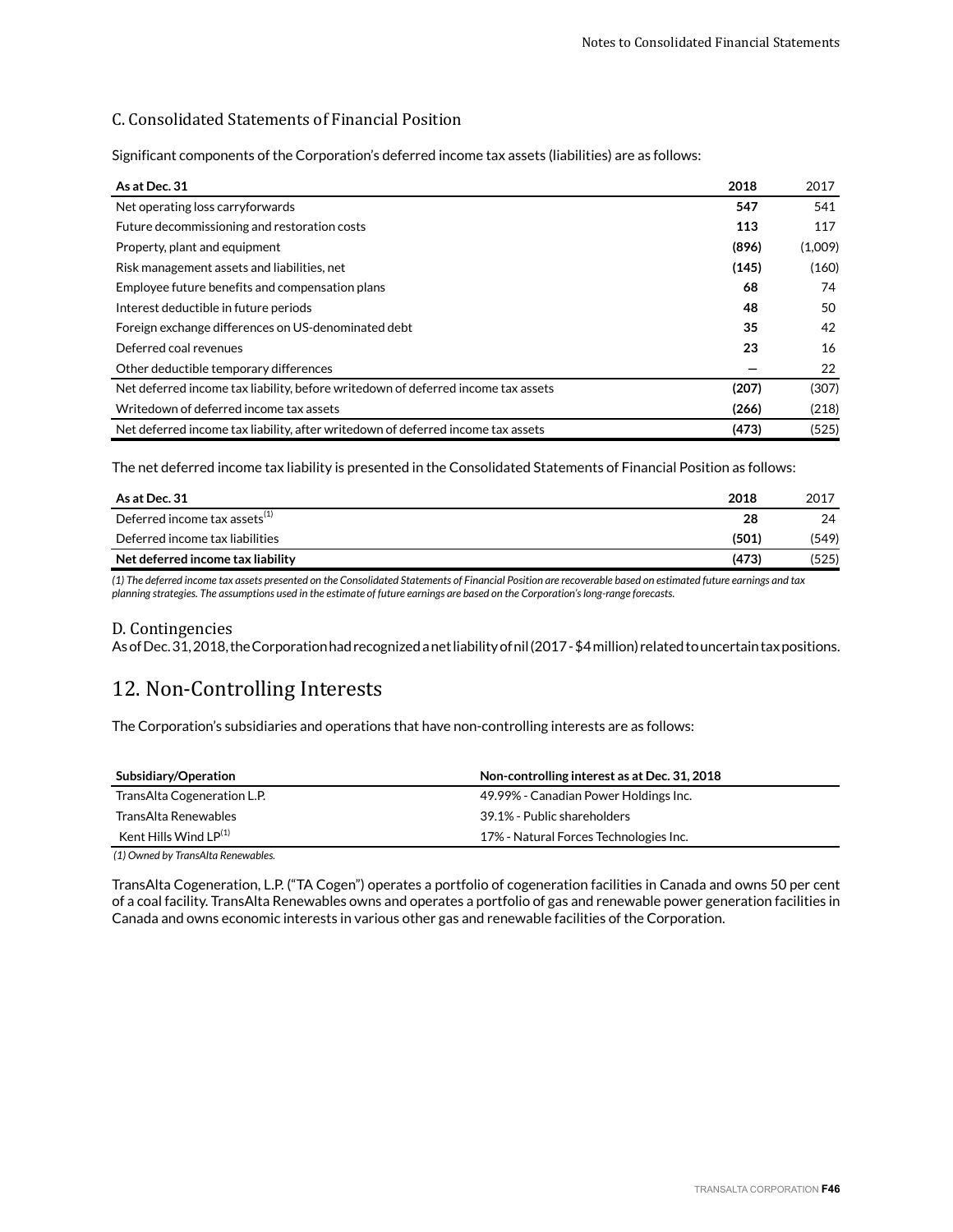Summarized financial information relating to subsidiaries with significant non-controlling interests is as follows:

## A. TransAlta Renewables

The net earnings, distributions and equity attributable to non-controlling interests include the 17 per cent non-controlling interest in the 167 MW Kent Hills wind farm located in New Brunswick.

The South Hedland Power Station achieved commercial operation on July 28, 2017. On Aug. 1, 2017, the Corporation converted its 26.1 million Class B shares held in TransAlta Renewables into 26.4 million common shares of TransAlta Renewables. At that time, the Corporation's equity participation percentage in TransAlta Renewables increased to 64 per cent from 59.8 per cent. The Class B shares were converted at a ratio greater than 1:1 because the construction and commissioning costs for the project were below the referenced costs agreed to with TransAlta Renewables.

On May 31, 2018, TransAlta Renewables implemented a dividend reinvestment plan ("DRIP") for Canadian holders of common shares of TransAlta Renewables. Commencing with the dividend paid on July 31, 2018, eligible shareholders may elect to automatically reinvest monthly dividends into additional common shares of the Corporation.

As a result of the conversion of Class B shares, the DRIP and the transactions described in Note 4, the Corporation's share of ownership and equity participation in TransAlta Renewables has fluctuated since its formation as follows:

| Period                                                 | Ownership and voting<br>rights percentage |      | <b>Equity participation</b> | percentage   |
|--------------------------------------------------------|-------------------------------------------|------|-----------------------------|--------------|
| April 29, 2014 to May 6, 2015                          | 70.3                                      |      |                             | 70.3         |
| May 7, 2015 to Nov. 25, 2015                           | 76.1                                      |      |                             | 72.8         |
| Nov. 26, 2015 to Jan. 5, 2016                          | 66.6                                      |      |                             | 62.0         |
| Jan. 6, 2016 to July 31, 2017                          | 64.0                                      |      |                             | 59.8         |
| Aug. 1, 2017 to June 21, 2018                          | 64.0                                      |      |                             | 64.0         |
| June 22, 2018 to July 30, 2018                         | 61.1                                      |      |                             | 61.1         |
| July 31, 2018 to Nov. 29, 2018                         | 61.0                                      |      |                             | 61.0         |
| Nov. 30, 2018 to Dec. 31, 2018                         | 60.9                                      |      |                             | 60.9         |
| Year ended Dec. 31                                     |                                           | 2018 | 2017                        | 2016         |
| Revenues                                               |                                           | 462  | 459                         | 259          |
| Net earnings                                           |                                           | 241  | 13                          | $\mathbf{1}$ |
| Total comprehensive income                             |                                           | 281  | (24)                        | 40           |
| Amounts attributable to the non-controlling interests: |                                           |      |                             |              |
| Net earnings                                           |                                           | 94   | 11                          | 2            |
| Total comprehensive income                             |                                           | 110  |                             | 18           |
| Distributions paid to non-controlling interests        |                                           | 79   | 85                          | 83           |
| As at Dec. 31                                          |                                           |      | 2018                        | 2017         |
| Current assets                                         |                                           |      | 250                         | 145          |
| Long-term assets                                       |                                           |      | 3,497                       | 3,483        |
| <b>Current liabilities</b>                             |                                           |      | (159)                       | (356)        |
| Long-term liabilities                                  |                                           |      | (1, 192)                    | (1,075)      |
| Total equity                                           |                                           |      | (2,396)                     | (2, 197)     |
| Equity attributable to non-controlling interests       |                                           |      | (961)                       | (812)        |
| Non-controlling interests' share (per cent)            |                                           |      | 39.1                        | 36.0         |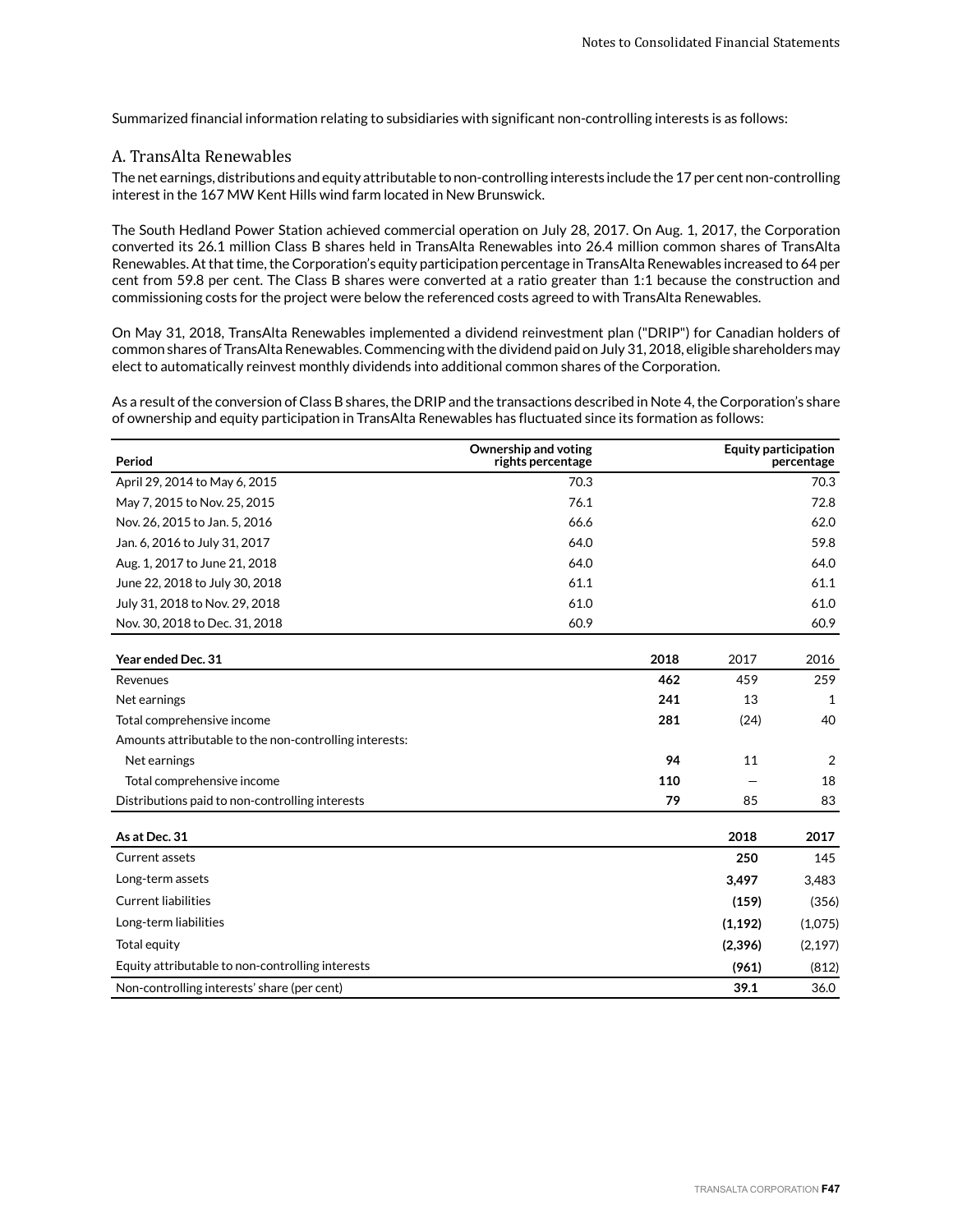## B. TA Cogen

| Year ended Dec. 31                                    | 2018 | 2017 | 2016 |
|-------------------------------------------------------|------|------|------|
| <b>Results of operations</b>                          |      |      |      |
| Revenues                                              | 185  | 175  | 274  |
| Net earnings                                          | 29   | 61   | 211  |
| Total comprehensive income                            | 29   | 61   | 258  |
| Amounts attributable to the non-controlling interest: |      |      |      |
| Net earnings                                          | 14   | 31   | 105  |
| Total comprehensive income                            | 14   | 31   | 128  |
| Distributions paid to Canadian Power Holdings Inc.    | 86   | 87   | 68   |

| As at Dec. 31                                       | 2018  | 2017  |
|-----------------------------------------------------|-------|-------|
| Current assets                                      | 82    | 193   |
| Long-term assets                                    | 354   | 404   |
| <b>Current liabilities</b>                          | (54)  | (73)  |
| Long-term liabilities                               | (28)  | (26)  |
| Total equity                                        | (354) | (498) |
| Equity attributable to Canadian Power Holdings Inc. | (176) | (247) |
| Non-controlling interest share (per cent)           | 49.99 | 49.99 |

# 13. Trade and Other Receivables

| As at Dec. 31                                         | 2018 | 2017 |
|-------------------------------------------------------|------|------|
| Trade accounts receivable                             | 597  | 693  |
| Mississauga recontracting receivable                  |      | 108  |
| Net trade receivables                                 | 597  | 801  |
| Promissory note receivable <sup>(1)</sup>             | 25   |      |
| Collateral paid (Note 15)                             | 105  | 67   |
| Current portion of finance lease receivables (Note 8) | 24   | 59   |
| Current portion of Ioan receivable (Note 20)          |      | 5    |
| Income taxes receivables                              | 5    |      |
| Trade and other receivables                           | 756  | 933  |

*(1) The promissory note receivable relates to funding provided for the Antrim wind development project (see Note 4(C) for further details).*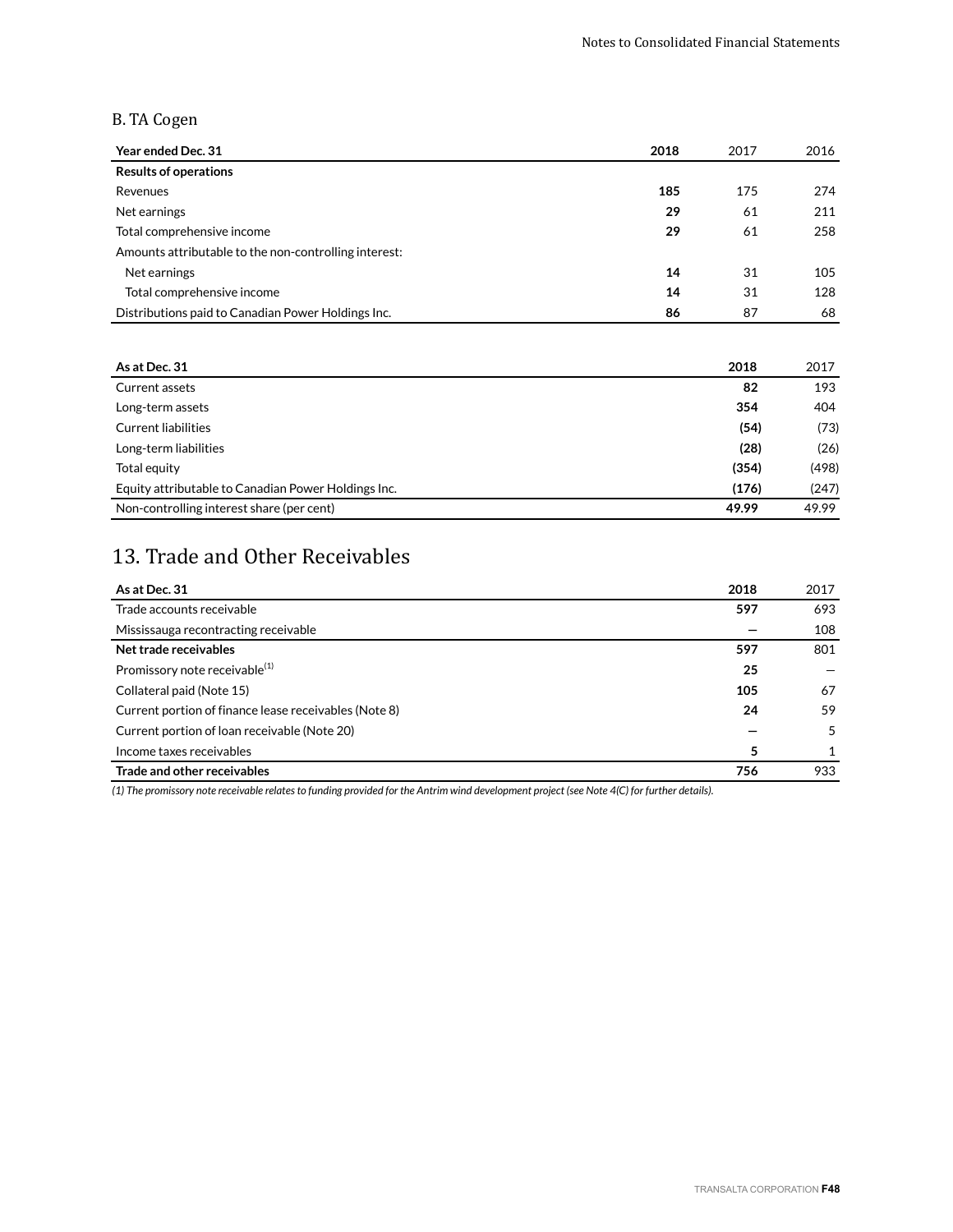# 14. Financial Instruments

## A. Financial Assets and Liabilities – Classification and Measurement

Financial assets and financial liabilities are measured on an ongoing basis at cost, fair value or amortized cost (see Note 2 (C)). The following table outlines the carrying amounts and classifications of the financial assets and liabilities:

## **Carrying value as at Dec. 31, 2018**

|                                                                                   | <b>Derivatives</b><br>used for<br>hedging | <b>Derivatives</b><br>held for<br>trading<br>(FVTPL) | Amortized<br>cost | Other<br>financial<br>assets<br>(FVTPL) | Total |
|-----------------------------------------------------------------------------------|-------------------------------------------|------------------------------------------------------|-------------------|-----------------------------------------|-------|
| <b>Financial assets</b>                                                           |                                           |                                                      |                   |                                         |       |
| Cash and cash equivalents $(1)$                                                   |                                           |                                                      | 89                |                                         | 89    |
| Restricted cash                                                                   |                                           |                                                      | 66                |                                         | 66    |
| Trade and other receivables                                                       |                                           |                                                      | 731               | 25                                      | 756   |
| Long-term portion of finance lease receivables                                    |                                           |                                                      | 191               |                                         | 191   |
| Risk management assets                                                            |                                           |                                                      |                   |                                         |       |
| Current                                                                           | 60                                        | 86                                                   |                   |                                         | 146   |
| Long-term                                                                         | 629                                       | 33                                                   |                   |                                         | 662   |
| Other assets                                                                      |                                           |                                                      | 37                | 15                                      | 52    |
| <b>Financial liabilities</b>                                                      |                                           |                                                      |                   |                                         |       |
| Accounts payable and accrued liabilities                                          |                                           |                                                      | 497               |                                         | 497   |
| Dividends payable                                                                 |                                           |                                                      | 58                |                                         | 58    |
| Risk management liabilities                                                       |                                           |                                                      |                   |                                         |       |
| Current                                                                           | 1                                         | 89                                                   |                   |                                         | 90    |
| Long-term                                                                         | 1                                         | 40                                                   |                   |                                         | 41    |
| Credit facilities, long-term debt and finance<br>lease obligations <sup>(2)</sup> |                                           |                                                      | 3,267             |                                         | 3,267 |
| (1) Includes cash equivalents of nil.                                             |                                           |                                                      |                   |                                         |       |

*(2) Includes current portion.*

## Carrying value as at Dec. 31, 2017

|                                                                                  | <b>Derivatives</b><br>used for<br>hedging | Derivatives<br>classified as<br>held for<br>trading | Loans and<br>receivables | Other<br>financial<br>liabilities | Total |
|----------------------------------------------------------------------------------|-------------------------------------------|-----------------------------------------------------|--------------------------|-----------------------------------|-------|
| <b>Financial assets</b>                                                          |                                           |                                                     |                          |                                   |       |
| Cash and cash equivalents <sup>(1)</sup>                                         |                                           |                                                     | 314                      |                                   | 314   |
| Restricted cash                                                                  |                                           |                                                     | 30                       |                                   | 30    |
| Trade and other receivables                                                      |                                           |                                                     | 933                      |                                   | 933   |
| Long-term portion of finance lease receivables                                   |                                           |                                                     | 215                      |                                   | 215   |
| Risk management assets                                                           |                                           |                                                     |                          |                                   |       |
| Current                                                                          | 82                                        | 137                                                 |                          |                                   | 219   |
| Long-term                                                                        | 638                                       | 46                                                  |                          |                                   | 684   |
| Other assets                                                                     |                                           |                                                     | 33                       |                                   | 33    |
| <b>Financial liabilities</b>                                                     |                                           |                                                     |                          |                                   |       |
| Accounts payable and accrued liabilities                                         |                                           |                                                     |                          | 595                               | 595   |
| Dividends payable                                                                |                                           |                                                     |                          | 34                                | 34    |
| Risk management liabilities                                                      |                                           |                                                     |                          |                                   |       |
| Current                                                                          | 8                                         | 93                                                  |                          |                                   | 101   |
| Long-term                                                                        | 2                                         | 38                                                  |                          |                                   | 40    |
| Credit facilities, long-term debt and finance lease<br>obligations <sup>12</sup> |                                           |                                                     |                          | 3,707                             | 3,707 |

*(1) Includes cash equivalents of nil.*

*(2) Includes current portion.*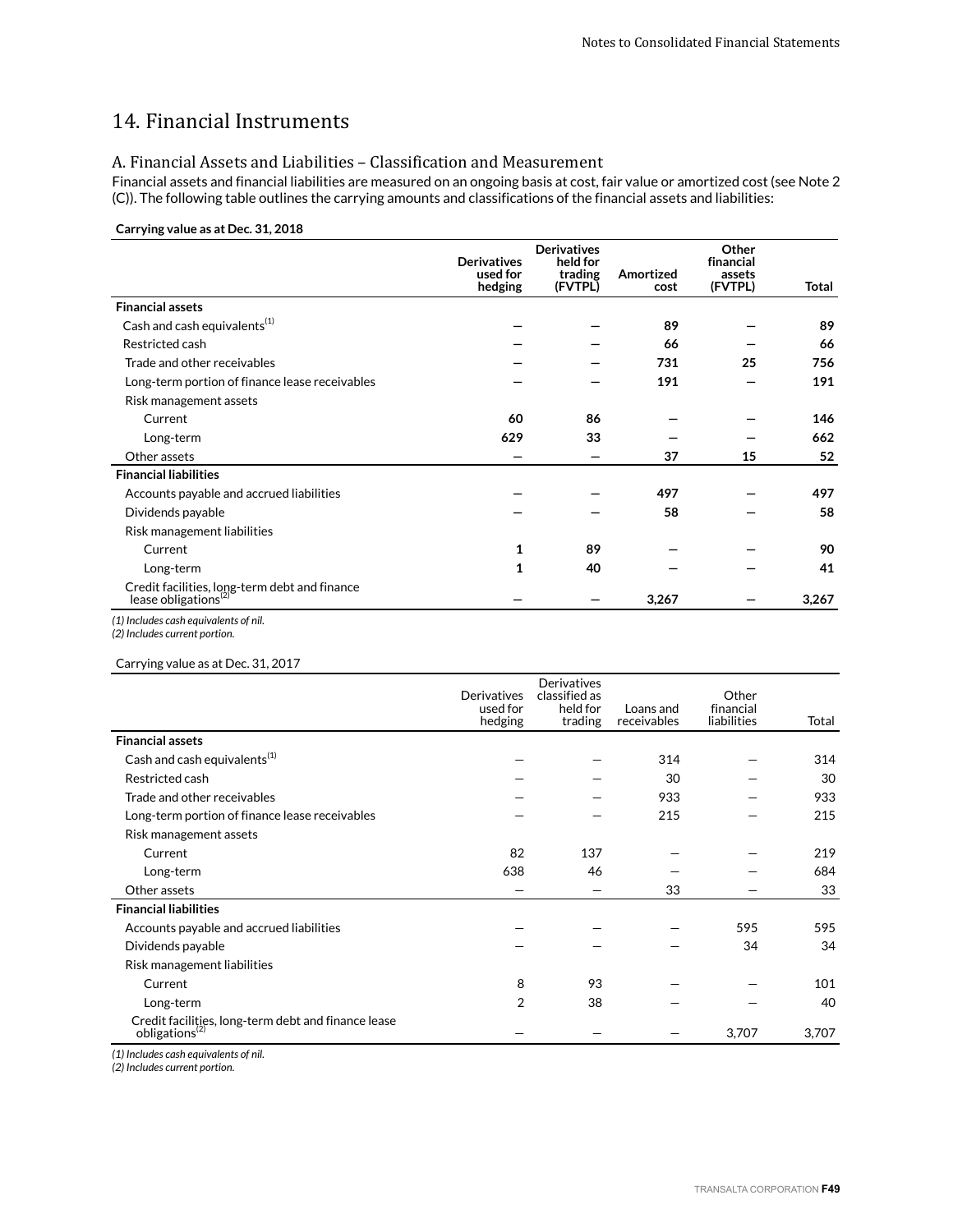## B. Fair Value of Financial Instruments

The fair value of a financial instrument is the price that would be received to sell an asset or paid to transfer a liability in an orderly transaction between market participants at the measurement date. Fair values can be determined by reference to prices for that instrument in active markets to which the Corporation has access. In the absence of an active market, the Corporation determines fair values based on valuation models or by reference to other similar products in active markets.

Fair values determined using valuation models require the use of assumptions. In determining those assumptions, the Corporation looks primarily to external readily observable market inputs. However, if not available, the Corporation uses inputs that are not based on observable market data.

### **I. Level I, II and III Fair Value Measurements**

The Level I, II and III classifications in the fair value hierarchy utilized by the Corporation are defined below. The fair value measurement of a financial instrument is included in only one of the three levels, the determination of which is based on the lowest level input that is significant to the derivation of the fair value.

### *a. Level I*

Fair values are determined using inputs that are quoted prices (unadjusted) in active markets for identical assets or liabilities that the Corporation has the ability to access at the measurement date. In determining Level I fair values, the Corporation uses quoted prices for identically traded commodities obtained from active exchanges such as the New York Mercantile Exchange.

### *b. Level II*

Fair values are determined, directly or indirectly, using inputs that are observable for the asset or liability.

Fair values falling within the Level II category are determined through the use of quoted prices in active markets, which in some cases are adjusted for factors specific to the asset or liability, such as basis, credit valuation and location differentials.

The Corporation's commodity risk management Level II financial instruments include over-the-counter derivatives with values based on observable commodity futures curves and derivatives with inputs validated by broker quotes or other publicly available market data providers. Level II fair values are also determined using valuation techniques, such as option pricing models and regression or extrapolation formulas, where the inputs are readily observable, including commodity prices for similar assets or liabilities in active markets, and implied volatilities for options.

In determining Level II fair values of other risk management assets and liabilities, the Corporation uses observable inputs other than unadjusted quoted prices that are observable for the asset or liability, such as interest rate yield curves and currency rates. For certain financial instruments where insufficient trading volume or lack of recent trades exists, the Corporation relies on similar interest or currency rate inputs and other third-party information such as credit spreads.

### *c. Level III*

Fair values are determined using inputs for the assets or liabilities that are not readily observable.

The Corporation may enter into commodity transactions for which market-observable data is not available. In these cases, Level III fair values are determined using valuation techniques such as the Black-Scholes, mark-to-forecast and historical bootstrap models with inputs that are based on historical data such as unit availability, transmission congestion, demand profiles for individual non-standard deals and structured products, and/or volatilities and correlations between products derived from historical prices.

The Corporation also has various commodity contracts with terms that extend beyond a liquid trading period. As forward market prices are not available for the full period of these contracts, the value of these contracts is derived by reference to a forecast that is based on a combination of external and internal fundamental modelling, including discounting. As a result, these contracts are classified in Level III.

The Corporation has a Commodity Exposure Management Policy, that governs both the commodity transactions undertaken in its proprietary trading business and those undertaken to manage commodity price exposures in its generation business. This Policy defines and specifies the controls and management responsibilities associated with commodity trading activities, as well as the nature and frequency of required reporting of such activities.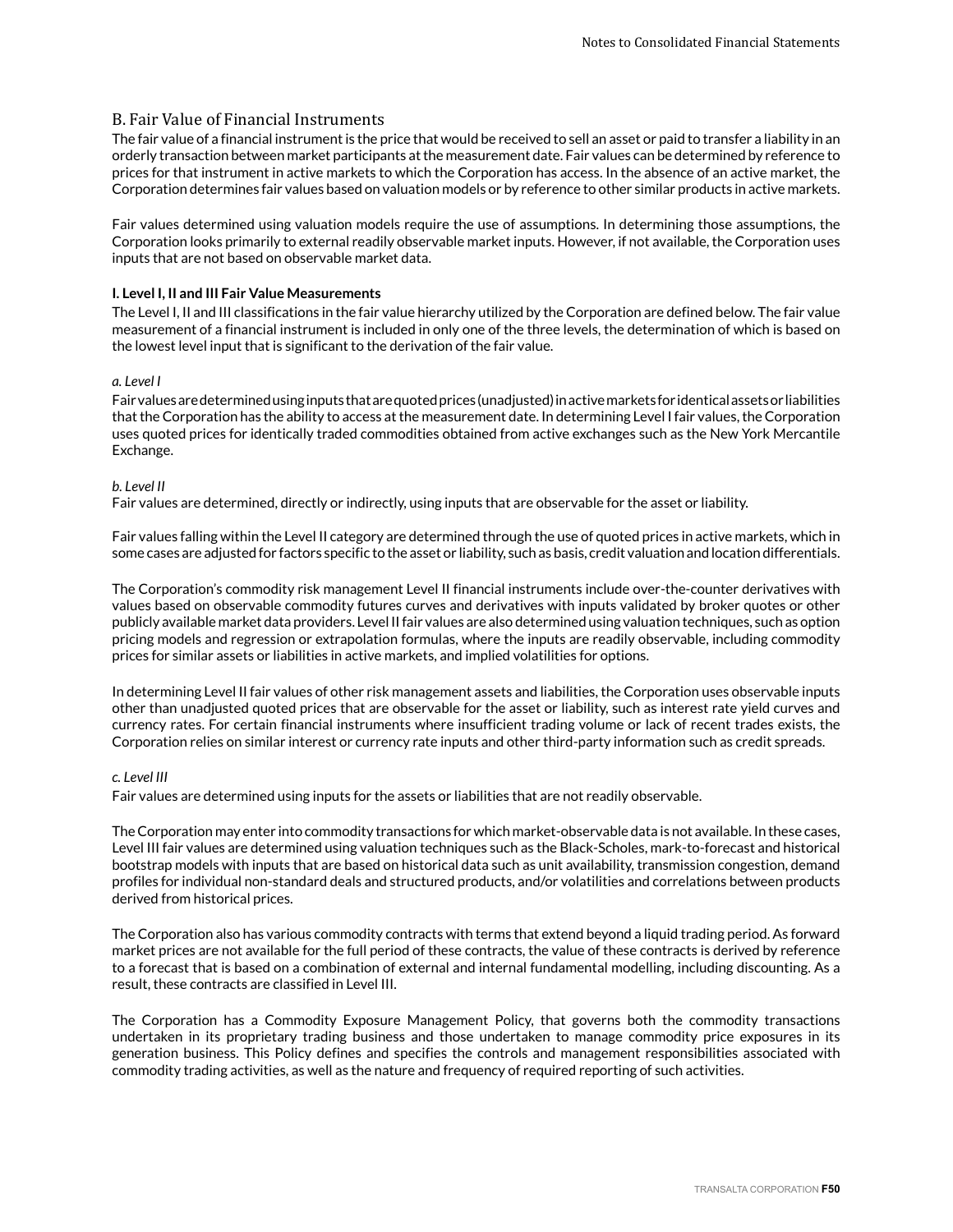Methodologies and procedures regarding commodity risk management Level III fair value measurements are determined by the Corporation's risk management department. Level III fair values are calculated within the Corporation's energy trading risk management system based on underlying contractual data as well as observable and non-observable inputs. Development of non-observable inputs requires the use of judgment. To ensure reasonability, system-generated Level III fair value measurements are reviewed and validated by the risk management and finance departments. Review occurs formally on a quarterly basis or more frequently if daily review and monitoring procedures identify unexpected changes to fair value or changes to key parameters.

Information on risk management contracts or groups of risk management contracts that are included in Level III measurements and the related unobservable inputs and sensitivities, is as follows, and excludes the effects on fair value of certain unobservable inputs such as liquidity and credit discount (described as "base fair values"), as well as inception gains or losses. Sensitivity ranges for the base fair values are determined using reasonably possible alternative assumptions for the key unobservable inputs, which may include forward commodity prices, commodity volatilities and correlations, delivery volumes, and shapes.

| As at Dec. 31                           | 2018                        |                  | 2017            |                  |
|-----------------------------------------|-----------------------------|------------------|-----------------|------------------|
| <b>Description</b>                      | Base fair value Sensitivity |                  | Base fair value | Sensitivity      |
| Long-term power sale - US               | 801                         | $+116$<br>$-116$ | 853             | $+130$<br>$-130$ |
| Long-term power sale - Alberta          | 4                           | $+1$<br>-1       | (1)             | $+2$<br>$-2$     |
| Unit contingent power purchases         | 18                          | $+4$<br>-4       | 44              | $+7$<br>$-9$     |
| Structured products - Eastern US        | 6                           | $+5$<br>$-5$     | 17              | $+8$<br>$-7$     |
| Long-term wind energy sale - Eastern US | (39)                        | $+21$<br>$-21$   |                 |                  |
| Others                                  | 4                           | $+3$<br>-3       | 5               | $+9$<br>-9       |

#### *i. Long-Term Power Sale - US*

The Corporation has a long-term fixed price power sale contract in the US for delivery of power at the following capacity levels: 380 MW through Dec. 31, 2024, and 300 MW through Dec. 31, 2025. The contract is designated as an all-in-one cash flow hedge.

For periods beyond 2020, market forward power prices are not readily observable. For these periods, fundamental-based forecasts and market indications have been used to determine proxies for base, high and low power price scenarios. The base price forecast has been developed by using a fundamental-based forecast (the provider is an independent and widely accepted industry expert for scenario and planning views). Prior to the second quarter of 2018, the base price forecast was developed using an additional independent industry forecast. Forward power price ranges per MWh used in determining the Level III base fair value at Dec. 31, 2018, are US\$20-US\$35 (Dec. 31, 2017 - US\$25-US\$34). The sensitivity analysis has been prepared using the Corporation's assessment that a US\$6 (Dec. 31, 2017 - US\$6) price increase or decrease in the forward power prices is a reasonably possible change.

The contract is denominated in US dollars. With the strengthening of the US dollar relative to the Canadian dollar from Dec. 31, 2017 to Dec. 31, 2018, the base fair value and the sensitivity values have increased by approximately \$62 million and \$9 million, respectively.

### *ii. Long-Term Power Sale - Alberta*

The Corporation has a long-term 12.5 MW fixed price power sale contract (monthly shaped) in the Alberta market through December 2024. The contract is accounted for as FVTPL.

For periods beyond 2023, market forward power prices are not readily observable. For these periods, fundamental-based price forecasts and market indications have been used as proxies to determine base, high and low power price scenarios. The base scenario uses the most recent price view from an independent external forecasting service that is accepted within industry as an expert in the Alberta market. Forward power prices per MWh used in determining the Level III base fair value at Dec. 31, 2018, are \$40 (Dec. 31, 2017 - \$63 -\$67). The sensitivity analysis has been prepared using the Corporation's assessment that a 20 per cent increase or decrease in the forward power prices is a reasonably possible change.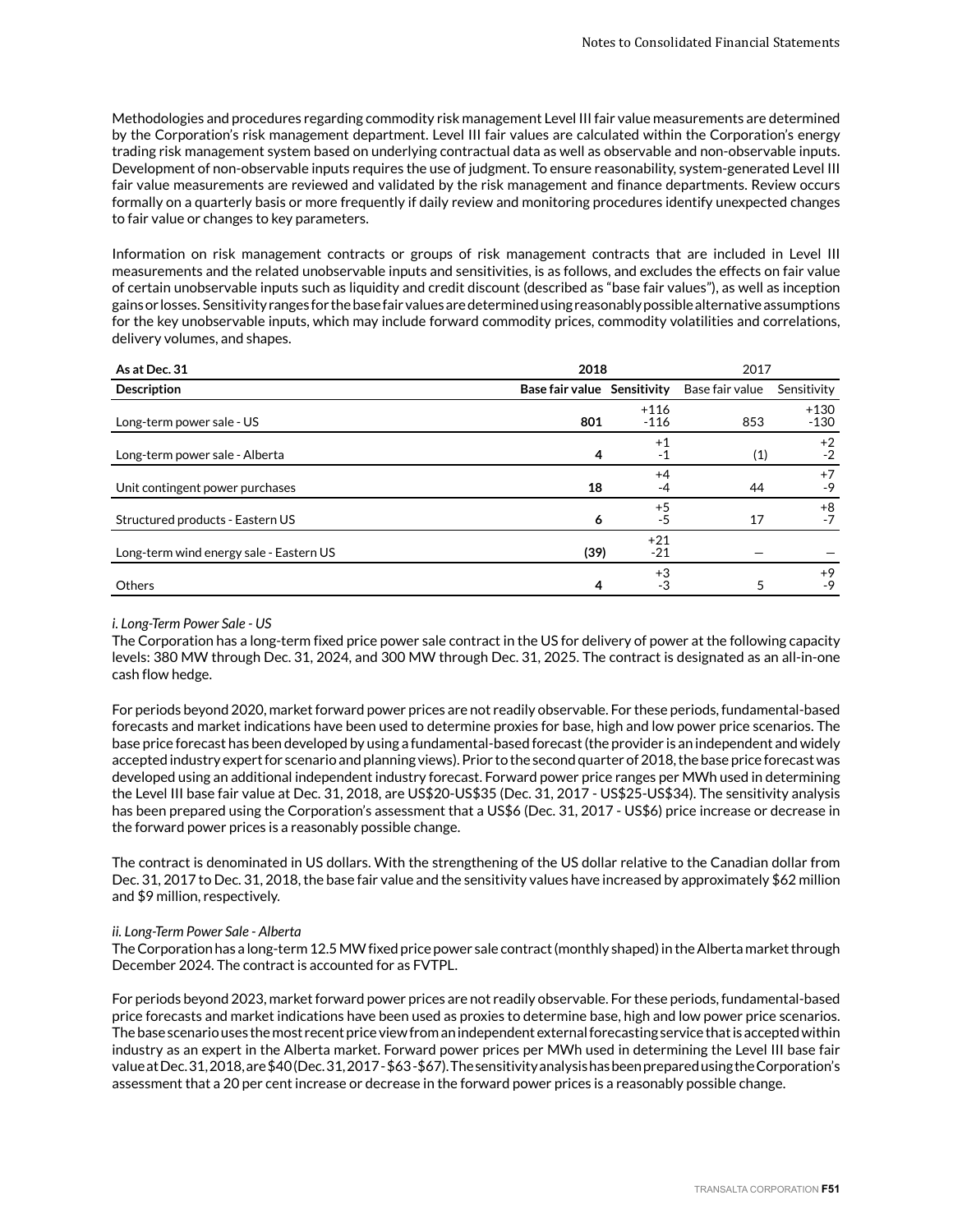### *iii. Unit Contingent Power Purchases*

Under the unit contingent power purchase agreements, the Corporation has agreed to purchase power contingent upon the actual generation of specific units owned and operated by third parties. Under these types of agreements, the purchaser pays the supplier an agreed upon fixed price per MWh of output multiplied by the pro rata share of actual unit production (nil if a plant outage occurs). The contracts are accounted for as FVTPL.

The key unobservable inputs used in the valuations are delivered volume expectations and hourly shapes of production. Hourly shaping of the production will result in realized prices that may be at a discount (or premium) relative to the average settled power price. Reasonably possible alternative inputs were used to determine sensitivity on the fair value measurements.

This analysis is based on historical production data of the generation units for available history. Price and volumetric discount ranges per MWh used in the Level III base fair value measurement at Dec. 31, 2018, are nil (Dec. 31, 2017 - nil) and 2.2 per cent to 16.9 per cent (Dec. 31, 2017 – 2.2 per cent to 2.8 per cent), respectively. The sensitivity analysis has been prepared using the Corporation's assessment of a reasonably possible change in price discount ranges of approximately 1.1 per cent to 1.9 per cent (Dec. 31, 2017 - 1.1 per cent to 1.9 per cent) and a change in volumetric discount rates of approximately 8.6 per cent to 27.3 per cent (Dec. 31, 2017 - 7.8 per cent and 10.5 per cent), which approximate one standard deviation for each input.

### *iv. Structured Products - Eastern US*

The Corporation has fixed priced power and heat rate contracts in the eastern United States. Under the fixed priced power contracts, the Corporation has agreed to buy or sell power at non-liquid locations or during non-standard hours. The Corporation has also bought and sold heat rate contracts at both liquid and non-liquid locations. Under a heat rate contract, the buyer has the right to purchase power at times when the market heat rate is higher than the contractual heat rate.

The key unobservable inputs in the valuation of the fixed priced power contracts are market forward spreads and nonstandard shape factors. A historical regression analysis has been performed to model the spreads between non-liquid and liquid hubs. The non-standard shape factors have been determined using the historical data. Basis relationship and nonstandard shape factors used in the Level III base fair value measurement at Dec. 31, 2018, are 75 per cent to 109 per cent and 63 per cent to 104 per cent (Dec. 31, 2017 - 75 per cent to 159 per cent and 71 per cent to 88 per cent), respectively. The sensitivity analysis has been prepared using the Corporation's assessment of a reasonably possible change in market forward spreads of approximately 4 per cent to 7 per cent (Dec. 31, 2017 - 7 per cent) and a change in non-standard shape factors of approximately 4 per cent to 9 per cent (Dec. 31, 2017 - 6 per cent), which approximate one standard deviation for each input.

The key unobservable inputs in the valuation of the heat rate contracts are implied volatilities and correlations. Implied volatilities and correlations used in the Level III base fair value measurement at Dec. 31, 2018, are 25 per cent to 84 per cent and 70 per cent (Dec. 31, 2017 – 18 per cent to 54 per cent and 70 per cent), respectively. The sensitivity analysis has been prepared using the Corporation's assessment of a reasonably possible change in implied volatilities ranges and correlations of approximately 37 per cent to 49 per cent and 30 per cent, respectively (2017 - 27 per cent to 32 per cent and 10 per cent, respectively).

### *v. Long-Term Wind Energy Sale - Eastern US*

In relation to the acquisition of Big Level (See Note 4(C)), the Corporation has a long-term contract for differences whereby the Corporation receives a fixed price per MWh and pays the prevailing real-time energy market price per MWh as well as the physical delivery of renewable energy credits ("RECs") based on proxy generation. Commercial operation of the facility is expected to occur in the second half of 2019, with the contract extending for 15 years after commercial operation. The contract is accounted for at fair value through profit or loss.

The key unobservable inputs used in the valuation of the contract are expected proxy generation volumes and forward prices for power and RECs beyond 2023 and 2022, respectively. Forward power and REC price ranges per MWh used in determining the Level III base fair value at Dec. 31, 2018, are US\$42-US\$68 and US\$7-US\$8, respectively. The sensitivity analysis has been prepared using the Corporation's assessment that a change in expected proxy generation volumes of 10 per cent, a change in energy prices of US\$6 and a change in REC prices of US\$1 as reasonably possible changes.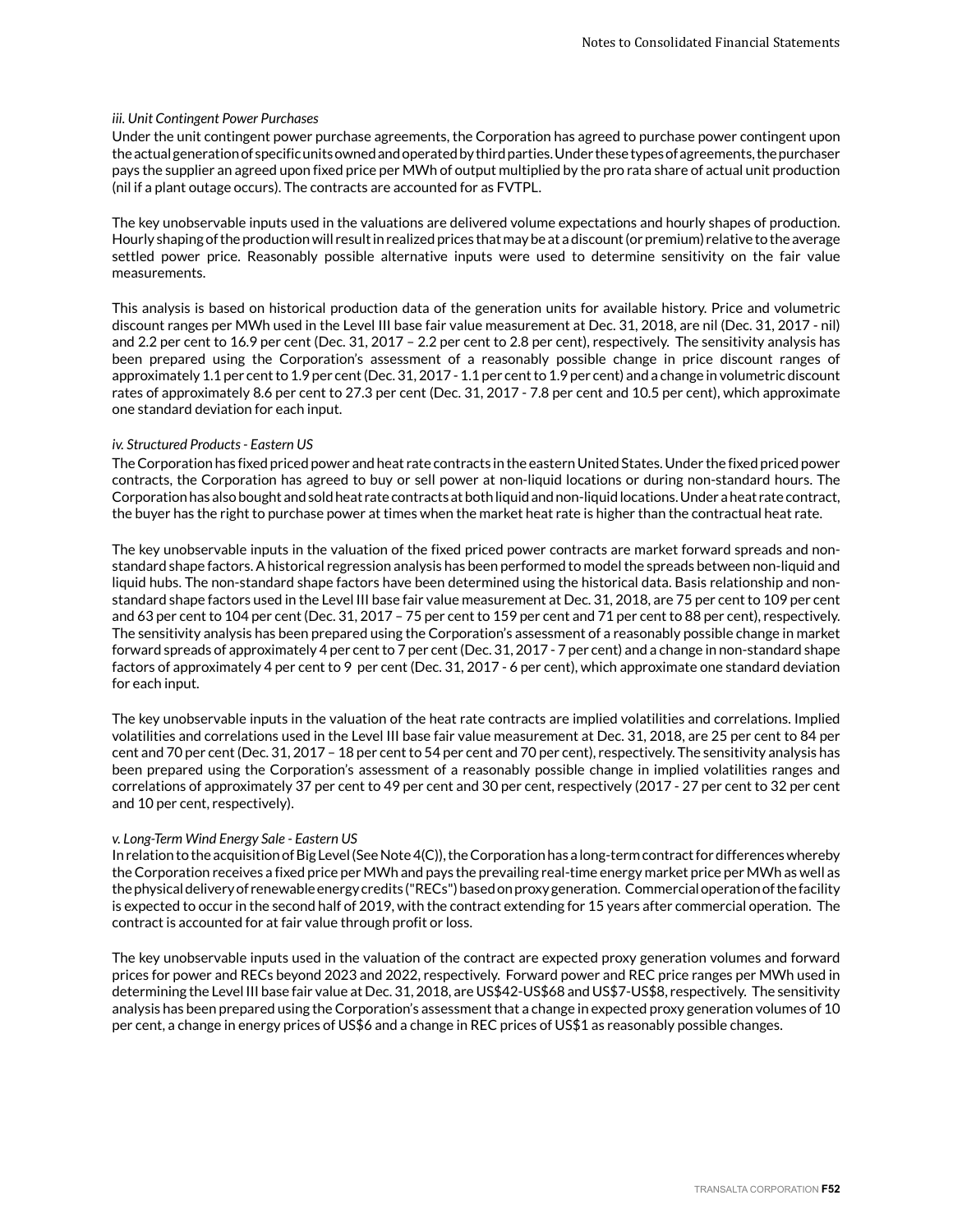### **II. Commodity Risk Management Assets and Liabilities**

Commodity risk management assets and liabilities include risk management assets and liabilities that are used in the energy marketing and generation businesses in relation to trading activities and certain contracting activities. To the extent applicable, changes in net risk management assets and liabilities for non-hedge positions are reflected within earnings of these businesses.

Commodity risk management assets and liabilities classified by fair value levels as at Dec. 31, 2018, are as follows: Level I - \$3 million net asset (Dec. 31, 2017 - \$1 million net liability), Level II - \$19 million net liability (Dec. 31, 2017 - \$42 million net liability) and Level III - \$695 million net asset (Dec. 31, 2017 - \$771 million net asset).

Significant changes in commodity net risk management assets (liabilities) during the year ended Dec. 31, 2018, are primarily attributable to the settlement of contracts, partially offset by favourable foreign exchange rates.

The following tables summarize the key factors impacting the fair value of the Level III commodity risk management assets and liabilities by classification level during the years ended Dec. 31, 2018 and 2017, respectively:

|                                                                                                                 | <b>Year ended Dec. 31, 2018</b> |           |       |       | Year ended Dec. 31, 2017 |       |
|-----------------------------------------------------------------------------------------------------------------|---------------------------------|-----------|-------|-------|--------------------------|-------|
|                                                                                                                 | Hedge                           | Non-hedge | Total | Hedge | Non-hedge                | Total |
| Opening balance                                                                                                 | 719                             | 52        | 771   | 726   | 32                       | 758   |
| Changes attributable to:                                                                                        |                                 |           |       |       |                          |       |
| Market price changes on existing contracts                                                                      | (7)                             | (9)       | (16)  | 100   | (2)                      | 98    |
| Market price changes on new contracts                                                                           |                                 | 4         | 4     |       | 33                       | 33    |
| Contracts settled                                                                                               | (90)                            | (42)      | (132) | (57)  | (10)                     | (67)  |
| Change in foreign exchange rates                                                                                | 67                              | 5         | 72    | (50)  | (2)                      | (52)  |
| Transfers into (out of) Level III                                                                               |                                 | (4)       | (4)   |       | 1                        | 1     |
| Net risk management assets at end of period                                                                     | 689                             | 6         | 695   | 719   | 52                       | 771   |
| <b>Additional Level III information:</b>                                                                        |                                 |           |       |       |                          |       |
| Gains recognized in other comprehensive income                                                                  | 60                              |           | 60    | 50    |                          | 50    |
| Total gains included in earnings before income taxes                                                            | 90                              |           | 90    | 57    | 29                       | 86    |
| Unrealized gains (losses) included in earnings before<br>income taxes relating to net assets held at period end |                                 | (42)      | (42)  |       | 19                       | 19    |

### **III. Other Risk Management Assets and Liabilities**

Other risk management assets and liabilities primarily include risk management assets and liabilities that are used in managing exposures on non-energy marketing transactions such as interest rates, the net investment in foreign operations and other foreign currency risks. Hedge accounting is not always applied.

Other risk management assets and liabilities with a total net liability fair value of \$2 million as at Dec. 31, 2018 (Dec. 31, 2017 - \$34 million net asset) are classified as Level II fair value measurements. The significant changes in other net risk management assets during the year ended Dec. 31, 2018, are primarily attributable to the settlement of contracts.

### **IV. Other Financial Assets and Liabilities**

The fair value of financial assets and liabilities measured at other than fair value is as follows:

|                                | Fair value $(1)$         |          |                          | <b>Total</b><br>carrying |                      |
|--------------------------------|--------------------------|----------|--------------------------|--------------------------|----------------------|
|                                | Level I                  | Level II | Level III                | <b>Total</b>             | value <sup>(1)</sup> |
| Long-term debt - Dec. 31, 2018 | $\overline{\phantom{0}}$ | 3.181    | $\overline{\phantom{m}}$ | 3.181                    | 3,204                |
| Long-term debt - Dec. 31, 2017 |                          | 3.708    |                          | 3.708                    | 3,638                |

*(1) Includes current portion.*

The fair values of the Corporation's debentures and senior notes are determined using prices observed in secondary markets. Non-recourse and other long-term debt fair values are determined by calculating an implied price based on a current assessment of the yield to maturity.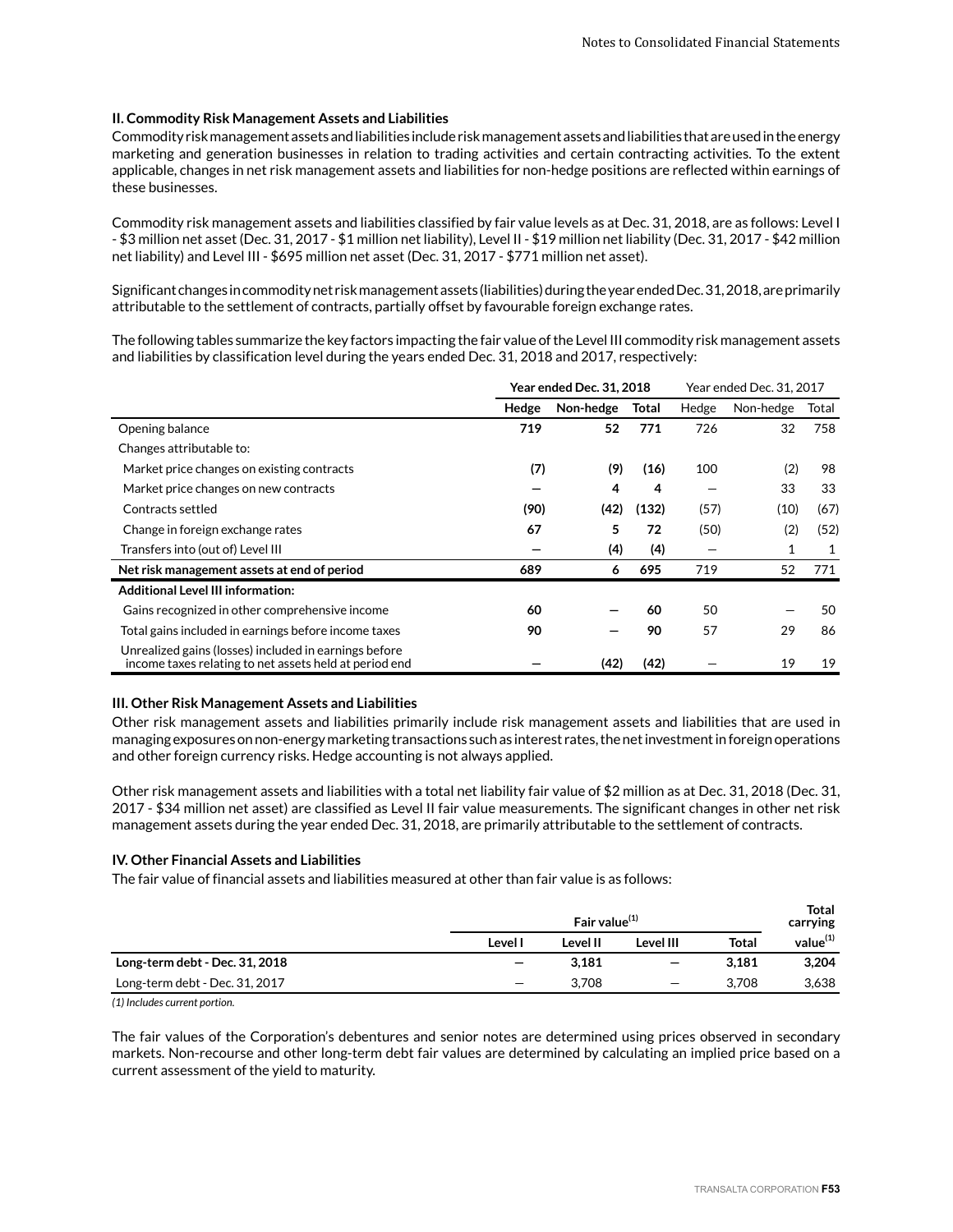The carrying amount of other short-term financial assets and liabilities (cash and cash equivalents, trade accounts receivable, collateral paid, accounts payable and accrued liabilities, collateral received and dividends payable) approximates fair value due to the liquid nature of the asset or liability. The fair values of the loan receivable (see Note 20) and the finance lease receivables (see Note 8) approximate the carrying amounts.

## C. Inception Gains and Losses

 The majority of derivatives traded by the Corporation are based on adjusted quoted prices on an active exchange or extend beyond the time period for which exchange-based quotes are available. The fair values of these derivatives are determined using inputs that are not readily observable. Refer to section B of this note for fair value Level III valuation techniques used. In some instances, a difference may arise between the fair value of a financial instrument at initial recognition (the "transaction price") and the amount calculated through a valuation model. This unrealized gain or loss at inception is recognized in net earnings (loss) only if the fair value of the instrument is evidenced by a quoted market price in an active market, observable current market transactions that are substantially the same, or a valuation technique that uses observable market inputs. Where these criteria are not met, the difference is deferred on the Consolidated Statements of Financial Position in risk management assets or liabilities, and is recognized in net earnings (loss) over the term of the related contract. The difference between the transaction price and the fair value determined using a valuation model, yet to be recognized in net earnings, and a reconciliation of changes is as follows:

| As at Dec. 31                                         | 2018 | 2017 | 2016 |
|-------------------------------------------------------|------|------|------|
| Unamortized net gain at beginning of year             | 105  | 148  | 202  |
| New inception gains (losses)                          | (14) | 12   | 10   |
| Change in foreign exchange rates                      |      | (7)  | (4)  |
| Amortization recorded in net earnings during the year | (47) | (48) | (60) |
| Unamortized net gain at end of year                   | 49   | 105  | 148  |

## 15. Risk Management Activities

## A. Risk Management Strategy

The Corporation is exposed to market risk from changes in commodity prices, foreign exchange rates, interest rates, credit risk and liquidity risk. These risks affect the Corporation's earnings and the value of associated financial instruments that the Corporation holds. In certain cases, the Corporation seeks to minimize the effects of these risks by using derivatives to hedge its risk exposures. The Corporation's risk management strategy, policies and controls are designed to ensure that the risks it assumes comply with the Corporation's internal objectives and its risk tolerance.

The Corporation has two primary streams of risk management activities: i) financial exposure management and ii) commodity exposure management. Within these activities, risks identified for management include commodity risk, interest rate risk, liquidity risk, equity price risk and foreign currency risk.

The Corporation seeks to minimize the effects of commodity risk, interest rate risk and foreign currency risk by using derivative financial instruments to hedge risk exposures. Of these derivatives, the Corporation may apply hedge accounting to those hedging commodity price risk and foreign currency risk.

The use of financial derivatives is governed by the Corporation's policies approved by the Board, which provide written principles on commodity risk, interest rate risk, liquidity risk, equity price risk and foreign currency risk, as well as the use of financial derivatives and non-derivative financial instruments.

Liquidity risk, credit risk and equity price risk are managed through means other than derivatives or hedge accounting.

The Corporation enters into various derivative transactions as well as other contracting activities that do not qualify for hedge accounting or where a choice was made not to apply hedge accounting. As a result, the related assets and liabilities are classified as derivatives at fair value through profit and loss . The net realized and unrealized gains or losses from changes in the fair value of these derivatives are reported in net earnings in the period the change occurs.

The Corporation designates certain derivatives as hedging instruments to hedge commodity price risk, foreign currency exchange risk in cash flow hedges, and hedges of net investments in foreign operations. Hedges of foreign exchange risk on firm commitments are accounted for as cash flow hedges.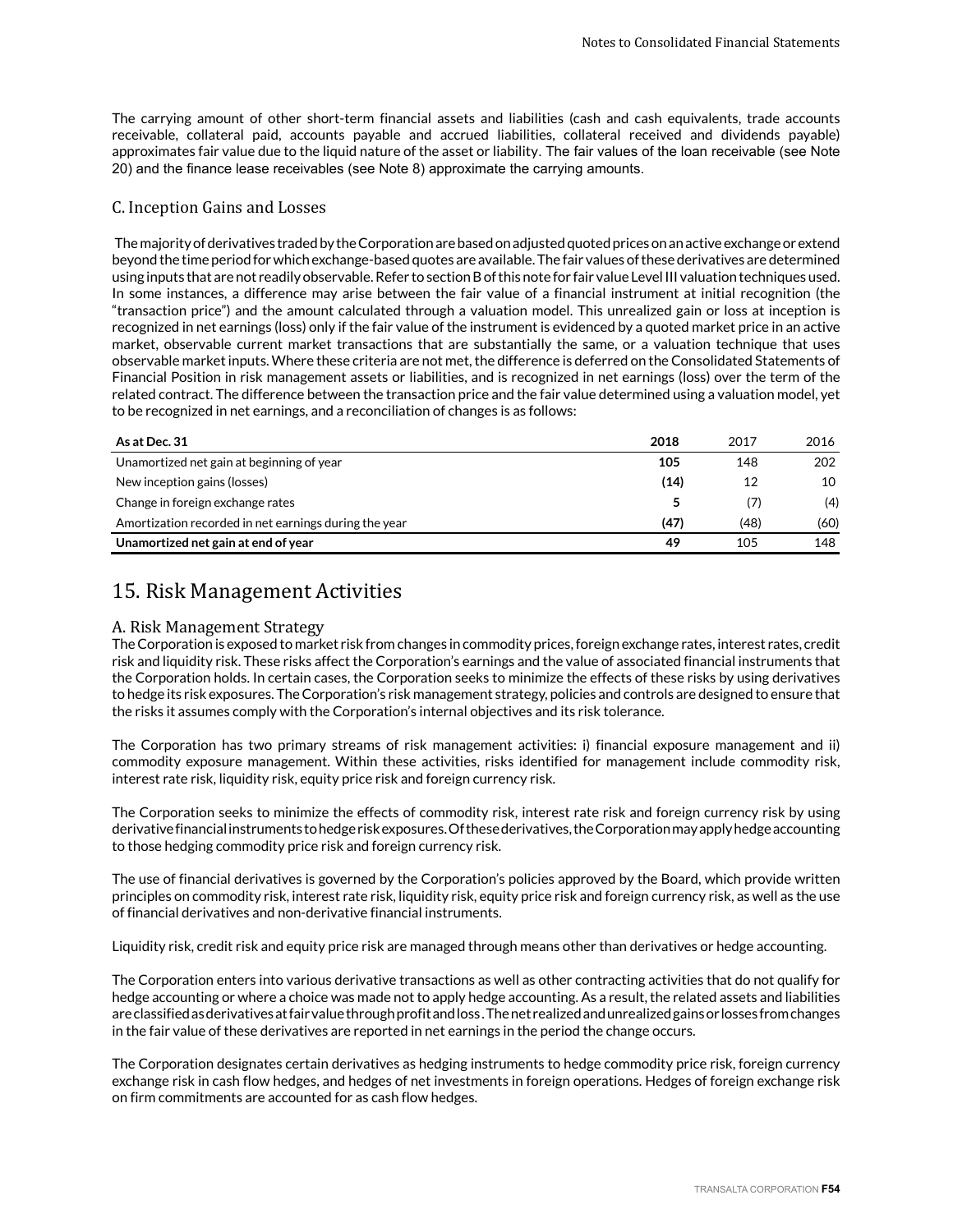At the inception of the hedge relationship, the Corporation documents the relationship between the hedging instrument and the hedged item, along with its risk management objectives and its strategy for undertaking various hedge transactions. At the inception of the hedge and on an ongoing basis, the Corporation also documents whether the hedging instrument is effective in offsetting changes in fair values or cash flows of the hedged item attributable to the hedged risk, which is when the hedging relationships meet all of the following hedge effectiveness requirements:

- There is an economic relationship between the hedged item and the hedging instrument;
- The effect of credit risk does not dominate the value changes that result from that economic relationship; and
- The hedge ratio of the hedging relationship is the same as that resulting from the quantity of the hedged item that the Corporation actually hedges and the quantity of the hedging instrument that the entity actually uses to hedge that quantity of hedged item.

If a hedging relationship ceases to meet the hedge effectiveness requirement relating to the hedge ratio, but the risk management objective for that designated hedging relationship remains the same, the Corporation adjusts the hedge ratio of the hedging relationship so that it continues to meet the qualifying criteria.

### B. Net Risk Management Assets and Liabilities

Aggregate net risk management assets and (liabilities) are as follows:

#### **As at Dec. 31, 2018**

|                                                | <b>Cash flow</b><br>hedges | <b>Not</b><br>designated<br>as a hedge | Total |
|------------------------------------------------|----------------------------|----------------------------------------|-------|
| <b>Commodity risk management</b>               |                            |                                        |       |
| Current                                        | 59                         |                                        | 59    |
| Long-term                                      | 628                        | (8)                                    | 620   |
| Net commodity risk management assets           | 687                        | (8)                                    | 679   |
| Other                                          |                            |                                        |       |
| Current                                        |                            | (3)                                    | (3)   |
| Long-term                                      |                            |                                        | 1     |
| Net other risk management assets (liabilities) |                            | (2)                                    | (2)   |
| Total net risk management assets (liabilities) | 687                        | (10)                                   | 677   |

#### As at Dec. 31, 2017

|                                                | <b>Cash flow</b><br>hedges | <b>Not</b><br>designated<br>as a hedge | <b>Total</b> |
|------------------------------------------------|----------------------------|----------------------------------------|--------------|
| Commodity risk management                      |                            |                                        |              |
| Current                                        | 74                         | 7                                      | 81           |
| Long-term                                      | 636                        | 11                                     | 647          |
| Net commodity risk management assets           | 710                        | 18                                     | 728          |
| Other                                          |                            |                                        |              |
| Current                                        |                            | 37                                     | 37           |
| Long-term                                      |                            | (3)                                    | (3)          |
| Net other risk management assets (liabilities) |                            | 34                                     | 34           |
| Total net risk management assets (liabilities) | 710                        | 52                                     | 762          |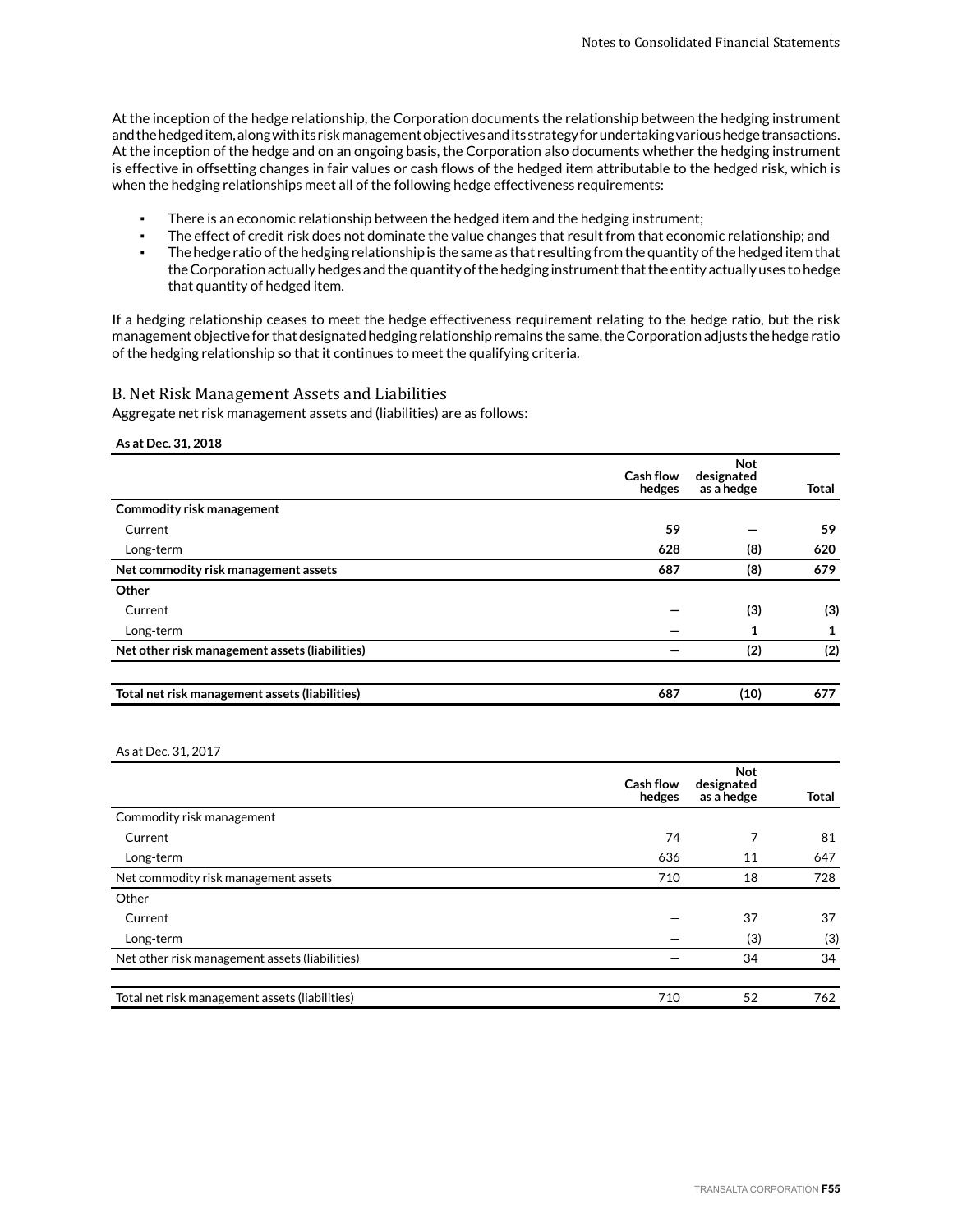### **I. Netting Arrangements**

Information about the Corporation's financial assets and liabilities that are subject to enforceable master netting arrangements or similar agreements is as follows:

| As at Dec. 31                                                                              | 2018                           |                                  |                                     |                                       |                                | 2017                             |                                     |                                       |
|--------------------------------------------------------------------------------------------|--------------------------------|----------------------------------|-------------------------------------|---------------------------------------|--------------------------------|----------------------------------|-------------------------------------|---------------------------------------|
|                                                                                            | Current<br>financial<br>assets | Long-term<br>financial<br>assets | Current<br>financial<br>liabilities | Long-term<br>financial<br>liabilities | Current<br>financial<br>assets | Long-term<br>financial<br>assets | Current<br>financial<br>liabilities | Long-term<br>financial<br>liabilities |
| Gross amounts recognized                                                                   | 210                            | 666                              | (121)                               | (50)                                  | 281                            | 637                              | (159)                               | (38)                                  |
| Gross amounts set-off                                                                      |                                |                                  |                                     | –                                     | (43)                           |                                  | 43                                  |                                       |
| Net amounts as presented in the<br>Consolidated Statements of<br><b>Financial Position</b> | 210                            | 666                              | (121)                               | (50)                                  | 238                            | 637                              | (116)                               | (38)                                  |

## C. Nature and Extent of Risks Arising from Financial Instruments

### **I. Market Risk**

### *a. Commodity Price Risk Management*

The Corporation has exposure to movements in certain commodity prices in both its electricity generation and proprietary trading businesses, including the market price of electricity and fuels used to produce electricity. Most of the Corporation's electricity generation and related fuel supply contracts are considered to be contracts for delivery or receipt of a nonfinancial item in accordance with the Corporation's expected own use requirements and are not considered to be financial instruments. As such, the discussion related to commodity price risk is limited to the Corporation's proprietary trading business and commodity derivatives used in hedging relationships associated with the Corporation's electricity generating activities.

To mitigate the risk of adverse commodity price changes, the Corporation uses three tools:

- a framework of risk controls;
- a pre-defined hedging plan, including fixed price financial power swaps and long-term physical power sale contracts to hedge commodity price for electricity generation; and
- a committee dedicated to overseeing the risk and compliance program in trading and ensuring the existence of appropriate controls, processes, systems and procedures to monitor adherence to the program.

The Corporation has executed commodity price hedges for its Centralia coal plant and for its portfolio of merchant power exposure in Alberta, including a long-term physical power sale contract at Centralia and fixed price financial swaps for the Alberta portfolio to hedge the prices. Both hedging strategies fall under the Corporation's risk management strategy used to hedge commodity price risk.

There is no source of hedge ineffectiveness for the merchant power exposure in Alberta.

Market risk exposures are measured using Value at Risk (VaR) supplemented by sensitivity analysis. There has been no change to the Corporation's exposure to market risks or the manner in which these risks are managed or measured.

### *i. Commodity Price Risk Management – Proprietary Trading*

The Corporation's Energy Marketing segment conducts proprietary trading activities and uses a variety of instruments to manage risk, earn trading revenue and gain market information.

In compliance with the Commodity Exposure Management Policy, proprietary trading activities are subject to limits and controls, including Value at Risk ("VaR") limits. The Board approves the limit for total VaR from proprietary trading activities. VaR is the most commonly used metric employed to track and manage the market risk associated with trading positions. A VaR measure gives, for a specific confidence level, an estimated maximum pre-tax loss that could be incurred over a specified period of time. VaR is used to determine the potential change in value of the Corporation's proprietary trading portfolio, over a three-day period within a 95 per cent confidence level, resulting from normal market fluctuations. VaR is estimated using the historical variance/covariance approach. VaR is a measure that has certain inherent limitations. The use of historical information in the estimate assumes that price movements in the past will be indicative of future market risk. As such, it may only be meaningful under normal market conditions. Extreme market events are not addressed by this risk measure. In addition, the use of a three-day measurement period implies that positions can be unwound or hedged within three days, although this may not be possible if the market becomes illiquid.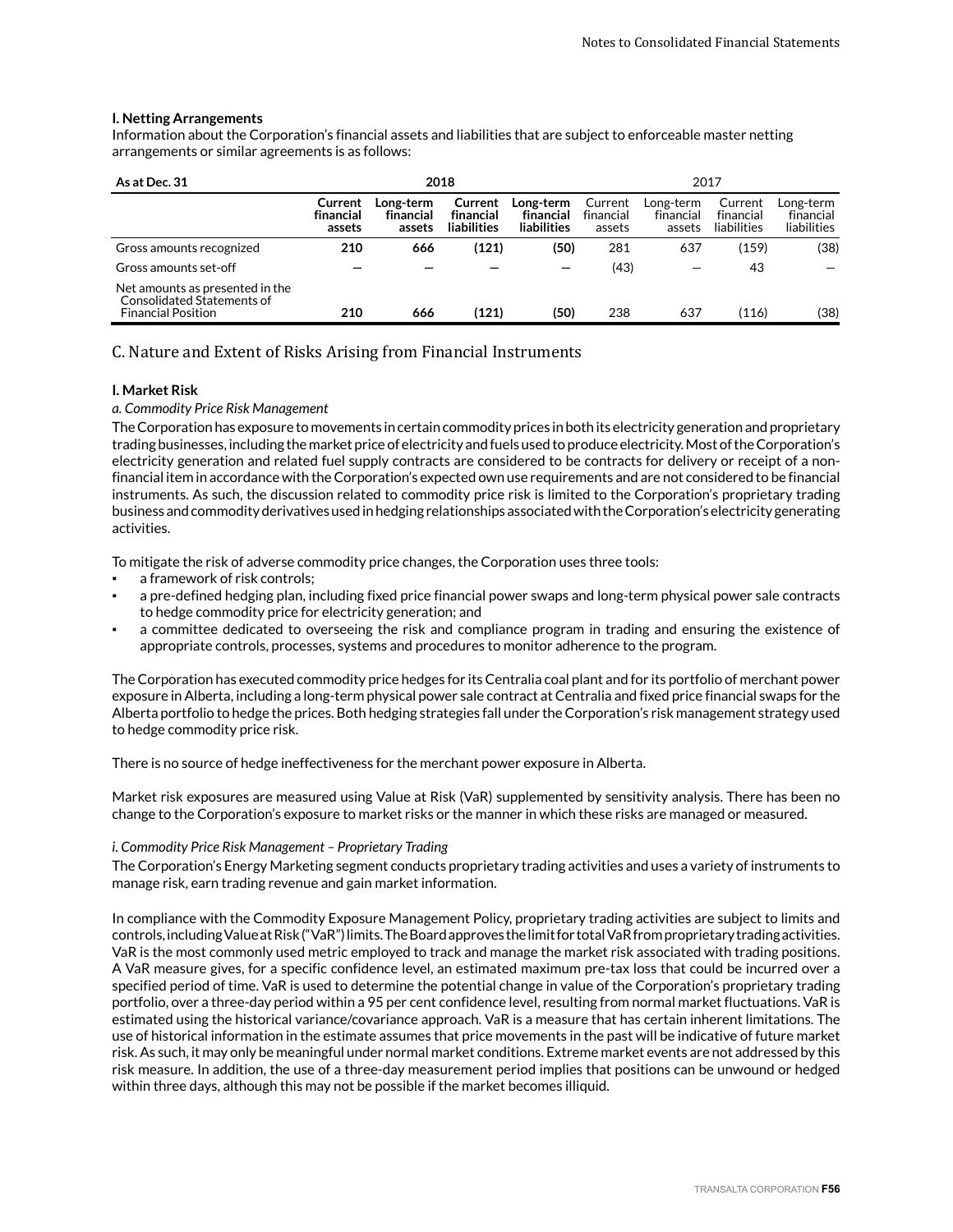Changes in market prices associated with proprietary trading activities affect net earnings in the period that the price changes occur. VaR at Dec. 31, 2018, associated with the Corporation's proprietary trading activities was \$2 million (2017 - \$5 million, 2016 - \$2 million).

### *ii. Commodity Price Risk - Generation*

The generation segments utilize various commodity contracts to manage the commodity price risk associated with electricity generation, fuel purchases, emissions and byproducts, as considered appropriate. A Commodity Exposure Management Policy is prepared and approved annually, which outlines the intended hedging strategies associated with the Corporation's generation assets and related commodity price risks. Controls also include restrictions on authorized instruments, management reviews on individual portfolios and approval of asset transactions that could add potential volatility to the Corporation's reported net earnings.

TransAlta has entered into various contracts with other parties whereby the other parties have agreed to pay a fixed price for electricity to TransAlta. While not all of the contracts create an obligation for the physical delivery of electricity to other parties, the Corporation has the intention and believes it has sufficient electrical generation available to satisfy these contracts and, where able, has designated these as cash flow hedges for accounting purposes. As a result, changes in market prices associated with these cash flow hedges do not affect net earnings in the period in which the price change occurs. Instead, changes in fair value are deferred until settlement through AOCI, at which time the net gain or loss resulting from the combination of the hedging instrument and hedged item affects net earnings.

VaR at Dec. 31, 2018, associated with the Corporation's commodity derivative instruments used in generation hedging activities was \$18 million (2017 - \$16 million, 2016 - \$19 million). For positions and economic hedges that do not meet hedge accounting requirements or for short-term optimization transactions such as buybacks entered into to offset existing hedge positions, these transactions are marked to the market value with changes in market prices associated with these transactions affecting net earnings in the period in which the price change occurs. VaR at Dec. 31, 2018, associated with these transactions was \$13 million (2017 - \$5 million, 2016 - \$7 million).

### *iii. Commodity Price Risk Management - Hedges*

The Corporation's outstanding commodity derivative instruments designated as hedging instruments are as follows:

| As at Dec. 31       | 2018                              | 2017                                   |                            |                                 |
|---------------------|-----------------------------------|----------------------------------------|----------------------------|---------------------------------|
| Type<br>(thousands) | <b>Notional</b><br>amount<br>sold | <b>Notional</b><br>amount<br>purchased | Notional<br>amount<br>sold | Notional<br>amount<br>purchased |
| Electricity (MWh)   | 2.128                             | $\overline{\phantom{m}}$               | 1.997                      | 44                              |

During 2018, unrealized pre-tax gains of \$4 million (2017 - \$2 million, 2016 - \$0 million) related to certain power hedging relationships that were previously de-designated and deemed ineffective for accounting purposes were released from AOCI and recognized in net earnings.

### *iv. Commodity Price Risk Management - Non-Hedges*

The Corporation's outstanding commodity derivative instruments not designated as hedging instruments are as follows:

| As at Dec. 31       | 2018                              |                                        |                            | 2017                            |
|---------------------|-----------------------------------|----------------------------------------|----------------------------|---------------------------------|
| Type<br>(thousands) | <b>Notional</b><br>amount<br>sold | <b>Notional</b><br>amount<br>purchased | Notional<br>amount<br>sold | Notional<br>amount<br>purchased |
| Electricity (MWh)   | 58,885                            | 37.023                                 | 14.688                     | 7,348                           |
| Natural gas (GJ)    | 80.413                            | 110,488                                | 74.195                     | 103.805                         |
| Transmission (MWh)  | 29                                | 11,163                                 |                            | 3.455                           |
| Emissions (tonnes)  | 3.134                             | 2.948                                  | 516                        | 717                             |

### *b. Interest Rate Risk Management*

Interest rate risk arises as the fair value or future cash flows of a financial instrument can fluctuate because of changes in market interest rates. Changes in interest rates can impact the Corporation's borrowing costs and the capacity payments received under the Alberta coal PPAs. Changes in the cost of capital may also affect the feasibility of new growth initiatives.

The Corporation's credit facility and the Poplar Creek non-recourse bond are the only debt instruments subject to floating interest rates, which represents 14 per cent of the Corporation's debt as at Dec. 31, 2018 (2017 - 6 per cent).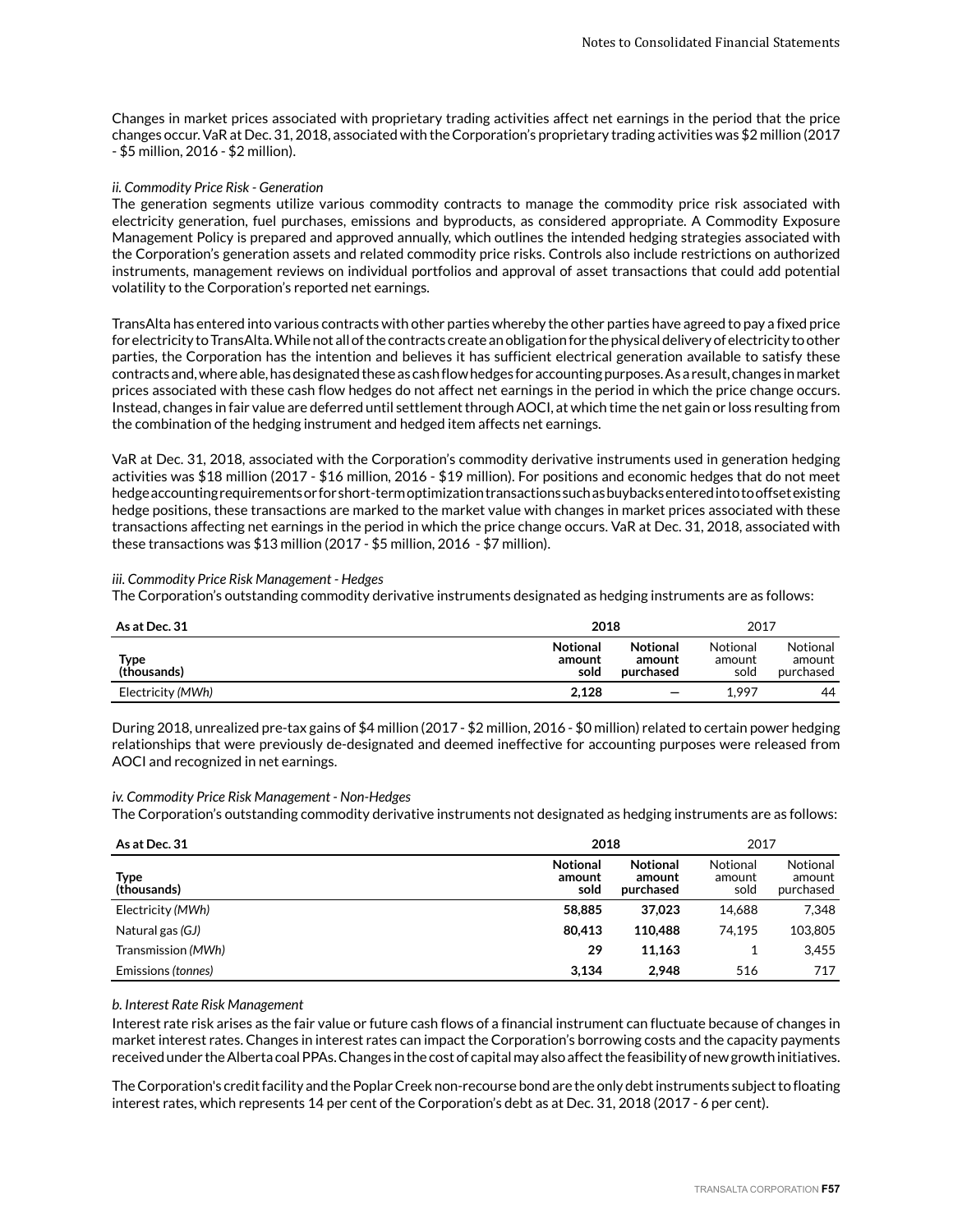Interest rate risk is managed with the use of derivatives. No derivatives related to interest rate risk were outstanding as at Dec. 31, 2018, 2017 or 2016.

### *c. Currency Rate Risk*

The Corporation has exposure to various currencies, such as the US dollar, the Japanese yen and the Australian dollar ("AUD"), as a result of investments and operations in foreign jurisdictions, the net earnings from those operations and the acquisition of equipment and services from foreign suppliers.

The Corporation may enter into the following hedging strategies to mitigate currency rate risk, including:

- Foreign exchange forward contracts to mitigate adverse changes in foreign exchange rates on project-related expenditures and distributions received in foreign currencies.
- Foreign exchange forward contracts and cross-currency swaps to manage foreign exchange exposure on foreigndenominated debt not designated as a net investment hedge.
- Designating foreign currency debt as a hedge of the net investment in foreign operations to mitigate the risk due to fluctuating exchange rates related to certain foreign subsidiaries.

### *i. Net Investment Hedges*

When designating foreign currency debt as a hedge of the Corporation's net investment in foreign subsidiaries, the Corporation has determined that the hedge is effective as the foreign currency of the net investment is the same as the currency of the hedge, and therefore an economic relationship is present.

The Corporation's hedges of its net investment in foreign operations were comprised of US-dollar-denominated long-term debt with a face value of US\$400 million (2017 - US\$480 million). During 2016, the Corporation de-designated its foreign currency forward contracts from its net investment hedges. The cumulative unrealized losses on these contracts are deferred in AOCI until the disposal of the related foreign operation.

### *ii. Cash Flow Hedges*

The Corporation had no significant foreign currency cash flow hedges outstanding at Dec. 31, 2018 or 2017.

### *iii. Non-Hedges*

As part of the sale of the economic interest in Australian Assets to TransAlta Renewables, the Corporation agreed to mitigate the risks to TransAlta Renewables shareholders of adverse changes in the USD and AUD in respect of cash flows from the Australian Assets in relation to the Canadian dollar to June 30, 2020. The financial effects of the agreements eliminate on consolidation.

In order to mitigate some of the risk that is attributable to non-controlling interests, the Corporation entered into foreign currency contracts with third parties to the extent of the non-controlling interest percentage of the expected cash flow over five years to June 30, 2020. Hedge accounting was not applied to these foreign currency contracts. In early 2017, the Corporation revised its hedging strategies related to cash flows from its foreign operations. These foreign currency contracts became part of the Corporation's revised strategy, as opposed to a separate hedge program.

The Corporation also uses foreign currency contracts to manage its expected foreign operating cash flows. Hedge accounting is not applied to these foreign currency contracts.

| As at Dec. 31                                                                  |                                        | 2018                                      |                 |                                 | 2017                               |           |
|--------------------------------------------------------------------------------|----------------------------------------|-------------------------------------------|-----------------|---------------------------------|------------------------------------|-----------|
| <b>Notional</b><br>amount<br>sold                                              | <b>Notional</b><br>amount<br>purchased | <b>Fair value</b><br>asset<br>(liability) | <b>Maturity</b> | Notional<br>amount<br>purchased | Fair value<br>asset<br>(liability) | Maturity  |
| Foreign exchange forward contracts - foreign-denominated receipts/expenditures |                                        |                                           |                 |                                 |                                    |           |
| <b>AUD218</b>                                                                  | <b>CAD205</b>                          | (5)                                       | 2019-2022       | <b>CAD157</b>                   | (9)                                | 2018-2021 |
| <b>USD164</b>                                                                  | <b>CAD214</b>                          | (7)                                       | 2019-2022       | <b>CAD104</b>                   | 11                                 | 2018-2021 |
| Foreign exchange forward contracts - foreign-denominated debt                  |                                        |                                           |                 |                                 |                                    |           |
| <b>CAD124</b>                                                                  | <b>USD100</b>                          | 10                                        | 2022            | USD230                          | (4)                                | 2018      |
| Cross currency swaps - foreign-denominated debt                                |                                        |                                           |                 |                                 |                                    |           |
|                                                                                |                                        |                                           |                 | <b>USD270</b>                   | 35                                 | 2018      |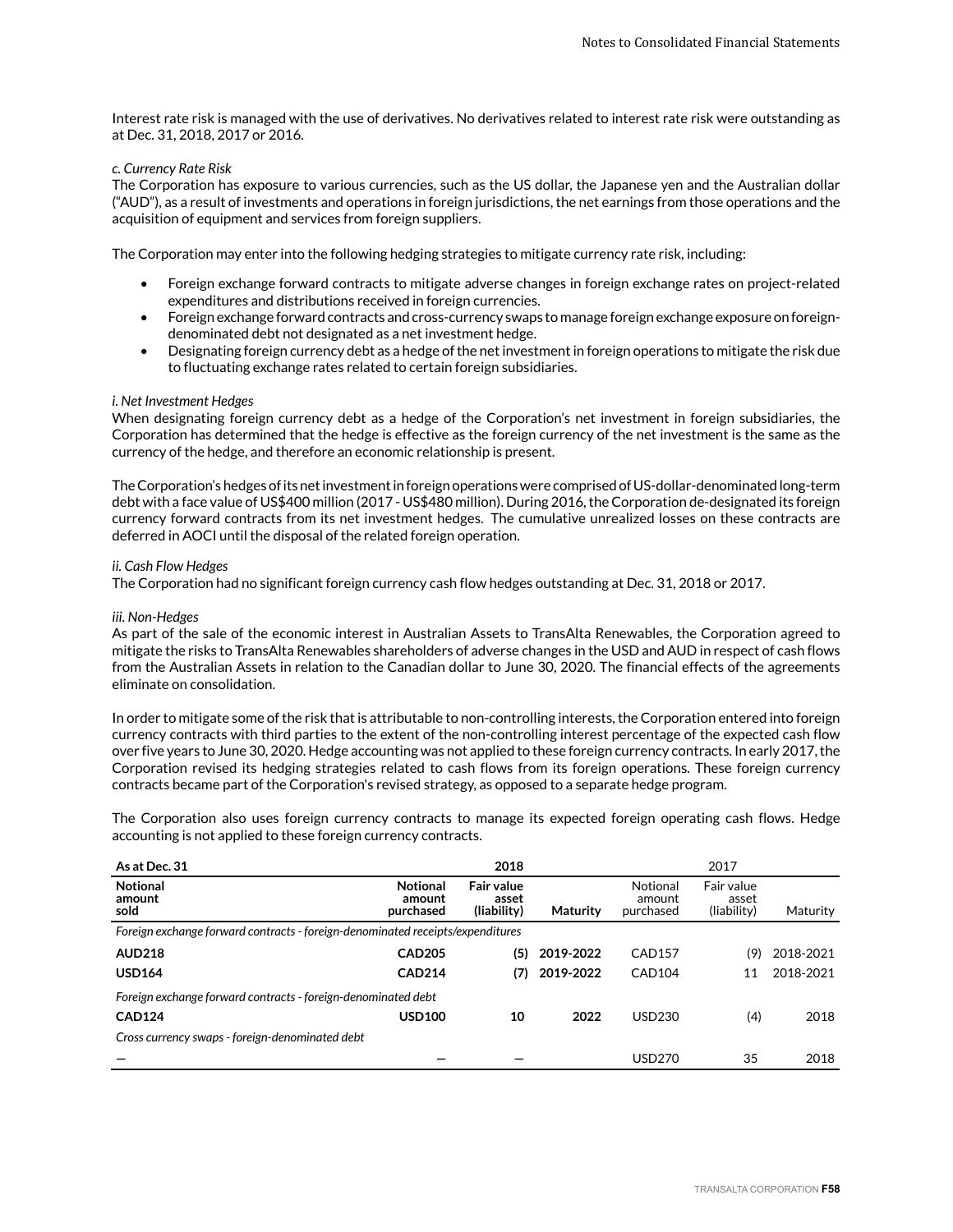During the first quarter of 2017, the Corporation discontinued hedge accounting for certain foreign currency cash flow hedges on US\$690 million of debt. Changes in the risk management assets and liabilities related to these discontinued hedge positions have been reflected within net earnings prospectively.

#### *iv. Impacts of currency rate risk*

The possible effect on net earnings and OCI, due to changes in foreign exchange rates associated with financial instruments denominated in currencies other than the Corporation's functional currency, is outlined below. The sensitivity analysis has been prepared using management's assessment that an average four cent (2017 and 2016 - four cent) increase or decrease in these currencies relative to the Canadian dollar is a reasonable potential change over the next quarter.

| Year ended Dec. 31 | 2018                     |                                                       | 2017                                                      |  | 2016                                                                  |  |
|--------------------|--------------------------|-------------------------------------------------------|-----------------------------------------------------------|--|-----------------------------------------------------------------------|--|
| Currency           | Net earnings<br>increase | $(\text{decrease})^{(1)}$ OCI gain <sup>(1),(2)</sup> | Net earnings $\sum_{i=1}^{N}$ OCI gain <sup>(1),(2)</sup> |  | Net earnings<br>decrease <sup>(1)</sup> , OCI gain <sup>(1),(2)</sup> |  |
| <b>USD</b>         | (13)                     |                                                       | (5)                                                       |  | (5)                                                                   |  |
| <b>AUD</b>         | (7)                      |                                                       | 7)                                                        |  | (7)                                                                   |  |
| <b>Total</b>       | (20)                     |                                                       | (12)                                                      |  | (12)                                                                  |  |

*(1) These calculations assume an increase in the value of these currencies relative to the Canadian dollar. A decrease would have the opposite effect.*

*(2) The foreign exchange impact related to financial instruments designated as hedging instruments in net investment hedges has been excluded.*

### **II. Credit Risk**

Credit risk is the risk that customers or counterparties will cause a financial loss for the Corporation by failing to discharge their obligations, and the risk to the Corporation associated with changes in creditworthiness of entities with which commercial exposures exist. The Corporation actively manages its exposure to credit risk by assessing the ability of counterparties to fulfil their obligations under the related contracts prior to entering into such contracts. The Corporation makes detailed assessments of the credit quality of all counterparties and, where appropriate, obtains corporate guarantees, cash collateral, third-party credit insurance and/or letters of credit to support the ultimate collection of these receivables. For commodity trading and origination, the Corporation sets strict credit limits for each counterparty and monitors exposures on a daily basis. TransAlta uses standard agreements that allow for the netting of exposures and often include margining provisions. If credit limits are exceeded, TransAlta will request collateral from the counterparty or halt trading activities with the counterparty.

The Corporation uses external credit ratings, as well as internal ratings in circumstances where external ratings are not available, to establish credit limits for customers and counterparties. The following table outlines the Corporation's maximum exposure to credit risk without taking into account collateral held, including the distribution of credit ratings, as at Dec. 31, 2018:

|                                           | Investment<br>grade<br>(Per cent) | Non-<br>investment<br>grade<br>(Per cent) | Total<br>(Per cent) | <b>Total</b><br>amount |
|-------------------------------------------|-----------------------------------|-------------------------------------------|---------------------|------------------------|
| Trade and other receivables $(1)$         | 86                                | 14                                        | 100                 | 731                    |
| Long-term finance lease receivables       | 100                               |                                           | 100                 | 191                    |
| Risk management assets <sup>(1)</sup>     | 99                                |                                           | 100                 | 808                    |
| Loans and notes receivable <sup>(2)</sup> |                                   | 100                                       | 100                 | 77                     |
| <b>Total</b>                              |                                   |                                           |                     | 1,807                  |

*(1) Letters of credit and cash and cash equivalents are the primary types of collateral held as security related to these amounts.* 

*(2) Includes the promissory note receivable for \$25 million (see Note 13), the loan receivable of \$37 million and the note receivable for \$15 million (see Note 20). The counterparties have no external credit ratings.* 

An impairment analysis is performed at each reporting date using a provision matrix to measure expected credit losses. The provision rates are based on historical rates of default by segment of trade receivables as well as forward-looking credit ratings and forecasted default rates. In addition to the calculation of expected credit losses, TransAlta monitors key forward looking information as potential indicators that historical bad debt percentages, forward-looking S&P credit ratings and forecasted default rates would no longer be representative of future expected credit losses. The calculation reflects the probability-weighted outcome, the time value of money and reasonable and supportable information that is available at the reporting date about past events, current conditions and forecasts of future economic conditions. TransAlta evaluates the concentration of risk with respect to trade receivables as low, as its customers are located in several jurisdictions and industries. The Corporation did not have significant expected credit losses as at Dec. 31, 2018.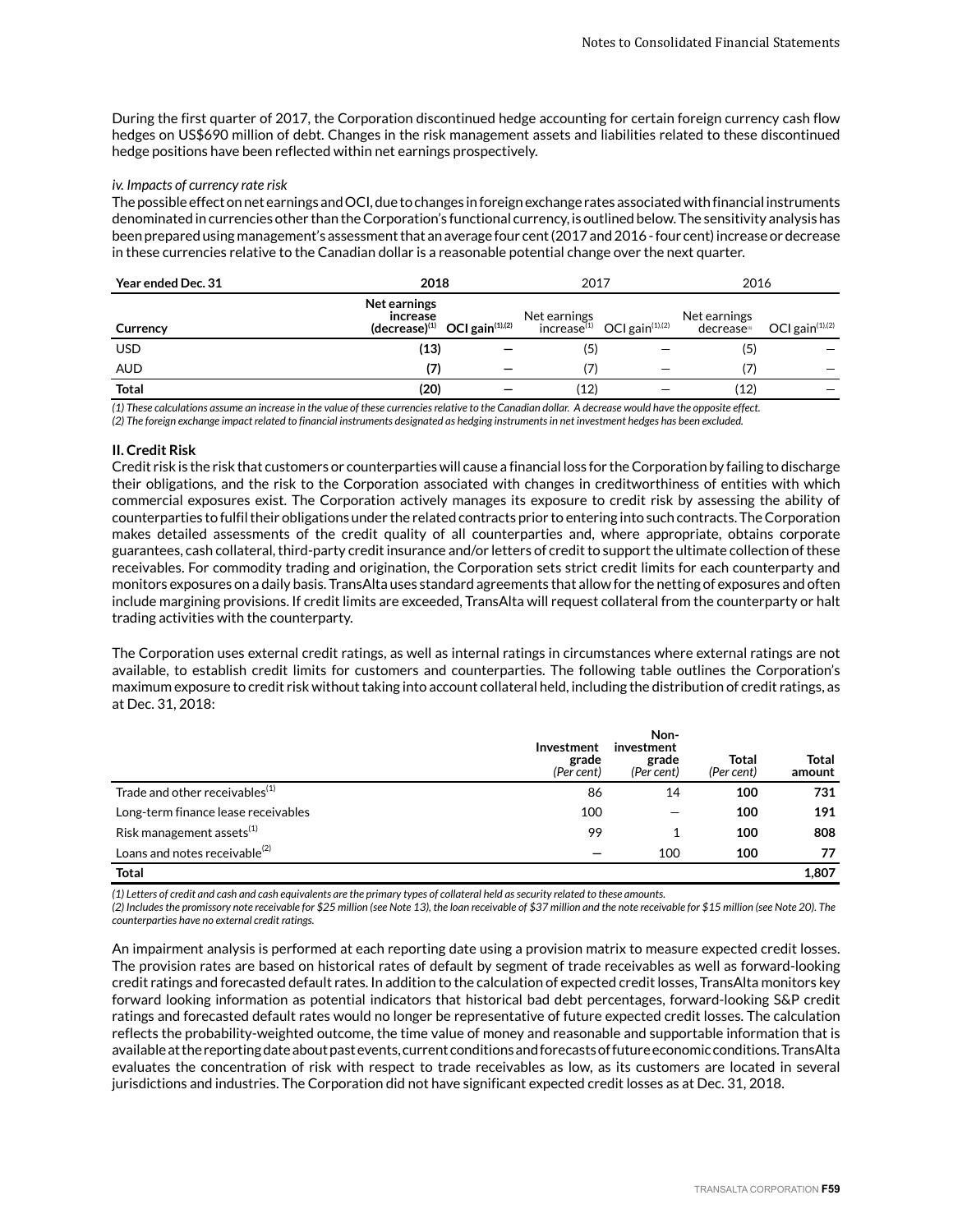The Corporation's maximum exposure to credit risk at Dec. 31, 2018, without taking into account collateral held or right of set-off, is represented by the current carrying amounts of receivables and risk management assets as per the Consolidated Statements of Financial Position. Letters of credit and cash are the primary types of collateral held as security related to these amounts. The maximum credit exposure to any one customer for commodity trading operations and hedging, including the fair value of open trading, net of any collateral held, at Dec. 31, 2018, was \$13 million (2017 - \$40 million).

### **III. Liquidity Risk**

Liquidity risk relates to the Corporation's ability to access capital to be used for proprietary trading activities, commodity hedging, capital projects, debt refinancing and general corporate purposes. In December 2015, Moody's downgraded the senior unsecured rating on TransAlta's US bonds one notch from Baa3 to Ba1. As at Dec. 31, 2018, TransAlta maintains investment grade ratings from three credit rating agencies. TransAlta is focused on strengthening its financial position and maintaining investment grade credit ratings with these major rating agencies.

Counterparties enter into certain commodity agreements, such as electricity and natural gas purchase and sale contracts, for the purposes of asset-backed sales and proprietary trading. The terms and conditions of these agreements may contain credit-contingent features (such as downgrades in creditworthiness), which if triggered may result in the Corporation having to post collateral to its counterparties.

TransAlta manages liquidity risk by monitoring liquidity on trading positions; preparing and revising longer-term financing plans to reflect changes in business plans and the market availability of capital; reporting liquidity risk exposure for proprietary trading activities on a regular basis to the Risk Management Committee, senior management and the Board; maintaining investment grade credit ratings; and maintaining sufficient undrawn committed credit lines to support potential liquidity requirements. The Corporation does not use derivatives or hedge accounting to manage liquidity risk.

|                                                                            | 2019 | 2020 | 2021 | 2022  | 2023 | 2024 and<br>thereafter | Total |
|----------------------------------------------------------------------------|------|------|------|-------|------|------------------------|-------|
| Accounts payable and accrued liabilities                                   | 497  |      |      |       |      |                        | 497   |
| Long-term debt $^{(1)}$                                                    | 130  | 486  | 91   | 947   | 141  | 1.439                  | 3,234 |
| Commodity risk management assets                                           | 58   | 89   | 137  | 125   | 113  | 157                    | 679   |
| Other risk management (assets) liabilities                                 | (3)  | (3)  | (3)  |       |      |                        | (2)   |
| Finance lease obligations                                                  | 18   | 16   | 9    | 5     | 5    | 10                     | 63    |
| Interest on long-term debt and finance lease<br>obligations <sup>(2)</sup> | 161  | 152  | 129  | 123   | 84   | 694                    | 1,343 |
| Dividends payable                                                          | 58   |      |      |       |      |                        | 58    |
| Total                                                                      | 919  | 740  | 363  | 1.207 | 343  | 2.300                  | 5.872 |

A maturity analysis of the Corporation's financial liabilities is as follows:

*(1) Excludes impact of hedge accounting.*

*(2) Not recognized as a financial liability on the Consolidated Statements of Financial Position.*

### **IV. Equity Price Risk**

*a. Total Return Swaps*

The Corporation has certain compensation, deferred and restricted share unit programs, the values of which depend on the common share price of the Corporation. The Corporation has fixed a portion of the settlement cost of these programs by entering into a total return swap for which hedge accounting has not been applied. The total return swap is cash settled every quarter based upon the difference between the fixed price and the market price of the Corporation's common shares at the end of each quarter.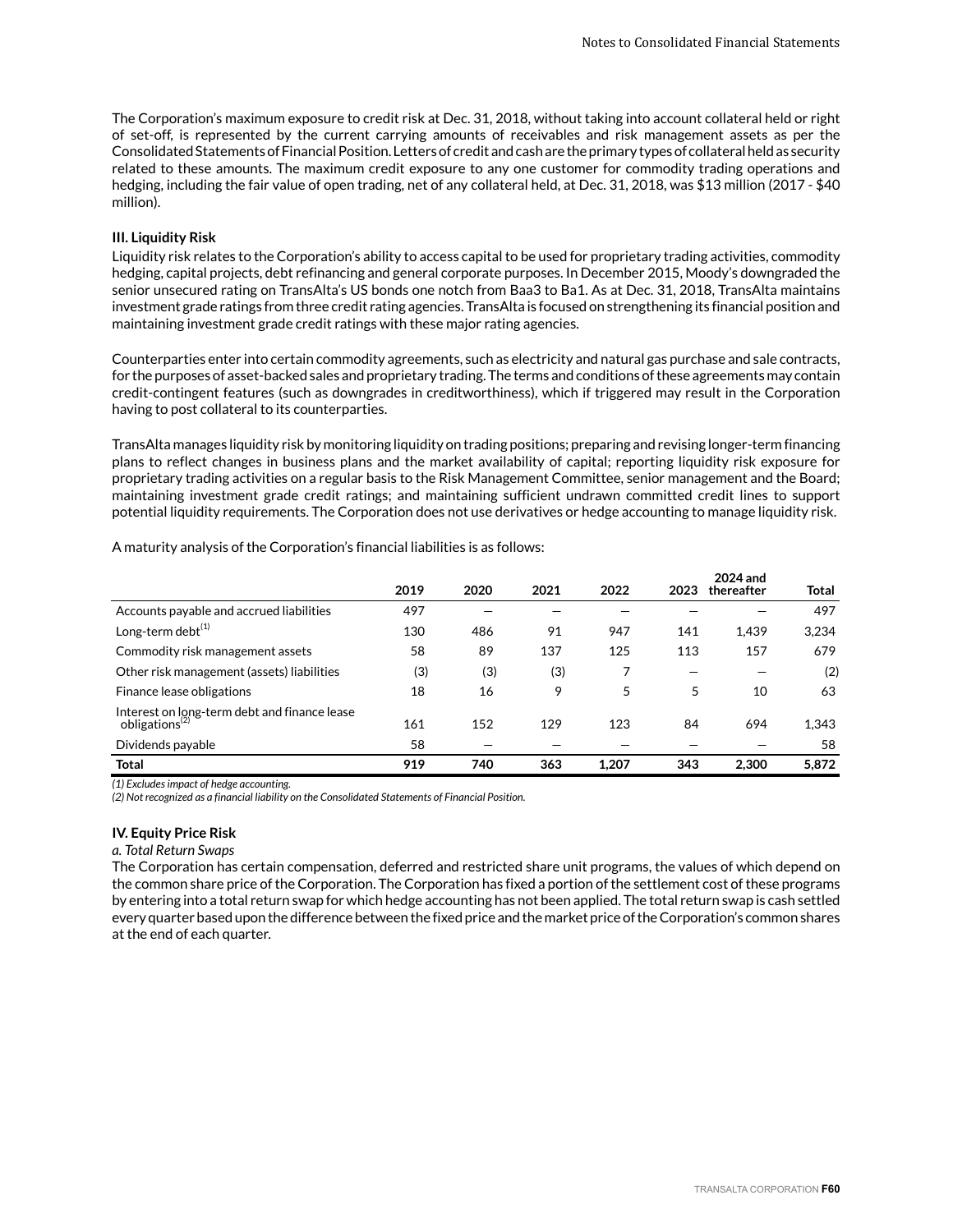## D. Hedging Instruments - Uncertainty of Future Cash Flows

The following table outlines the terms and conditions of derivative hedging instruments and how they affect the amount, timing and uncertainty of future cash flows:

|                                         | Maturity |       |       |       |       |                        |
|-----------------------------------------|----------|-------|-------|-------|-------|------------------------|
|                                         | 2019     | 2020  | 2021  | 2022  | 2023  | 2024 and<br>thereafter |
| <b>Cash flow hedges</b>                 |          |       |       |       |       |                        |
| <b>Commodity Derivative Instruments</b> |          |       |       |       |       |                        |
| Electricity                             |          |       |       |       |       |                        |
| Notional amount (thousands MWh)         | 3.950    | 3.465 | 3.424 | 3.329 | 3.329 | 5,966                  |
| Average Price (\$ per MWh)              | 66.86    | 70.75 | 74.16 | 76.81 | 78.74 | 81.59                  |

## E. Effects of Hedge Accounting on the Financial Position and Performance

## **I. Effect of Hedges**

The impact of the hedging instruments on the statement of financial position is, as follows:

### **As at Dec. 31, 2018**

|                          | <b>Notional</b><br>amount | Carrying<br>amount | Line item in the statement<br>of financial position                   | Change in fair<br>value used for<br>measuring<br>ineffectiveness |
|--------------------------|---------------------------|--------------------|-----------------------------------------------------------------------|------------------------------------------------------------------|
| Commodity price risk     |                           |                    |                                                                       |                                                                  |
| Cash flow hedges         |                           |                    |                                                                       |                                                                  |
| Physical power sales     | 23 MMWh                   | 687                | Risk management assets                                                | 60                                                               |
| Foreign currency risk    |                           |                    |                                                                       |                                                                  |
| Net investment hedges    |                           |                    |                                                                       |                                                                  |
| Foreign-denominated debt | USD400                    | CAD546             | Credit facilities, long-term<br>debt and finance lease<br>obligations | 41                                                               |

### The impact of the hedged items on the statement of financial position is, as follows:

### **As at Dec. 31, 2018**

|                                        | Change in fair value used for<br>measuring ineffectiveness | Cash flow hedge reserve              |
|----------------------------------------|------------------------------------------------------------|--------------------------------------|
| Commodity price risk                   |                                                            |                                      |
| Cash flow hedges                       |                                                            |                                      |
| Power forecast sales - Centralia       | 60                                                         | 508                                  |
|                                        |                                                            |                                      |
|                                        | Change in fair value used for<br>measuring ineffectiveness | Foreign currency translation reserve |
| Net investment hedges                  |                                                            |                                      |
| Net investment in foreign subsidiaries | 41                                                         | 84                                   |

The hedging gain recognized in OCI before tax is equal to the change in fair value used for measuring effectiveness. There is no ineffectiveness recognized in profit or loss.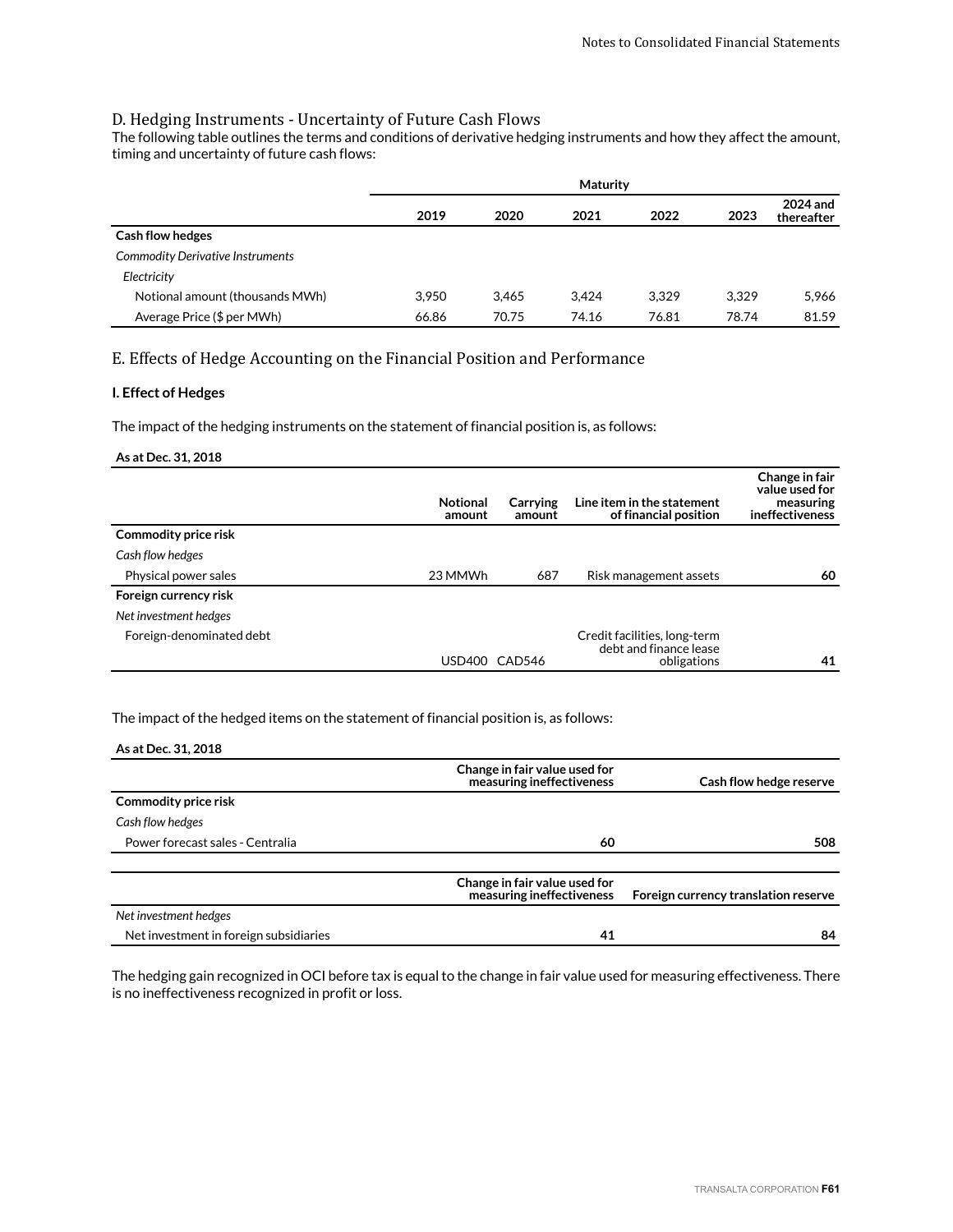The impact of hedged items designated in hedging relationships on OCI and net earnings is:

|                                                      |                                                       | <b>Year ended Dec. 31, 2018</b>                        |                                                     |                                                     |                                                     |
|------------------------------------------------------|-------------------------------------------------------|--------------------------------------------------------|-----------------------------------------------------|-----------------------------------------------------|-----------------------------------------------------|
|                                                      |                                                       | <b>Effective portion</b>                               |                                                     | Ineffective portion                                 |                                                     |
| Derivatives in cash<br>flow hedging<br>relationships | Pre-tax<br>gain (loss)<br>recognized in<br><b>OCI</b> | Location of (gain)<br>loss<br>reclassified<br>from OCI | Pre-<br>tax (gain) loss<br>reclassified<br>from OCI | Location of (gain) loss<br>reclassified<br>from OCI | Pre-tax<br>(gain) loss<br>recognized in<br>earnings |
| Commodity contracts                                  | (9)                                                   | Revenue                                                | (67)                                                | Revenue                                             |                                                     |
|                                                      |                                                       | Fuel and<br>purchased power                            |                                                     | Fuel and purchased<br>power                         |                                                     |
| Foreign exchange forwards on<br>commodity contracts  |                                                       | Revenue                                                |                                                     | Revenue                                             |                                                     |
| Foreign exchange forwards on<br>project hedges       |                                                       | Property, plant<br>and equipment                       |                                                     | Foreign exchange<br>(gain) loss                     |                                                     |
| Foreign exchange forwards on<br>US debt              |                                                       | Foreign exchange<br>(gain) loss                        | 3                                                   | Foreign exchange<br>(gain) loss                     |                                                     |
| Cross-currency swaps                                 |                                                       | Foreign exchange<br>(gain) loss                        |                                                     | Foreign exchange<br>(gain) loss                     |                                                     |
| Forward starting interest rate<br>swaps              |                                                       | Interest expense                                       | 7                                                   | Interest expense                                    |                                                     |
| <b>OCI</b> impact                                    | (9)                                                   | <b>OCI</b> impact                                      | (57)                                                | Net earnings impact                                 |                                                     |

Over the next 12 months, the Corporation estimates that approximately \$68 million of after-tax gains will be reclassified from AOCI to net earnings. These estimates assume constant natural gas and power prices, interest rates, and exchange rates over time; however, the actual amounts that will be reclassified may vary based on changes in these factors.

|  | Year ended Dec. 31, 2017 (as reported under IAS 39) |
|--|-----------------------------------------------------|
|--|-----------------------------------------------------|

|                                                      |                                                | <b>Effective portion</b>                               |                                                     | Ineffective portion                                 |                                                     |
|------------------------------------------------------|------------------------------------------------|--------------------------------------------------------|-----------------------------------------------------|-----------------------------------------------------|-----------------------------------------------------|
| Derivatives in cash<br>flow hedging<br>relationships | Pre-tax<br>gain (loss)<br>recognized in<br>OCI | Location of (gain)<br>loss<br>reclassified<br>from OCI | Pre-<br>tax (gain) loss<br>reclassified<br>from OCI | Location of (gain) loss<br>reclassified<br>from OCI | Pre-tax<br>(gain) loss<br>recognized in<br>earnings |
| Commodity contracts                                  | 163                                            | Revenue                                                | (172)                                               | Revenue                                             |                                                     |
|                                                      |                                                | Fuel and<br>purchased power                            |                                                     | Fuel and purchased<br>power                         |                                                     |
| Foreign exchange forwards on<br>commodity contracts  |                                                | Revenue                                                |                                                     | Revenue                                             |                                                     |
| Foreign exchange forwards on<br>project hedges       | (1)                                            | Property, plant<br>and equipment                       |                                                     | Foreign exchange<br>(gain) loss                     |                                                     |
| Foreign exchange forwards on<br>US debt              |                                                | Foreign exchange<br>(gain) loss                        | 3                                                   | Foreign exchange<br>(gain) loss                     |                                                     |
| Cross-currency swaps                                 | (26)                                           | Foreign exchange<br>(gain) loss                        | 24                                                  | Foreign exchange<br>(gain) loss                     |                                                     |
| Forward starting interest rate<br>swaps              |                                                | Interest expense                                       |                                                     | Interest expense                                    |                                                     |
| OCI impact                                           | 136                                            | OCI impact                                             | (138)                                               | Net earnings impact                                 |                                                     |

During December 2016, the Corporation entered into a new contract with the Ontario IESO relating to the Mississauga cogeneration facility that principally terminates the generation effective Jan. 1, 2017. Accordingly, in 2017 the Corporation reclassified unrealized pre-tax cash flow commodity hedge losses of \$31 million and \$15 million of unrealized pre-tax cash flow foreign exchange hedge gains from AOCI to net earnings due to hedge de-designations for accounting purposes. The cash flow hedges were in respect of future gas purchases expected to occur between 2017 and 2018. See Note 9(C) for further details.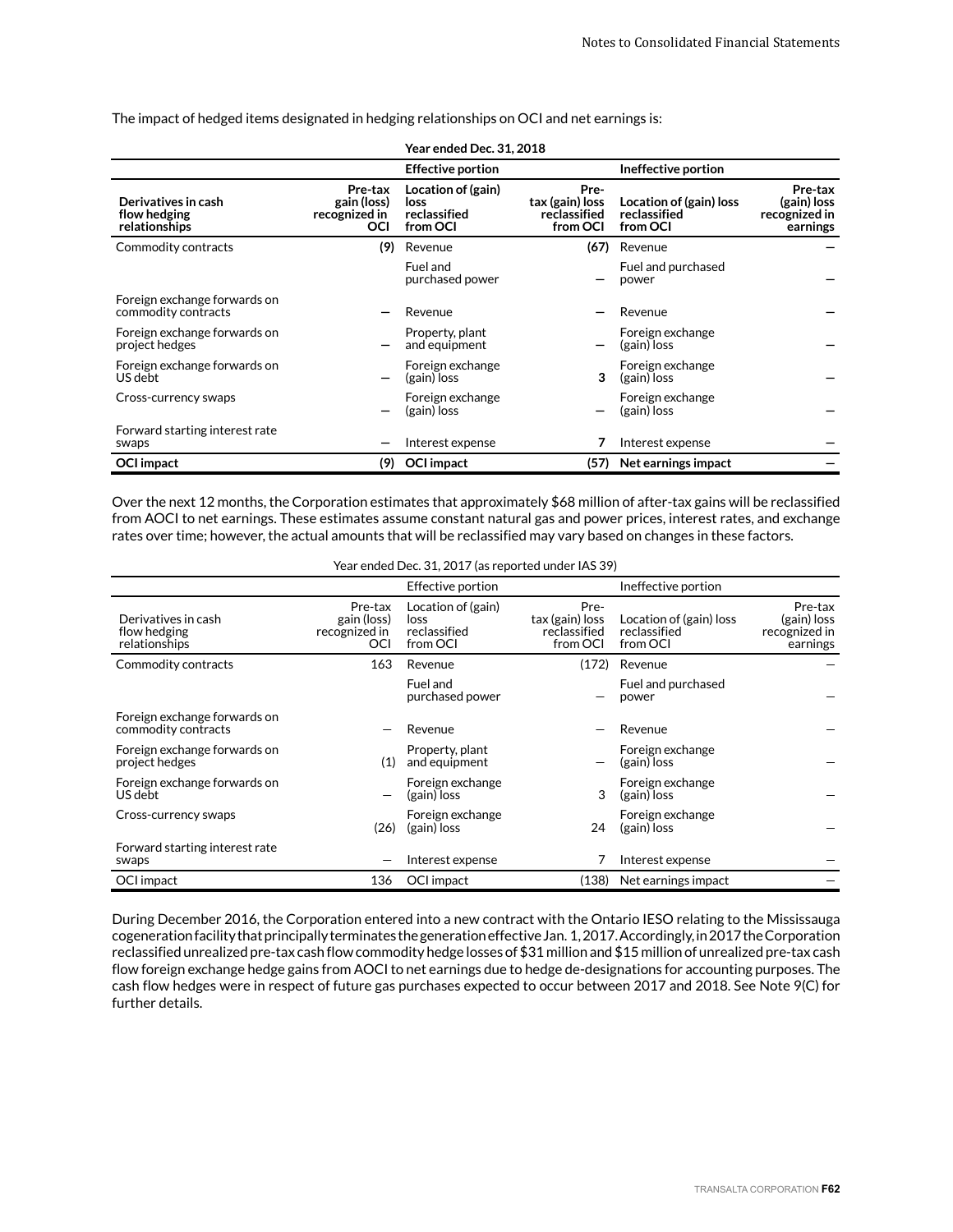|                                                      |                                                | Effective portion                                      |                                                     | Ineffective portion                                 |                                                     |
|------------------------------------------------------|------------------------------------------------|--------------------------------------------------------|-----------------------------------------------------|-----------------------------------------------------|-----------------------------------------------------|
| Derivatives in cash<br>flow hedging<br>relationships | Pre-tax<br>gain (loss)<br>recognized in<br>OCI | Location of (gain)<br>loss<br>reclassified<br>from OCI | Pre-<br>tax (gain) loss<br>reclassified<br>from OCI | Location of (gain) loss<br>reclassified<br>from OCI | Pre-tax<br>(gain) loss<br>recognized in<br>earnings |
| Commodity contracts                                  | 304                                            | Revenue                                                | (169)                                               | Revenue                                             |                                                     |
|                                                      |                                                | Fuel and<br>purchased power                            | 44                                                  | Fuel and purchased<br>power                         | 31                                                  |
| Foreign exchange forwards on<br>commodity contracts  | (5)                                            | Revenue                                                | (16)                                                | Revenue                                             | (15)                                                |
| Foreign exchange forwards on<br>project hedges       | (1)                                            | Property, plant,<br>and equipment                      |                                                     | Foreign exchange<br>(gain) loss                     |                                                     |
| Foreign exchange forwards on<br>US debt              | (2)                                            | Foreign exchange<br>(gain) loss                        | 53                                                  | Foreign exchange<br>(gain) loss                     |                                                     |
| Cross-currency swaps                                 | (25)                                           | Foreign exchange<br>(gain) loss                        | (23)                                                | Foreign exchange<br>(gain) loss                     |                                                     |
| Forward starting interest rate<br>swaps              |                                                | Interest expense                                       | 6                                                   | Interest expense                                    |                                                     |
| OCI impact                                           | 271                                            | OCI impact                                             | (105)                                               | Net earnings impact                                 | 16                                                  |
|                                                      |                                                |                                                        |                                                     |                                                     |                                                     |

#### Year ended Dec. 31, 2016 (as reported under IAS 39)

### **II. Effect of Non-Hedges**

For the year ended Dec. 31, 2018, the Corporation recognized a net unrealized loss of \$29 million (2017 - gain of \$45 million, 2016 - loss of \$63 million) related to commodity derivatives.

For the year ended Dec. 31, 2018, a gain of \$3 million (2017 - gain of \$28 million, 2016 - gain of \$9 million) related to foreign exchange and other derivatives was recognized, which is comprised of net unrealized gains of \$4 million (2017 - losses of \$2 million, 2016 - gains of \$4 million) and net realized losses of \$1 million (2017 - gains of \$30 million, 2016 - gains of \$5 million).

## F. Collateral

### **I. Financial Assets Provided as Collateral**

At Dec. 31, 2018, the Corporation provided \$105 million (2017 - \$67 million) in cash and cash equivalents as collateral to regulated clearing agents as security for commodity trading activities. These funds are held in segregated accounts by the clearing agents. Collateral provided is included in accounts receivable in the Consolidated Statements of Financial Position.

### **II. Financial Assets Held as Collateral**

At Dec. 31, 2018, the Corporation held \$17 million (2017 - \$21 million) in cash collateral associated with counterparty obligations. Under the terms of the contracts, the Corporation may be obligated to pay interest on the outstanding balances and to return the principal when the counterparties have met their contractual obligations or when the amount of the obligation declines as a result of changes in market value. Interest payable to the counterparties on the collateral received is calculated in accordance with each contract. Collateral held is included in accounts payable in the Consolidated Statements of Financial Position.

### **III. Contingent Features in Derivative Instruments**

Collateral is posted in the normal course of business based on the Corporation's senior unsecured credit rating as determined by certain major credit rating agencies. Certain of the Corporation's derivative instruments contain financial assurance provisions that require collateral to be posted only if a material adverse credit-related event occurs. If a material adverse event resulted in the Corporation's senior unsecured debt falling below investment grade, the counterparties to such derivative instruments could request ongoing full collateralization.

As at Dec. 31, 2018, the Corporation had posted collateral of \$120 million (Dec. 31, 2017 - \$131 million) in the form of letters of credit on derivative instruments in a net liability position. Certain derivative agreements contain credit-riskcontingent features, which if triggered could result in the Corporation having to post an additional \$120 million (Dec. 31, 2017 - \$96 million) of collateral to its counterparties.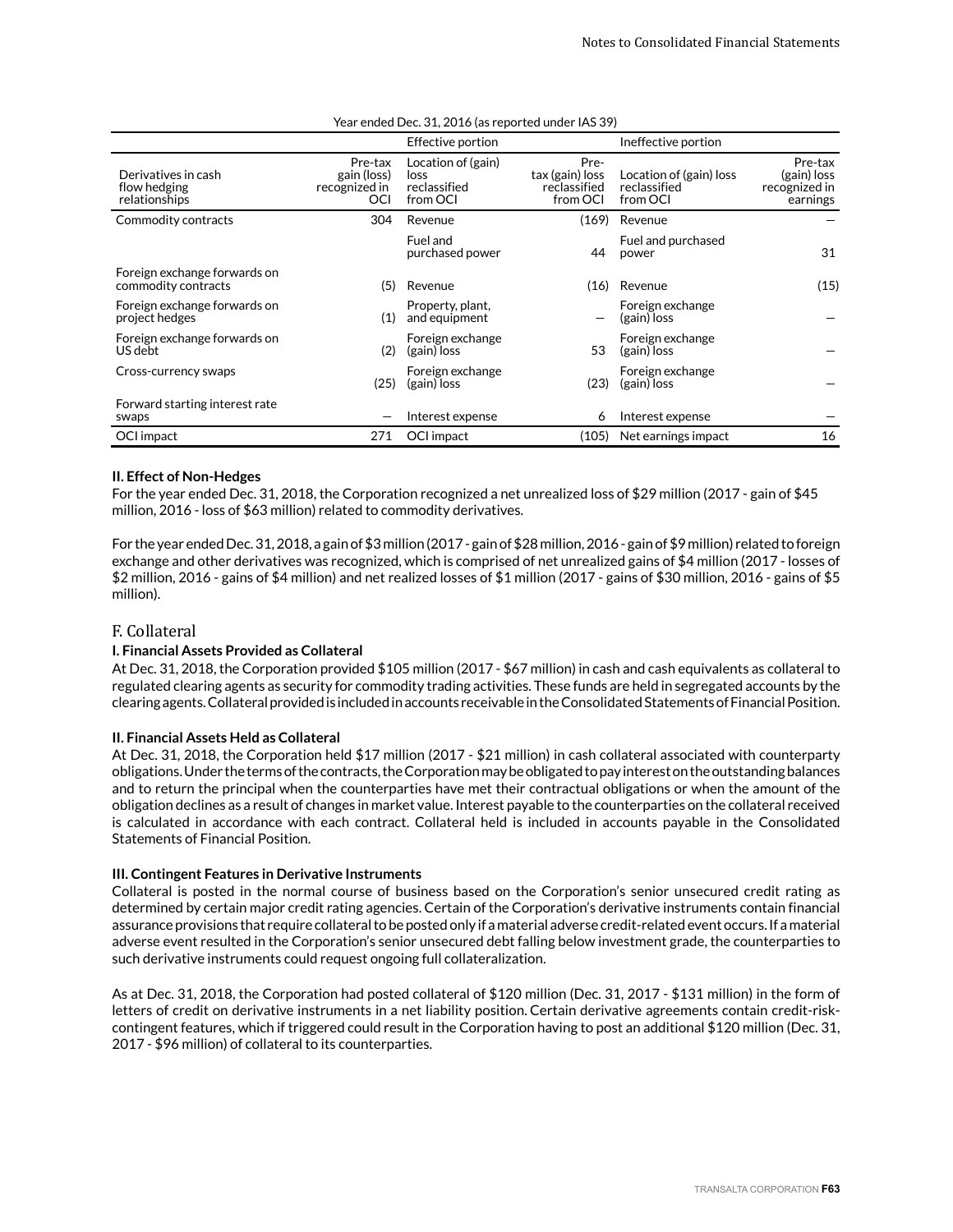# 16. Inventory

Inventory held in the normal course of business, which includes coal, emission credits, parts and materials, and natural gas, is valued at the lower of cost and net realizable value. Inventory held for trading, which includes natural gas and emission credits and allowances, is valued at fair value less costs to sell.

The components of inventory are as follows:

| As at Dec. 31                          | 2018 | 2017 |
|----------------------------------------|------|------|
| Parts and materials                    | 113  | 118  |
| Coal                                   | 108  | 58   |
| Deferred stripping costs               | 7    | 11   |
| Natural gas                            | 4    | 9    |
| Purchased emission credits             | 10   | 23   |
| <b>Total</b>                           | 242  | 219  |
|                                        |      |      |
| The change in inventory is as follows: |      |      |

| Balance, Dec. 31, 2016           | 213 |
|----------------------------------|-----|
| Net addition                     | 11  |
| Change in foreign exchange rates | (5) |
| Balance, Dec. 31, 2017           | 219 |
| Net addition                     | 20  |
| Change in foreign exchange rates | 3   |
| <b>Balance, Dec. 31, 2018</b>    | 242 |

No inventory is pledged as security for liabilities.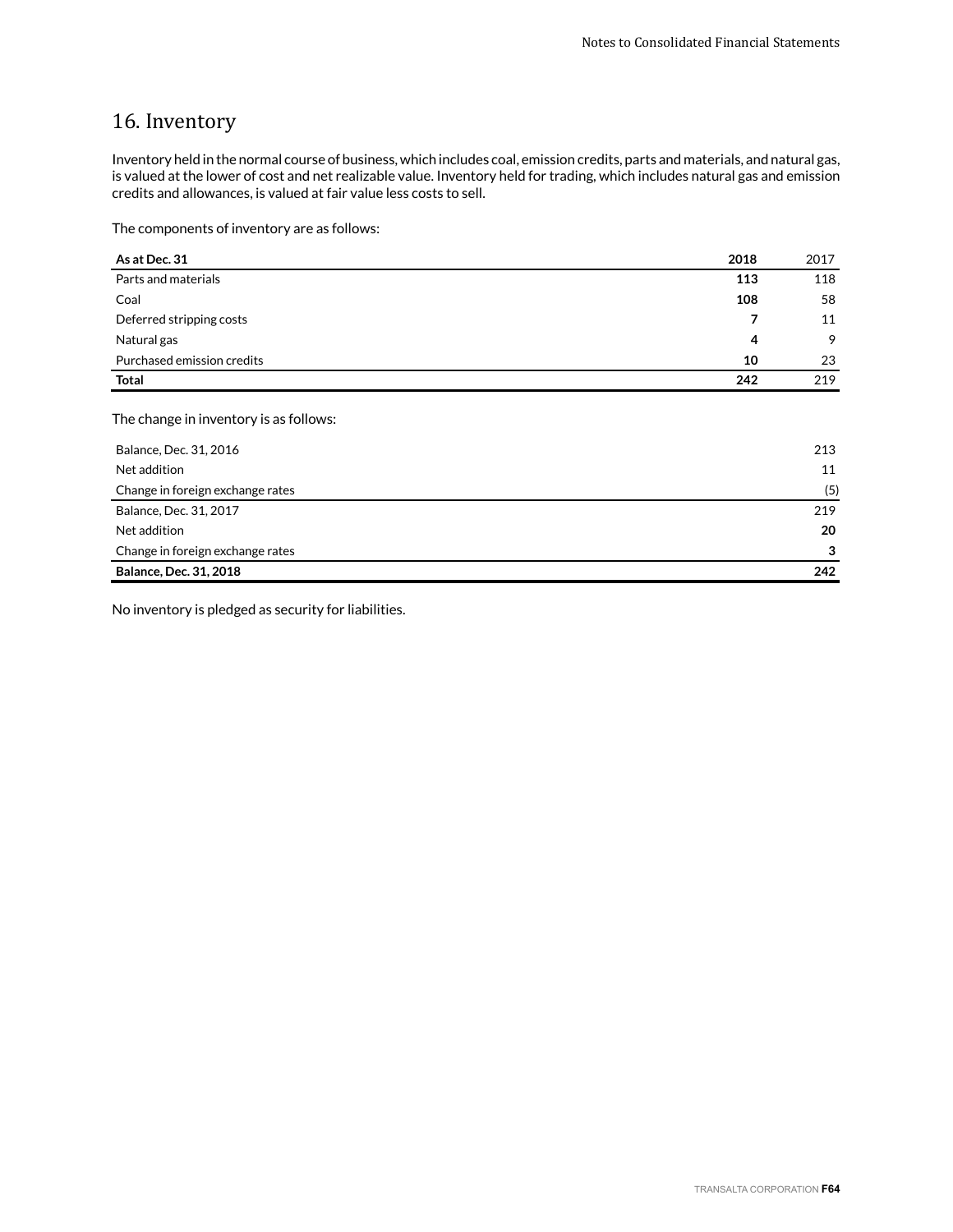# 17. Property, Plant and Equipment

A reconciliation of the changes in the carrying amount of PP&E is as follows:

|                                                                     | Land                     | Coal<br>generation       | Gas<br>generation        | Renewable<br>generation  | Mining property<br>and equipment | Assets under<br>construction | Capital spares<br>and other(1) | Total  |
|---------------------------------------------------------------------|--------------------------|--------------------------|--------------------------|--------------------------|----------------------------------|------------------------------|--------------------------------|--------|
| Cost                                                                |                          |                          |                          |                          |                                  |                              |                                |        |
| As at Dec. 31, 2016                                                 | 95                       | 5,876                    | 1,525                    | 3,212                    | 1,265                            | 407                          | 393                            | 12,773 |
| Additions                                                           |                          | $\overline{\phantom{0}}$ | $\overline{\phantom{0}}$ | $\overline{\phantom{0}}$ | $\overline{\phantom{0}}$         | 334                          | 4                              | 338    |
| Additions - finance lease                                           |                          | -                        | $\overline{\phantom{0}}$ | $\overline{\phantom{0}}$ | 14                               |                              | $\overline{\phantom{0}}$       | 14     |
| Disposals                                                           |                          | $\overline{\phantom{0}}$ | (16)                     | (1)                      | (1)                              | -                            | (1)                            | (19)   |
| Impairment charge - Sundance Unit 1 (Note 4)                        |                          | (20)                     | $\overline{a}$           | $\overline{\phantom{0}}$ | $\overline{\phantom{0}}$         |                              | $\overline{\phantom{0}}$       | (20)   |
| Revisions and additions to decommissioning and<br>restoration costs |                          | 82                       | 12                       | 15                       | 42                               |                              |                                | 151    |
| Retirement of assets                                                | $\equiv$                 | (84)                     | (3)                      | (4)                      | (22)                             |                              | (6)                            | (119)  |
| Change in foreign exchange rates                                    | (1)                      | (87)                     | 3                        | (23)                     | (7)                              | (2)                          | (2)                            | (119)  |
| $\text{Transfers}^{(2)(3)}$                                         | 1                        | 121                      | 461                      | 29                       | 24                               | (644)                        | (18)                           | (26)   |
| As at Dec. 31, 2017                                                 | 95                       | 5,888                    | 1,982                    | 3,228                    | 1,315                            | 95                           | 370                            | 12,973 |
| Additions <sup>(4)</sup>                                            | —                        |                          | ▃                        | 1                        | $\overline{\phantom{0}}$         | 275                          | 8                              | 284    |
| <b>Additions - finance lease</b>                                    | -                        | -                        | -                        | -                        | 10                               | -                            | -                              | 10     |
| <b>Disposals</b>                                                    | (3)                      | -                        |                          | $\overline{\phantom{0}}$ | (1)                              |                              | (3)                            | (7)    |
| Impairment charges (Note 7)                                         |                          | (38)                     | -                        | (11)                     |                                  |                              | -                              | (49)   |
| Revisions and additions to decommissioning<br>and restoration costs |                          | (12)                     | (1)                      | (3)                      | (16)                             |                              |                                | (32)   |
| <b>Retirement of assets</b>                                         |                          | (47)                     | (17)                     | (6)                      | (16)                             |                              | (4)                            | (90)   |
| Change in foreign exchange rates                                    | $\overline{\mathbf{2}}$  | 105                      | (13)                     | 26                       | 7                                | 4                            |                                | 131    |
| <b>Transfers</b>                                                    |                          | 41                       | 13                       | 51                       | 39                               | (174)                        | 12                             | (18)   |
| As at Dec. 31, 2018                                                 | 94                       | 5,937                    | 1,964                    | 3,286                    | 1,338                            | 200                          | 383                            | 13,202 |
|                                                                     |                          |                          |                          |                          |                                  |                              |                                |        |
| Accumulated depreciation                                            |                          |                          |                          |                          |                                  |                              |                                |        |
| As at Dec. 31, 2016                                                 |                          | 3,212                    | 1,027                    | 922                      | 659                              |                              | 129                            | 5,949  |
| Depreciation                                                        |                          | 351                      | 67                       | 123                      | 76                               |                              | 18                             | 635    |
| Retirement of assets                                                |                          | (62)                     | (2)                      | (3)                      | (18)                             |                              | (5)                            | (90)   |
| Disposals                                                           |                          | -                        | (11)                     | (1)                      | $\overline{\phantom{0}}$         |                              | $\overline{\phantom{0}}$       | (12)   |
| Change in foreign exchange rates                                    |                          | (67)                     | (1)                      | (4)                      | (4)                              |                              |                                | (76)   |
| Transfers <sup>(2)</sup>                                            |                          | (3)                      | (8)                      | $\overline{a}$           | -                                |                              | $\overline{a}$                 | (11)   |
| As at Dec. 31, 2017                                                 | $\overline{\phantom{0}}$ | 3,431                    | 1,072                    | 1,037                    | 713                              | $\overline{\phantom{0}}$     | 142                            | 6,395  |
| Depreciation                                                        |                          | 306                      | 79                       | 123                      | 125                              |                              | 16                             | 649    |
| <b>Retirement of assets</b>                                         |                          | (56)                     | (13)                     | (2)                      | (12)                             |                              |                                | (83)   |
| <b>Disposals</b>                                                    |                          |                          | -                        |                          | (1)                              |                              | (4)                            | (5)    |
| Change in foreign exchange rates                                    |                          | 84                       | (3)                      | 6                        | 5                                |                              | -                              | 92     |
| <b>Transfers</b>                                                    |                          | -                        | (7)                      | (3)                      | -                                |                              |                                | (10)   |
| As at Dec. 31, 2018                                                 | $\overline{\phantom{0}}$ | 3,765                    | 1,128                    | 1,161                    | 830                              | $\overline{\phantom{0}}$     | 154                            | 7,038  |

| Carrying amount     |    |       |     |       |     |     |     |       |
|---------------------|----|-------|-----|-------|-----|-----|-----|-------|
| As at Dec. 31, 2016 | 95 | 2.664 | 498 | 2.290 | 606 | 407 | 264 | 6.824 |
| As at Dec. 31, 2017 | 95 | 2.457 | 910 | 2.191 | 602 | 95  | 228 | 6.578 |
| As at Dec. 31, 2018 | 94 | 2.172 | 836 | 2.125 | 508 | 200 | 229 | 5.164 |
|                     |    |       |     |       |     |     |     |       |

*(1) Includes major spare parts and stand-by equipment available, but not in service, and spare parts used for routine, preventive or planned maintenance, and the*

*Australian gas pipeline. (2) In 2017, net transfers of \$14 million relate to the transfer of gas equipment to finance lease receivables.*

*(3) During the second quarter of 2017, the Corporation reclassified approximately \$13 million of capital spares and other assets to inventory.*

*(4) Includes \$7 million related to the acquisition of Big Level.* 

The Corporation capitalized \$2 million of interest to PP&E in 2018 (2017 - \$9 million) at a weighted average rate of 4.454 per cent (2017 – 5.87 per cent). Finance lease additions in 2018 and 2017 are for mining equipment at the Highvale mine. The carrying amount of total assets under finance leases as at Dec. 31, 2018, was \$65 million (2017 - \$65 million).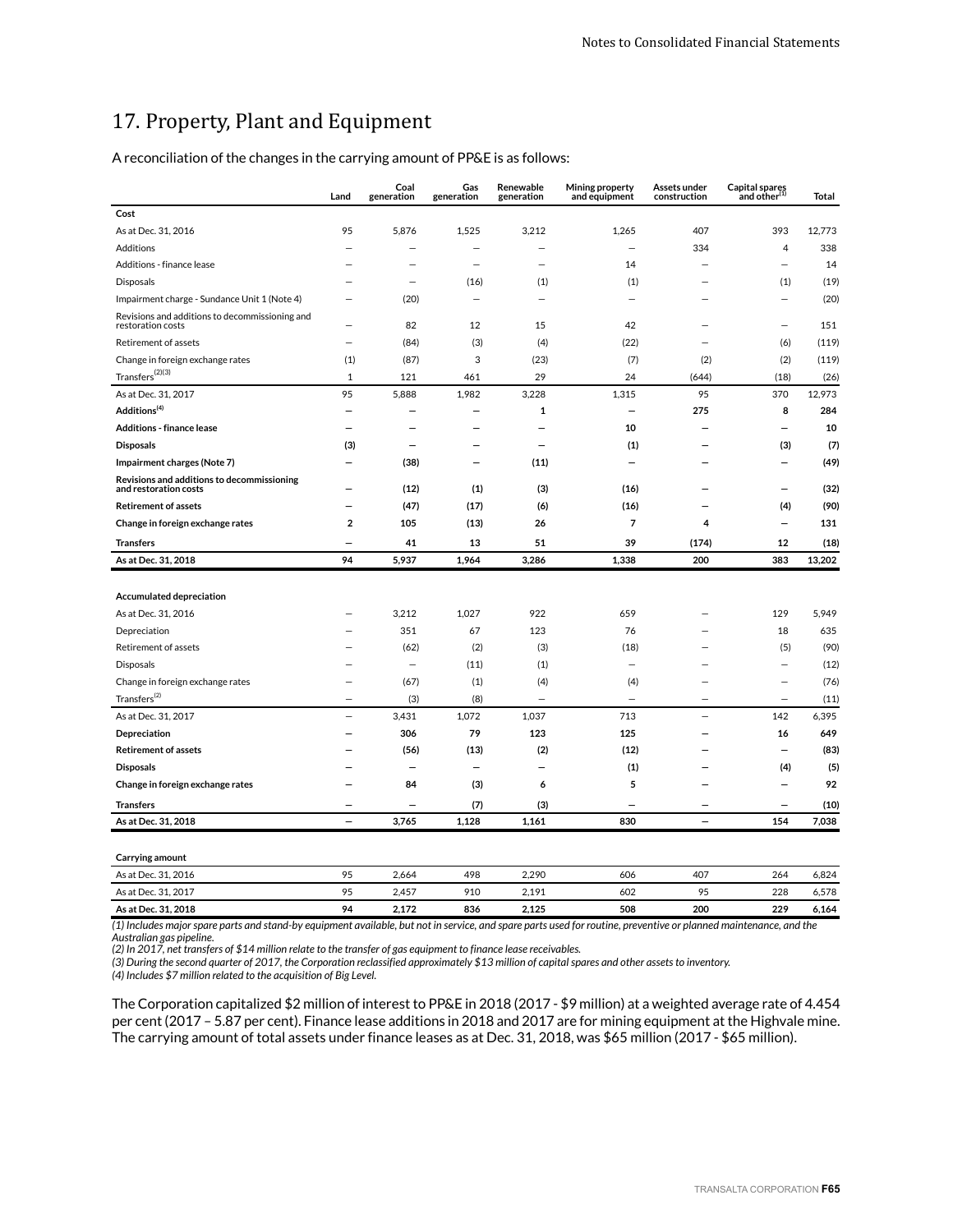## 18. Goodwill

Goodwill acquired through business combinations has been allocated to CGUs that are expected to benefit from the synergies of the acquisitions. Goodwill by segments are as follows:

| As at Dec. 31    | 2018 | 2017 |
|------------------|------|------|
| Hydro            | 259  | 259  |
| Wind and Solar   | 175  | 174  |
| Energy Marketing | 30   | 30   |
| Total goodwill   | 464  | 463  |

For the purposes of the 2018 annual goodwill impairment review, the Corporation determined the recoverable amounts of the Wind and Solar segment by calculating the fair value less costs of disposal using discounted cash flow projections based on the Corporation's long-range forecasts for the period extending to the last planned asset retirement in 2073. The resulting fair value measurement is categorized within Level III of the fair value hierarchy. In 2018, the Corporation relied on the recoverable amounts determined in 2016 for the Hydro and Energy Marketing segments in performing the 2018 annual goodwill impairment review. No impairment of goodwill arose for any segment.

The key assumption impacting the determination of fair value for the Wind and Solar and Hydro segments are electricity production and sales prices. Forecasts of electricity production for each facility are determined taking into consideration contracts for the sale of electricity, historical production, regional supply-demand balances and capital maintenance and expansion plans. Forecasted sales prices for each facility are determined by taking into consideration contract prices for facilities subject to long- or short-term contracts, forward price curves for merchant plants and regional supply-demand balances. Where forward price curves are not available for the duration of the facility's useful life, prices are determined by extrapolation techniques using historical industry and company-specific data. Electricity prices used in these 2018 models ranged between \$6 to \$179 per MWh during the forecast period (2017 - \$22 to \$218 per MWh). Discount rates used for the goodwill impairment calculation in 2018 ranged from 5.3 per cent to 6.2 per cent (2017 – 5.5 per cent to 6.0 per cent). No reasonable possible change in the assumptions would have resulted in an impairment of goodwill.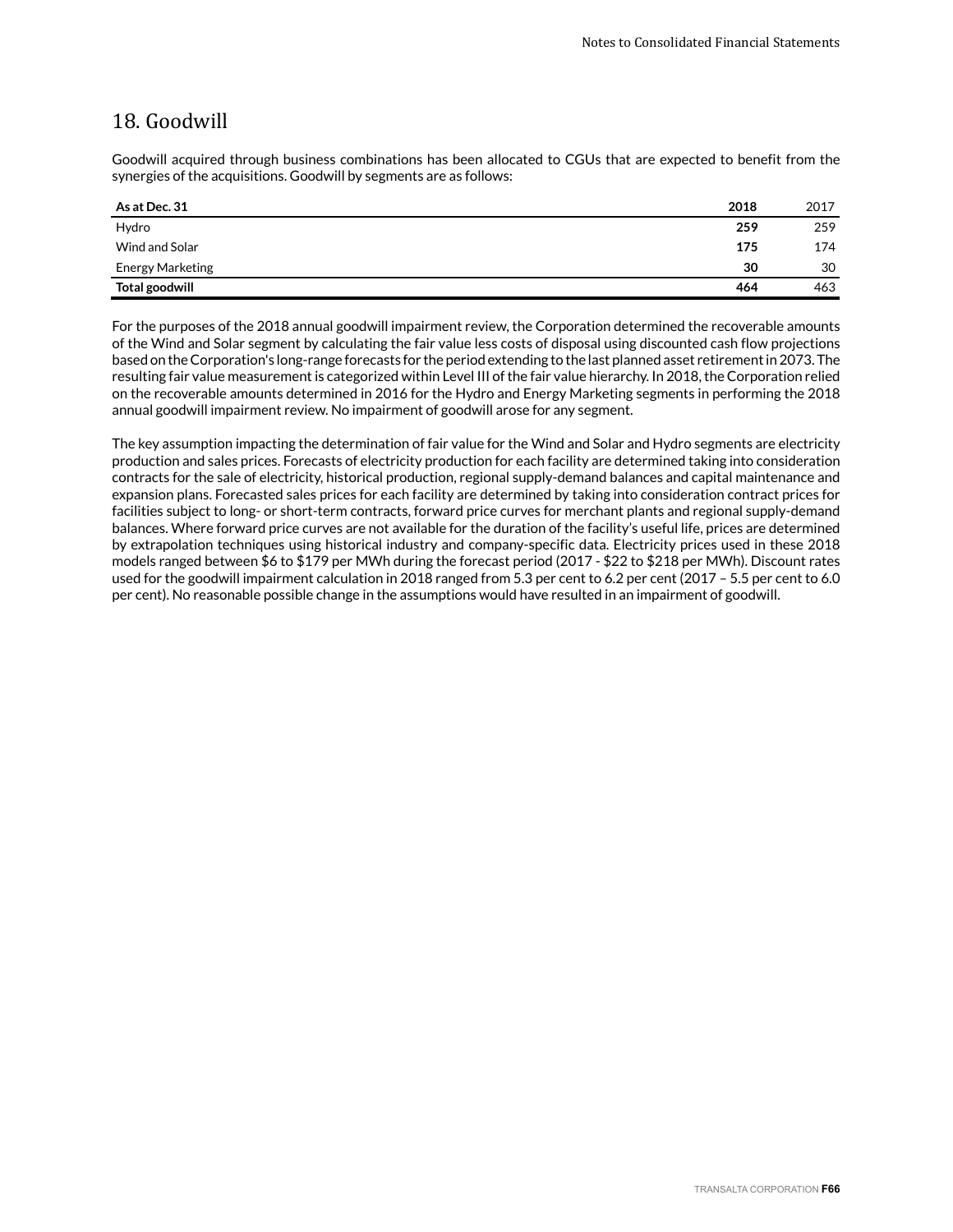# 19. Intangible Assets

A reconciliation of the changes in the carrying amount of intangible assets is as follows:

|                                          |                | <b>Software</b> | Power<br>sale | Intangibles<br>under |                |
|------------------------------------------|----------------|-----------------|---------------|----------------------|----------------|
|                                          | Coal rights    | and other       | contracts     | development          | <b>Total</b>   |
| Cost                                     |                |                 |               |                      |                |
| As at Dec. 31, 2016                      | 178            | 268             | 223           | 24                   | 693            |
| Additions                                |                | 31              |               | 20                   | 51             |
| Change in foreign exchange rates         |                | (3)             |               |                      | (3)            |
| <b>Transfers</b>                         |                | 18              |               | (15)                 | 3              |
| As at Dec. 31, 2017                      | 178            | 314             | 223           | 29                   | 744            |
| Additions <sup>(1)</sup>                 |                |                 |               | 53                   | 53             |
| Retirements and disposals <sup>(2)</sup> |                | (2)             |               |                      | (2)            |
| Change in foreign exchange rates         |                | 3               |               |                      | 3              |
| <b>Transfers</b>                         | 7              | 24              | 14            | (36)                 | 9              |
| As at Dec. 31, 2018                      | 185            | 339             | 237           | 46                   | 807            |
|                                          |                |                 |               |                      |                |
| <b>Accumulated amortization</b>          |                |                 |               |                      |                |
| As at Dec. 31, 2016                      | 115            | 163             | 60            |                      | 338            |
| Amortization                             | 8              | 24              | 9             |                      | 41             |
| Change in foreign exchange rates         |                | $\mathbf{1}$    |               |                      | 1              |
| <b>Transfers</b>                         | $\overline{2}$ |                 | (2)           |                      |                |
| As at Dec. 31, 2017                      | 125            | 188             | 67            |                      | 380            |
| Amortization                             | 9              | 32              | 9             |                      | 50             |
| <b>Retirements and disposals</b>         |                | (1)             |               |                      | (1)            |
| Change in foreign exchange rates         |                | $\overline{2}$  |               |                      | $\overline{2}$ |
| <b>Transfers</b>                         | (17)           |                 | 20            |                      | 3              |
| As at Dec. 31, 2018                      | 117            | 221             | 96            |                      | 434            |
|                                          |                |                 |               |                      |                |
| Carrying amount                          |                |                 |               |                      |                |
| As at Dec. 31, 2016                      | 63             | 105             | 163           | 24                   | 355            |
| As at Dec. 31, 2017                      | 53             | 126             | 156           | 29                   | 364            |
| As at Dec. 31, 2018                      | 68             | 118             | 141           | 46                   | 373            |
|                                          |                |                 |               |                      |                |

*(1) Includes \$33 million related to the acquisition of Big Level.* 

*(2) Includes the impairment charge of \$1 million relating to Kent Breeze. See Note 7 for further details.*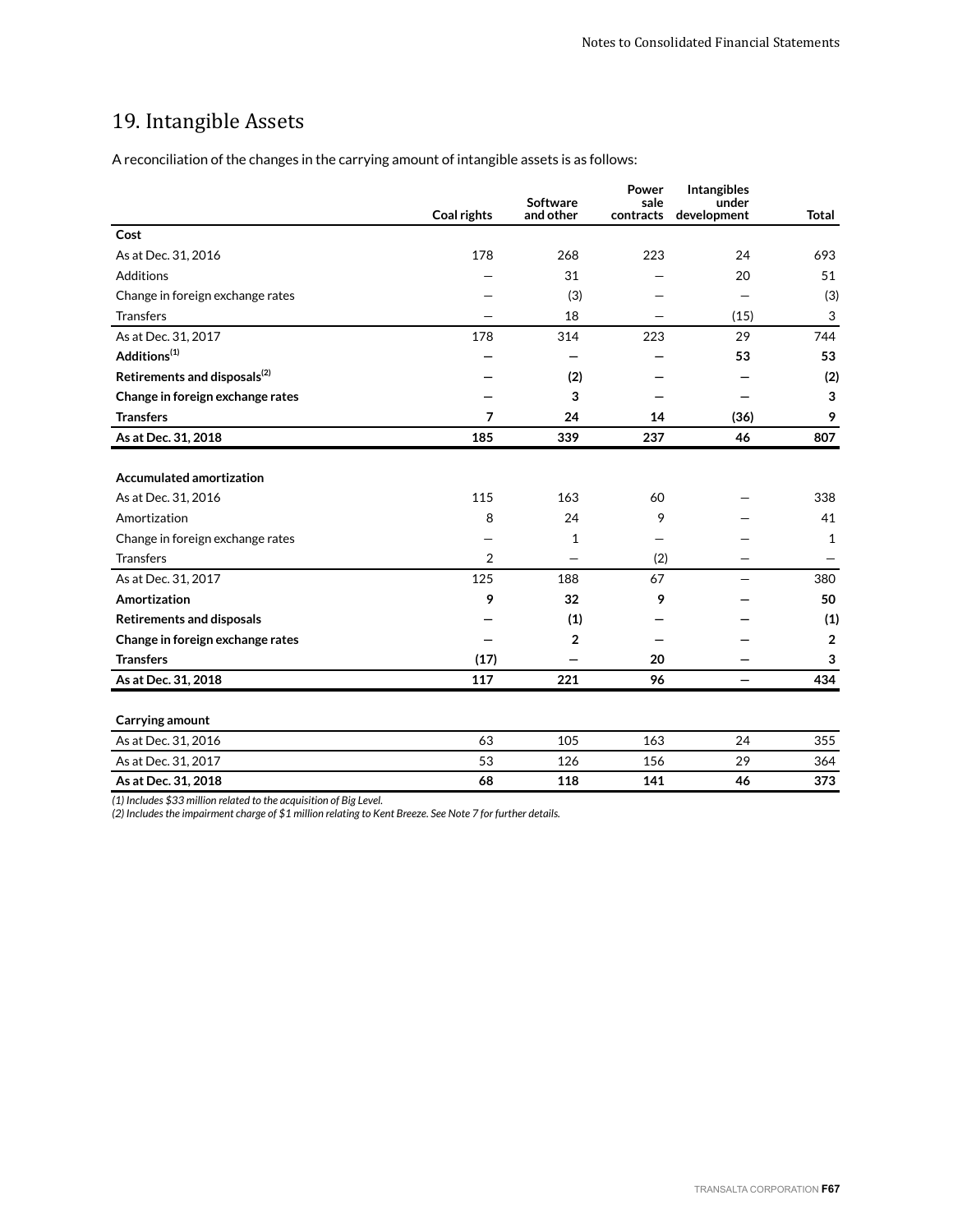## 20. Other Assets

The components of other assets are as follows:

| As at Dec. 31                                                    | 2018 | 2017 |
|------------------------------------------------------------------|------|------|
| South Hedland prepaid transmission access and distribution costs | 72   | 75   |
| Deferred licence fees                                            | 11   | 13   |
| Project development costs                                        | 47   | 53   |
| Deferred service costs                                           | 12   | 15   |
| Long-term prepaids and other assets                              | 53   | 44   |
| Loan receivable                                                  | 37   | 33   |
| Keephills Unit 3 transmission deposit                            | 2    | 4    |
| <b>Total other assets</b>                                        | 234  | 237  |

South Hedland prepaid electricity transmission and distribution costs are costs that are amortized on a straight-line basis over the South Hedland PPA contract life.

Deferred licence fees consist primarily of licences to lease the land on which certain generating assets are located, and are amortized on a straight-line basis over the useful life of the generating assets to which the licences relate.

Project development costs are primarily comprised of the Corporation's Sundance 7 project in Alberta and project costs for the Pioneer Pipeline project (Note 4(A)). In December 2015, the Corporation repurchased its partner's 50 per cent share in TAMA Power, the jointly controlled entity developing the Sundance 7 project, for consideration of \$10 million, payable in four years and an option for its partner to re-enter the development projects of TAMA Power at accumulated cost during this period. Some projects were written off in 2018 as they are no longer proceeding (see Note 7(B)).

Deferred service costs are TransAlta's contracted payments for shared capital projects required at the Genesee Unit 3 and Keephills Unit 3 sites. These costs are amortized over the life of these projects.

Long-term prepaids and other assets include the funded portion of the TransAlta Energy Transition Bill commitments discussed in Note 33.

The loan receivable relates to the advancement by the Corporation's subsidiary, Kent Hills Wind LP, of \$37 million (2017 - \$38 million) (net) of the Kent Hills Wind bond financing proceeds to its 17 per cent partner. The loan bears interest at 4.55 per cent, with interest payable quarterly, commencing on Dec. 31, 2017, is unsecured and matures on Oct. 2, 2022. The current portion of nil (2017 - \$5 million) is included in accounts receivable and the long-term portion of the \$37 million (2017 - \$33 million) is included in other assets.

The Keephills Unit 3 transmission deposit is TransAlta's proportionate share of a provincially required deposit. The full amount of the deposit is anticipated to be reimbursed over the next four years to 2021, as long as certain performance criteria are met.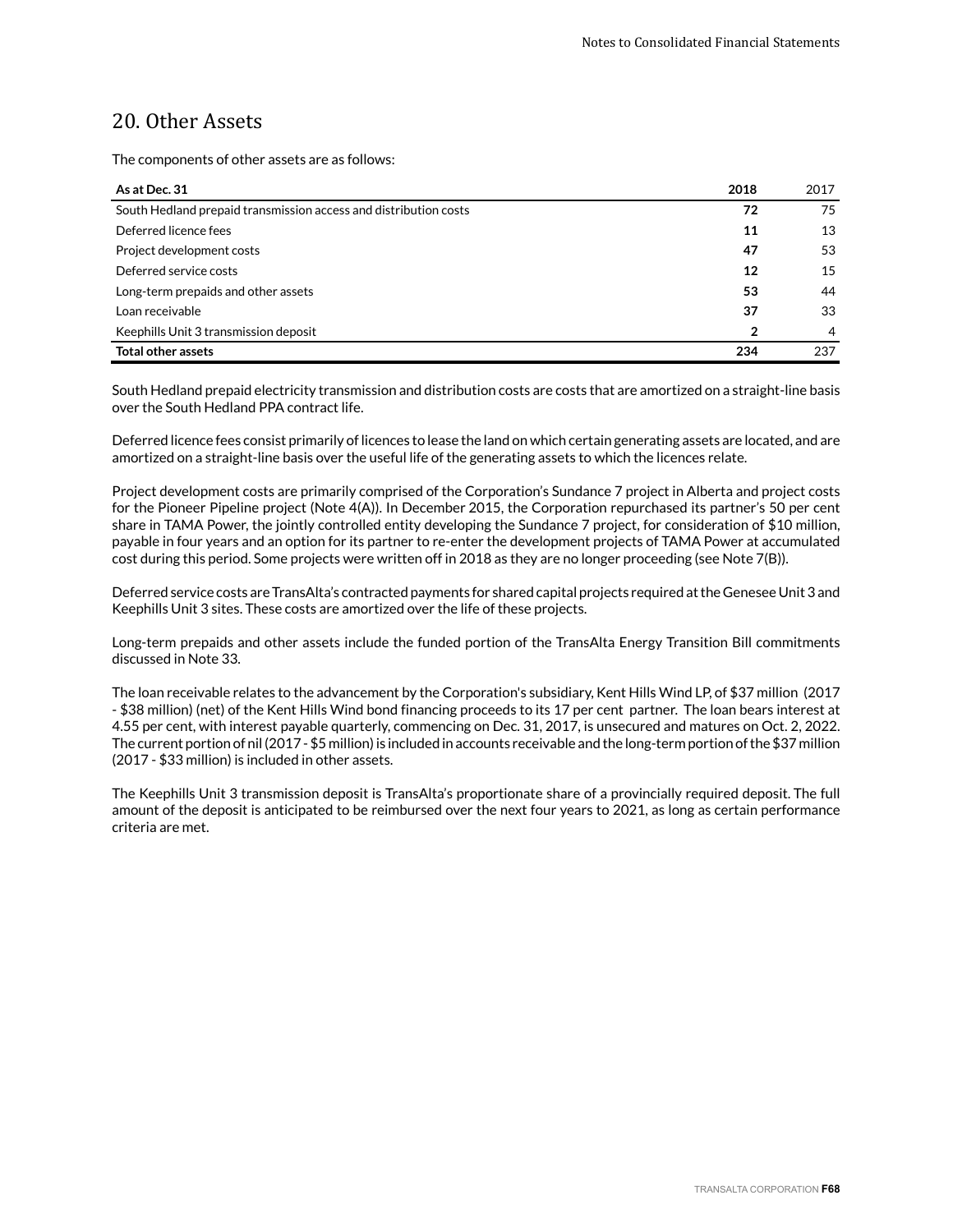# 21. Decommissioning and Other Provisions

The change in decommissioning and other provision balances is as follows:

|                                                  | Decommissioning and<br>restoration | Other | <b>Total</b> |
|--------------------------------------------------|------------------------------------|-------|--------------|
| Balance, Dec. 31, 2016                           | 293                                | 50    | 343          |
| Liabilities incurred                             | 3                                  | 19    | 22           |
| Liabilities settled                              | (19)                               | (31)  | (50)         |
| Liabilities disposed <sup>(1)</sup>              | (8)                                |       | (8)          |
| Accretion                                        | 23                                 |       | 23           |
| Revisions in estimated cash flows <sup>(2)</sup> | 41                                 | 1     | 42           |
| Revisions in discount rates $^{(2)}$             | 110                                |       | 110          |
| Reversals                                        |                                    | (4)   | (4)          |
| Change in foreign exchange rates                 | (6)                                | (2)   | (8)          |
| Balance, Dec. 31, 2017                           | 437                                | 33    | 470          |
| Liabilities incurred                             | 5                                  | 17    | 22           |
| Liabilities settled                              | (31)                               | (10)  | (41)         |
| Accretion                                        | 24                                 |       | 24           |
| Acquisition of liabilities (Big Level)           |                                    | 8     | 8            |
| Revisions in estimated cash flows                | $\overline{2}$                     | 3     | 5            |
| Revisions in discount rates                      | (37)                               |       | (37)         |
| Reversals                                        |                                    | (5)   | (5)          |
| Change in foreign exchange rates                 | 7                                  | 3     | 10           |
| Balance, Dec. 31, 2018                           | 407                                | 49    | 456          |

*(1) Relates to the disposition of the Solomon power station and the sale of the Wintering Hills wind facility.*

*(2) During 2017, mainly as a result of the OCA (see Note 4(O)), the discount rates used for the Canadian coal and mining operations decommissioning provisions were changed to the use of 5 to 15-year rates. The use of lower, shorter-term discount rates increased the corresponding liabilities. On average, these rates decreased by approximately 1.60 to 2.10 per cent. Additionally, the amount and timing of cash outflows for certain Canadian coal plants and mining operations was also revised, resulting in an increase to the corresponding liabilities.*

|                               | Decommissioning and |              |              |
|-------------------------------|---------------------|--------------|--------------|
|                               | restoration         | <b>Other</b> | <b>Total</b> |
| Balance, Dec. 31, 2017        | 437                 | 33           | 470          |
| Current portion               | 40                  | 27           | 67           |
| Non-current portion           | 397                 | 6            | 403          |
| <b>Balance, Dec. 31, 2018</b> | 407                 | 49           | 456          |
| Current portion               | 35                  | 35           | 70           |
| Non-current portion           | 372                 | 14           | 386          |

## A. Decommissioning and Restoration

A provision has been recognized for all generating facilities and mines for which TransAlta is legally, or constructively, required to remove the facilities at the end of their useful lives and restore the sites to their original condition. TransAlta estimates that the undiscounted amount of cash flow required to settle these obligations is approximately \$1 billion, which will be incurred between 2019 and 2073. The majority of the costs will be incurred between 2020 and 2050. At Dec. 31, 2018, the Corporation had provided a surety bond in the amount of US\$139 million (2017 - US\$139 million) in support of future decommissioning obligations at the Centralia coal mine. At Dec. 31, 2018, the Corporation had provided letters of credit in the amount of \$122 million (2017 - \$120 million) in support of future decommissioning obligations at the Alberta mine. Some of the facilities that are co-located with mining operations do not currently have any decommissioning obligations recorded as the obligations associated with the facilities are indeterminate at this time.

## B. Other Provisions

Other provisions include amounts related to a portion of the Corporation's fixed price commitments under several natural gas transportation contracts for firm transportation that is not expected to be used and for vacant leased premises.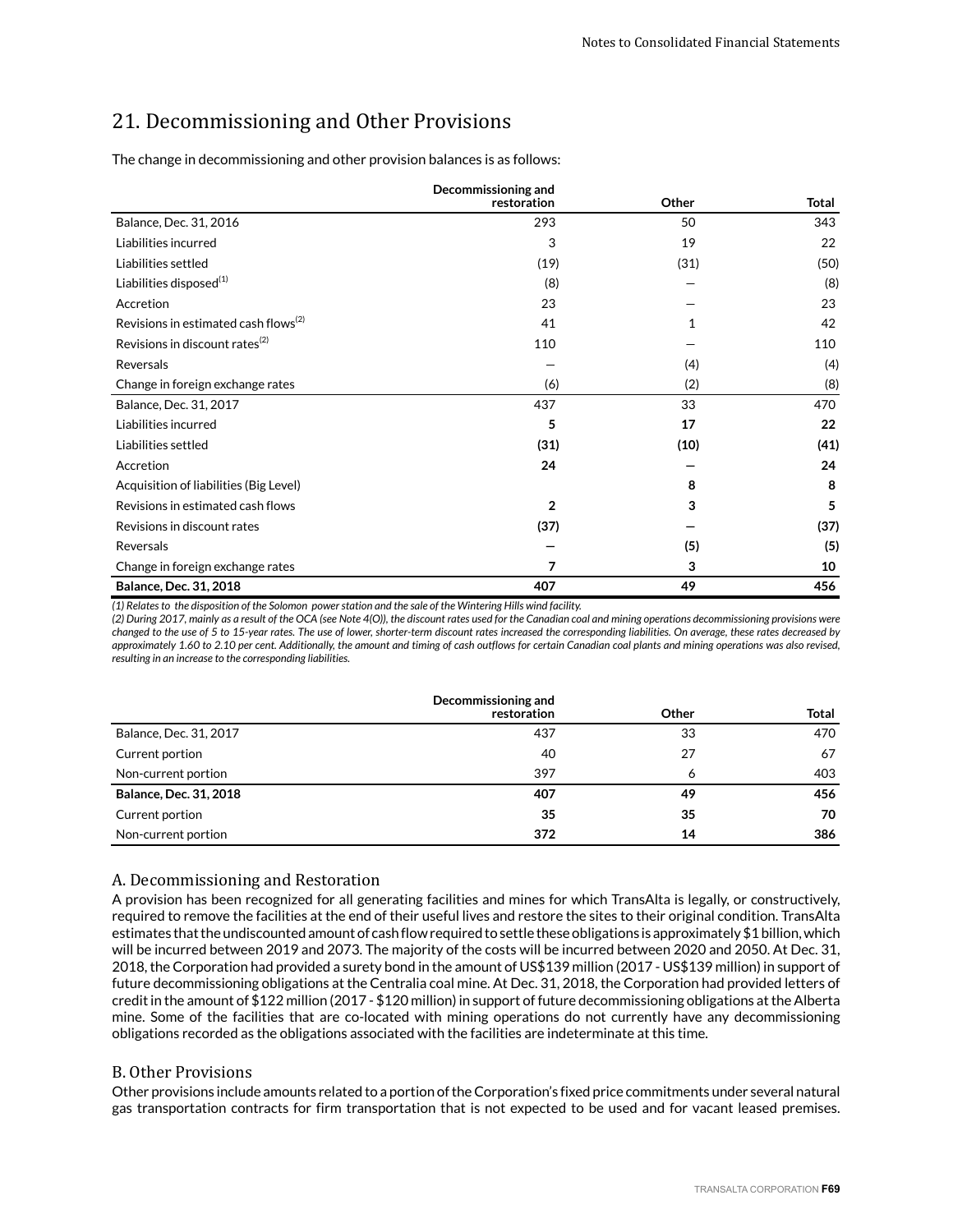Accordingly, the unavoidable costs of meeting these obligations exceed the economic benefits expected to be received. The contracts extend to 2023.

Other provisions also include provisions arising from ongoing business activities and include amounts related to commercial disputes between the Corporation and customers or suppliers. Information about the expected timing of settlement and uncertainties that could impact the amount or timing of settlement has not been provided as this may impact the Corporation's ability to settle the provisions in the most favourable manner.

# 22. Credit Facilities, Long-Term Debt and Finance Lease Obligations

## A. Amounts Outstanding

The amounts outstanding are as follows:

| As at Dec. 31                                                            |                   | 2018          |                         |                   | 2017          |                         |  |
|--------------------------------------------------------------------------|-------------------|---------------|-------------------------|-------------------|---------------|-------------------------|--|
|                                                                          | Carrying<br>value | Face<br>value | Interest <sup>(1)</sup> | Carrying<br>value | Face<br>value | Interest <sup>(1)</sup> |  |
| Credit facilities <sup>(2)</sup>                                         | 339               | 339           | 3.8%                    | 27                | 27            | 2.8%                    |  |
| <b>Debentures</b>                                                        | 647               | 651           | 5.8%                    | 1,046             | 1,051         | 6.0%                    |  |
| Senior notes <sup>(3)</sup>                                              | 943               | 955           | 5.4%                    | 1,499             | 1,510         | 6.0%                    |  |
| Non-recourse <sup>(4)</sup>                                              | 1,236             | 1,250         | 4.4%                    | 1,022             | 1,032         | 4.3%                    |  |
| Other $(5)$                                                              | 39                | 39            | 9.2%                    | 44                | 44            | 9.2%                    |  |
|                                                                          | 3,204             | 3,234         |                         | 3,638             | 3,664         |                         |  |
| Finance lease obligations                                                | 63                |               |                         | 69                |               |                         |  |
|                                                                          | 3,267             |               |                         | 3,707             |               |                         |  |
| Less: current portion of long-term debt                                  | (130)             |               |                         | (729)             |               |                         |  |
| Less: current portion of finance lease obligations                       | (18)              |               |                         | (18)              |               |                         |  |
| Total current long-term debt and finance lease<br>obligations            | (148)             |               |                         | (747)             |               |                         |  |
| Total credit facilities, long-term debt and finance<br>lease obligations | 3,119             |               |                         | 2,960             |               |                         |  |

*(1) Interest is an average rate weighted by principal amounts outstanding before the effect of hedging.*

*(2) Composed of bankers' acceptances and other commercial borrowings under long-term committed credit facilities.*

*(3) US face value at Dec. 31, 2018 - US\$0.7 billion (Dec. 31, 2017 - US\$1.2 billion).*

*(4) Includes US\$1 million at Dec. 31, 2018 (Dec. 31, 2017 - US\$27 million).*

*(5) Includes US\$21 million at Dec. 31, 2018 (Dec. 31, 2017 - US\$24 million) of tax equity financing.*

Credit facilities are comprised of the Corporation's \$1.25 billion committed syndicated bank credit facility expiring in 2022, TransAlta Renewable's \$500 million committed syndicated bank credit facility expiring in 2022 and the Corporation's three bilateral credit facilities totalling \$240 million expiring in 2020. The \$1.75 billion (Dec. 31, 2017 - \$1.5 billion) committed syndicated bank facilities are the primary source for short-term liquidity after the cash flow generated from the Corporation's business. Interest rates on the credit facilities vary depending on the option selected - Canadian prime, bankers' acceptances, US LIBOR, or US base rate - in accordance with a pricing grid that is standard for such facilities.

During 2018, the Corporation's US\$200 million committed facility was cancelled and the Corporation's committed syndicated bank credit facility was increased by \$250 million.

During 2017:

TransAlta Renewables entered into a syndicated credit agreement giving it access to a \$500 million committed credit facility. The agreement is fully committed for four years. Interest rates on the credit facilities vary depending on the option selected - Canadian prime, bankers' acceptances, US LIBOR, or US base rate - in accordance with a pricing grid that is standard for such facilities. The facility is subject to a number of customary covenants and restrictions in order to maintain access to the funding commitments. In conjunction with the credit agreement, the \$350 million credit facility provided by TransAlta was cancelled.

The Corporation has a total of \$2.0 billion (Dec. 31, 2017 - \$2.0 billion) of committed credit facilities, including TransAlta Renewables' credit facility of \$0.5 billion (Dec. 31, 2017 - \$0.5 billion). In total, \$0.9 billion (Dec. 31, 2017 - \$1.4 billion) is not drawn. At Dec. 31, 2018, the \$1.1 billion (Dec. 31, 2017 - \$627 million) of credit utilized under these facilities was comprised of actual drawings of \$339 million (Dec. 31, 2017 - \$27 million) and letters of credit of \$720 million (Dec. 31,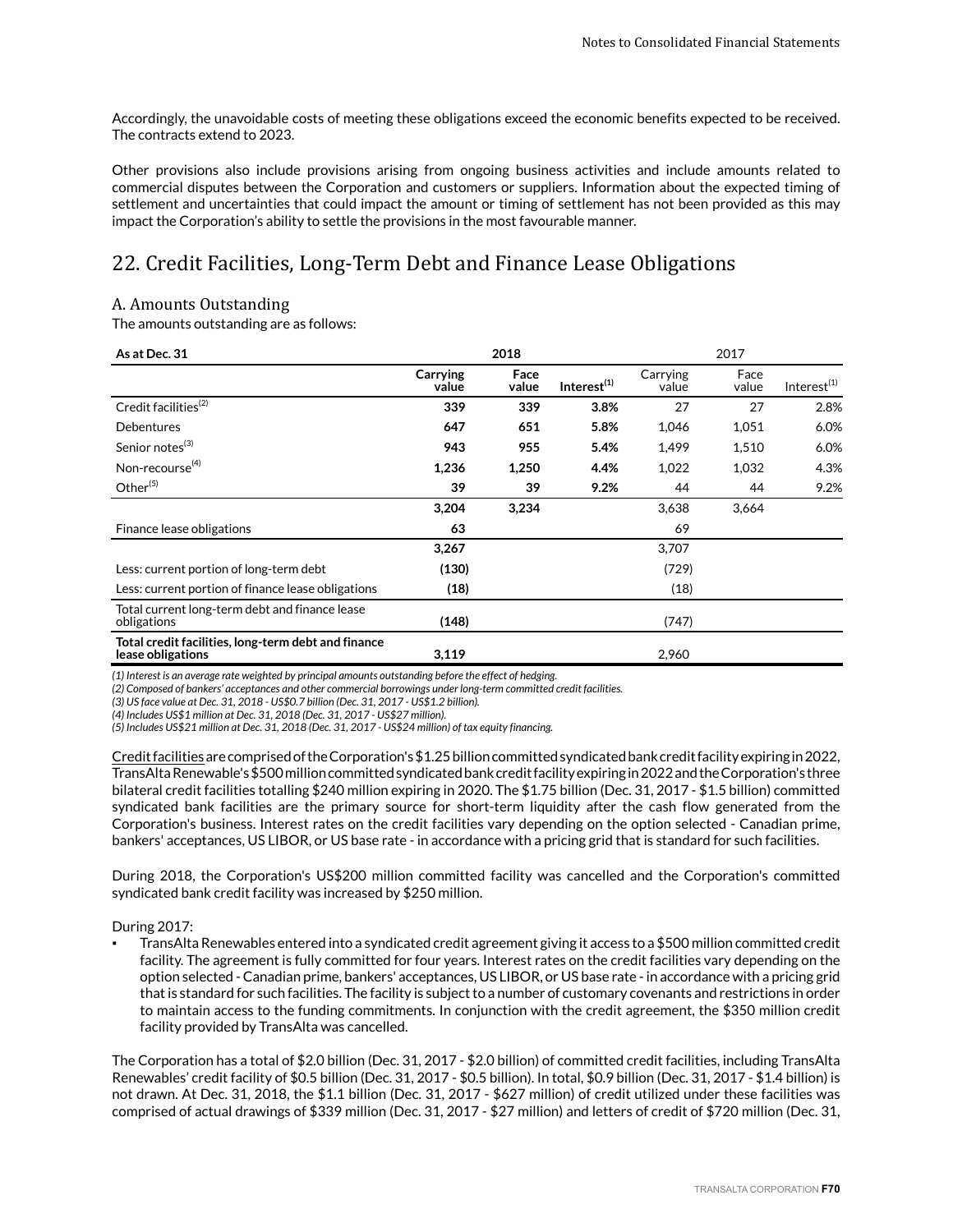2017 - \$677 million). The Corporation is in compliance with the terms of the credit facilities and all undrawn amounts are fully available. In addition to the \$0.9 billion available under the credit facilities, the Corporation also has \$89 million of available cash and cash equivalents and \$35 million (\$27 million principal portion) in cash restricted for repayment of the OCP bonds (see section E below).

Debentures bear interest at fixed rates ranging from 5.0 per cent to 7.3 per cent and have maturity dates ranging from 2020 to 2030.

On Aug. 2, 2018, the Corporation early redeemed all of its outstanding 6.40 per cent debentures, which were due Nov. 18, 2019, for the principal amount of \$400 million. The redemption price was \$425 million in aggregate, including a \$19 million prepayment premium recognized in net interest expense and \$6 million in accrued and unpaid interest to the redemption date.

Senior notes bear interest at rates ranging from 4.5 per cent to 6.5 per cent and have maturity dates ranging from 2022 to 2040.

During 2018, the Corporation early redeemed its outstanding 6.650 per cent US\$500 million senior notes due May 15, 2018. The repayment was hedged with foreign exchange forwards and cross currency swaps. The redemption price for the notes was approximately \$617 million (US\$516 million), including a \$5 million early redemption premium, recognized in net interest expense, and \$14 million in accrued and unpaid interest to the redemption date.

During 2017, the Corporation's US\$400 million 1.90 per cent senior note matured and was paid out using existing liquidity. The repayment was hedged with a currency swap. The maturity value of the bond was \$434 million.

A total of US\$400 million (2017 - US\$480 million) of the senior notes has been designated as a hedge of the Corporation's net investment in US foreign operations.

Non-recourse debt consists of bonds and debentures that have maturity dates ranging from 2023 to 2033 and bear interest at rates ranging from 2.95 per cent to 6.26 per cent.

During 2018, the Corporation:

- Paid out the US\$25 million non-recourse debt related to its Mass Solar projects.
- Monetized the OCA and closed a \$345 million bond offering through its indirect wholly owned subsidiary TransAlta OCP by way of private placement. The non-recourse amortizing bonds bear interest from their date of issuance at a rate of 4.509 per cent per annum, payable semi-annually and maturing on Aug. 5, 2030.

During 2017, TransAlta Renewables closed a \$260 million non-recourse bond offering by way of a private placement. At the same time, the Corporation early redeemed the \$191 million face value CHD non-recourse debentures on Oct. 12, 2017. The redemption price was \$201 million, including an early redemption premium of \$6 million, recognized in net interest expense and accrued and unpaid interest of \$4 million.

Other consists of an unsecured commercial loan obligation that bears interest at 5.9 per cent and matures in 2023, requiring annual payments of interest and principal, and tax equity financing assumed in the Lakeswind wind acquisition.

TransAlta's debt has terms and conditions, including financial covenants, that are considered normal and customary. As at Dec. 31, 2018, the Corporation was in compliance with all debt covenants.

### B. Restrictions on Non-Recourse Debt

The Melancthon Wolfe Wind, Pingston, TAPC Holdings LP, New Richmond, KHWLP and OCP non-recourse bonds with a carrying value of \$1,235 million (Dec. 31, 2017 - \$1,022 million) are subject to customary financing conditions and covenants that may restrict the Corporation's ability to access funds generated by the facilities' operations. Upon meeting certain distribution tests, typically performed once per quarter, the funds are able to be distributed by the subsidiary entities to their respective parent entity. These conditions include meeting a debt service coverage ratio prior to distribution, which was met by these entities in the fourth quarter. However, funds in these entities that have accumulated since the fourth quarter test will remain there until the next debt service coverage ratio can be calculated in the first quarter of 2019. At Dec. 31, 2018, \$33 million (Dec. 31, 2017 -\$35 million) of cash was subject to these financial restrictions.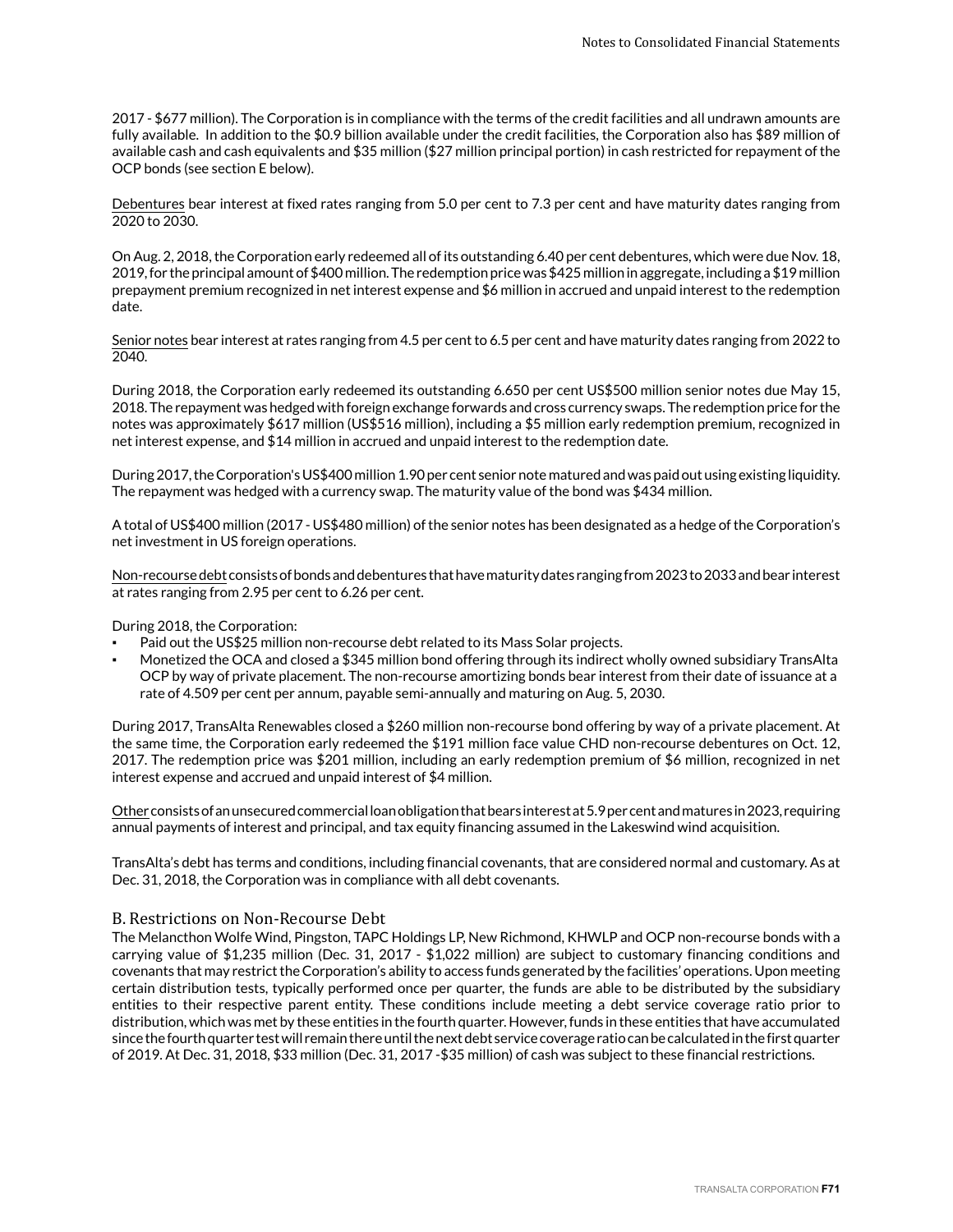Additionally, certain non-recourse bonds require that certain reserve accounts be established and funded through cash held on deposit and/or by providing letters of credit. The Corporation has elected to use letters of credit as at Dec. 31, 2018.

## C. Security

Non-recourse debts of \$766 million in total (Dec. 31, 2017 - \$848 million) are each secured by a first ranking charge over all of the respective assets of the Corporation's subsidiaries that issued the bonds, which includes certain renewable generation facilities with total carrying amounts of \$1,021 million at Dec. 31, 2018 (Dec. 31, 2017 - \$1,107 million). At Dec. 31, 2018, a non-recourse bond of approximately \$127 million (Dec. 31, 2017 - \$174 million) was secured by a first ranking charge over the equity interests of the issuer that issued the non-recourse bond.

The new TransAlta OCP bonds with a carrying value of \$342 million are secured by the assets of TransAlta OCP, including the right to annual capital contributions and OCA payments from the Government of Alberta. Under the OCA, the Corporation receives annual cash payments on or before July 31 of approximately \$40 million (approximately \$37 million, net to the Corporation), commencing Jan. 1, 2017, and terminating at the end of 2030.

### D. Principal Repayments

|                                              | ว∩1 ด<br>49 L Z | 2020 | 2021 | 2022<br>LVLL | 2023     | 2024 and<br>thereafter | <b>Total</b> |
|----------------------------------------------|-----------------|------|------|--------------|----------|------------------------|--------------|
| $\overline{a}$<br>Principal repayments $(1)$ | 130<br>___      | 486  | 01   | 947          | 41،<br>. | ,439                   | 3,234        |

*(1) Excludes impact of derivatives.*

### E. Restricted Cash

The Corporation has \$31 million (Dec. 31, 2017 - \$30 million) of restricted cash related to the Kent Hills project financing that is held in a construction reserve account. The proceeds will be released from the construction reserve account upon certain conditions being met, which are expected to be finalized in Q1 2019.

The Corporation also has \$35 million (Dec. 31, 2017 - nil) of restricted cash related to the TransAlta OCP bonds, which is required to be held in a debt service reserve account to fund the next scheduled debt repayment in February 2019.

## F. Finance Lease Obligations

Amounts payable for mining assets and other finance leases are as follows:

| As at Dec. 31                                                     | 2018                                |                                               |                                     | 2017                                          |  |
|-------------------------------------------------------------------|-------------------------------------|-----------------------------------------------|-------------------------------------|-----------------------------------------------|--|
|                                                                   | <b>Minimum</b><br>lease<br>payments | Present value of<br>minimum lease<br>payments | <b>Minimum</b><br>lease<br>payments | Present value of<br>minimum lease<br>payments |  |
| Within one year                                                   | 21                                  | 20                                            | 20                                  | 20                                            |  |
| Second to fifth years inclusive                                   | 39                                  | 35                                            | 43                                  | 38                                            |  |
| More than five years                                              | 10                                  | 8                                             | 15                                  | 11                                            |  |
|                                                                   | 70                                  | 63                                            | 78                                  | 69                                            |  |
| Less: interest costs                                              | 7                                   |                                               | 9                                   |                                               |  |
| Total finance lease obligations                                   | 63                                  | 63                                            | 69                                  | 69                                            |  |
| Included in the Consolidated Statements of Financial Position as: |                                     |                                               |                                     |                                               |  |
| Current portion of finance lease obligations                      | 18                                  |                                               | 18                                  |                                               |  |
| Long-term portion of finance lease obligations                    | 45                                  |                                               | 51                                  |                                               |  |
|                                                                   | 63                                  |                                               | 69                                  |                                               |  |

## G. Letters of Credit

Letters of credit issued by TransAlta are drawn on its committed syndicated credit facility, its \$240 million bilateral committed credit facilities and its uncommitted \$100 million demand letter of credit facility. Letters of credit issued by TransAlta Renewables are drawn on its uncommitted \$100 million demand letter of credit facility.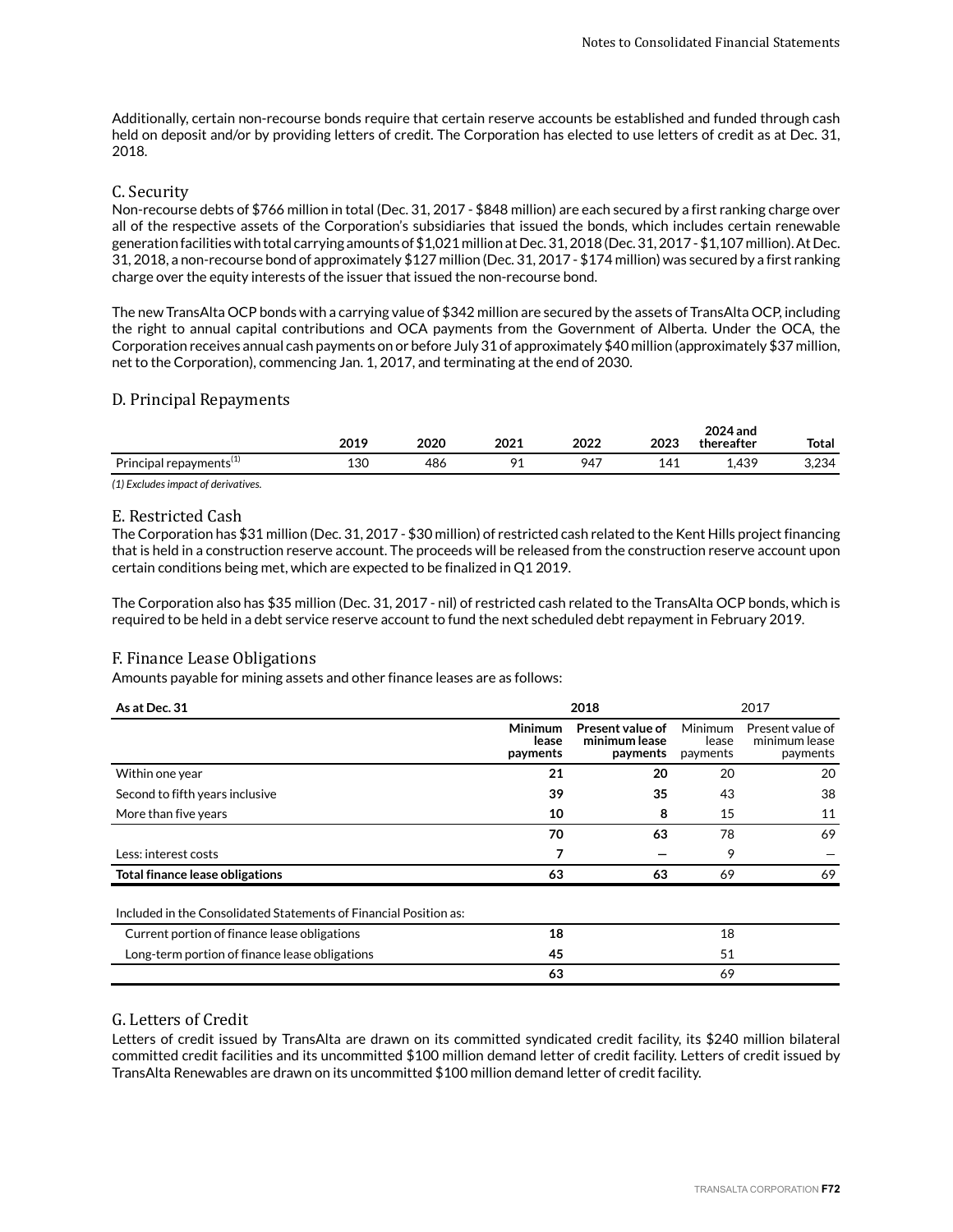Letters of credit are issued to counterparties under various contractual arrangements with the Corporation and certain subsidiaries of the Corporation. If the Corporation or its subsidiary does not perform under such contracts, the counterparty may present its claim for payment to the financial institution through which the letter of credit was issued. Any amounts owed by the Corporation or its subsidiaries under these contracts are reflected in the Consolidated Statements of Financial Position. All letters of credit expire within one year and are expected to be renewed, as needed, in the normal course of business. The total outstanding letters of credit as at Dec. 31, 2018, was \$720 million (2017 - \$677 million) with no (2017 - nil) amounts exercised by third parties under these arrangements.

# 23. Defined Benefit Obligation and Other Long-Term Liabilities

The components of defined benefit obligation and other long-term liabilities are as follows:

| As at Dec. 31                                                                                                   | 2018 | 2017 |
|-----------------------------------------------------------------------------------------------------------------|------|------|
| Defined benefit obligation (Note 28)                                                                            | 227  | 235  |
| Long-term incentive accruals (Note 27)                                                                          |      | 16   |
| Other                                                                                                           | 51   | 46   |
| $\overline{\text{Total}^{(1)}}$                                                                                 | 287  | 297  |
| the contract of the contract of the contract of the contract of the contract of the contract of the contract of |      |      |

*(1) 2017 deferred revenues of \$62 million have been reclassified on the statement of financial position to contract liabilities as required under IFRS 15. See Note 3(A) and Note 5(B) for further details.* 

# 24. Common Shares

#### A. Issued and Outstanding

TransAlta is authorized to issue an unlimited number of voting common shares without nominal or par value.

| As at Dec. 31                                         | 2018                                  |        | 2017                           |        |
|-------------------------------------------------------|---------------------------------------|--------|--------------------------------|--------|
|                                                       | <b>Common</b><br>shares<br>(millions) | Amount | Common<br>shares<br>(millions) | Amount |
| Issued and outstanding, beginning of year             | 287.9                                 | 3.094  | 287.9                          | 3.095  |
| Purchased and cancelled under the NCIB                | (3.3)                                 | (35)   |                                |        |
|                                                       | 284.6                                 | 3.059  | 287.9                          | 3.095  |
| Amounts receivable under Employee Share Purchase Plan |                                       |        |                                | (1)    |
| Issued and outstanding, end of year                   | 284.6                                 | 3.059  | 287.9                          | 3.094  |

#### B. NCIB Program

Shares purchased by the Corporation under the NCIB are recognized as a reduction to share capital equal to the average carrying value of the common shares. Any difference between the aggregate purchase price and the average carrying value of the common shares is recorded in retained earnings.

The following are the effects of the Corporation's purchase and cancellation of the common shares during the year ended Dec. 31, 2018:

| Total shares purchased $(1)$                    | 3,264,500 |
|-------------------------------------------------|-----------|
| Average purchase price per share                | 7.02      |
| <b>Total cost</b>                               | 23        |
| Weighted average book value of shares cancelled | 35        |
| Increase to retained earnings                   | 12        |

*(1) Includes 204,000 shares that were repurchased but were not cancelled due to timing differences between the transaction date and settlement date.*

#### C. Shareholder Rights Plan

The Corporation initially adopted the Shareholder Rights Plan in 1992, which has been revised since that time to ensure conformity with current practices. As required, the Shareholder Rights Plan must be put before the Corporation's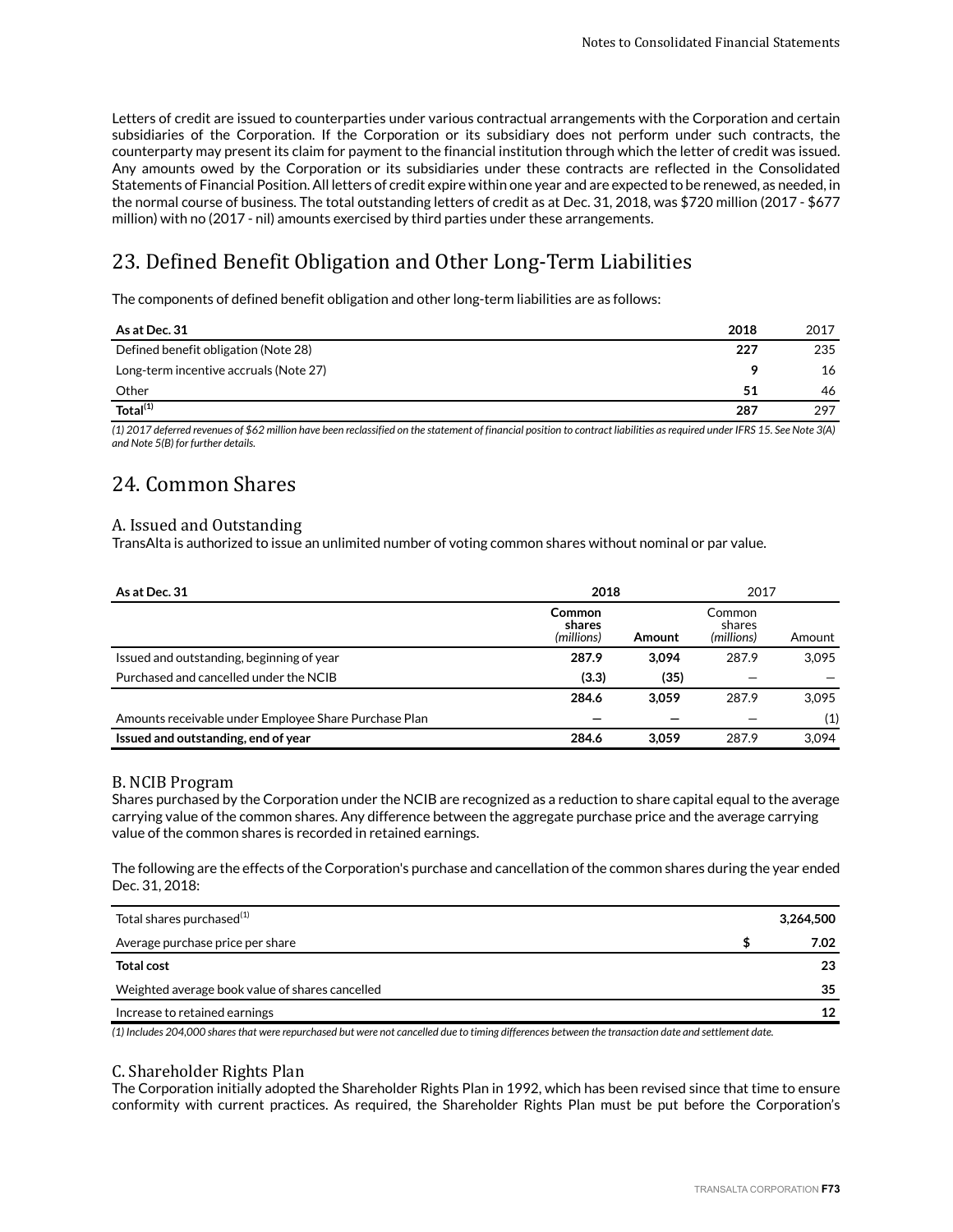shareholders every three years for approval, and it was last approved on April 22, 2016. The primary objective of the Shareholder Rights Plan is to provide the Board sufficient time to explore and develop alternatives for maximizing shareholder value if a takeover bid is made for the Corporation and to provide every shareholder with an equal opportunity to participate in such a bid. When an acquiring shareholder acquires 20 per cent or more of the Corporation's common shares, other than by way of a "permitted bid" or a "competing permitted bid" (as defined in the Shareholder Rights Plan), where the offer is made to all shareholders by way of a takeover bid circular, the rights granted under the Shareholder Rights Plan become exercisable by all shareholders except those held by the acquiring shareholder. Each right will entitle a shareholder, other than the acquiring shareholder, to acquire an additional \$200 worth of common shares for \$100.

### D. Earnings per Share

| Year ended Dec. 31                                                                   | 2018   | 2017   | 2016 |
|--------------------------------------------------------------------------------------|--------|--------|------|
| Net earnings (loss) attributable to common shareholders                              | (248)  | (190)  | 117  |
| Basic and diluted weighted average number of common shares outstanding (millions)    | 287    | 288    | 288  |
| Net earnings (loss) per share attributable to common shareholders, basic and diluted | (0.86) | (0.66) | 0.41 |

#### E. Dividends

On Oct. 10, 2018, the Corporation declared a quarterly dividend of \$0.04 per common share, payable on Jan. 1, 2019.

On Dec. 14, 2018, the Corporation declared a quarterly dividend of \$0.04 per common share, payable on Apr. 1, 2019.

There have been no other transactions involving common shares between the reporting date and the date of completion of these consolidated financial statements.

# 25. Preferred Shares

#### A. Issued and Outstanding

All preferred shares issued and outstanding are non-voting cumulative redeemable fixed rate first preferred shares.

| As at Dec. 31                       |                                   | 2018   |                                   | 2017   |  |
|-------------------------------------|-----------------------------------|--------|-----------------------------------|--------|--|
| <b>Series</b>                       | Number of<br>shares<br>(millions) | Amount | Number of<br>shares<br>(millions) | Amount |  |
| Series A                            | 10.2                              | 248    | 10.2                              | 248    |  |
| Series B                            | 1.8                               | 45     | 1.8                               | 45     |  |
| Series C                            | 11.0                              | 269    | 11.0                              | 269    |  |
| Series E                            | 9.0                               | 219    | 9.0                               | 219    |  |
| Series G                            | 6.6                               | 161    | 6.6                               | 161    |  |
| Issued and outstanding, end of year | 38.6                              | 942    | 38.6                              | 942    |  |

#### **I. Series E Cumulative Redeemable Rate Reset Preferred Shares Conversion**

On Sept. 17, 2017, the Corporation announced that, after taking into account all election notices received by the Sept. 15, 2017, deadline for the conversion of the Cumulative Redeemable Rate Reset Preferred Shares, Series E (the "Series E Shares") into Cumulative Redeemable Floating Rate Preferred Shares Series F (the "Series F Shares"), there were 133,969 Series E Shares tendered for conversion, which was less than the one million shares required to give effect to conversions into Series F Shares. Therefore, none of the Series E Shares were converted into Series F Shares on Sept. 30, 2017. As a result, the Series E Shares will be entitled to receive quarterly fixed cumulative preferential cash dividends, if, as and when declared by the Board. The annual dividend rate for the Series E Shares for the five-year period from and including Sept. 30, 2017, to, but excluding, Sept. 30, 2022, will be 5.194 per cent, which is equal to the five-year Government of Canada bond yield of 1.544 per cent, determined as of Aug. 31, 2017, plus 3.65 per cent, in accordance with the terms of the Series E Shares.

#### **II. Series C Cumulative Redeemable Rate Reset Preferred Shares Conversion**

On June 16, 2017, the Corporation announced that after, taking into account all election notices received by the June 15, 2017, deadline for the conversion of the Cumulative Redeemable Rate Reset Preferred Shares, Series C (the "Series C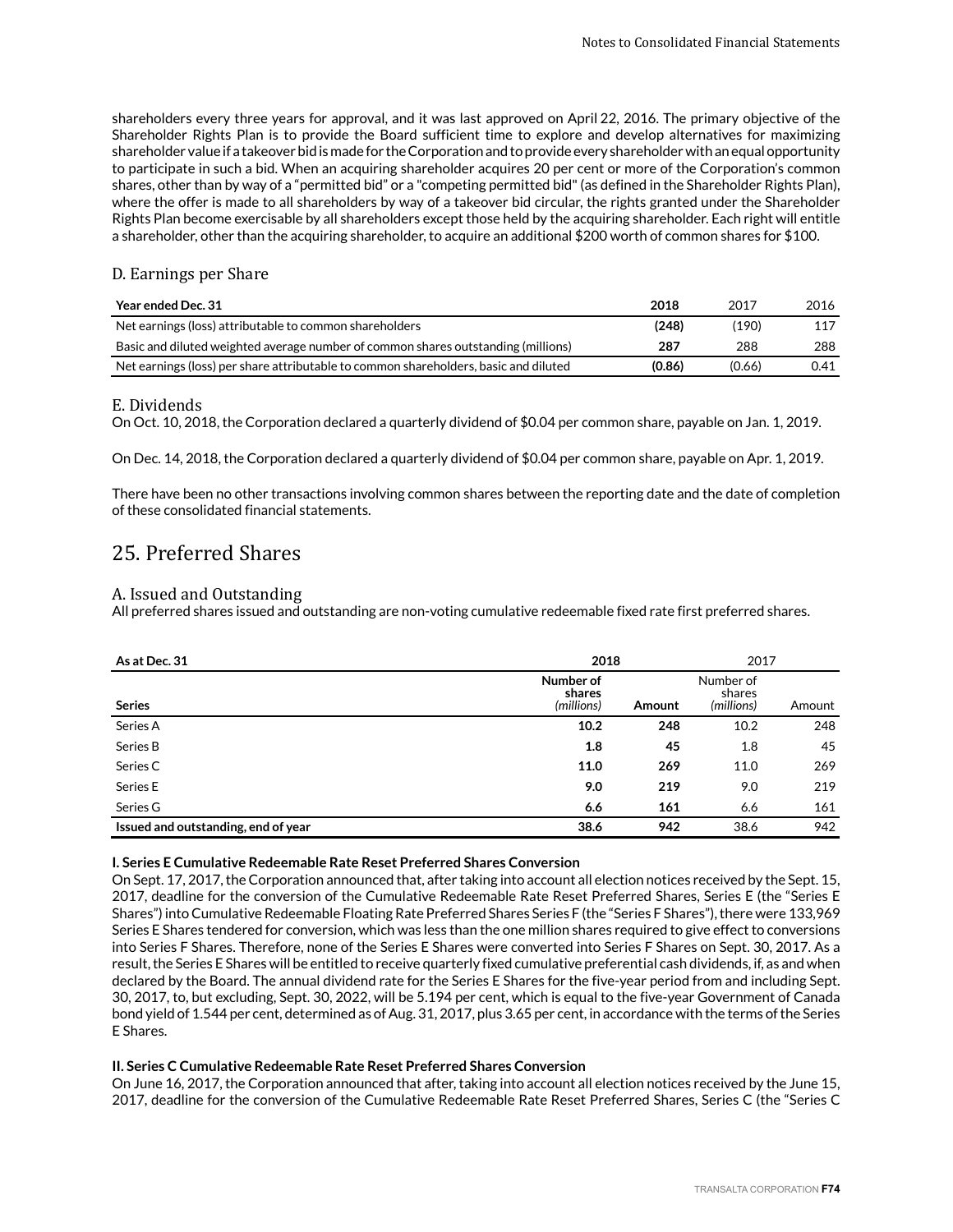Shares") into Cumulative Redeemable Floating Rate Preferred Shares Series D (the "Series D Shares"), there were 827,628 Series C Shares tendered for conversion, which was less than the one million shares required to give effect to conversions into Series D Shares. Therefore, none of the Series C Shares were converted into Series D Shares on June 30, 2017. As a result, the Series C Shares will be entitled to receive quarterly fixed cumulative preferential cash dividends, if, as and when declared by the Board. The annual dividend rate for the Series C Shares for the five-year period from and including June 30, 2017, to, but excluding, June 30, 2022, will be 4.027 per cent, which is equal to the five-year Government of Canada bond yield of 0.927 per cent, determined as of May 31, 2017, plus 3.10 per cent, in accordance with the terms of the Series C Shares.

#### **III. Series A Cumulative Fixed Redeemable Rate Reset Preferred Shares Conversion**

On March 17, 2016, the Corporation announced that 1,824,620 of its 12.0 million Series A Cumulative Fixed Redeemable Rate Reset Preferred Shares ("Series A Shares") were tendered for conversion, on a one-for-one basis, into Series B Cumulative Redeemable Floating Rate Preferred Shares ("Series B Shares") after having taken into account all election notices. As a result of the conversion, the Corporation has 10.2 million Series A Shares and 1.8 million Series B Shares issued and outstanding at Dec. 31, 2018.

The Series A Shares pay fixed cumulative preferential cash dividends on a quarterly basis for the five-year period from and including March 31, 2016, to, but excluding, March 31, 2021, if, as and when declared by the Board based on an annual fixed dividend rate of 2.709 per cent.

The Series B Shares pay quarterly floating rate cumulative preferential cash dividends for the five-year period from and including March 31, 2016, to, but excluding, March 31, 2021, if, as and when declared by the Board based on the 90 day Treasury Bill rate plus 2.03%.

#### **IV. Preferred Share Series Information**

The holders are entitled to receive cumulative fixed quarterly cash dividends at a specified rate, as approved by the Board. After an initial period of approximately five years from issuance and every five years thereafter ("Rate Reset Date"), the fixed rate resets to the sum of the then five-year Government of Canada bond yield (the fixed rate "Benchmark") plus a specified spread. Upon each Rate Reset Date, they are also:

- Redeemable at the option of the Corporation, in whole or in part, for \$25.00 per share, plus all declared and unpaid dividends at the time of redemption.
- Convertible at the holder's option into a specified series of non-voting cumulative redeemable floating rate first preferred shares that pay cumulative floating rate quarterly cash dividends, as approved by the Board, based on the sum of the then Government of Canada 90-day Treasury Bill rate (the floating rate "Benchmark") plus a specified spread. The cumulative floating rate first preferred shares are also redeemable at the option of the Corporation and convertible back into each original cumulative fixed rate first preferred share series, at each subsequent Rate Reset Date, on the same terms as noted above.

Characteristics specific to each first preferred share series as at Dec. 31, 2018, are as follows:

| <b>Series</b> | Rate during term | Annual dividend<br>rate per share $($ math) | <b>Next</b><br>conversion<br>date | Rate spread<br>over Benchmark<br>(per cent) | Convertible to<br><b>Series</b> |
|---------------|------------------|---------------------------------------------|-----------------------------------|---------------------------------------------|---------------------------------|
| A             | Fixed            | 0.67725                                     | March 31, 2021                    | 2.03                                        | B                               |
| B             | <b>Floating</b>  | 0.93575                                     | March 31, 2021                    | 2.03                                        | A                               |
| C             | Fixed            | 1.00675                                     | June 30, 2022                     | 3.10                                        | D                               |
| D             | Floating         |                                             |                                   | 3.10                                        | C                               |
| E             | Fixed            | 1.29850                                     | Sept. 30, 2022                    | 3.65                                        | F                               |
| F             | <b>Floating</b>  |                                             |                                   | 3.65                                        | E                               |
| G             | Fixed            | 1.32500                                     | Sept. 30, 2019                    | 3.80                                        | H                               |
| H             | <b>Floating</b>  |                                             |                                   | 3.80                                        | G                               |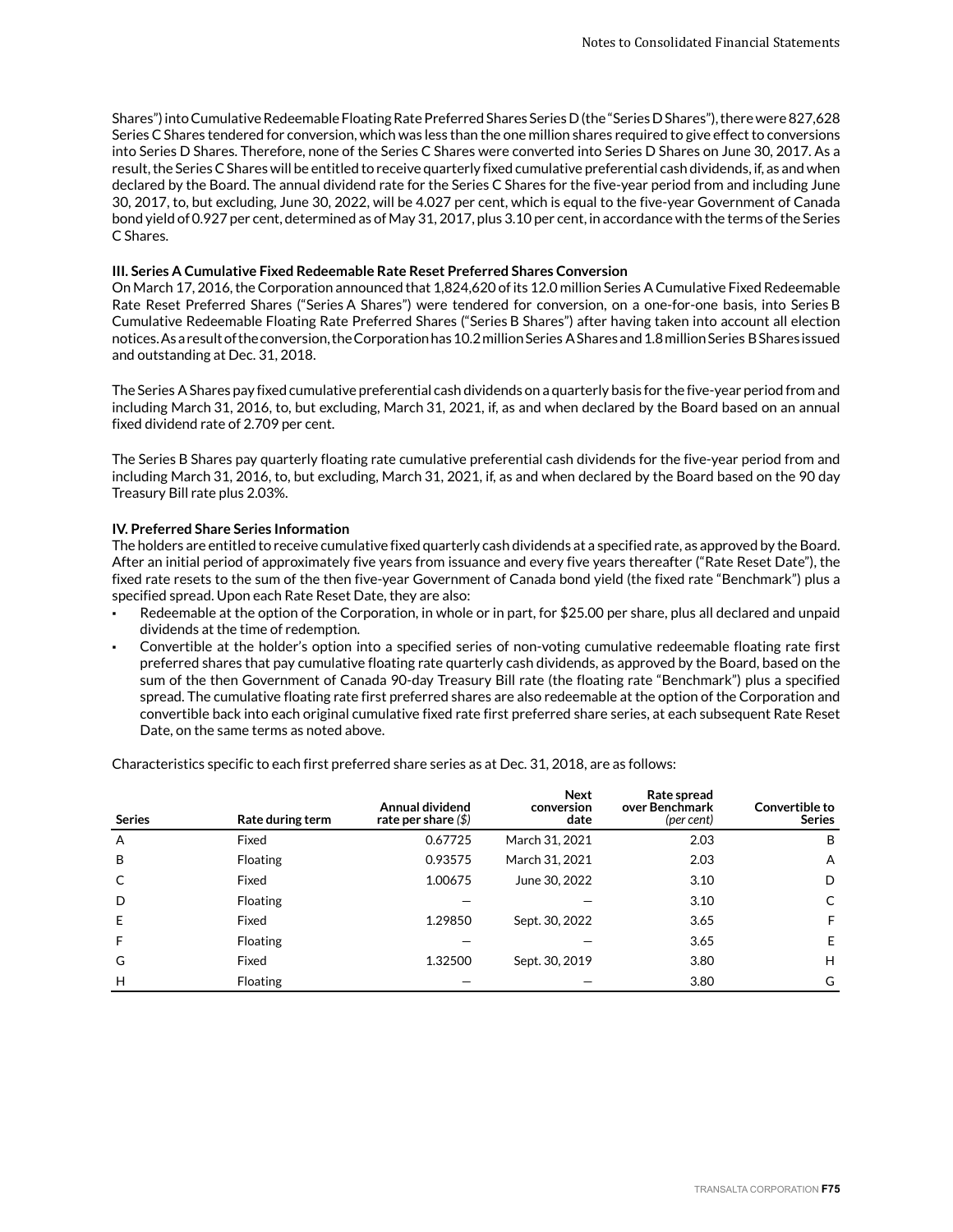### B. Dividends

The following table summarizes the preferred share dividends declared in 2018, 2017 and 2016:

|                    | Total dividends declared (\$) |      |      |  |
|--------------------|-------------------------------|------|------|--|
| <b>Series</b>      | 2018                          | 2017 | 2016 |  |
| Α                  |                               |      | 10   |  |
| B                  |                               |      |      |  |
|                    | 14                            | 9    | 16   |  |
| E                  | 15                            | 8    | 14   |  |
| G                  | 11                            |      | 11   |  |
| Total for the year | 50                            | 30   | 52   |  |

# 26. Accumulated Other Comprehensive Income

The components of, and changes in, accumulated other comprehensive income (loss) are as follows:

|                                                                                                                                                         | 2018 | 2017 |
|---------------------------------------------------------------------------------------------------------------------------------------------------------|------|------|
| <b>Currency translation adjustment</b>                                                                                                                  |      |      |
| Opening balance, Jan. 1                                                                                                                                 | (26) | (1)  |
| Losses on translating net assets of foreign operations, net of reclassifications to net earnings, net of tax <sup>(1)</sup>                             | 84   | (89) |
| Gains on financial instruments designated as hedges of foreign operations,<br>net of reclassifications to net earnings, net of tax $^{(2)}$             | (41) | 64   |
| Balance, Dec. 31                                                                                                                                        | 17   | (26) |
| <b>Cash flow hedges</b>                                                                                                                                 |      |      |
| Opening balance, Jan. 1                                                                                                                                 | 562  | 456  |
| Gains on derivatives designated as cash flow hedges,<br>net of reclassifications to net earnings and to non-financial assets, net of tax <sup>(3)</sup> | (54) | 106  |
| Balance, Dec. 31                                                                                                                                        | 508  | 562  |
|                                                                                                                                                         |      |      |
| <b>Employee future benefits</b>                                                                                                                         |      |      |
| Opening balance, Jan. 1                                                                                                                                 | (44) | (38) |
| Net actuarial gains (losses) on defined benefit plans, net of tax $(4)$                                                                                 | 15   | (6)  |
| Balance, Dec. 31                                                                                                                                        | (29) | (44) |
| Other                                                                                                                                                   |      |      |
| Opening balance, Jan. 1                                                                                                                                 | (3)  | (18) |
| Change in ownership of TransAlta Renewables                                                                                                             | 4    | 4    |
| Intercompany investments at FVOCI                                                                                                                       | (16) | 11   |
| Balance, Dec. 31                                                                                                                                        | (15) | (3)  |
| Accumulated other comprehensive income                                                                                                                  | 481  | 489  |

*(1) Net of income tax of nil for the year ended Dec. 31, 2018 (2017 - 11 million ).*

*(2) Net of income tax of nil for the year ended Dec. 31, 2018 (2017 - 4 million ).*

*(3) Net of income tax of 12 million for the year ended Dec. 31, 2018 (2017 - 108 million ).*

*(4) Net of income tax of 5 million for the year ended Dec. 31, 2018 (2017 - 4 million ).*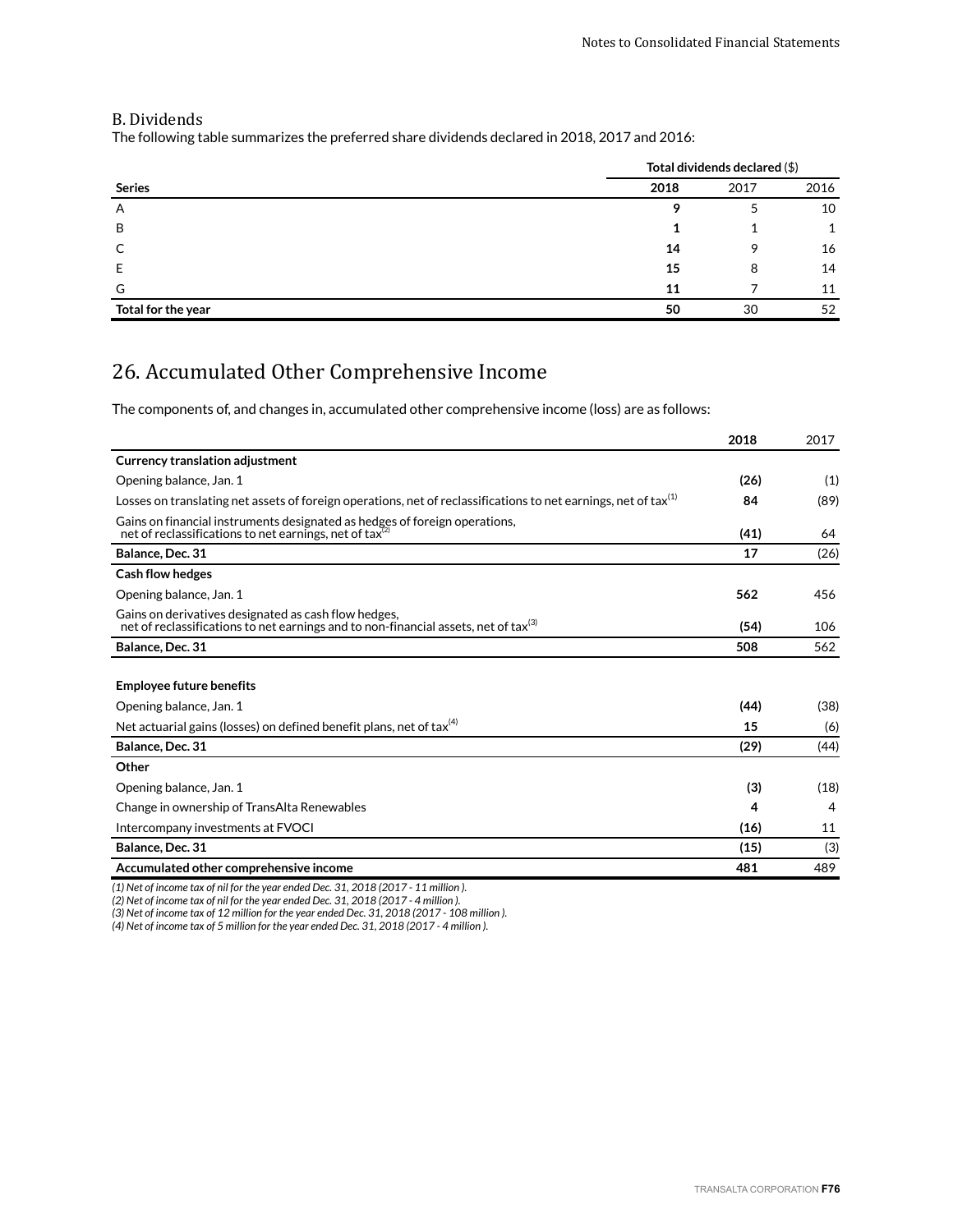# 27. Share-Based Payment Plans

The Corporation has the following share-based payment plans:

#### A. Performance Share Unit ("PSU") and Restricted Share Unit ("RSU") Plan

Under the PSU and RSU Plan, grants may be made annually, but are measured and assessed over a three-year performance period. Grants are determined as a percentage of participants' base pay and are converted to PSUs or RSUs on the basis of the Corporation's common share price at the time of grant. Vesting of PSUs is subject to achievement over a three-year period of two to three performance measures that are established at the time of each grant. RSUs are subject to a threeyear cliff-vesting requirement. RSUs and PSUs track the Corporation's share price over the three-year period and accrue dividends as additional units at the same rate as dividends paid on the Corporation's common shares. The Human Resources Committee of the Board has the discretion to determine whether payments on settlement are made through purchase of shares on the open market or in cash. The expense related to this plan is recognized during the period earned, with the corresponding payable recorded in liabilities. The liability is valued at the end of each reporting period using the closing price of the Corporation's common shares on the TSX.

The pre-tax compensation expense related to PSUs and RSUs in 2018 was \$8 million (2017 - \$15 million , 2016 - \$17 million), which is included in operations, maintenance and administration expense in the Consolidated Statements of Earnings (Loss).

#### B. Deferred Share Unit ("DSU") Plan

Under the DSU Plan, members of the Board and executives may, at their option, purchase DSUs using certain components of their fees or pay. A DSU is a notional share that has the same value as one common share of the Corporation and fluctuates based on the changes in the value of the Corporation's common shares in the marketplace. DSUs accrue dividends as additional DSUs at the same rate as dividends are paid on the Corporation's common shares. DSUs are redeemable in cash and may not be redeemed until the termination or retirement of the director or executive from the Corporation.

The Corporation accrues a liability and expense for the appreciation in the common share value in excess of the DSU's purchase price and for dividend equivalents earned. The pre-tax compensation expense related to the DSUs was nil in 2018 (2017 - \$1 million, 2016 - \$3 million).

#### C. Stock Option Plans

The Corporation is authorized to grant options to purchase up to an aggregate of 13 million common shares at prices based on the market price of the shares on the TSX as determined on the grant date. The plan provides for grants of options to all full-time employees, including executives, designated by the Human Resources Committee from time to time.

In February 2018, the Corporation granted executive officers of the Corporation a total of 0.7 million stock options with an exercise price of \$7.45 that vest after a three-year period and expire seven years after issuance. In March 2017, the Corporation granted executive officers of the Corporation a total of 0.7 million stock options with an exercise price of \$7.25 that vest after a three-year period and expire seven years after issuance. In February 2016, the Corporation granted executive officers of the Corporation a total of 1.1 million stock options with an exercise price of \$5.93 that vest after a three-year period and expire seven years after issuance. The expense recognized relating to these grants during 2018 was approximately \$1 million (2017 - approximately \$1 million, 2016 - less than \$1 million).

The total options outstanding and exercisable under these stock option plans at Dec. 31, 2018, are outlined below:

|                                            |                                    | <b>Options outstanding</b>                                             |                                                            |  |
|--------------------------------------------|------------------------------------|------------------------------------------------------------------------|------------------------------------------------------------|--|
| Range of exercise prices<br>$$$ per share) | Number of<br>options<br>(millions) | Weighted<br>average<br>remaining<br>contractual<br><b>life</b> (years) | Weighted<br>average<br>exercise<br>price<br>$$$ per share) |  |
| $5.00 - 8.00$                              | 2.3                                |                                                                        | 6.71                                                       |  |
| $22.00 - 30.00^{(1)}$                      | 0.5                                | 1.1                                                                    | 23.69                                                      |  |
| $5.00 - 30.00$                             | 2.8                                | 4.3                                                                    | 9.66                                                       |  |

*(1) Options currently exercisable.*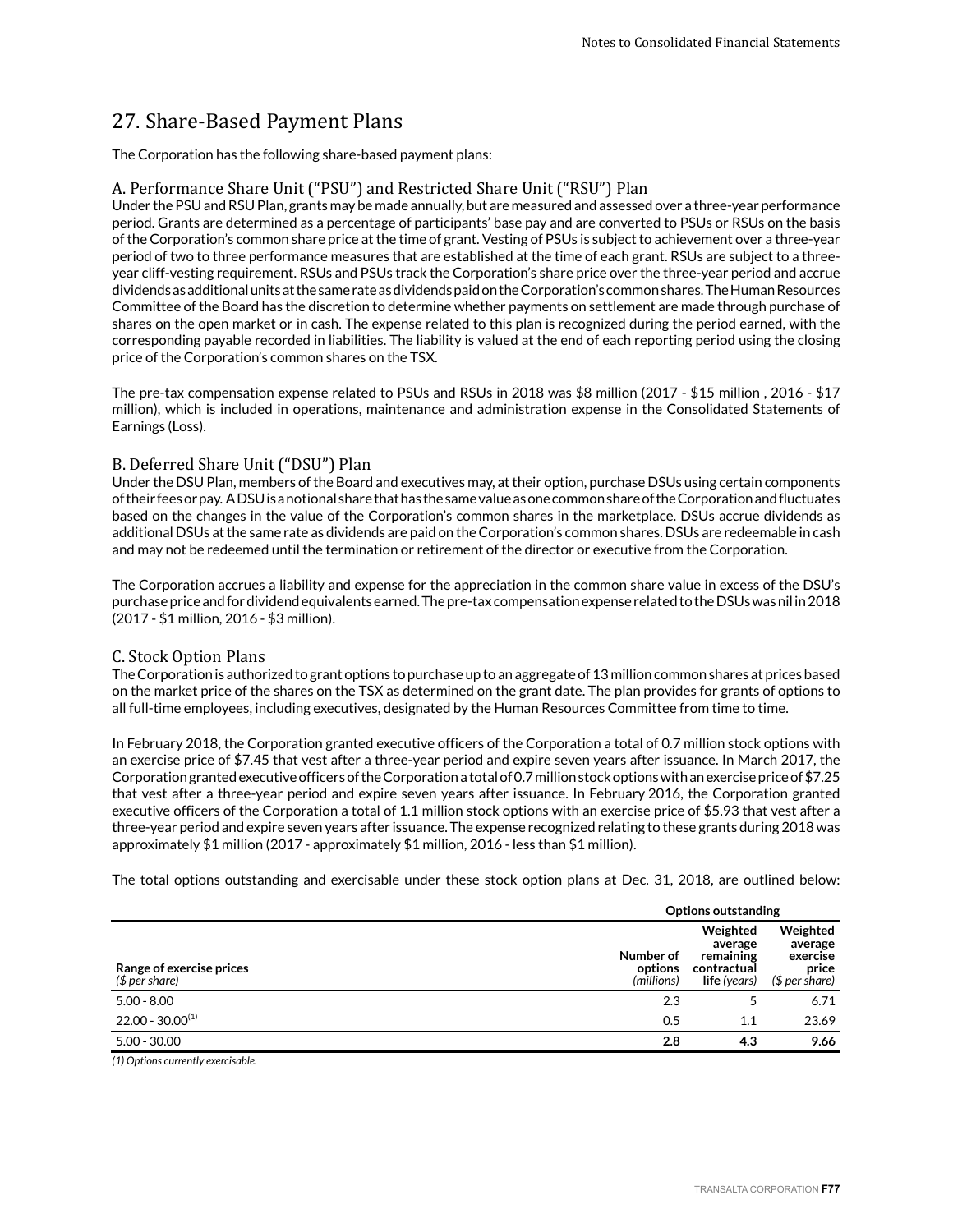### D. Employee Share Purchase Plan

Under the terms of the employee share purchase plan, the Corporation extended interest-free loans (up to 30 per cent of an employee's base salary) to employees below executive level and allowed for payroll deductions over a three-year period to repay the loan. Executives were not eligible for this program in accordance with the Sarbanes-Oxley legislation. An agent purchased these common shares on the open market on behalf of employees at prices based on the market price of the shares as determined on the date of purchase. Employee sales of these shares were handled in the same manner. At Dec. 31, 2018, amounts receivable from employees under the plan was nil (2017 - less than \$1 million).

On Jan. 14, 2016, the Corporation suspended its employee share purchase plan.

# 28. Employee Future Benefits

### A. Description

The Corporation sponsors registered pension plans in Canada and the US covering substantially all employees of the Corporation in these countries and specific named employees working internationally. These plans have defined benefit and defined contribution options, and in Canada there is an additional non-registered supplemental plan for eligible employees whose annual earnings exceed the Canadian income tax limit. Except for the Highvale pension plan acquired in 2013, the Canadian and US defined benefit pension plans are closed to new entrants. The US defined benefit pension plan was frozen effective Dec. 31, 2010, resulting in no future benefits being earned. The supplemental pension plan was closed as of Dec. 31, 2015, and a new defined contribution supplemental pension plan commenced for executive members effective Jan. 1, 2016. Current executives as of Dec .31, 2015, were grandfathered into the old supplemental plan.

The latest actuarial valuation for accounting purposes of the US pension plan was at Jan. 1, 2018. The latest actuarial valuation for accounting purposes of the Highvale and Canadian pension plans was at Dec. 31, 2016. The measurement date used for all plans to determine the fair value of plan assets and the present value of the defined benefit obligation was Dec. 31, 2018.

Funding of the registered pension plans complies with applicable regulations that require actuarial valuations of the pension funds at least once every three years in Canada, or more, depending on funding status, and every year in the US. The supplemental pension plan is solely the obligation of the Corporation. The Corporation is not obligated to fund the supplemental plan but is obligated to pay benefits under the terms of the plan as they come due. The Corporation posted a letter of credit in March 2018 for the amount of \$80 million to secure the obligations under the supplemental plan.

The Corporation provides other health and dental benefits to the age of 65 for both disabled members and retired members through its other post-employment benefits plans. The latest actuarial valuations for accounting purposes of the Canadian and US plans were as at Dec. 31, 2016, and Jan. 1, 2018, respectively. The measurement date used to determine the present value obligation for both plans was Dec. 31, 2018.

The Corporation provides several defined contribution plans, including an Australian superannuation plan and a US 401 (k) savings plan, that provide for company contributions from 5 per cent to 10 per cent, depending on the plan. Optional employee contributions are allowed for all the defined contribution plans.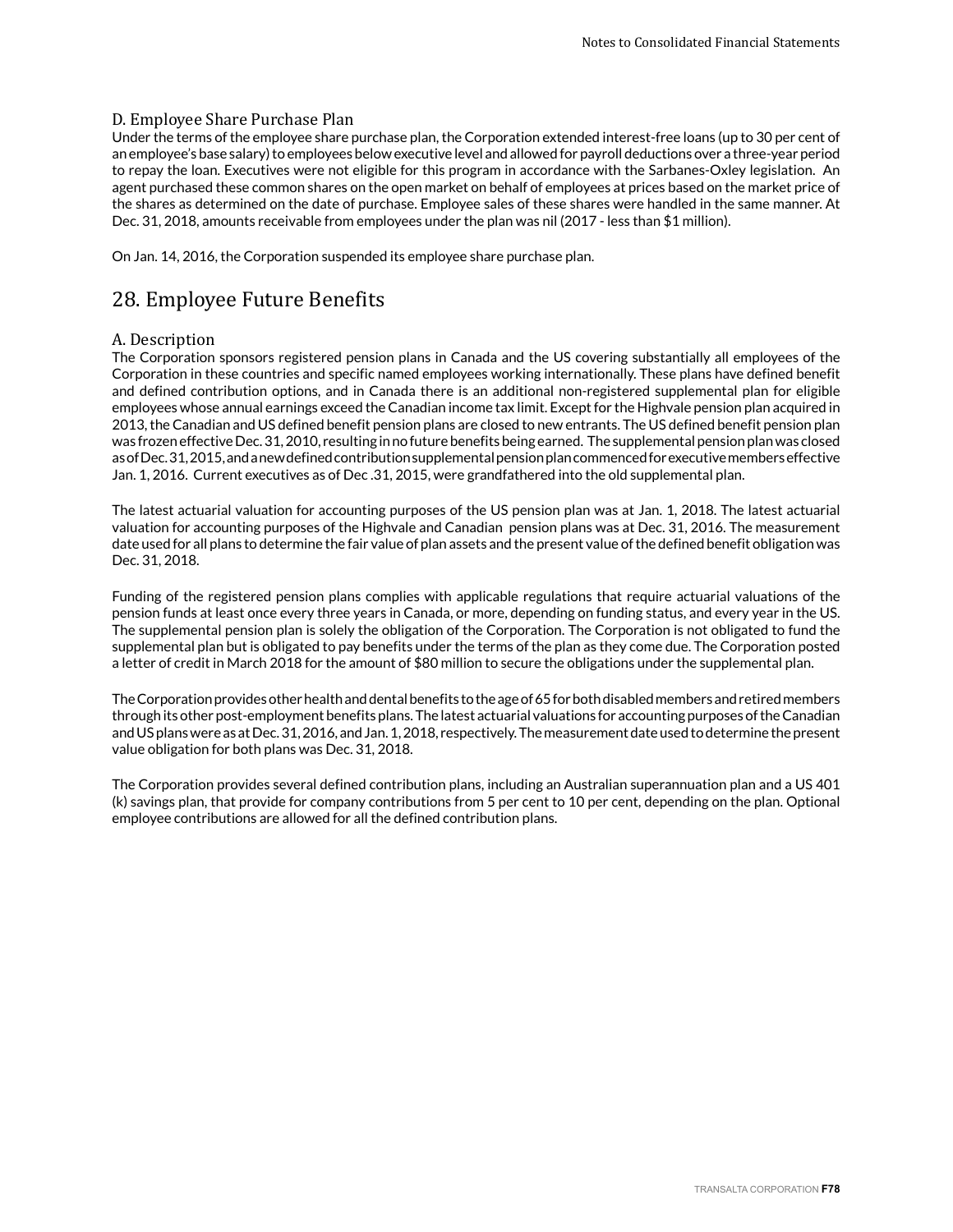### B. Costs Recognized

The costs recognized in net earnings during the year on the defined benefit, defined contribution and other postemployment benefits plans are as follows:

| Year ended Dec. 31, 2018                    | Registered | Supplemental   | Other          | <b>Total</b>   |
|---------------------------------------------|------------|----------------|----------------|----------------|
| Current service cost                        | 9          | $\mathbf{2}$   | 1              | 12             |
| Administration expenses                     | 1          |                |                | 1              |
| Interest cost on defined benefit obligation | 18         | 3              | 1              | 22             |
| Interest on plan assets                     | (13)       |                |                | (13)           |
| Defined benefit expense                     | 15         | 5              | $\overline{2}$ | 22             |
| Defined contribution expense                | 10         |                |                | 10             |
| Net expense                                 | 25         | 5              | $\overline{2}$ | 32             |
| Year ended Dec. 31, 2017                    | Registered | Supplemental   | Other          | Total          |
| Current service cost                        | 7          | $\overline{2}$ | $\mathbf{1}$   | 10             |
| Administration expenses                     | 2          |                |                | 2              |
| Interest cost on defined benefit obligation | 20         | 3              | 1              | 24             |
| Interest on plan assets                     | (15)       |                |                | (15)           |
| Defined benefit expense                     | 14         | 5              | $\overline{2}$ | 21             |
| Defined contribution expense                | 11         |                |                | 11             |
| Net expense                                 | 25         | 5              | $\overline{2}$ | 32             |
| Year ended Dec. 31, 2016                    | Registered | Supplemental   | Other          | Total          |
| Current service cost                        | 7          | 2              | $\overline{2}$ | 11             |
| Administration expenses                     | 2          |                |                | $\overline{2}$ |
| Interest cost on defined benefit obligation | 21         | 3              | 1              | 25             |
| Interest on plan assets                     | (16)       |                |                | (16)           |
| Defined benefit expense                     | 14         | 5              | 3              | 22             |
| Defined contribution expense                | 15         |                |                | 15             |
| Net expense                                 | 29         | 5              | 3              | 37             |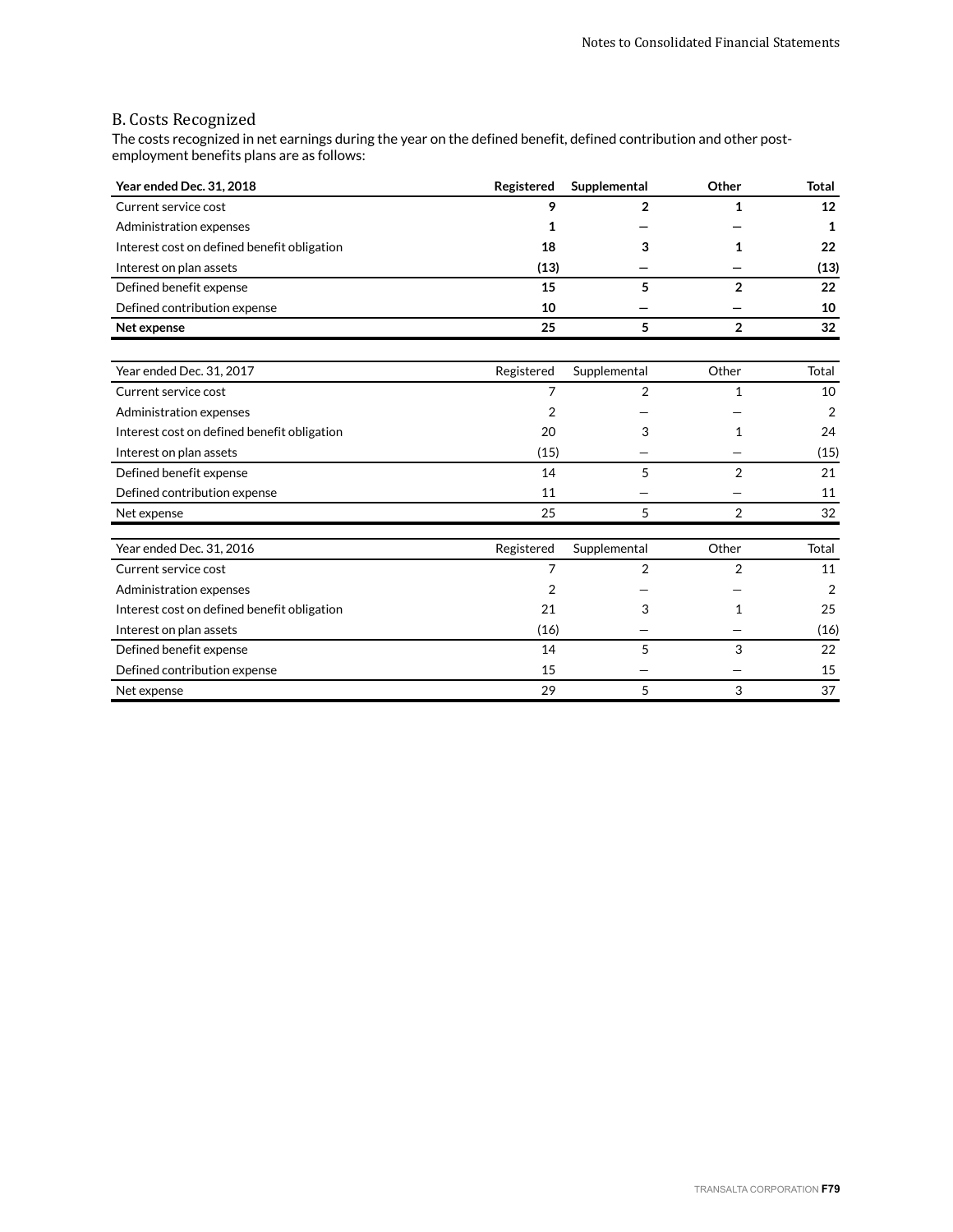### C. Status of Plans

The status of the defined benefit pension and other post-employment benefit plans is as follows:

| As at Dec. 31, 2018                                         | Registered | Supplemental | Other | Total |
|-------------------------------------------------------------|------------|--------------|-------|-------|
| Fair value of plan assets                                   | 368        | 13           |       | 381   |
| Present value of defined benefit obligation                 | (514)      | (80)         | (25)  | (619) |
| Funded status - plan deficit                                | (146)      | (67)         | (25)  | (238) |
| Amount recognized in the consolidated financial statements: |            |              |       |       |
| Accrued current liabilities                                 | (5)        | (5)          | (1)   | (11)  |
| Other long-term liabilities                                 | (141)      | (62)         | (24)  | (227) |
| Total amount recognized                                     | (146)      | (67)         | (25)  | (238) |
|                                                             |            |              |       |       |
| As at Dec. 31, 2017                                         | Registered | Supplemental | Other | Total |
| Fair value of plan assets                                   | 416        | 12           |       | 428   |
| Present value of defined benefit obligation                 | (561)      | (87)         | (27)  | (675) |
| Funded status - plan deficit                                | (145)      | (75)         | (27)  | (247) |
| Amount recognized in the consolidated financial statements: |            |              |       |       |
| Accrued current liabilities                                 | (4)        | (6)          | (2)   | (12)  |
| Other long-term liabilities                                 | (141)      | (69)         | (25)  | (235) |
| Total amount recognized                                     | (145)      | (75)         | (27)  | (247) |

### D. Plan Assets

The fair value of the plan assets of the defined benefit pension and other post-employment benefit plans is as follows:

|                                   | Registered   | Supplemental | Other | <b>Total</b>   |
|-----------------------------------|--------------|--------------|-------|----------------|
| As at Dec. 31, 2016               | 423          | 10           |       | 433            |
| Interest on plan assets           | 15           |              |       | 15             |
| Net return on plan assets         | 26           |              |       | 26             |
| Contributions                     | 6            | 6            |       | 12             |
| Benefits paid                     | (51)         | (4)          |       | (55)           |
| Administration expenses           | (2)          |              |       | (2)            |
| Effect of translation on US plans | (1)          |              |       | (1)            |
| As at Dec. 31, 2017               | 416          | 12           |       | 428            |
| Interest on plan assets           | 13           |              |       | 13             |
| Net return on plan assets         | (25)         |              |       | (25)           |
| Contributions                     | 5            | 6            | 1     | 12             |
| Benefits paid                     | (42)         | (5)          | (1)   | (48)           |
| Administration expenses           | (1)          |              |       | (1)            |
| Effect of translation on US plans | $\mathbf{2}$ |              |       | $\overline{2}$ |
| As at Dec. 31, 2018               | 368          | 13           |       | 381            |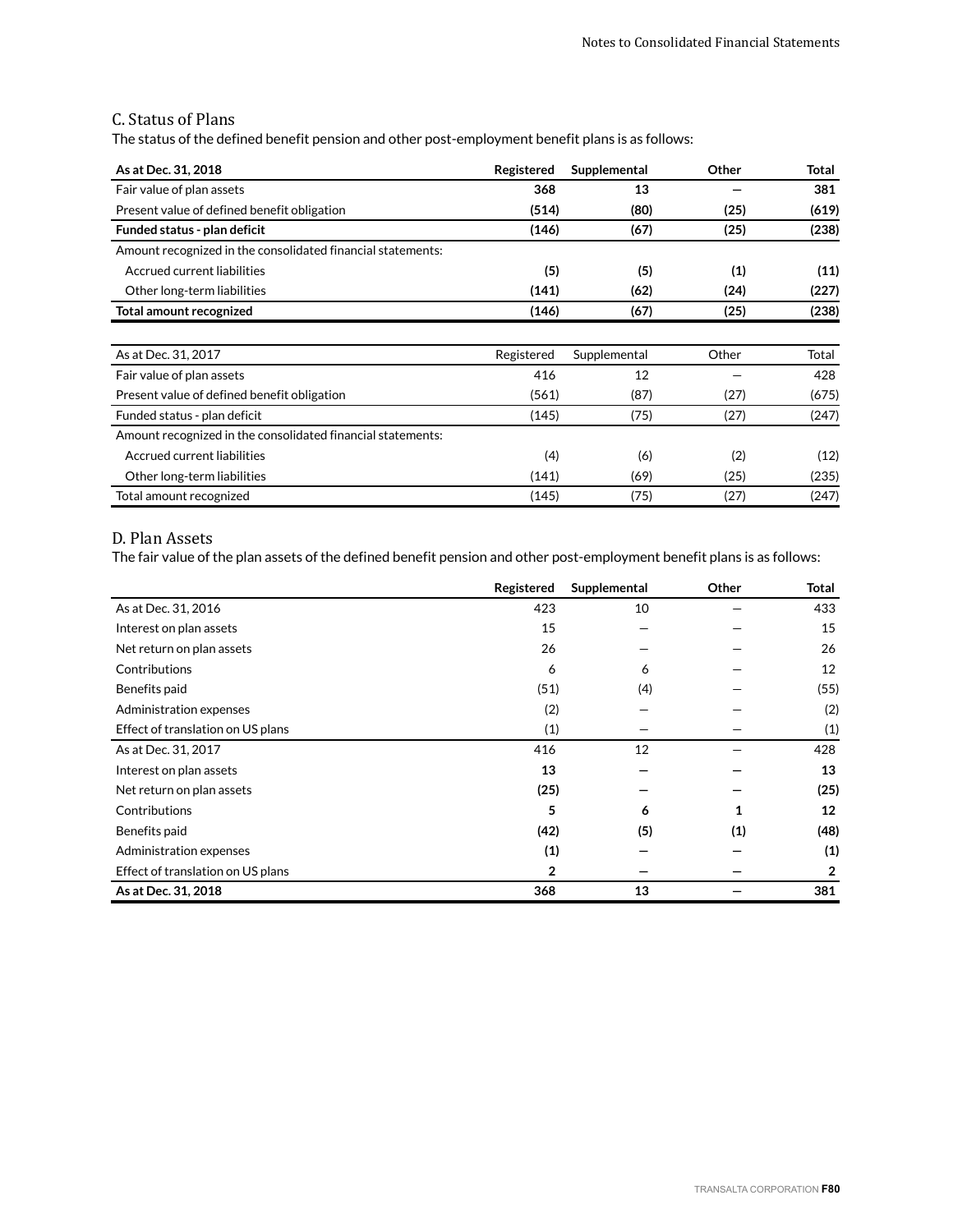| Year ended Dec. 31, 2018                   | Level I      | Level II | Level III    | <b>Total</b> |
|--------------------------------------------|--------------|----------|--------------|--------------|
| <b>Equity securities</b>                   |              |          |              |              |
| Canadian                                   |              | 65       |              | 65           |
| US                                         |              | 26       |              | 26           |
| International                              |              | 101      |              | 101          |
| Private                                    |              |          | $\mathbf{1}$ | $\mathbf 1$  |
| <b>Bonds</b>                               |              |          |              |              |
| AAA                                        |              | 48       |              | 48           |
| AA                                         |              | 64       |              | 64           |
| Α                                          |              | 39       |              | 39           |
| <b>BBB</b>                                 | 1            | 21       |              | 22           |
| <b>Below BBB</b>                           |              | 3        |              | 3            |
| Money market and cash and cash equivalents | (2)          | 14       |              | 12           |
| Total                                      | (1)          | 381      | $\mathbf{1}$ | 381          |
| Year ended Dec. 31, 2017                   | Level I      | Level II | Level III    | Total        |
|                                            |              |          |              |              |
|                                            |              |          |              |              |
| <b>Equity securities</b>                   |              |          |              |              |
| Canadian                                   |              | 76       |              | 76           |
| US                                         |              | 31       |              | 31           |
| International                              |              | 118      |              | 118          |
| Private                                    |              |          | $\mathbf 1$  | $\mathbf{1}$ |
| <b>Bonds</b><br>AAA                        |              | 43       |              |              |
|                                            |              | 71       |              | 43<br>71     |
| AA                                         |              | 44       |              | 44           |
| Α                                          | $\mathbf{1}$ |          |              |              |
| <b>BBB</b><br><b>Below BBB</b>             |              | 25<br>5  |              | 26<br>5      |
| Money market and cash and cash equivalents | (1)          | 14       |              | 13           |

The fair value of the Corporation's defined benefit plan assets by major category is as follows:

Plan assets do not include any common shares of the Corporation at Dec. 31, 2018, and Dec. 31, 2017. The Corporation charged the registered plan \$0.1 million for administrative services provided for the year ended Dec. 31, 2018 (2017 - \$0.1 million).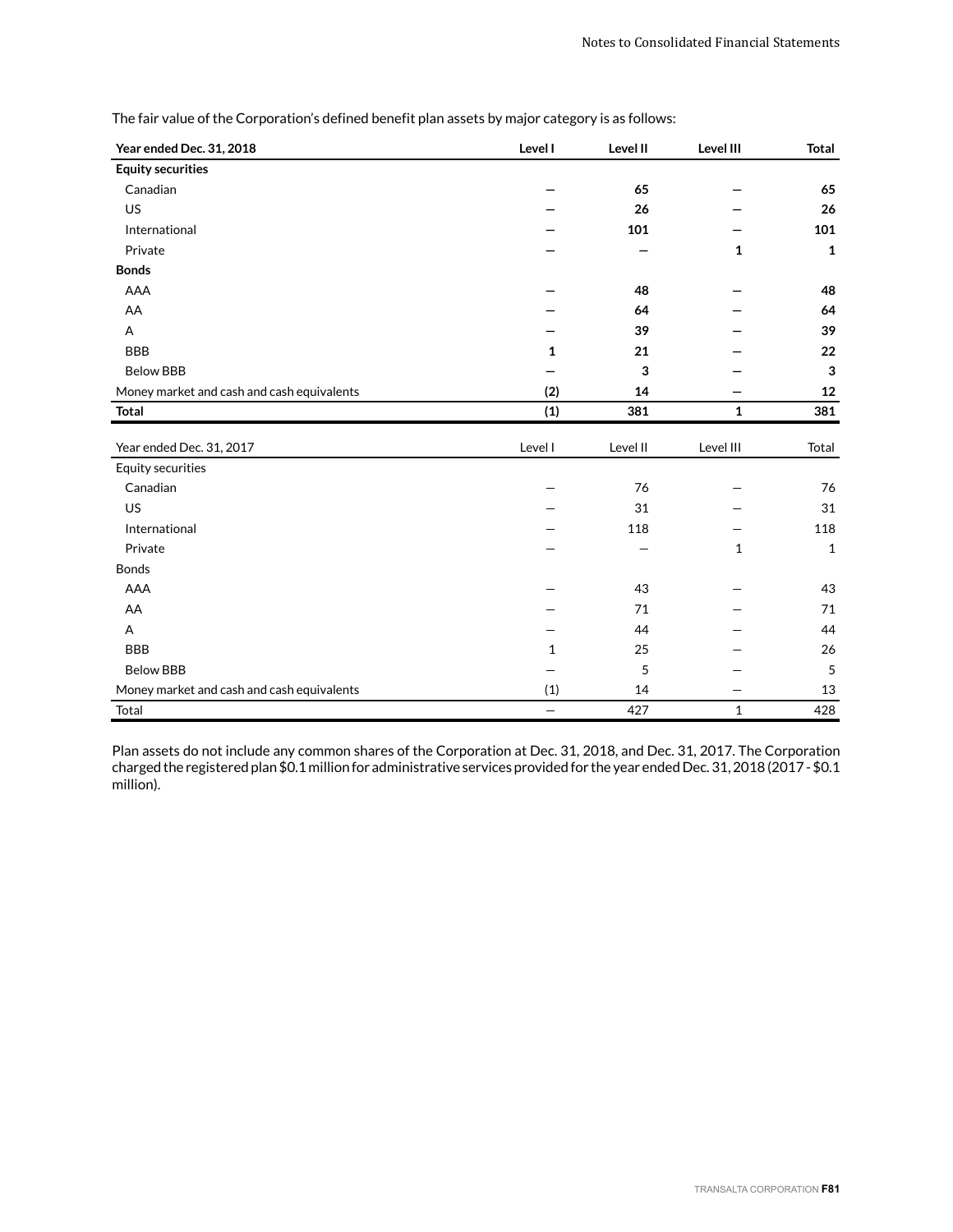### E. Defined Benefit Obligation

The present value of the obligation for the defined benefit pension and other post-employment benefit plans is as follows:

|                                                                 | Registered | Supplemental   | Other        | Total |
|-----------------------------------------------------------------|------------|----------------|--------------|-------|
| Present value of defined benefit obligation as at Dec. 31, 2016 | 554        | 82             | 27           | 663   |
| Current service cost                                            |            | $\overline{2}$ | $\mathbf{1}$ | 10    |
| Interest cost                                                   | 20         | 3              |              | 24    |
| Benefits paid                                                   | (51)       | (4)            |              | (55)  |
| Actuarial gain arising from demographic assumptions             | 4          |                |              | 5     |
| Actuarial loss arising from financial assumptions               | 26         | 3              |              | 29    |
| Actuarial gain (loss) arising from experience adjustments       | 3          |                | (1)          | 2     |
| Effect of translation on US plans                               | (2)        |                | (1)          | (3)   |
| Present value of defined benefit obligation as at Dec. 31, 2017 | 561        | 87             | 27           | 675   |
| Current service cost                                            | 9          | 2              |              | 12    |
| Interest cost                                                   | 18         | 3              |              | 22    |
| Benefits paid                                                   | (42)       | (5)            | (1)          | (48)  |
| Actuarial (gain) loss arising from financial assumptions        | (35)       | (7)            | (2)          | (44)  |
| Actuarial (gain) loss arising from experience adjustments       |            |                | (1)          | (1)   |
| Effect of translation on US plans                               | 3          |                |              | 3     |
| Present value of defined benefit obligation as at Dec. 31, 2018 | 514        | 80             | 25           | 619   |

The weighted average duration of the defined benefit plan obligation as at Dec. 31, 2018 is 14 years.

### F. Contributions

The expected employer contributions for 2019 for the defined benefit pension and other post-employment benefit plans are as follows:

|                                                   | toror | pplemental<br>sur | つther<br>----- | lotal |
|---------------------------------------------------|-------|-------------------|----------------|-------|
| rynecte <sup>d</sup><br>I emplover contributions. |       |                   |                | . .   |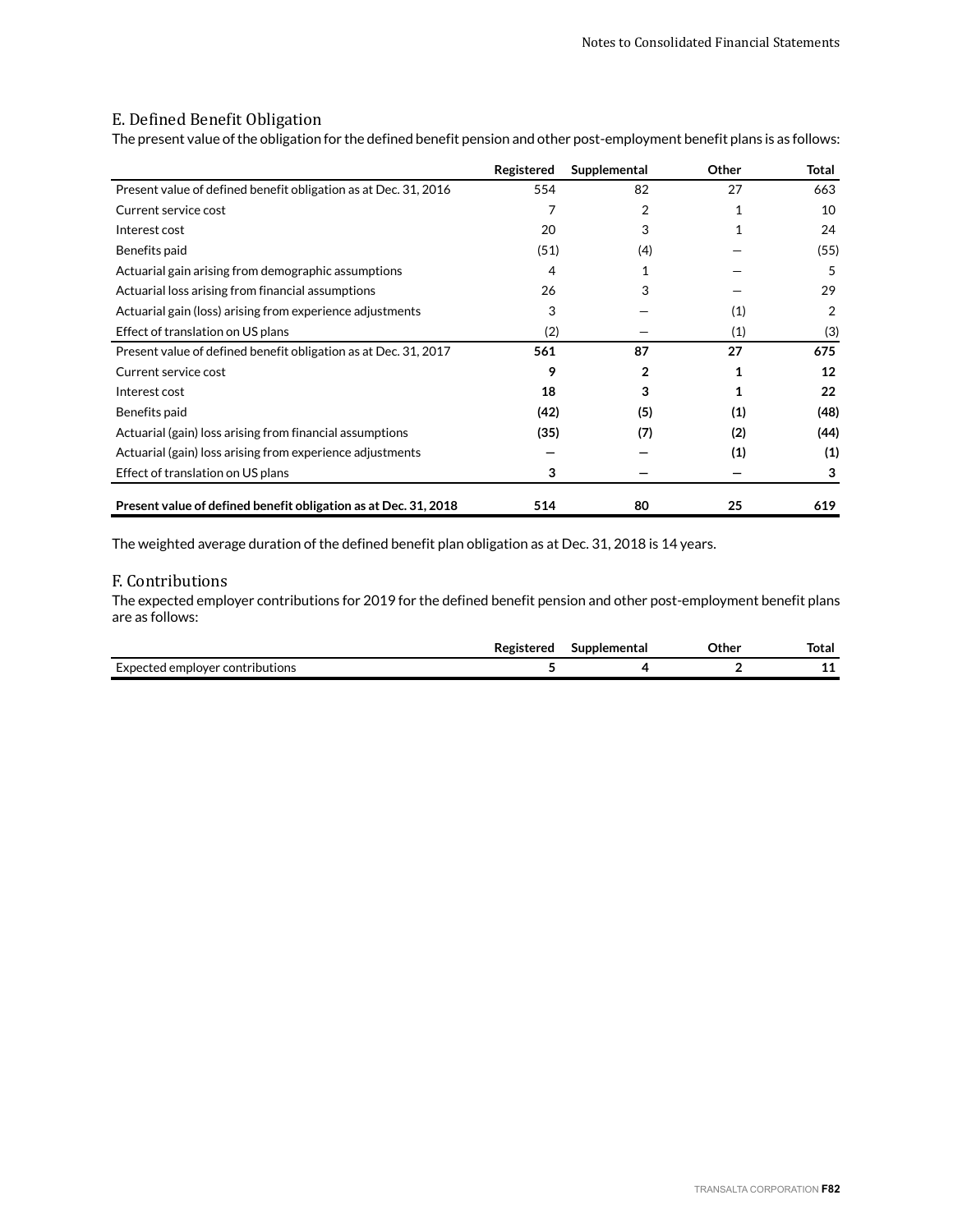### G. Assumptions

The significant actuarial assumptions used in measuring the Corporation's defined benefit obligation for the defined benefit pension and other post-employment benefit plans are as follows:

|                                               |            | As at Dec. 31, 2018 | As at Dec. 31, 2017 |            |              |       |
|-----------------------------------------------|------------|---------------------|---------------------|------------|--------------|-------|
| (per cent)                                    | Registered | Supplemental        | Other               | Registered | Supplemental | Other |
| Accrued benefit obligation                    |            |                     |                     |            |              |       |
| Discount rate                                 | 3.9        | 3.8                 | 3.9                 | 3.3        | 3.3          | 3.4   |
| Rate of compensation increase                 | 2.5        | 3.0                 |                     | 2.9        | 3.0          |       |
| Assumed health care cost trend rate           |            |                     |                     |            |              |       |
| Health care cost escalation $(1)(3)$          |            |                     | 7.1                 |            |              | 7.8   |
| Dental care cost escalation                   |            |                     | 4.0                 |            |              | 4.0   |
| Benefit cost for the year                     |            |                     |                     |            |              |       |
| Discount rate                                 | 3.3        | 3.3                 | 3.4                 | 3.7        | 3.6          | 3.7   |
| Rate of compensation increase                 | 2.6        | 3.0                 |                     | 2.6        | 3.0          |       |
| Assumed health care cost trend rate           |            |                     |                     |            |              |       |
| Health care cost escalation <sup>(2)(4)</sup> |            |                     | 7.6                 |            |              | 7.9   |
| Dental care cost escalation                   |            |                     | 4.0                 |            |              | 4.0   |
| Provincial health care premium escalation     |            |                     |                     |            |              |       |

*(1) 2018 Post- and pre-65 rates: decreasing gradually to 4.5% by 2029 and remaining at that level thereafter for the US and decreasing gradually by 0.3% per year to 4.5% in 2027 for Canada.*

*(2) 2018 Post- and pre-65 rates: decreasing gradually to 4.5% by 2027 and remaining at that level thereafter for the US and decreasing gradually by 0.30% per year to 4.5% in 2027 for Canada.*

*(3) 2017 Post- and pre-65 rates: decreasing gradually to 4.5% by 2027 and remaining at that level thereafter for the US and decreasing gradually by 0.30% per year to 4.5% in 2027 for Canada.*

*(4) 2017 Post- and pre-65 rates: decreasing gradually to 4.5% by 2026 and remaining at that level thereafter for the US and decreasing gradually by 0.30% per year to 5% in 2024 for Canada.*

### H. Sensitivity Analysis

The following table outlines the estimated increase in the net defined benefit obligation assuming certain changes in key assumptions:

|                                                | Canadian plans |              |       |         | US plans |
|------------------------------------------------|----------------|--------------|-------|---------|----------|
| <b>Year ended Dec. 31, 2018</b>                | Registered     | Supplemental | Other | Pension | Other    |
| 1% decrease in the discount rate               | 70             |              |       |         |          |
| 1% increase in the salary scale                | 10             |              |       |         |          |
| 1% increase in the health care cost trend rate |                |              |       |         |          |
| 10% improvement in mortality rates             | 18             |              |       |         |          |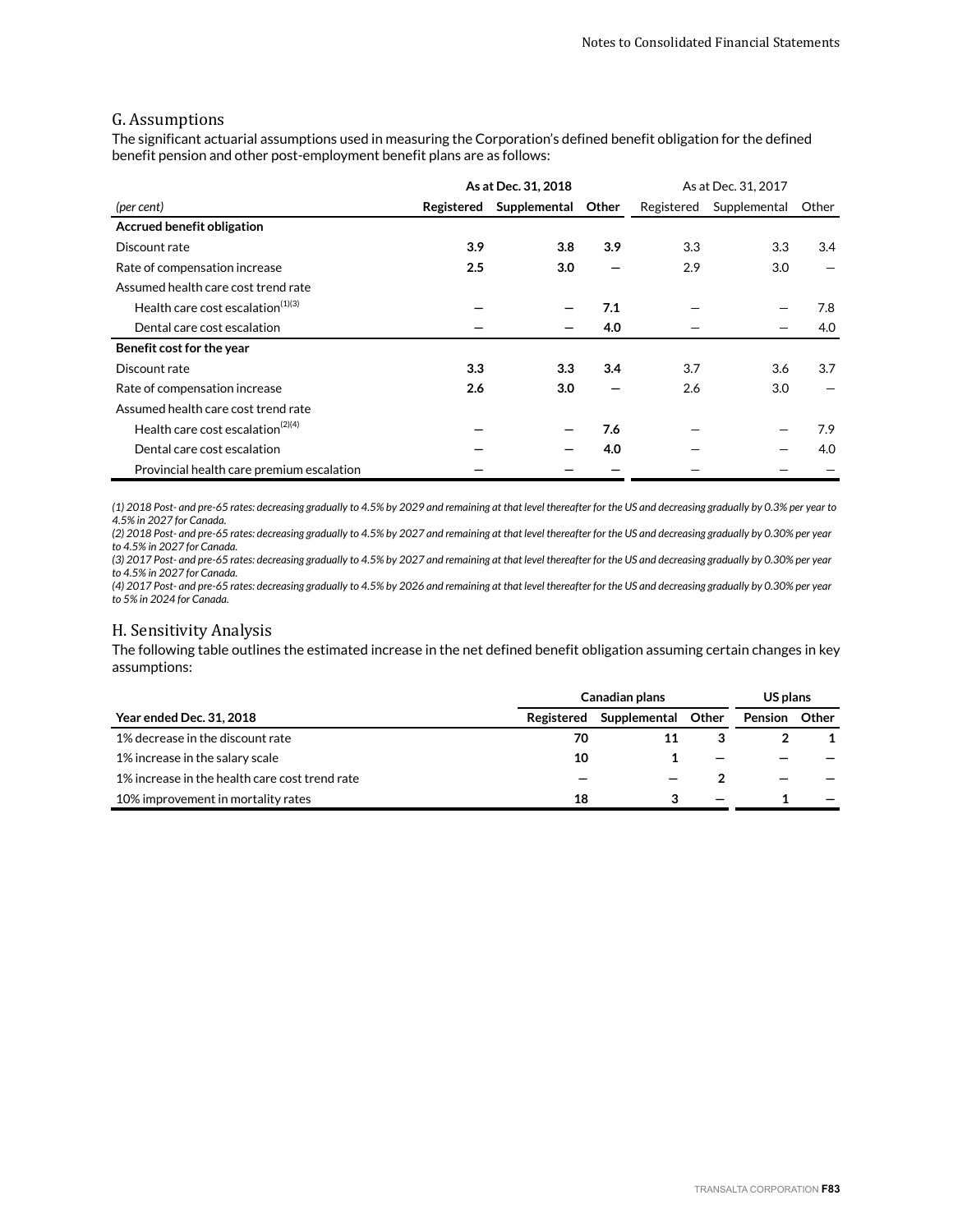# 29. Joint Arrangements

| Joint operations                              | Segment | Ownership<br>(per cent) | <b>Description</b>                                                                                    |
|-----------------------------------------------|---------|-------------------------|-------------------------------------------------------------------------------------------------------|
| <b>Sheerness</b>                              | Coal    | 50                      | Coal-fired plant in Alberta, of which TA Cogen has a 50 per cent interest, operated by<br>ATCO Power  |
| Genesee Unit 3                                | Coal    | 50                      | Coal-fired plant in Alberta operated by Capital Power Corporation                                     |
| Keephills Unit 3                              | Coal    | 50                      | Coal-fired plant in Alberta operated by TransAlta                                                     |
| Goldfields Power                              | Gas     | 50                      | Gas-fired plant in Australia operated by TransAlta                                                    |
| Fort Saskatchewan                             | Gas     | 60                      | Cogeneration plant in Alberta, of which TA Cogen has a 60 per cent interest, operated<br>by TransAlta |
| <b>Fortescue River</b><br><b>Gas Pipeline</b> | Gas     | 43                      | Natural gas pipeline in Western Australia, operated by DBP Development Group                          |
| McBride Lake                                  | Wind    | 50                      | Wind generation facility in Alberta operated by TransAlta                                             |
| Soderglen                                     | Wind    | 50                      | Wind generation facility in Alberta operated by TransAlta                                             |
| Pingston                                      | Hydro   | 50                      | Hydro facility in British Columbia operated by TransAlta                                              |

Joint arrangements at Dec. 31, 2018, included the following:

# 30. Cash Flow Information

# A. Change in Non-Cash Operating Working Capital

| Year ended Dec. 31                                    | 2018 | 2017  | 2016 |
|-------------------------------------------------------|------|-------|------|
| (Use) source:                                         |      |       |      |
| Accounts receivable                                   | 58   | (228) | (23) |
| Prepaid expenses                                      | 19   | (75)  | 5    |
| Income taxes receivable                               |      | 8     | (4)  |
| Inventory                                             | (21) | (7)   | 11   |
| Accounts payable, accrued liabilities, and provisions | (97) | 186   | 81   |
| Income taxes payable                                  | (3)  | 2     | 3    |
| Change in non-cash operating working capital          | (44) | (114) | 73   |

# B. Changes in Liabilities from Financing Activities

|                                                 | <b>Balance</b><br>Dec. 31.<br>2017 | <b>Net</b><br>cash<br>flows | New<br>leases | <b>Dividends</b><br>declared | Foreign exchange<br>impact | Other          | <b>Balance</b><br>Dec. 31,<br>2018 |
|-------------------------------------------------|------------------------------------|-----------------------------|---------------|------------------------------|----------------------------|----------------|------------------------------------|
| Long-term debt and finance lease<br>obligations | 3,707                              | (540)                       | 10            |                              | 95                         | (5)            | 3,267                              |
| Dividends payable (common and<br>preferred)     | 34                                 | (86)                        |               | 107                          |                            | 3              | 58                                 |
| Total liabilities from financing<br>activities  | 3,741                              | (626)                       | 10            | 107                          | 95                         | (2)            | 3,325                              |
|                                                 | <b>Balance</b>                     | <b>Net</b>                  |               |                              |                            |                | <b>Balance</b>                     |
|                                                 | Dec. 31.<br>2016                   | cash<br>flows               | New<br>leases | <b>Dividends</b><br>declared | Foreign exchange<br>impact | Other          | Dec. 31.<br>2017                   |
| Long-term debt and finance lease<br>obligations | 4,361                              | (545)                       | 14            |                              | (115)                      | (8)            | 3,707                              |
| Dividends payable (common and<br>preferred)     | 54                                 | (86)                        |               | 64                           |                            | $\overline{2}$ | 34                                 |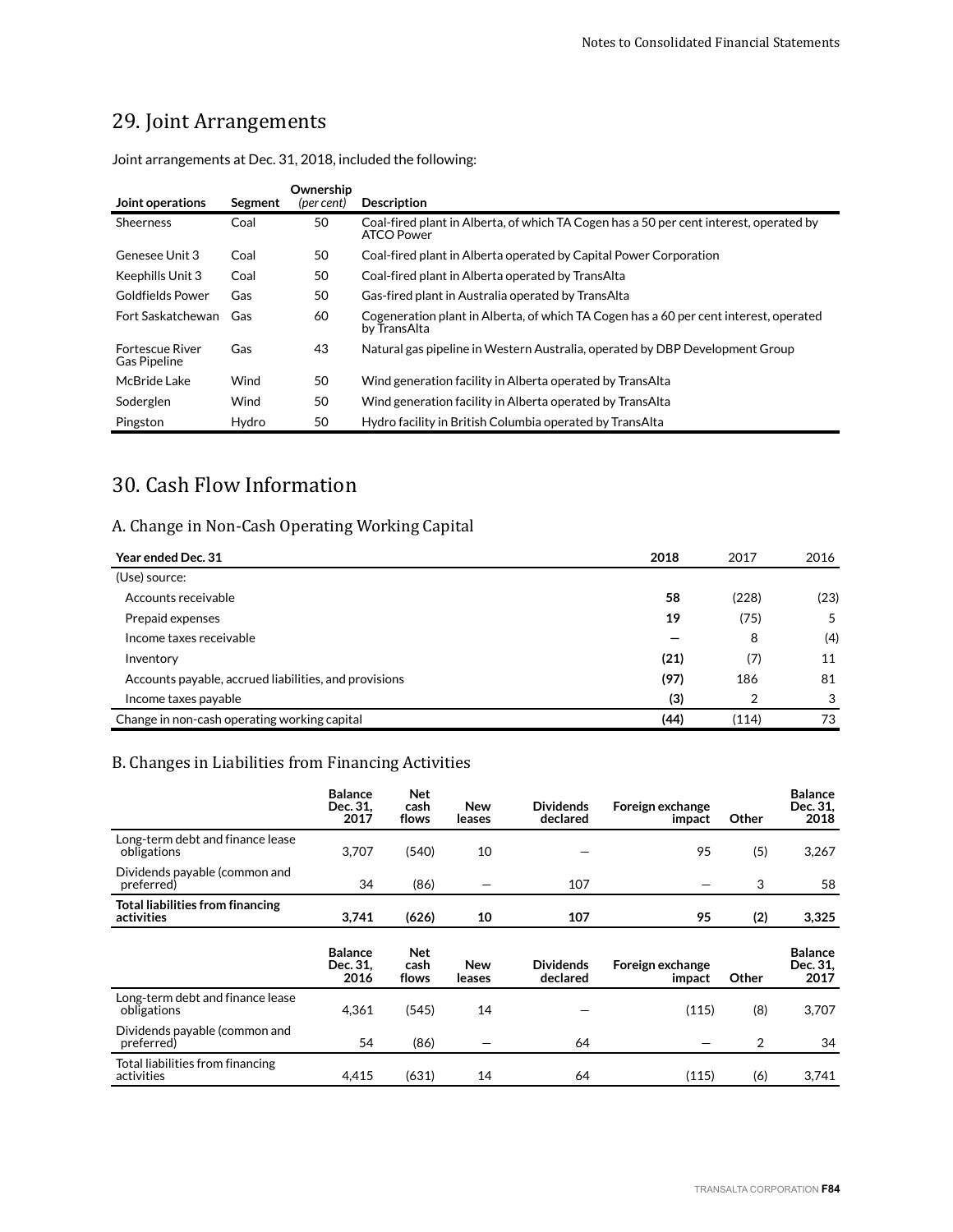# 31. Capital

TransAlta's capital is comprised of the following:

| As at Dec. 31                                                                  | 2018     | 2017    | Increase/<br>(decrease) |
|--------------------------------------------------------------------------------|----------|---------|-------------------------|
| Long-term debt $(1)$                                                           | 3,267    | 3.707   | (440)                   |
| Equity                                                                         |          |         |                         |
| Common shares                                                                  | 3.059    | 3.094   | (35)                    |
| Preferred shares                                                               | 942      | 942     |                         |
| Contributed surplus                                                            | 11       | 10      | 1                       |
| Deficit                                                                        | (1, 496) | (1,209) | (287)                   |
| Accumulated other comprehensive income                                         | 481      | 489     | (8)                     |
| Non-controlling interests                                                      | 1,137    | 1,059   | 78                      |
| Less: available cash and cash equivalents $^{(2)}$                             | (89)     | (314)   | 225                     |
| Less: principal portion of restricted cash on OCP Bonds <sup>(3)</sup>         | (27)     |         | (27)                    |
| Less: fair value asset of hedging instruments on long-term debt <sup>(4)</sup> | (10)     | (30)    | 20                      |
| <b>Total capital</b>                                                           | 7,275    | 7.748   | (473)                   |

*(1) Includes finance lease obligations, amounts outstanding under credit facilities, tax equity liability and current portion of long-term debt.*

*(2) The Corporation includes available cash and cash equivalents as a reduction in the calculation of capital, as capital is managed internally and evaluated by management using a net debt position. In this regard, these funds may be available and used to facilitate repayment of debt.*

*(3) The Corporation includes the principal portion of restricted cash on OCP bonds because this cash is restricted specifically to repay outstanding debt. (4) The Corporation includes the fair value of economic and designated hedging instruments on debt in an asset, or liability, position as a reduction, or increase, in the calculation of capital, as the carrying value of the related debt has either increased, or decreased, due to changes in foreign exchange rates.*

In 2018, the Corporation continued to focus on reducing overall debt. The Corporation's overall capital management strategy and its objectives in managing capital have remained unchanged from Dec. 31, 2017, and are as follows:

#### A. Maintain an Investment Grade Credit Rating

The Corporation operates in a long-cycle and capital-intensive commodity business, and it is therefore a priority to maintain an investment grade credit rating as it allows the Corporation to access capital markets at reasonable interest rates. Key rating agencies assess TransAlta's credit rating using a variety of methodologies, including financial ratios. These methodologies and ratios are not publicly disclosed. TransAlta's management has developed its own definitions of metrics, ratios and targets to manage the Corporation's capital. These metrics and ratios are not defined under IFRS, and may not be comparable to those used by other entities or by rating agencies.

The Corporation has an investment grade credit rating from Standard & Poor's (negative outlook), DBRS (stable outlook) and Fitch Ratings (stable outlook). In December 2015, Moody's downgraded the Corporation below investment grade to Ba1 with a stable outlook and in June 2018 Moody's revised their rating outlook to positive from stable. During 2018, Fitch Ratings reaffirmed the Corporation's Unsecured Debt rating and Issuer Rating of BBB- with a stable outlook; DBRS Limited reaffirmed the Corporation's Unsecured Debt rating and Medium-Term Notes rating of BBB (low), the Preferred Shares rating of Pfd-3 (low), and Issuer Rating of BBB (low) with a stable outlook; and Standard and Poor's reaffirmed the Corporation's Unsecured Debt rating and Issuer Rating of BBB- with negative outlook. The Corporation is focused on strengthening its financial position and cash flow coverage ratios to achieve stable investment grade credit ratings. Credit ratings provide information relating to the Corporation's financing costs, liquidity and operations and affect the Corporation's ability to obtain short-term and long-term financing and/or the cost of such financing. Strengthening the Corporation's financial position allows its commercial team to contract the Corporation's portfolio with a variety of counterparties on terms and prices that are favourable to the Corporation's financial results and provides the Corporation with better access to capital markets through commodity and credit cycles.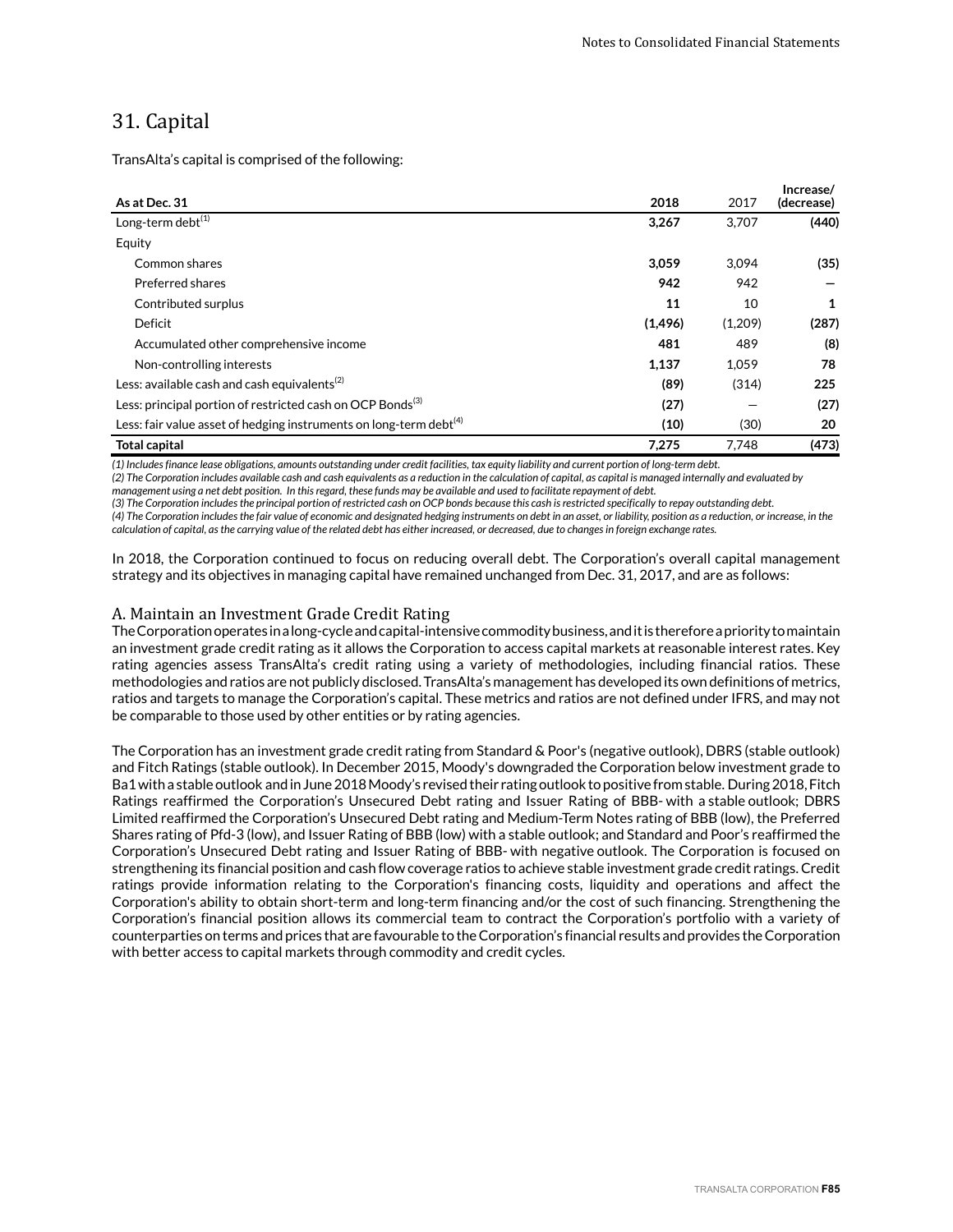The methodologies and ratios used by rating agencies to assess our credit rating are not publicly disclosed. We have developed our own definitions of ratios and targets to help evaluate the strength of our financial position. These metrics and ratios are not defined under IFRS and may not be comparable to those used by other entities or by rating agencies. These ratios are summarized in the table below:

| As at Dec. 31                                                                                             | 2018 | 2017 | Target     |
|-----------------------------------------------------------------------------------------------------------|------|------|------------|
| Funds from operations before interest to adjusted interest coverage (times)                               | 4.8  | 4.3  | 4 to 5     |
| Adjusted funds from operations to adjusted net debt (%)                                                   | 20.8 | 20.4 | 20 to 25   |
| Adjusted net debt to comparable earnings before interest,<br>taxes, depreciation and amortization (times) | 3.7  | 3.6  | 3.0 to 3.5 |

**Funds from Operations ("FFO") before Interest to Adjusted Interest Coverage** is calculated as FFO plus interest on debt (net of capitalized interest) divided by interest on debt plus 50 per cent of dividends paid on preferred shares. FFO is calculated as cash flow from operating activities before changes in working capital and is adjusted for transactions and amounts that the Corporation believes are not representative of ongoing cash flows from operations. The Corporation's goal is to maintain this ratio in a range of four to five times.

**Adjusted FFO to Adjusted Net Debt** is calculated as FFO less 50 per cent of dividends paid on preferred shares divided by net debt (current and long-term debt plus 50 per cent of outstanding preferred shares less available cash and cash equivalents and including fair value assets of hedging instruments on debt). The Corporation's goal is to maintain this ratio in a range of 20 to 25 per cent.

**Adjusted Net Debt to Comparable Earnings before Interest, Taxes, Depreciation and Amortization ("EBITDA")** is calculated as net debt divided by comparable EBITDA. Comparable EBITDA is calculated as earnings before interest, taxes, depreciation and amortization and is adjusted for transactions and amounts that the Corporation believes are not representative of ongoing business operations. The Corporation's goal is to maintain this ratio in a range of 3.0 to 3.5 times.

At times, the credit ratios may be outside of the specified target ranges while the Corporation realigns its capital structure. During 2018, the Corporation continued to strengthen its financial position and reduce debt.

Management routinely monitors forecasted net earnings, cash flows, capital expenditures and scheduled repayment of debt with a goal of meeting the above ratio targets and to meet dividend and PP&E expenditure requirements.

B. Ensure Sufficient Cash and Credit is Available to Fund Operations, Pay Dividends, Distribute Payments to Subsidiaries' Non-Controlling Interests, Invest in PP&E and Make Acquisitions

For the years ended Dec. 31, 2018 and 2017, cash inflows and outflows are summarized below. The Corporation manages variations in working capital using existing liquidity under credit facilities.

| <b>Year ended Dec. 31</b>                                     | 2018  | 2017  | Increase<br>(decrease) |
|---------------------------------------------------------------|-------|-------|------------------------|
| Cash flow from operating activities                           | 820   | 626   | 194                    |
| Change in non-cash working capital                            | 44    | 114   | (70)                   |
| Cash flow from operations before changes in working capital   | 864   | 740   | 124                    |
| Dividends paid on common shares                               | (46)  | (46)  |                        |
| Dividends paid on preferred shares                            | (40)  | (40)  |                        |
| Distributions paid to subsidiaries' non-controlling interests | (165) | (172) |                        |
| Property, plant and equipment expenditures <sup>(1)</sup>     | (277) | (338) | 61                     |
| <b>Inflow</b>                                                 | 336   | 144   | 192                    |

*(1) Includes growth capital associated with the South Hedland Power Station.*

TransAlta maintains sufficient cash balances and committed credit facilities to fund periodic net cash outflows related to its business. At Dec. 31, 2018, \$0.9 billion (2017 - \$1.4 billion) of the Corporation's available credit facilities were not drawn.

Periodically, TransAlta accesses capital markets, as required, to help fund some of these periodic net cash outflows, to maintain its available liquidity, and to maintain its capital structure and credit metrics within targeted ranges.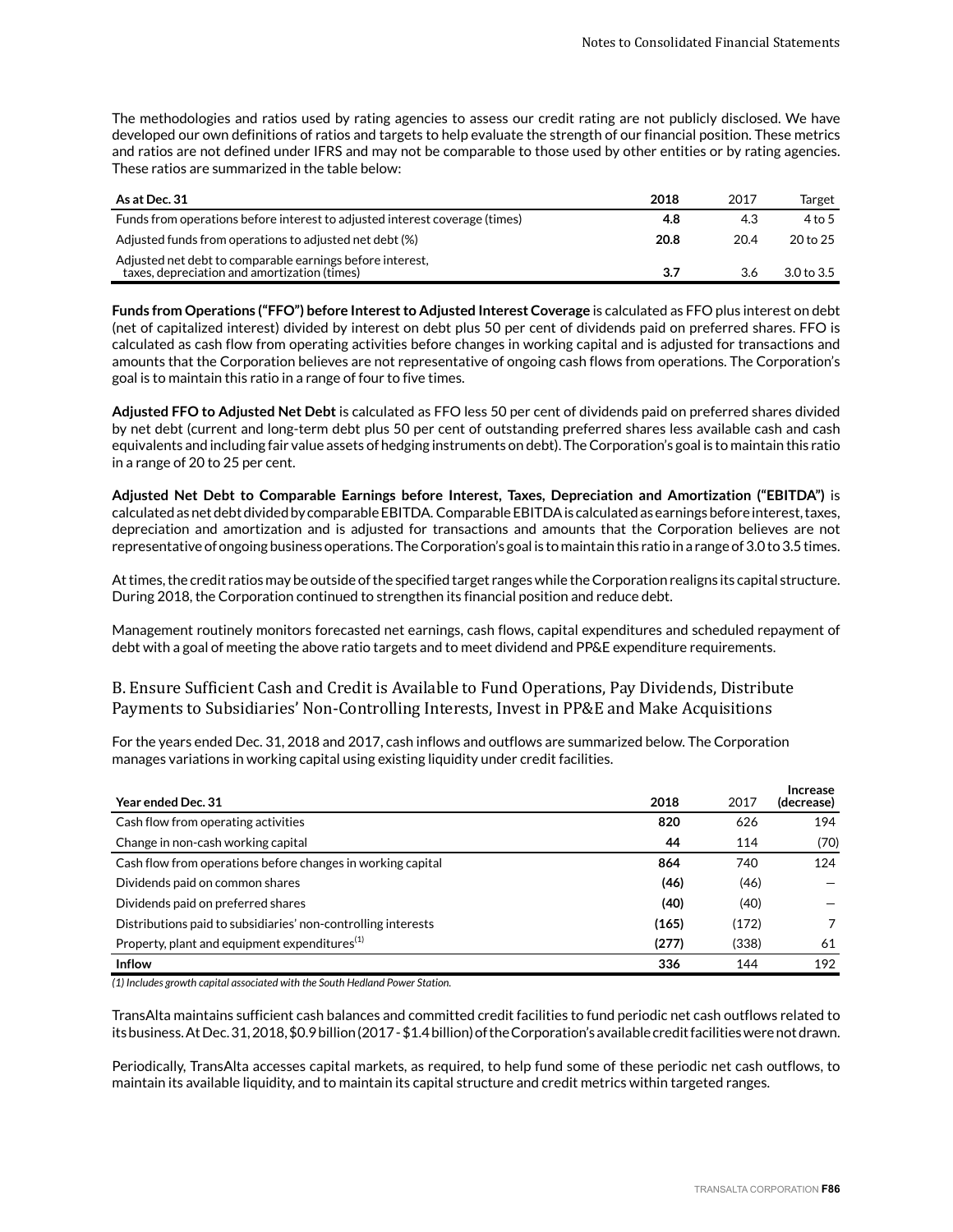# 32. Related-Party Transactions

Details of the Corporation's principal operating subsidiaries at Dec. 31, 2018, are as follows:

| Subsidiary                               | Country   | Ownership<br>(per cent) | <b>Principal activity</b>          |
|------------------------------------------|-----------|-------------------------|------------------------------------|
| TransAlta Generation Partnership         | Canada    | 100                     | Generation and sale of electricity |
| TransAlta Cogeneration, L.P.             | Canada    | 50.01                   | Generation and sale of electricity |
| TransAlta Centralia Generation, LLC      | US        | 100                     | Generation and sale of electricity |
| Trans Alta Energy Marketing Corp.        | Canada    | 100                     | Energy marketing                   |
| Trans Alta Energy Marketing (U.S.), Inc. | US        | 100                     | Energy marketing                   |
| TransAlta Energy (Australia), Pty Ltd.   | Australia | 100                     | Generation and sale of electricity |
| TransAlta Renewables Inc.                | Canada    | 60.9                    | Generation and sale of electricity |

Transactions between the Corporation and its subsidiaries have been eliminated on consolidation and are not disclosed.

#### **Transactions with Key Management Personnel**

TransAlta's key management personnel include the President and CEO and members of the senior management team that report directly to the President and CEO, and the members of the Board.

Key management personnel compensation is as follows:

| Year ended Dec. 31           | 2018 | 2017 | 2016          |
|------------------------------|------|------|---------------|
| Total compensation           | 17   | 24   | 20            |
| Comprised of:                |      |      |               |
| Short-term employee benefits | 11   | 14   | 8             |
| Post-employment benefits     |      |      | $\mathcal{P}$ |
| Share-based payments         | 4    | 8    | 10            |

# 33. Commitments and Contingencies

In addition to commitments disclosed elsewhere in the financial statements, the Corporation has other contractual commitments, either directly or through its interests in joint operations. Approximate future payments under these agreements are as follows:

|                                                             | 2019 | 2020 | 2021 | 2022 | 2023 | 2024 and<br>thereafter | <b>Total</b> |
|-------------------------------------------------------------|------|------|------|------|------|------------------------|--------------|
| Natural gas, transportation and<br>other purchase contracts | 28   | 15   | 13   | 11   | 12   | 157                    | 236          |
| Transmission                                                | 9    | 10   | 6    | 4    | 3    |                        | 32           |
| Coal supply and mining<br>agreements                        | 158  | 160  | 27   | 24   | 24   | 95                     | 488          |
| Long-term service agreements                                | 64   | 86   | 32   | 17   | 8    | 34                     | 241          |
| Non-cancellable operating<br>leases                         | 8    | 8    | 8    | 7    | 4    | 45                     | 80           |
| Growth                                                      | 324  | 79   | 144  |      |      |                        | 547          |
| <b>TransAlta Energy Transition Bill</b>                     | 6    |      | 6    | 6    | 6    |                        | 31           |
| <b>Total</b>                                                | 597  | 365  | 236  | 69   | 57   | 331                    | 1,655        |

A. Natural Gas, Transportation and Other Purchase Contracts

Several of the Corporation's plants have fixed price natural gas purchase and related transportation contracts in place. Other purchase contracts relate to commitments for goods and services.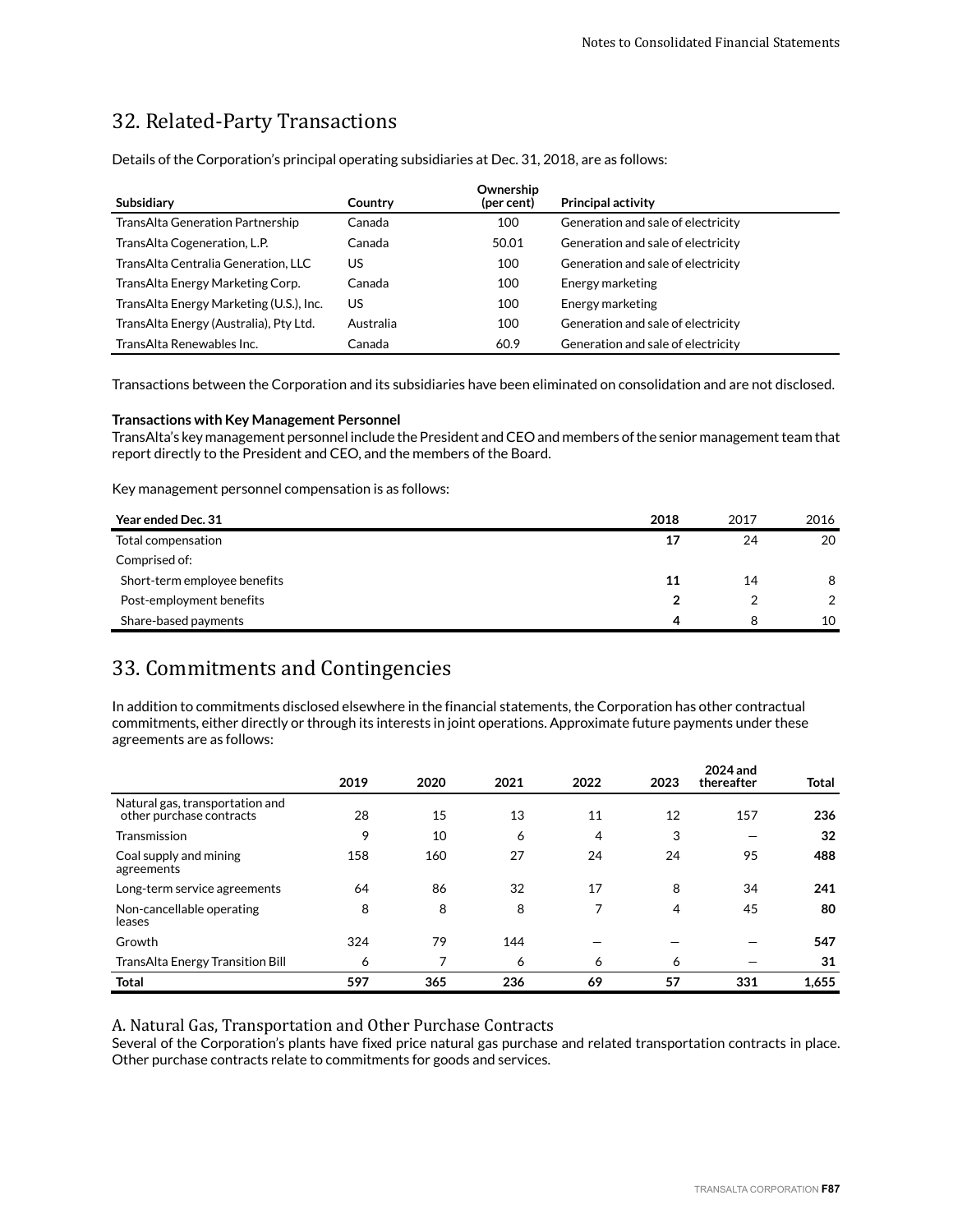#### B. Transmission

The Corporation has several agreements to purchase transmission network capacity in the Pacific Northwest. Provided certain conditions for delivering the service are met, the Corporation is committed to the transmission at the supplier's tariff rate whether it is awarded immediately or delivered in the future after additional facilities are constructed.

#### C. Coal Supply and Mining Agreements

Various coal supply and associated rail transport contracts are in place to provide coal for use in production at the Centralia coal plant. The coal supply agreements allow TransAlta to take delivery of coal at fixed volumes with dates extending to 2020.

Commitments related to mining agreements include the Corporation's share of commitments for mining agreements related to its Sheerness and Genesee Unit 3 joint operations, and certain other mining royalty agreements. Some of these commitments have been reduced due to the cessation of coal-fired emissions from the Genesee 3 and Sheerness coalfired plants on or before Dec. 31, 2030.

#### D. Long-Term Service Agreements

TransAlta has various service agreements in place, primarily for inspections and repairs and maintenance that may be required on natural gas facilities, coal facilities and turbines at various wind facilities.

#### E. Non-Cancellable Operating Leases

TransAlta has operating leases in place for buildings, vehicles and various types of equipment.

During the year ended Dec. 31, 2018, \$8 million (2017 - \$7 million, 2016 - \$9 million) was recognized as an expense in respect of these operating leases. Sublease payments received during 2018, 2017 and 2016 were less than \$1 million. No contingent rental payments were made in respect of these operating leases.

#### F. Growth

Commitments for growth relate to the Big Level, Antrim and Windrise wind development projects, the coal-to-gas conversions, and to the Corporation's 50% share of the Pioneer Pipeline project.

#### G. TransAlta Energy Transition Bill Commitments

On July 30, 2015, the Corporation announced that it would formalize its commitment to invest US\$55 million over the remaining nine-year life of the Centralia coal plant to support energy efficiency, economic and community development, and education and retraining initiatives in Washington State by waiving its right to terminate the commitment on the basis of the level of contract sales of the Centralia plant. As of Dec. 31, 2018, the Corporation has funded approximately US\$33 million of the commitment, which is recognized in other assets in the Consolidated Statements of Financial Position.

#### H. Other

A significant portion of the Corporation's electricity and thermal production are subject to PPAs and long-term contracts. The majority of these contracts include terms and conditions customary to the industry in which the Corporation operates. The nature of commitments related to these contracts includes: electricity and thermal capacity, availability, and production targets; reliability and other plant-specific performance measures; specified payments for deliveries during peak and offpeak time periods; specified prices per MWh; risk sharing of fuel costs; and retention of heat rate risk.

#### I. Contingencies

TransAlta is occasionally named as a party in various claims and legal and regulatory proceedings that arise during the normal course of its business. TransAlta reviews each of these claims, including the nature of the claim, the amount in dispute or claimed, and the availability of insurance coverage. There can be no assurance that any particular claim will be resolved in the Corporation's favour or that such claims may not have a material adverse effect on TransAlta. Inquiries from regulatory bodies may also arise in the normal course of business, to which the Corporation responds as required.

#### **I. Line Loss Rule Proceeding**

The Corporation has been participating in a line loss rule proceeding before the Alberta Utilities Commission ("AUC"). The AUC determined that it has the ability to retroactively adjust line loss charges going back to 2006 and directed the AESO to, among other things, perform such retroactive calculations. The various decisions by the AUC are, however, subject to appeal and challenge. A recent decision by the AUC determined the methodology to be used retroactively and it is now possible to estimate the total retroactive potential exposure faced by the Corporation for its non-PPA MWs. The current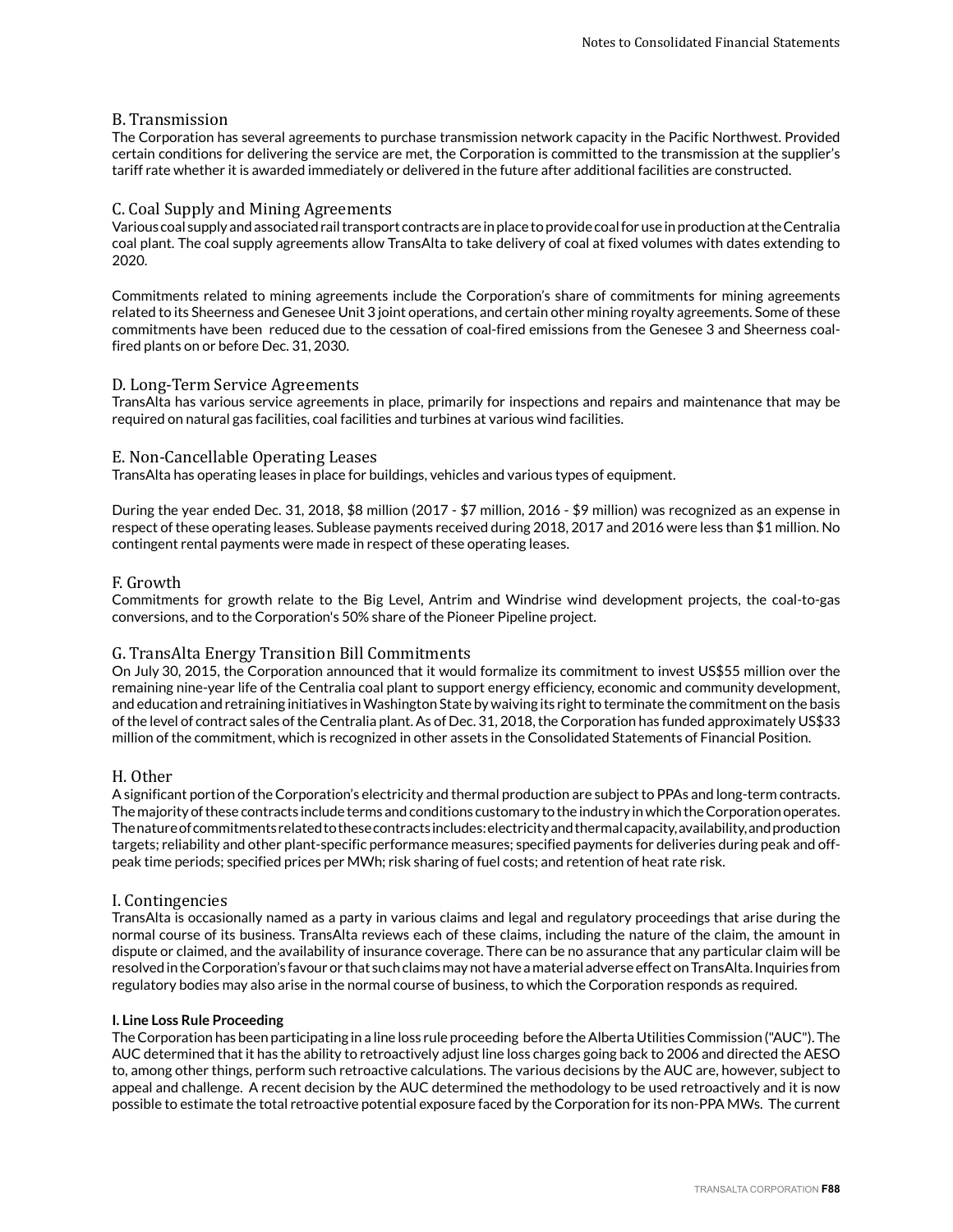estimate of exposure based on known data is \$15 million and therefore the Corporation increased the provision from \$7.5 million to \$15 million in 2018.

#### **II. FMG Disputes**

The Corporation is currently engaged in two disputes with Fortescue Metals Group Ltd. ("FMG"). The first arose as a result of FMG's purported termination of the South Hedland PPA. TransAlta has sued FMG, seeking payment of amounts invoiced and not paid under the South Hedland PPA, as well as a declaration that the PPA is valid and in force. FMG, on the other hand, seeks a declaration that the PPA was lawfully terminated.

The second matter involves FMG's claims against TransAlta related to the transfer of the Solomon Power Station to FMG. FMG claims certain amounts related to the condition of the facility while TransAlta claims certain outstanding costs that should be reimbursed.

#### **III. Balancing Pool Dispute**

Pursuant to a written agreement, the Balancing Pool paid the Corporation approximately \$157 million on March 29, 2018, as part of the net book value payment required on termination of the Sundance B and C PPAs. The Balancing Pool, however, excluded certain mining and corporate assets that the Corporation believes should be included in the net book value calculation, which amounts to an additional \$56 million. The dispute is currently proceeding through arbitration.

# 34. Segment Disclosures

#### A. Description of Reportable Segments

The Corporation has eight reportable segments as described in Note 1.

# B. Reported Segment Earnings (Loss) and Segment Assets

#### **I. Earnings Information**

| <b>Year ended Dec. 31, 2018</b>               | Canadian<br>Coal | US<br>Coal | Canadian<br>Gas | Australian<br>Gas | Wind and<br>Solar | Hydro | Energy<br>Marketing | Corporate | Total |
|-----------------------------------------------|------------------|------------|-----------------|-------------------|-------------------|-------|---------------------|-----------|-------|
| Revenues                                      | 912              | 442        | 232             | 165               | 282               | 156   | 67                  | (7)       | 2,249 |
| Fuel and purchased power                      | 666              | 314        | 96              | 8                 | 17                | 6     |                     | (7)       | 1,100 |
| Gross margin                                  | 246              | 128        | 136             | 157               | 265               | 150   | 67                  |           | 1,149 |
| Operations, maintenance and<br>administration | 171              | 61         | 48              | 37                | 50                | 38    | 24                  | 86        | 515   |
| Depreciation and amortization                 | 241              | 74         | 43              | 49                | 110               | 30    | $\overline{2}$      | 25        | 574   |
| Asset impairment charge                       | 38               | —          | –               |                   | 12                | –     |                     | 23        | 73    |
| Taxes, other than income taxes                | 13               | 5          | 1               |                   | 8                 | 3     |                     | 1         | 31    |
| Net other operating expense<br>(income)       | (198)            |            |                 |                   | (6)               |       |                     |           | (204) |
| Operating income (loss)                       | (19)             | (12)       | 44              | 71                | 91                | 79    | 41                  | (135)     | 160   |
| Finance lease income                          |                  |            | 8               |                   |                   |       |                     |           | 8     |
| Net interest expense                          |                  |            |                 |                   |                   |       |                     |           | (250) |
| Foreign exchange loss                         |                  |            |                 |                   |                   |       |                     |           | (15)  |
| Gain on sale of assets and<br>other           |                  |            |                 |                   |                   |       |                     |           | 1     |
| Losses before income taxes                    |                  |            |                 |                   |                   |       |                     |           | (96)  |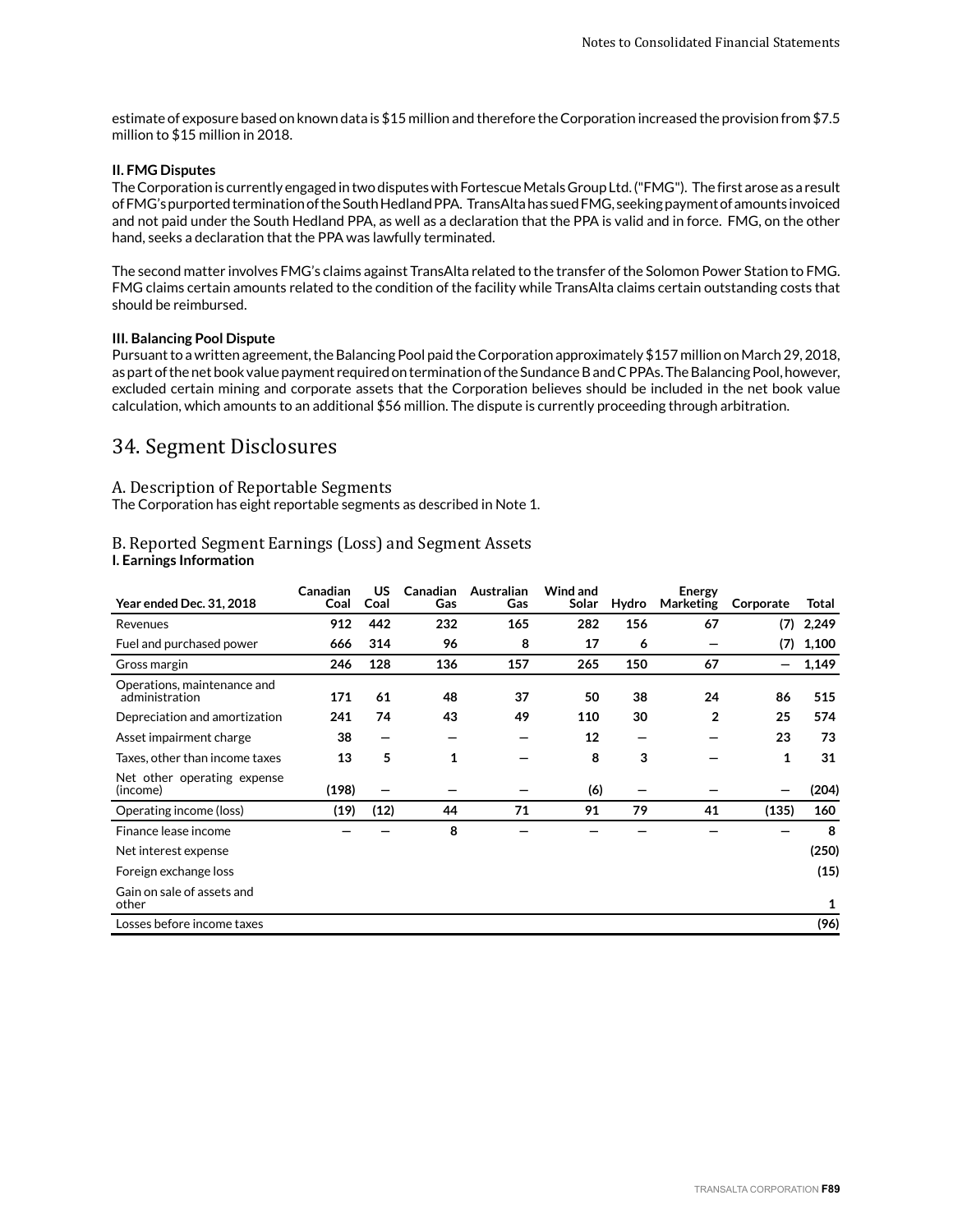| Year ended Dec. 31, 2017                      | Canadian<br>Coal | US<br>Coal     | Canadian<br>Gas | Australian<br>Gas | Wind and<br>Solar | Hydro | Energy<br>Marketing | Corporate | Total |
|-----------------------------------------------|------------------|----------------|-----------------|-------------------|-------------------|-------|---------------------|-----------|-------|
|                                               |                  |                |                 |                   |                   |       |                     |           |       |
| Revenues                                      | 999              | 435            | 261             | 135               | 287               | 121   | 69                  | —         | 2,307 |
| Fuel and purchased power                      | 585              | 293            | 101             | 14                | 17                | 6     |                     |           | 1,016 |
| Gross margin                                  | 414              | 142            | 160             | 121               | 270               | 115   | 69                  |           | 1,291 |
| Operations, maintenance and<br>administration | 192              | 51             | 50              | 31                | 48                | 37    | 24                  | 84        | 517   |
| Depreciation and amortization                 | 317              | 73             | 38              | 37                | 111               | 31    | $\overline{2}$      | 26        | 635   |
| Asset impairment charge                       | 20               | —              |                 |                   |                   |       |                     |           | 20    |
| Taxes, other than income taxes                | 13               | $\overline{4}$ | 1               |                   | 8                 | 3     |                     | 1         | 30    |
| Net other operating expense<br>(income)       | (40)             | —              | (9)             |                   |                   |       |                     |           | (49)  |
| Operating income (loss)                       | (88)             | 14             | 80              | 53                | 103               | 44    | 43                  | (111)     | 138   |
| Finance lease income                          |                  |                | 11              | 43                |                   |       |                     |           | 54    |
| Net interest expense                          |                  |                |                 |                   |                   |       |                     |           | (247) |
| Foreign exchange loss                         |                  |                |                 |                   |                   |       |                     |           | (1)   |
| Gain on sale of assets                        |                  |                |                 |                   |                   |       |                     |           | 2     |
| Earnings before income taxes                  |                  |                |                 |                   |                   |       |                     |           | (54)  |

| Year ended Dec. 31, 2016                      | Canadian<br>Coal | US<br>Coal | Canadian<br>Gas | Australian<br>Gas | Wind | Hydro | Energy<br>Marketing | Corporate                | Total |
|-----------------------------------------------|------------------|------------|-----------------|-------------------|------|-------|---------------------|--------------------------|-------|
| Revenues                                      | 1,048            | 354        | 402             | 119               | 272  | 126   | 76                  | $\overline{\phantom{0}}$ | 2,397 |
| Fuel and purchased power                      | 451              | 281        | 185             | 20                | 18   | 8     |                     |                          | 963   |
| Gross margin                                  | 597              | 73         | 217             | 99                | 254  | 118   | 76                  |                          | 1,434 |
| Operations, maintenance and<br>administration | 178              | 54         | 54              | 25                | 52   | 33    | 24                  | 69                       | 489   |
| Depreciation and amortization                 | 242              | 61         | 100             | 17                | 119  | 33    | 3                   | 26                       | 601   |
| Asset impairment reversals                    |                  |            |                 |                   | 28   |       |                     |                          | 28    |
| Taxes, other than income taxes                | 13               | 4          | 1               | 1                 | 8    | 3     |                     | $\mathbf{1}$             | 31    |
| Net other operating expense<br>(income)       | (2)              | —          | (191)           |                   | (1)  |       |                     | 1                        | (193) |
| Operating income (loss)                       | 166              | (46)       | 253             | 56                | 48   | 49    | 49                  | (97)                     | 478   |
| Finance lease income                          |                  |            | 14              | 52                |      |       |                     |                          | 66    |
| Net interest expense                          |                  |            |                 |                   |      |       |                     |                          | (229) |
| Foreign exchange loss                         |                  |            |                 |                   |      |       |                     |                          | (5)   |
| Gain on sale of assets                        |                  |            |                 |                   |      |       |                     |                          | 4     |
| Earnings before income taxes                  |                  |            |                 |                   |      |       |                     |                          | 314   |

Included in revenues of the Wind and Solar Segment for the year ended Dec. 31, 2018 is \$16 million (2017 -\$18 million, 2016 - \$19 million) of incentives received under a Government of Canada program in respect of power generation from qualifying wind projects.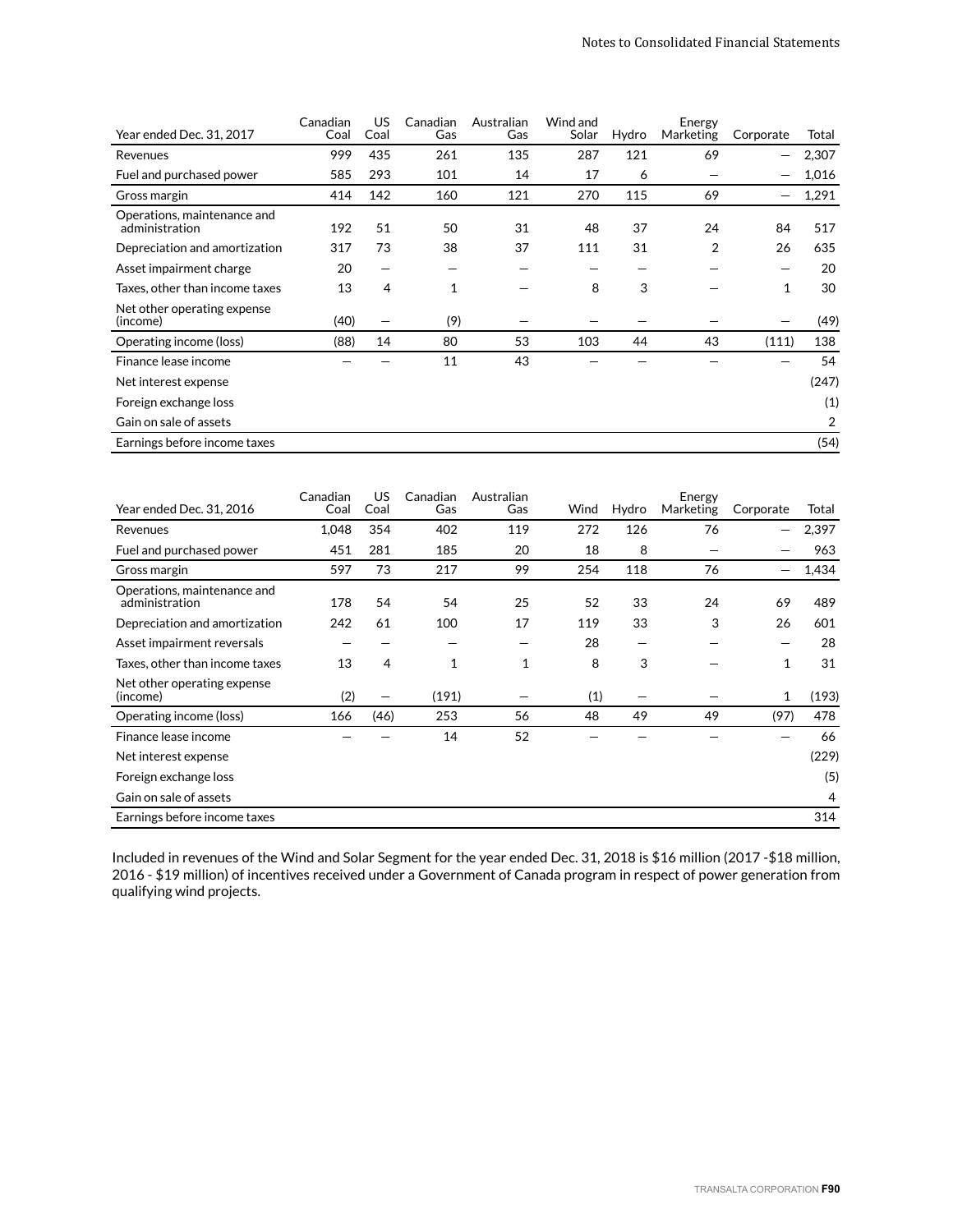| As at Dec. 31, 2018 | Canadian<br>Coal | US<br>Coal | <b>Canadian</b><br>Gas | Australian<br>Gas | Wind and<br>Solar | Hydro | Energy<br>Marketing | Corporate | Total |
|---------------------|------------------|------------|------------------------|-------------------|-------------------|-------|---------------------|-----------|-------|
| Goodwill            |                  |            |                        |                   | 175               | 259   | 30                  |           | 464   |
| <b>PP&amp;E</b>     | 2,587            | 332        | 391                    | 554               | 1,799             | 481   |                     | 19        | 6,164 |
| Intangible assets   | 81               | 7          | 4                      | 41                | 173               | 4     | 11                  | 52        | 373   |
|                     |                  |            |                        |                   |                   |       |                     |           |       |
| As at Dec. 31, 2017 | Canadian<br>Coal | US<br>Coal | Canadian<br>Gas        | Australian<br>Gas | Wind and<br>Solar | Hydro | Energy<br>Marketing | Corporate | Total |
| Goodwill            |                  |            |                        |                   | 174               | 259   | 30                  |           | 463   |
| <b>PP&amp;E</b>     | 2,902            | 370        | 416                    | 606               | 1.764             | 497   | 1                   | 22        | 6,578 |
| <b>Intangibles</b>  | 91               |            | 3                      | 42                | 149               | 3     | 13                  | 56        | 364   |

#### **II. Selected Consolidated Statements of Financial Position Information**

#### **III. Selected Consolidated Statements of Cash Flows Information**

Additions to non-current assets are as follows:

| <b>Year ended Dec. 31, 2018</b>     | Canadian<br>Coal | US.<br>Coal              | Canadian<br>Gas | Australian<br>Gas | Wind and<br>Solar | Hydro                    | <b>Energy</b><br>Marketing | Corporate      | Total |
|-------------------------------------|------------------|--------------------------|-----------------|-------------------|-------------------|--------------------------|----------------------------|----------------|-------|
| Additions to non-current<br>assets: |                  |                          |                 |                   |                   |                          |                            |                |       |
| <b>PP&amp;E</b>                     | 101              | 14                       | 21              | 6                 | 117               | 16                       |                            | $\overline{2}$ | 277   |
| Intangible assets                   | 3                | $\overline{\phantom{0}}$ |                 |                   |                   | $\overline{\phantom{0}}$ |                            | 17             | 20    |
| Year ended Dec. 31, 2017            | Canadian<br>Coal | US<br>Coal               | Canadian<br>Gas | Australian<br>Gas | Wind and<br>Solar | Hydro                    | Energy<br>Marketing        | Corporate      | Total |
| Additions to non-current<br>assets: |                  |                          |                 |                   |                   |                          |                            |                |       |
| <b>PP&amp;E</b>                     | 116              | 35                       | 31              | 114               | 20                | 16                       |                            | 6              | 338   |
| Intangibles                         | 5                | 1                        |                 | 29                |                   |                          |                            | 16             | 51    |
| Year ended Dec. 31, 2016            | Canadian<br>Coal | <b>US</b><br>Coal        | Canadian<br>Gas | Australian<br>Gas | Wind and<br>Solar | Hydro                    | Energy<br>Marketing        | Corporate      | Total |
| Additions to non-current<br>assets: |                  |                          |                 |                   |                   |                          |                            |                |       |
| <b>PP&amp;E</b>                     | 159              | 15                       | 11              | 107               | 16                | 43                       |                            | 7              | 358   |
| Intangibles                         | 3                | 1                        | 1               |                   |                   |                          |                            | 16             | 21    |

#### **IV. Depreciation and Amortization on the Consolidated Statements of Cash Flows**

The reconciliation between depreciation and amortization reported on the Consolidated Statements of Earnings (Loss) and the Consolidated Statements of Cash Flows is presented below:

| Year ended Dec. 31                                                                         | 2018 | 2017 | 2016 |
|--------------------------------------------------------------------------------------------|------|------|------|
| Depreciation and amortization expense on the Consolidated Statements of<br>Earnings (Loss) | 574  | 635  | 601  |
| Depreciation included in fuel and purchased power (Note 6)                                 | 136  | 73   | 63   |
| Depreciation and amortization on the Consolidated Statements of Cash Flows                 | 710  | 708  | 664  |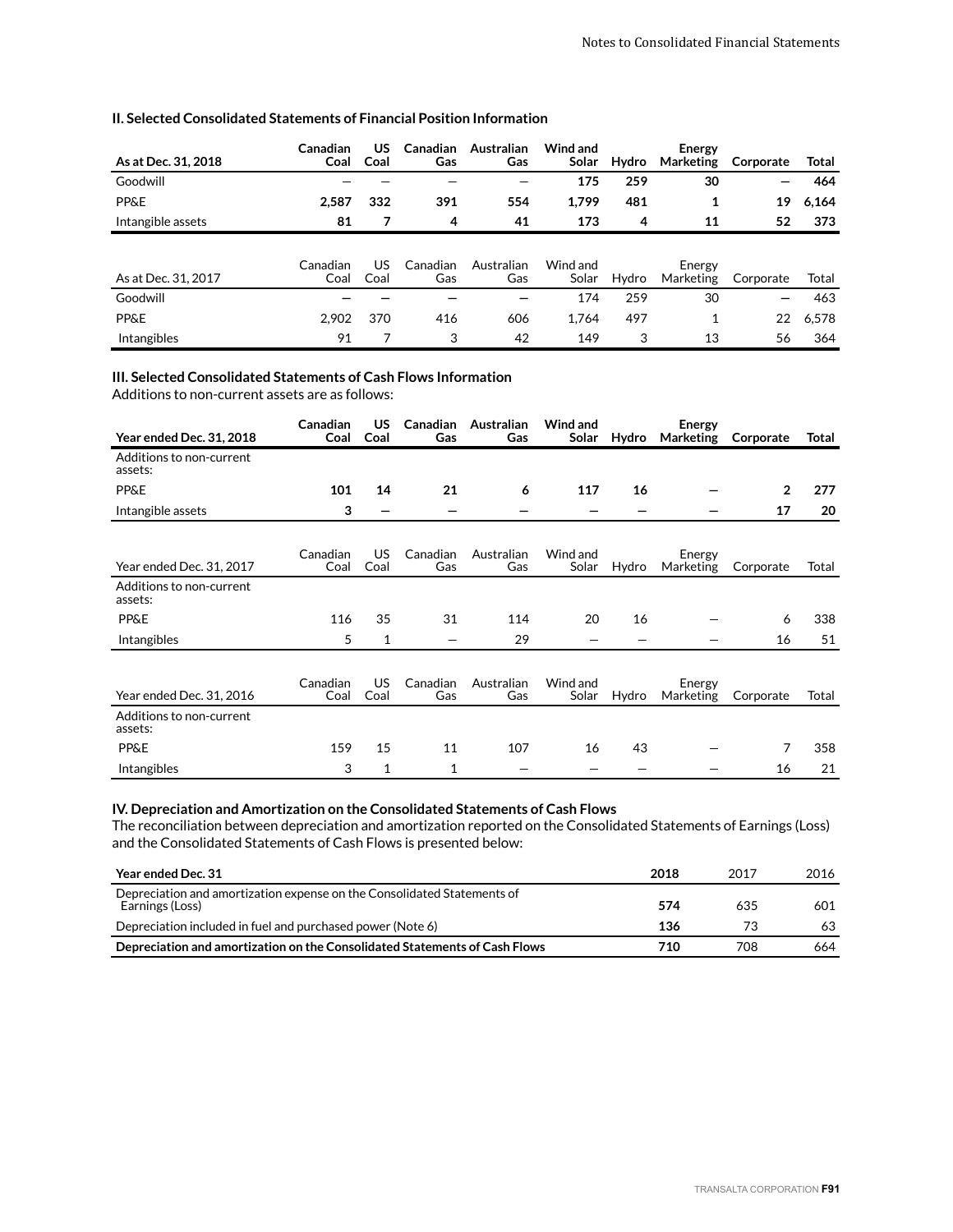### C. Geographic Information **I. Revenues**

| Year ended Dec. 31 | 2018  | 2017  | 2016  |
|--------------------|-------|-------|-------|
| Canada             | 1,573 | 1,663 | 1,828 |
| US                 | 511   | 509   | 450   |
| Australia          | 165   | 135   | 119   |
| Total revenue      | 2,249 | 2,307 | 2,397 |

#### **II. Non-Current Assets**

|               |       | Property, plant and<br>equipment |      | Intangible assets |      | Other assets |      | Goodwill |
|---------------|-------|----------------------------------|------|-------------------|------|--------------|------|----------|
| As at Dec. 31 | 2018  | 2017                             | 2018 | 2017              | 2018 | 2017         | 2018 | 2017     |
| Canada        | 4.953 | 5.353                            | 273  | 297               | 101  | 105          | 417  | 417      |
| US            | 657   | 619                              | 59   | 25                | 50   | 43           | 47   | 46       |
| Australia     | 554   | 606                              | 41   | 42                | 83   | 89           | –    |          |
| Total         | 6.164 | 6.578                            | 373  | 364               | 234  | 237          | 464  | 463      |

### D. Significant Customer

During the year ended Dec. 31, 2018, sales to one customer represented 19 per cent of the Corporation's total revenue (2017 - one customer represented 28 per cent).